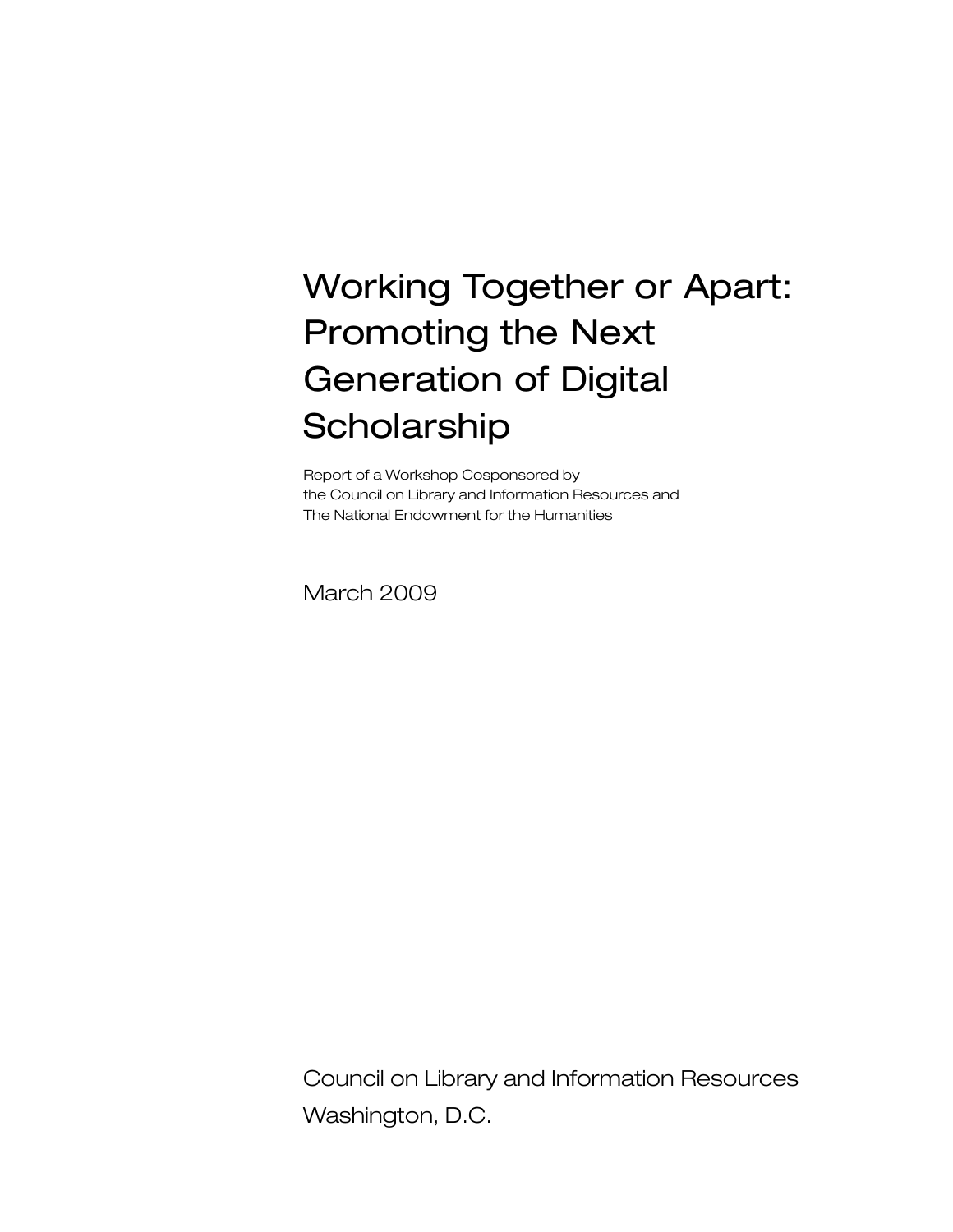ISBN 978-1-932326-33-8 CLIR Publication No. 145 Published by:

**Council on Library and Information Resources 1752 N Street NW, Suite 800 Washington, DC 20036** Web site at http://www.clir.org

Additional copies are available for \$25 each. Orders must be placed through CLIR's Web site. This publication is also available online at no charge at http://www.clir.org/pubs/abstract/pub145abst.html.



 The paper in this publication meets the minimum requirements of the American National Standard for Information Sciences—Permanence of Paper for Printed Library Materials ANSI Z39.48-1984.

Copyright 2009 by the Council on Library and Information Resources. No part of this publication may be reproduced or transcribed in any form without permission of the publishers. Requests for reproduction or other uses or questions pertaining to permissions should be submitted in writing to the Director of Communications at the Council on Library and Information Resources.

Cover image: Digital recreation of the space of the Amiens Cathedral nave, from "Amiens II," Columbia University. Image courtesy of Stephen Murray.

#### **Library of Congress Cataloging-in-Publication Data**

Working together or apart : promoting the next generation of digital scholarship : report of a workshop cosponsored by the Council on Library and Information Resources and the National Endowment for the Humanities.

p. cm. -- (CLIR publication ; no. 145)

Includes bibliographical references.

ISBN 978-1-932326-33-8 (alk. paper)

 1. Communication in learning and scholarship--Technological innovations. 2. Information technology. 3. Learning and scholarship--Social aspects. 4. Scholarly electronic publishing. I. Council on Library and Information Resources. II. National Endowment for the Humanities. III. Title. IV. Series.

 AZ195.W675 2009 001.2--dc22

2009010911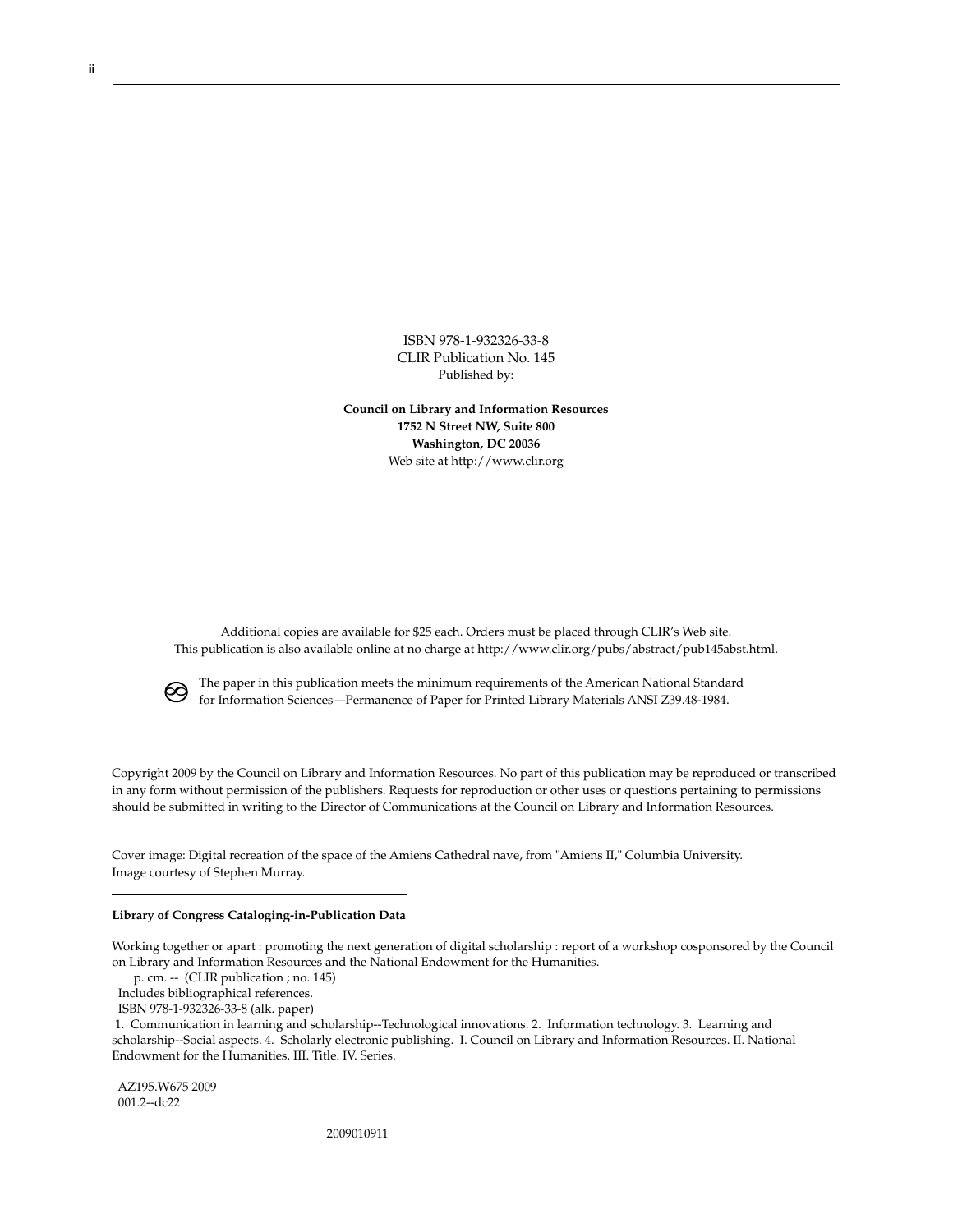# **Contents**

| Asking Questions and Building a Research Agenda for Digital Scholarship,                                                                |
|-----------------------------------------------------------------------------------------------------------------------------------------|
| Tools for Thinking: ePhilology and Cyberinfrastructure, by Gregory Crane,<br>Alison Babeu, David Bamman, Lisa Cerrato, Rashmi Singhal16 |
| The Changing Landscape of American Studies in a Global Era,                                                                             |
| A Whirlwind Tour of Automated Language Processing for the Humanities and                                                                |
| Information Visualization: Challenge for the Humanities, by Maureen Stone 43                                                            |
| Art History and the New Media: Representation and the Production of                                                                     |
| Social Attention in the Age of the Web, by Bernardo A. Huberman 62                                                                      |
| Digital Humanities Centers: Loci for Digital Scholarship, by Diane M. Zorich 70                                                         |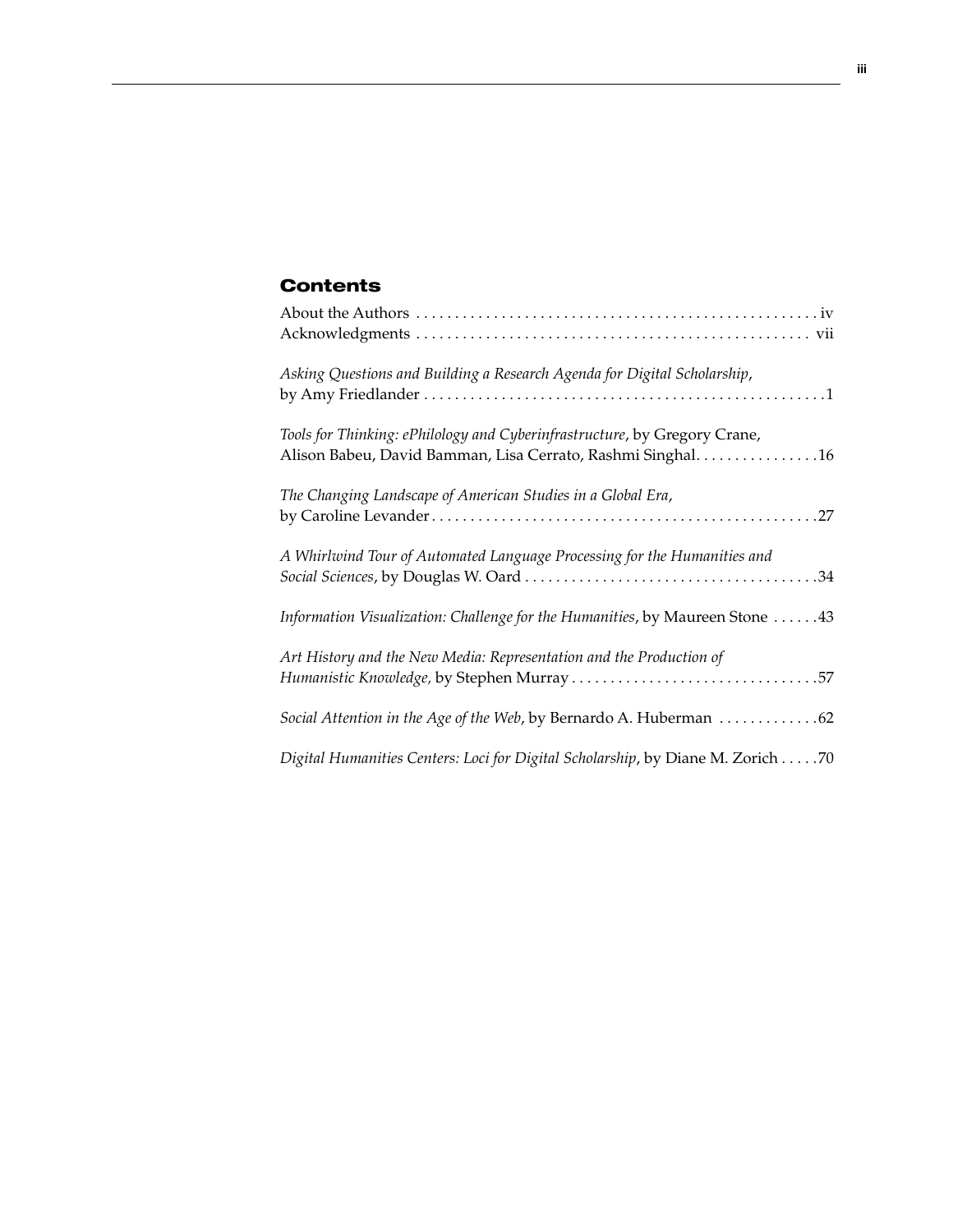# About the Authors

**Alison Babeu** has served as the digital librarian and research coordinator for the Perseus Project since 2004. Before coming to Perseus, she worked as a librarian at both the Harvard Business School and the Boston Public Library. She has a B.A. in History from Mount Holyoke College and an M.L.S. from Simmons College.

**David Bamman** is a senior researcher in computational linguistics for the Perseus Project, focusing on natural language processing for Latin and Greek, including treebank construction, computational lexicography, morphological tagging, and word sense disambiguation. He received a B.A. in Classics from the University of Wisconsin-Madison and an M.A. in Applied Linguistics from Boston University. He is currently leading the development of the Dynamic Lexicon Project and the Latin and Ancient Greek Dependency Treebanks.

**Lisa Cerrato** is managing editor of the Perseus Project, overseeing a variety of work. She received a B.A. in Latin from Tufts University and has been with the project since 1994. Her interests include furthering classical education, particularly Latin and Greek, teaching with technology, and user-driven content management.

**Gregory Crane** is professor of Classics at Tufts University. His research interests are twofold. He has published on a wide range of ancient Greek authors (including books on Homer and Thucydides). At the same time, he has a long-standing interest in the relationship between the humanities and rapidly developing digital technology. He began this side of his work as a graduate student at Harvard when the Classics Department purchased its first TLG authors on magnetic tape in the summer of 1982, and he has worked continuously on aspects of digital humanities ever since. His current research focuses on what a cyberinfrastructure for the humanities in general and classics in particular would look like. He is especially interested in how technology can extend the intellectual range of researchers moving through very large collections and working with more languages than was ever possible in print culture.

**Amy Friedlander** is director of programs at the Council on Library and Information Resources where she is primarily engaged in projects involving cyberinfrastructure, preservation, and digital scholarship, encouraging partnerships and cross-fertilization of ideas across disciplines, agencies, and institutional boundaries. She is the founding editor of *D-Lib Magazine* and subsequently SAIC's now-defunct *iMP: The magazine on information impacts*. She has also participated in the organizational phases of the Library of Con-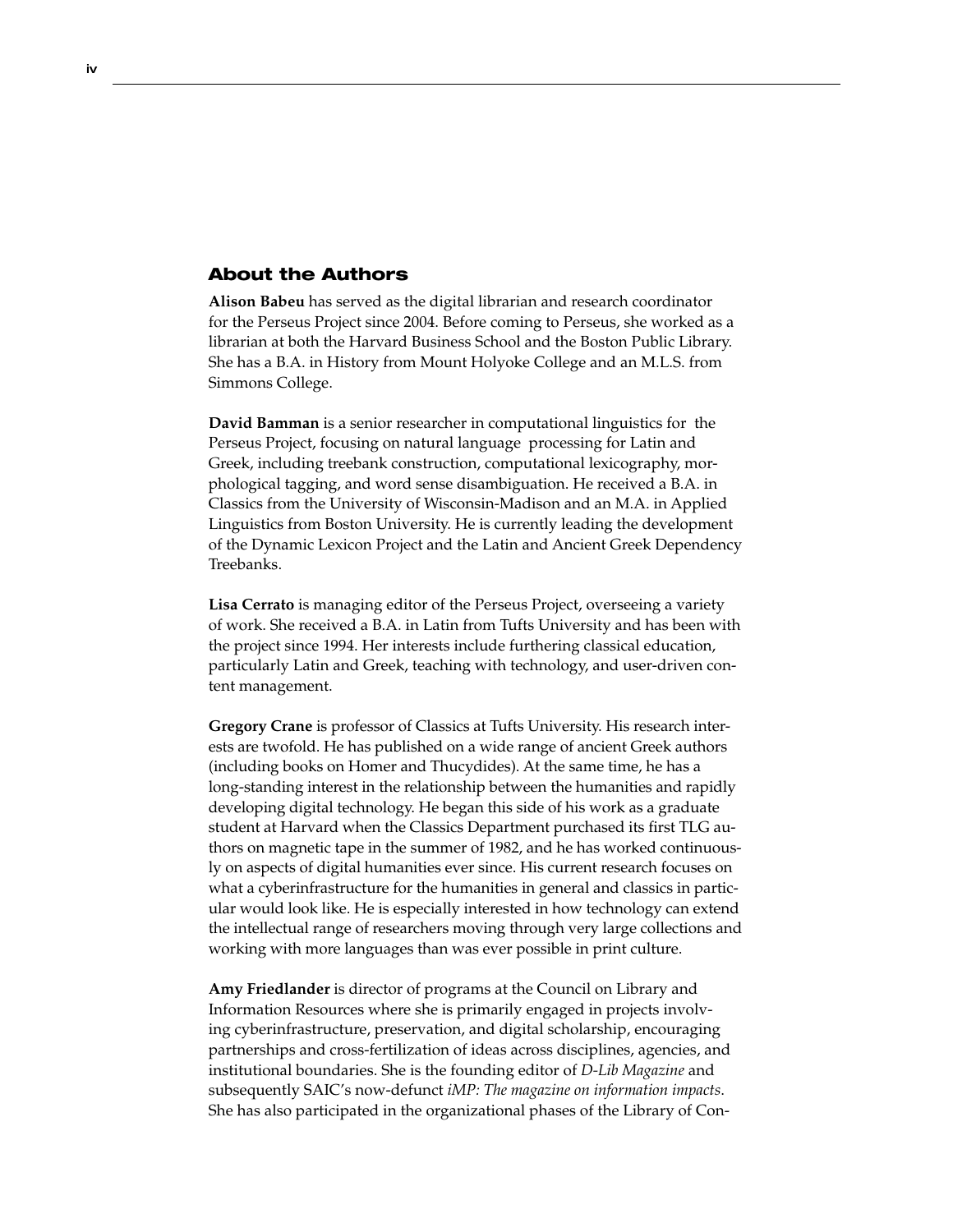gress' National Digital Information Infrastructure and Preservation Program. Since joining CLIR in 2007, Ms. Friedlander has been appointed to the National Science Foundation's Blue Ribbon Task Force on Economically Sustainable Digital Preservation and Access, guest-edited a special issue of the *Journal of Electronic Publishing* on communication and cyberinfrastructure, and organized a workshop with Gregory Crane on the implications of large-scale text digital corpora for humanities scholarship. She is the author of five short monographs on the history of large-scale, technology-based infrastructures in the United States.

**Bernardo A. Huberman** is a senior HP fellow and the director of the Information Dynamics Lab at Hewlett Packard Laboratories. He is also a consulting professor in the Department of Applied Physics at Stanford University. For the past eight years his research has concentrated on the phenomenon of the Web, with an emphasis on understanding its implications for social dynamics and the design of novel mechanisms for discovering and aggregating information. He is the author the book, *The Laws of the Web: Patterns in the Ecology of Information*, published by MIT Press.

**Caroline Levander** is professor of English and director of the Humanities Research Center at Rice University. She is currently writing *Laying Claim: Imagining Empire on the U.S. Mexico Border* (under contract, Oxford University Press) and *The Idea of American Literature* (for Wiley-Blackwell's Manifesto Series), and is co-editing *Engaging the Americas* (Palgrave Macmillan). She is author of *Cradle of Liberty: Race, the Child and National Belonging from Thomas Jefferson to W.E.B. Du Bois* (Duke University Press, 2006) and *Voices of the Nation: Women and Public Speech in Nineteenth-Century American Culture and Literature* (Cambridge University Press, 1998) as well as co-editor of *Hemispheric American Studies* (Rutgers University Press, 2008) and *The American Child: A Cultural Studies Reader* (Rutgers University Press, 2003).

**Stephen Murray** is professor of art history and archaeology at Columbia University. In his research and publications he has explored the life of the great Gothic cathedrals of France (Notre-Dame of Paris, Amiens, Beauvais and Troyes). He believes that it is important to consider all aspects of the cathedral including design, construction, social context, and liturgical function: this inclusive agenda inspired his most recent book, *A Gothic Sermon* (University of California Press, 2004). To animate the cathedral and to make it available to as wide an audience as possible he has, most recently, experimented with the digital media, including the Internet, three-dimensional computer modeling, and video. Mr. Murray was educated at Oxford and London Universities. He has held grants and fellowships from the Guggenheim Foundation, the Stanford Center for Advanced Studies in the Behavioral Sciences, the National Humanities Center, the National Endowment for the Humanities, and The Andrew W. Mellon Foundation. He was founding director of the Media Center for Art History at Columbia.

**Douglas W. Oard** is associate dean for research at the University of Maryland's College of Information Studies. He holds joint appointments as an associate professor in the College of Information Studies and the Institute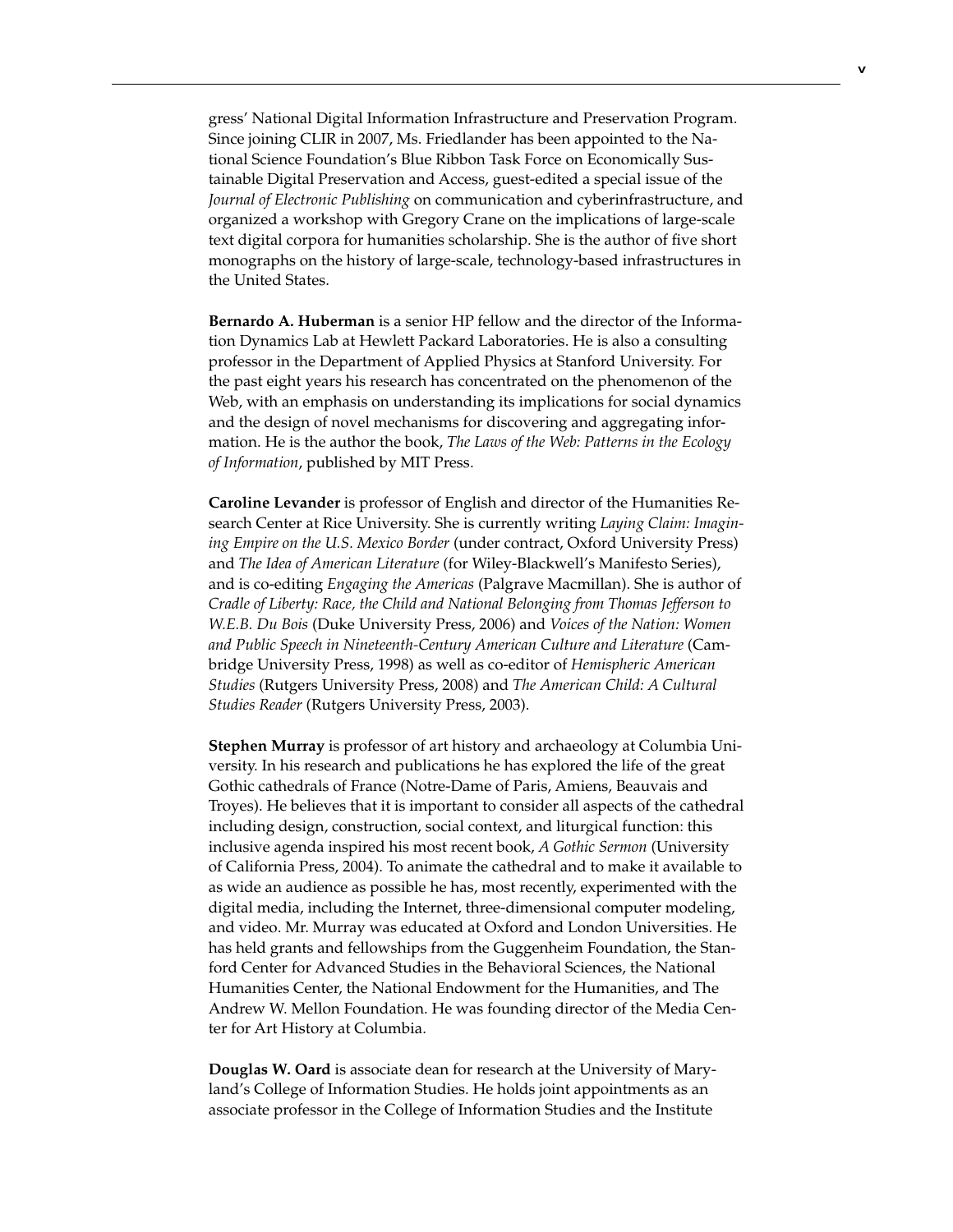for Advanced Computing Studies. His research is focused on the design and evaluation of interactive systems to support search and sense-making in large collections of character-coded, scanned, and spoken language. He is best known for his work on cross-language information retrieval, but his current interests also include support for e-discovery in litigation (as a coordinator for the TREC Legal Track) and investigating the application of computational linguistics for social science research (as a co-PI for the NSF-funded PopIT Human Social Dynamics project). He earned his Ph.D. in Electrical Engineering from the University of Maryland, College Park, and a Master of Electrical Engineering degree from Rice University.

**Rashmi Singhal** is lead programmer at the Perseus Project. She received a B.S. in Computer Science and Archaeology from Tufts University and is primarily interested in the applications of computer technology in archaeology.

**Maureen Stone**, founder of StoneSoup Consulting, has worked in digital color, graphics, perception, and the tools for information display for almost 30 years. At Xerox PARC in the 1980s, she participated in the desktop publishing revolution, creating tools for illustration, typography, and color selection. She and her colleagues created some of the first color management systems for digital prepress, uniquely focused on purely digital imagery (as opposed to scanned photographs). At the end of her tenure at PARC, she was a member of RED (Research in Experimental Design), a small group exploring the relationship between technology and design, where she worked on digital sound, 3D Web graphics, and a walk-through comic strip. Since founding StoneSoup Consulting in 1999, she has worked on a wide range of research and development activities, from building multi-projector display walls at Stanford to designing color palettes for Tableau Software to teaching Information Visualization in the University of Washington iSchool. She is an adjunct professor at Simon Fraser University's School for Interactive Arts and Technology, and editor in chief of *IEEE Computer Graphics & Applications*. Her book, *A Field Guide to Digital Color*, was published by A. K. Peters in 2003.

**Diane M. Zorich** is a cultural heritage consultant specializing in planning and managing the delivery of cultural information. Her clients include the J. Paul Getty Trust, the American Association of Museums, the Smithsonian Institution, RLG Programs/OCLC, and many other cultural organizations and institutions. Before establishing her consultancy, Ms. Zorich was data manager at the Association of Systematics Collections, and documentation manager at the Peabody Museum of Archaeology and Ethnology at Harvard University. She served as past president and Board member of the Museum Computer Network, and was chair of that organization's Intellectual Property Special Interest Group. She is the author of *Introduction to Managing Digital Assets: Options for Cultural and Education Organizations* (J. Paul Getty Trust, 1999), *Developing Intellectual Property Policies: A "How-To" Guide for Museums* (Canadian Heritage Information Network, 2003), and *A Survey of Digital Humanities Centers in the United States* (Council on Library and Information Resources, 2008).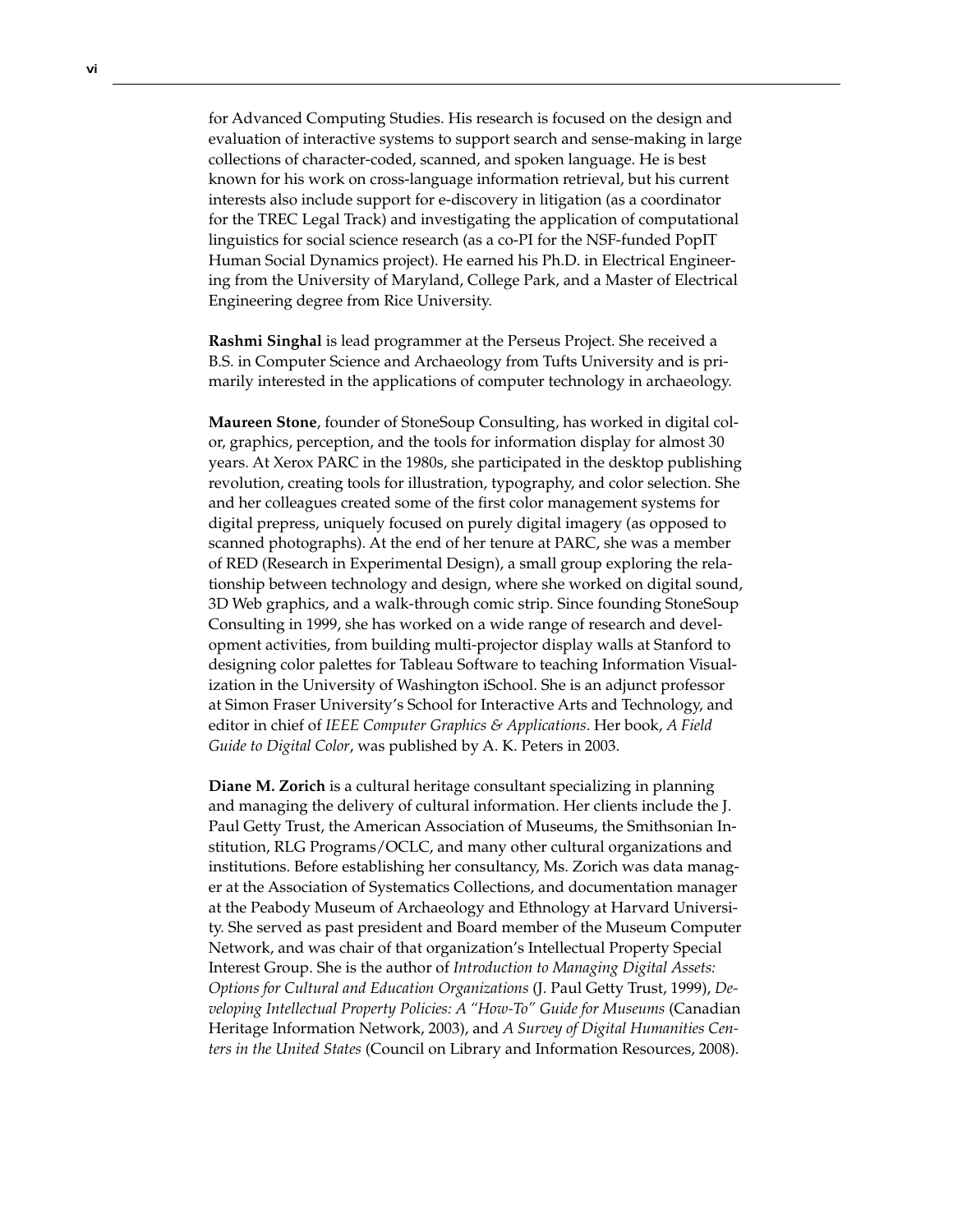# Acknowledgments

The Council on Library and Information Resources (CLIR) is grateful to the National Endowment for the Humanities (NEH) for its cosponsorship of the workshop for Promoting Digital Scholarship on September 15, 2008, and subsequent publication through Cooperative Agreements HC-50002-08 and HC-50004-08. Special thanks are due to Brett Bobley and Joel Wurl at NEH for their guidance and support throughout the planning process. CLIR is also indebted to Stephen Griffin and Lucille Nowell of the National Science Foundation; Clifford Lynch of the Coalition for Networked Information; Joyce Ray of the Institute for Museum and Library Services; and Donald Waters of The Andrew W. Mellon Foundation for their contributions to the steering committee. Finally, CLIR would like to thank the authors of the papers in this volume and participants in the September 2008 workshop, as well as those who came to an earlier workshop on November 28, 2007. These discussions have enriched this publication.

Amy Friedlander was the project director, Kathlin Smith and Brian Leney edited, designed and produced this report.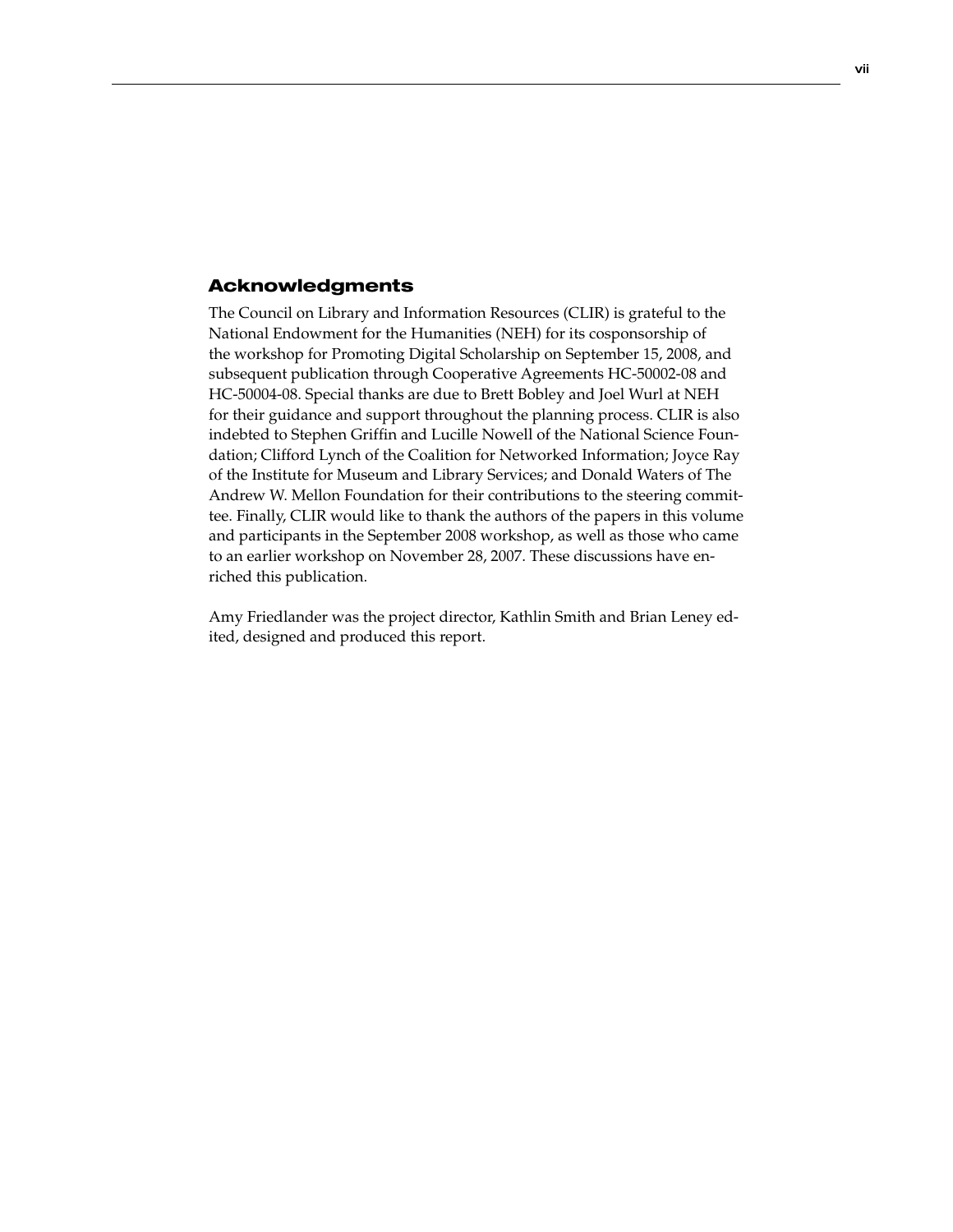"*Men work together,*" *I told him from the heart,* "*Whether they work together or apart.*"

(From *Tuft of Flowers*, by Robert Frost)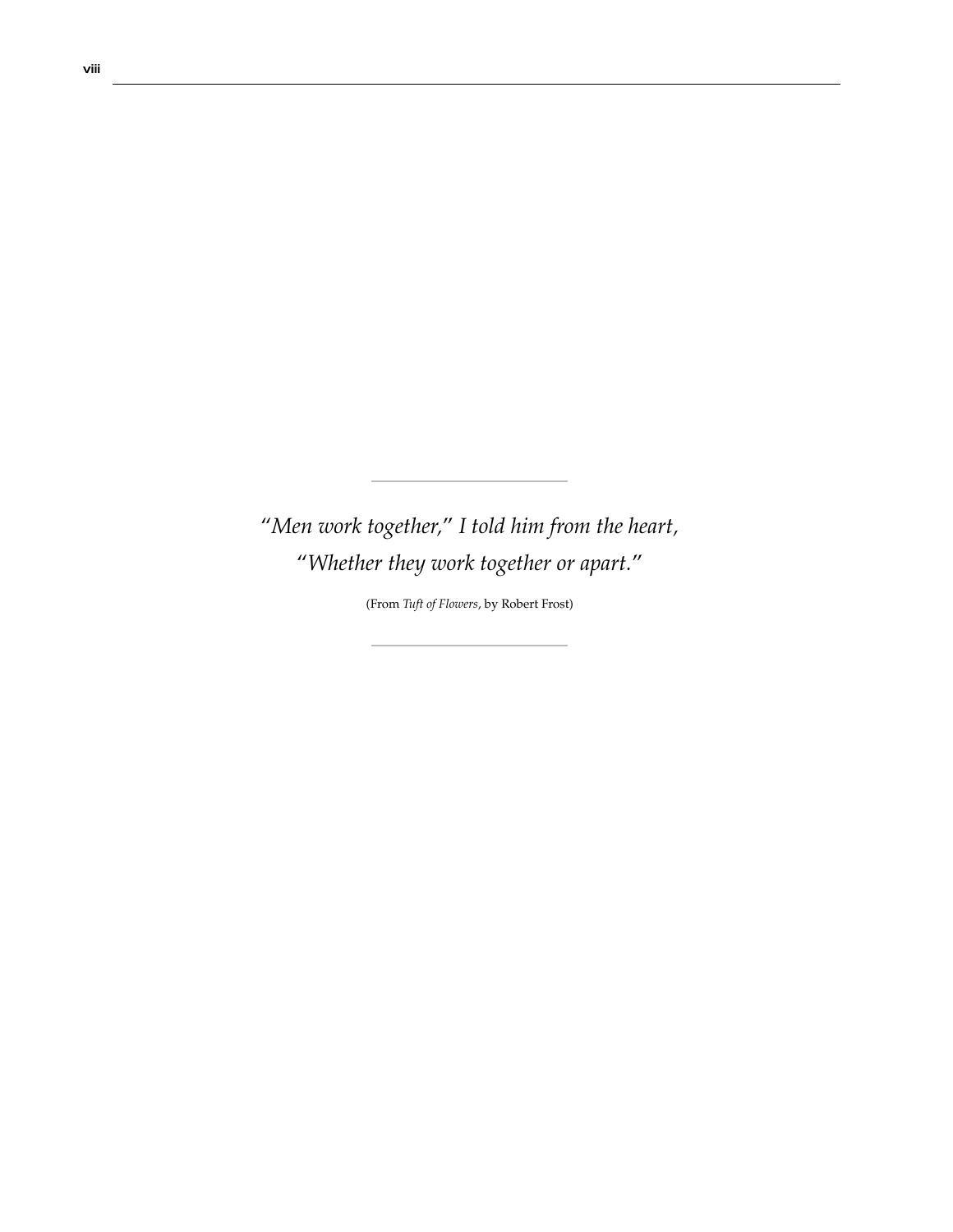# Asking Questions and Building a Research Agenda for Digital Scholarship

 *Amy Friedlander*

t a critical moment in the movie *The Unbearable Lightness of*<br> *Being*,<sup>1</sup> the audience sees a glass tremble on a table. Because<br>
the story is set in Prague Spring of 1968, we know the rattling<br>
also and the state would s *Being*,1 the audience sees a glass tremble on a table. Because glass and then the faint rumble signal the arrival of Soviet tanks. But the tremors go unnoticed by the characters, Tomas, played by Daniel Day-Lewis, and Tereza, played by Juliette Binoche, who are arguing over their disintegrating relationship. She decides to leave him, steps out into the street, and realizes that there has been an invasion.

In this scene, the director Philip Kaufman has engaged in an elegant bit of storytelling that takes advantage both of the audience's knowledge, which exceeds that of the characters, and the attributes of the medium. He uses film, photography, and sound to fill in the story around the narrative conveyed by the script to evoke apprehensive, emotional responses from the audience precisely because they are more knowledgeable than the characters. It is similar to the poignancy that accompanies a good production of *Romeo and Juliet*. Yes, we know it will not end well, but somehow every time, we root for the lovers. In the case of this film, the audience's foreknowledge is triggered by adroit use of the camera and the medium rather than by familiarity with the story.

So it is with computation and humanities scholarship. We have inherited a cyberinfrastructure of systems, data, and services that arose from and is optimized for research in science and engineering. As a result, humanists have access to technology but are in search of questions: What scholarship becomes possible when, from their desktops, scholars can access vast stores of admittedly highly heterogeneous data together with powerful capabilities for analysis and presentation? In the terms set by this scene, how do we use comput-

<sup>1</sup> The film is based on a novel of the same name by Milan Kundera. The novel was written in 1982 and published in Paris in 1984.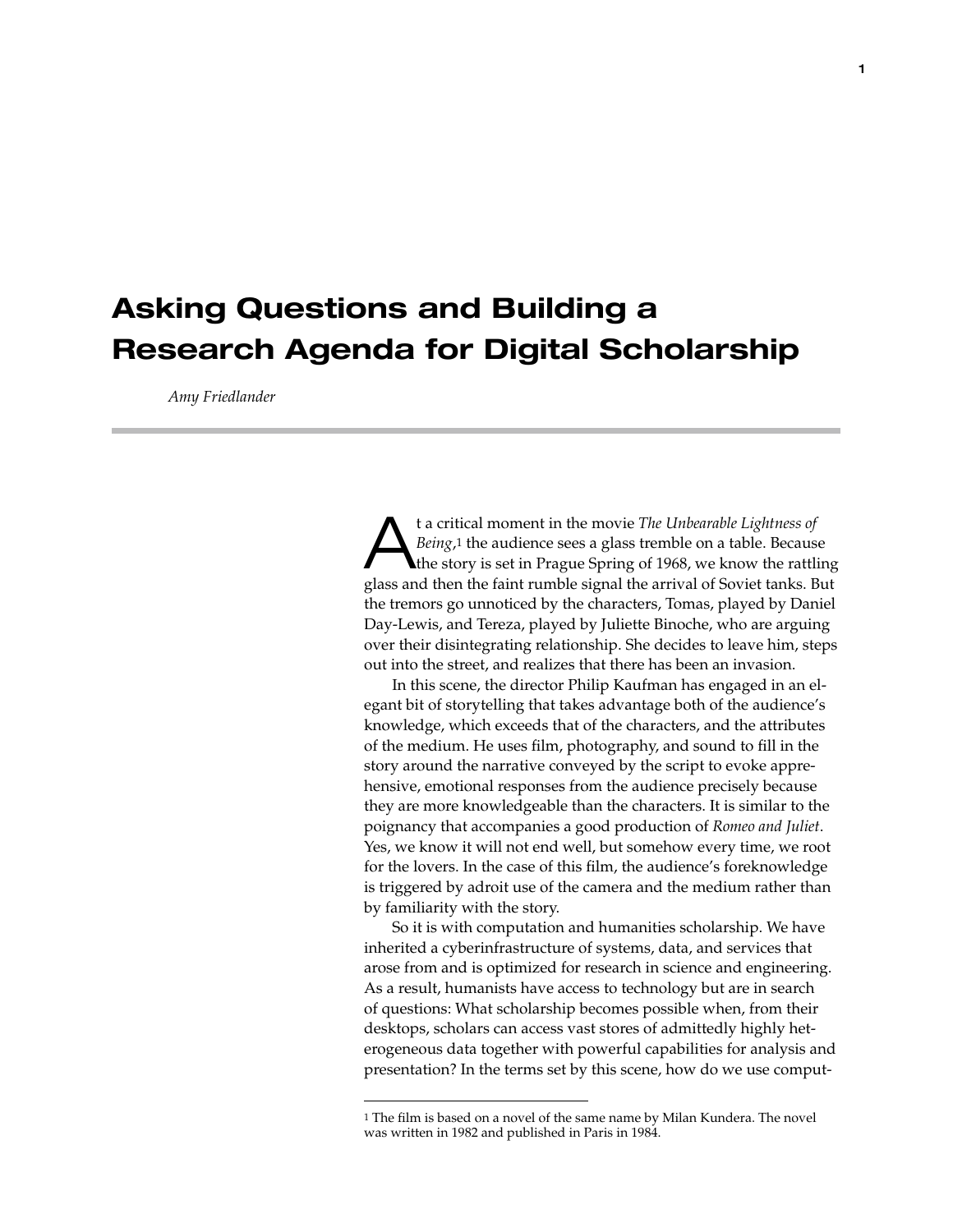ers as adroitly as the director used the camera to enable research that takes advantage of the capabilities of the technology to tell "the story"—to conduct research and convey findings—in new and im portant ways? To get beyond, as one participant in a September 15, 2008, symposium on promoting digital scholarship sponsored by CLIR and the National Endowment for the Humanities (NEH) said, treating the computer like "a black box"?

## Cyberinfrastructure and Scholarship

We find ourselves at a tipping point. Several decades of research that combines humanities scholarship with computational resources are accumulating into a transition from a field characterized by a series of interesting projects to one that is more cohesive, collaborative, and less confined to the interests of a relatively small number of scholars. Organization of NEH's Office of Digital Humanities signals coales cence of support behind applications of information technology to topics in the humanities. The American Council of Learned Societies' 2007 report, *Our Cultural Commonwealth,* reflected a broad interest in the cyberinfrastructure of research and articulated a sense that the nature of computationally intensive research transcends traditional boundaries. And increased awareness of the value of collaboration is evidenced by the organization of centerNet, Project Bamboo, and a workshop jointly sponsored by the National Science Foundation (NSF), the Institute of Museum and Library Services (IMLS), and NEH in October 2008 on Tools for Data-Driven Scholarship. The Na tional Digital Information Infrastructure and Preservation Program (NDIIPP) at the Library of Congress, its network of partners, and mass digitization projects together with the proliferation of more tra ditional text conversion and markup projects have created collections of information in digital form in a quantity, diversity, and scale hith erto unknown as well as a community of scholars, librarians, and ar chivists with a common interest in long-term preservation of digital content. Finally, a generation of young scholars who are comfortable with computational techniques has begun to change the intellectual complexion of traditional faculties, although access to facilities and resources are still unevenly distributed.

These young scholars can feel ghettoized and even disadvan taged when seeking grants and when promotion and tenure review committees evaluate their computationally intensive work. 2 Indeed, many digital humanities centers studied by Diane Zorich in her re port for the Scholarly Communication Institute in July 2008, which is summarized in this anthology, were founded in part to provide a sense of community for these scholars. Somewhat paradoxically, these centers now risk becoming silos and may constitute barriers<br>
2 One participant in the September 15, 2008, meeting argued against the

distinction between "humanities" and "digital humanities," noting "Aren't all scholars digital in some ways, even if they simply use the Internet to search?" We agree that this is an important point but have retained the phrase, "digital humanities," since it is now commonly used to identify a specific kind of scholarship.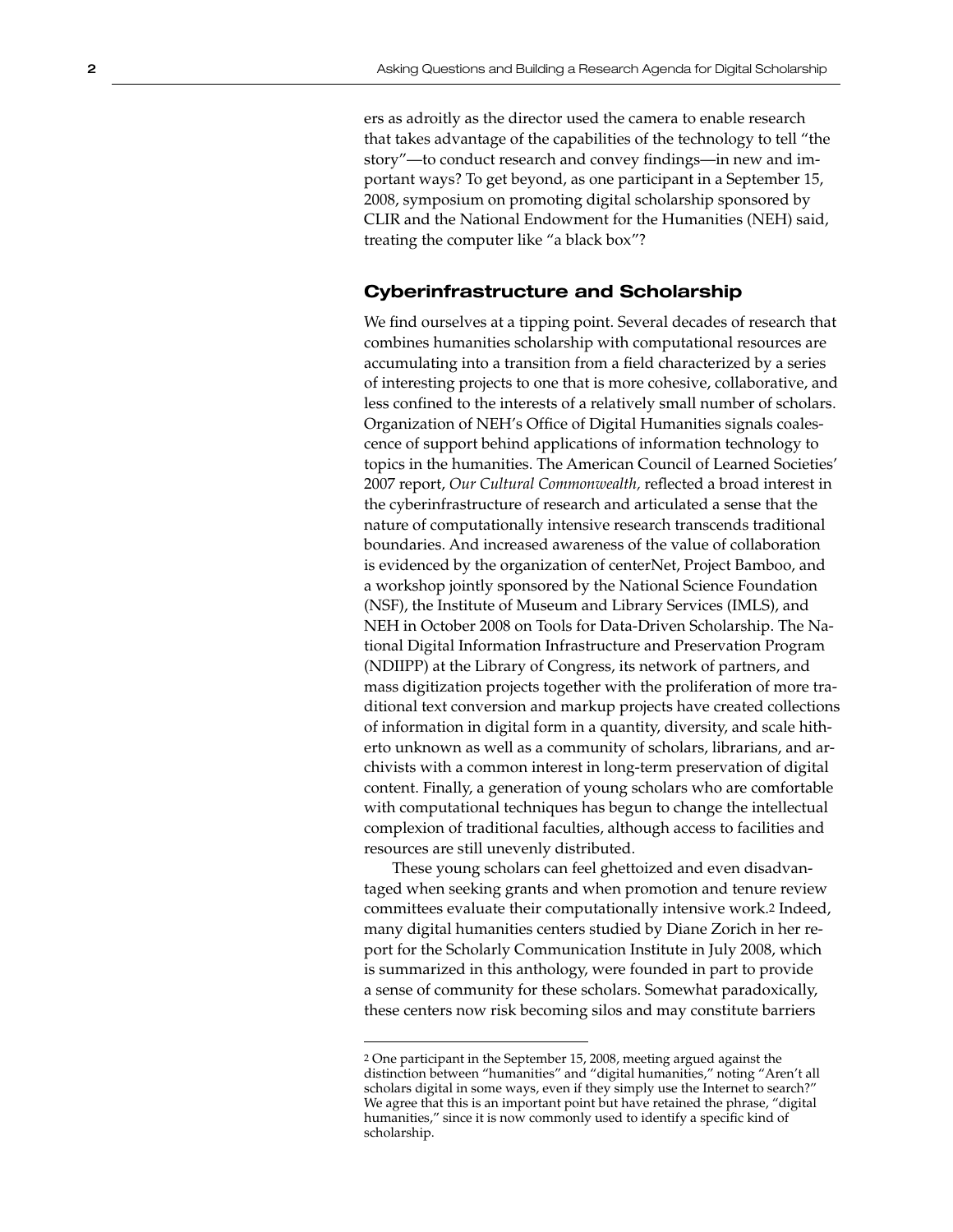to the evolving trans-institutional cyberinfrastructure, collaboration, and resource management necessary to achieve efficient allocation of expensive resources and to enable research at a scale that takes into account the wealth of heterogeneous digital source material as well as computational and analytical power.

Zorich's report is part of an extended, distributed conversation that CLIR has sustained over the last 18 months. This conversation ranged broadly over the confluence of cyberinfrastructure, scholarship, and collections, in particular the preservation of those digital collections to enable access, verification of results, and reuse and repurposing of materials. CLIR sponsored two major events, in addition to its contribution to the annual Scholarly Communication Institute. The first was a one-day workshop in November 2007, Promoting Digital Scholarship: Building the Environment, which resulted in a report, *Many More than a Million: Building the Digital Environment for the Age of Abundance* (Crane and Friedlander 2008). The second, mentioned earlier, was the CLIR-NEH symposium, Promoting Digital Scholarship: Formulating Research Challenges in the Humanities, Social Sciences, and Computation, held September 15, 2008. The administrative report, which includes an account of the day's discussion, has been posted to the symposium Web site, where the prospectus, agenda, and list of participants and their brief biographies are also located.3

Discussions at the November 2007 symposium had focused on issues that arise as a result of mass digitization projects. Among the recommendations was a call for the articulation of "marquee" research questions, analogous to the grand challenge questions in the sciences, which provide large-scale intellectual coherence without constraining individual or unique projects. This call led directly to the September 2008 symposium, which invited about 30 scholars across the humanities, social sciences, and computer science to look squarely at the role of research questions in promoting new scholarship. The white papers commissioned to frame the discussions appear in this volume and, together with themes in the discussions themselves, form most of the content of the research program described in the remainder of this chapter.

There exists an important but often-ignored distinction between the research programs that rely on an infrastructure and the research infrastructure itself. The term "cyberinfrastructure" originated in a report by the NSF, where it is defined as the comprehensive infrastructure required to capitalize on advances in information technology, which "integrates hardware for computing, data and networks, digitally-enabled sensors, observatories and experimental facilities, and an interoperable suite of software and middleware services and tools" (NSF 2007, 6). The ACLS subsequently adopted the term in *Our Cultural Commonwealth*, and the word has crept into routine discourse in higher education and advanced research. While there is an intimate connection between the instrumentation, software tools and

<sup>3</sup> See<http://www.clir.org/activities/digitalscholar2/>.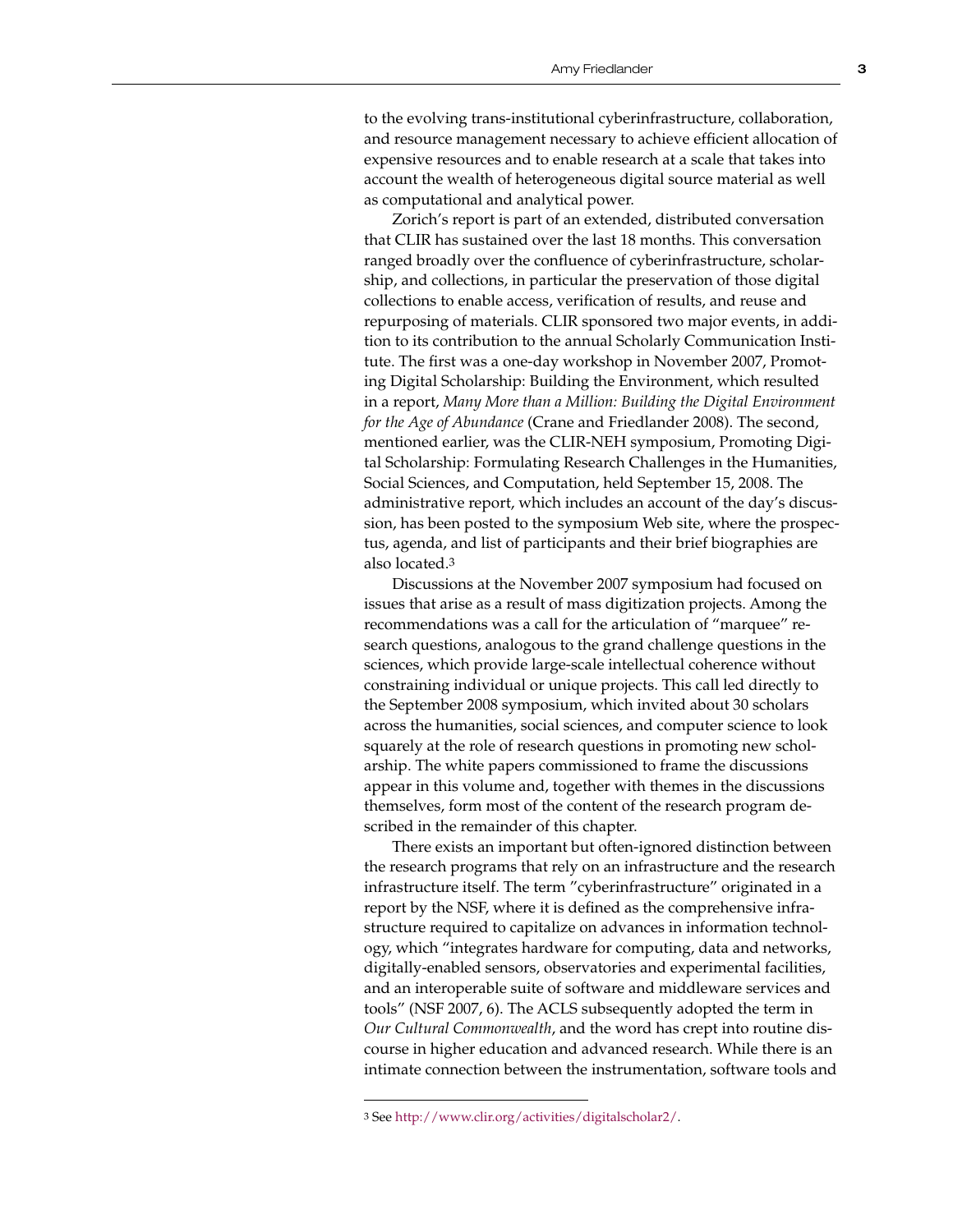platforms, resources and facilities, on the one hand, and the research programs on the other, they are, nonetheless, distinct. Yes, research is conducted on the infrastructure—how to make it better, faster, more reliable, and, in a sense, smarter. But that work is distinct from the research that the infrastructure has been invented and optimized to enable and support. So if the infrastructure answers the question, *how*?, the research program answers the questions *what?* and *why?*

Undoubtedly tools are important. They are common features of digital humanities centers, can do many things researchers want to do, and are concrete. They can be evaluated and compared according to agreed-upon protocols, like the "evaluation-guided research para digm" that Douglas Oard describes in his essay, which consists of the challenge problem (perhaps a set of texts to be classified), the answer key (the correct answers), and the evaluation measure (the fraction of the system's assignments that are considered "right"). 4 Human ists have developed a plethora of tools of varying quality, few of them apparently used by more than a relative handful of scholars. 5 In response, one of the symposium participants recommended that digital humanists generally had to become more disciplined about evaluating the utility of their tools. Indeed, Project Bamboo and the October 2008 Tools for Data Driven Scholarship workshop are steps in precisely that direction.

But tools can also deflect attention. "Are we letting our anxieties about tools and protocols and methodologies obscure bigger ques tions?" a scholar of medieval literature asked in the CLIR-NEH Sep tember 2008 symposium, before observing that methods, protocols, and disciplines gradually evolve only after the need for a function or capability has been perceived. Historically, research has driven the development of cyberinfrastructure, whose roots trace back to the development of computer networking in the 1960s and advances in high performance computing in the 1980s. These technologies en abled organization of distributed research teams and access to data and other resources as well as computationally intensive analysis in a range of fields in the life sciences, social sciences, and physical sci ences. After listening to some of the discussion, one of the computer scientists at the September 2008 symposium suggested that humani ties scholars need to "get to the next level of problem definition, per haps talking about the tasks they need solved (such as finding some thing particular in text) rather than the system they need built." This comment resonated with a recommendation from another computer scientist, a specialist in human-computer interfaces and design, who advised humanists to be able to answer the question, "What is it you  $\overline{\phantom{a}}$  4 It is used for example in the well-known TREC competitions, run annually

by the National Institute of Standards and Technology (NIST), which seek to support research within the information retrieval community by enabling largescale evaluation of text retrieval methodologies; see Text REtrieval Conference, [http://trec.nist.gov](http://trec.nist.gov/) / .

<sup>5</sup> Humanities' tools have not been systematically studied; this occasioned the workshop on Tools for Data-Driven Scholarship in October 2008. One example of evaluation of two aspects of tools—their findability and usability—is Nguyen and Shilton 2008. CLIR has commissioned a follow-up study on tools and infrastructure, which is scheduled for release in the summer of 2009.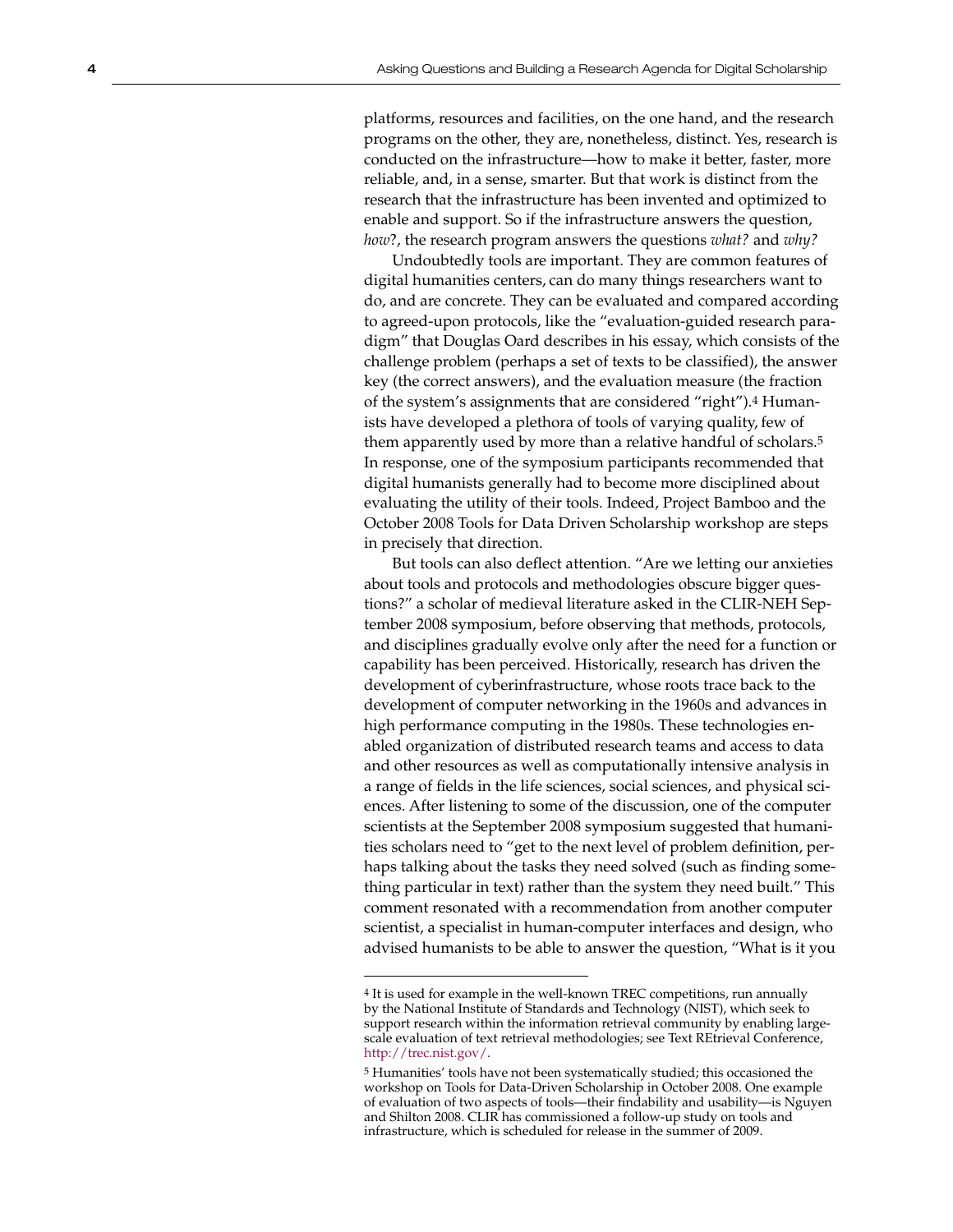are trying to do?" and to explain the kinds of evidence that would be necessary to adduce to answer a given question rather than focusing on the available technologies or the technologies they believe are available. Embedded in these remarks are different notions of what constitutes a question. Indeed, questions exist at many scales, and famous scientific grand challenge questions (for example, the relationship between electricity and magnetism) in practice resolved into a series of questions that converged on an answer over the centuries.

Humanists do not lack for questions. For example, Gregory Crane wants to understand how the contemporary Islamic Republic of Iran arose from the Persian Empire of antiquity, a question that requires an enormous array of disparate sources in many languages spanning centuries. Anthropologists and archaeologists want to delineate the prehistoric migrations to the Americas. Medieval scholars want to plumb the surviving manuscripts and compare them in ways not possible in analog and thus reinterpret the texts themselves. In so doing, Stephen Nichols has argued, the modern reader confronts the original texts the way the original readers did without the intermediary of the nineteenth century standard editions (Nichols 2008).

Posing questions at the right level of abstraction, as suggested by one of the participants, is non-trivial. Answering "big" or "marquee" questions that provide high-level coherence and allow individual scholars to find common ground with others engaged in related research requires experimentation as well as consensus building. The next step of parsing these marquee questions into operational questions is its own intellectual exercise that may involve exploration to see what exists or happens when a technique is tried before a formal research project is posed. Moreover, the term *humanities* is misleading in the sense that it imparts high-level unity where in fact, humanities scholarship subsumes an array of disciplines from archaeology and art history to literary criticism to history of science, each with its own literatures, methods, and traditions. Yet there is a sense that there is sufficient common ground to articulate a shared infrastructure of tools, services, and collections that would reduce unnecessary redundancy, allocate human and information resources efficiently, and, most interestingly, enable a different kind of scholarship.

Caroline Levander makes the latter point when she argues that the deep significance of Our Americas Archive Project (OAAP) is its ability to restructure the categories of knowledge precisely by restructuring collections related to the Americas and hence access to materials, so that the structure of the collections helps scholars "pry [their research] loose" from the self-limiting assumptions of the nation state. Some at the symposium suggested that boundaries be cast differently, perhaps, for example, to see the Atlantic world as a historically coherent framework of population and economic interchange rather than defining the scope as continental landmasses. Nevertheless, no one quarreled with her fundamental insight: that the organization of collections is inherent in the way that research is framed, that such organization of knowledge bounds the way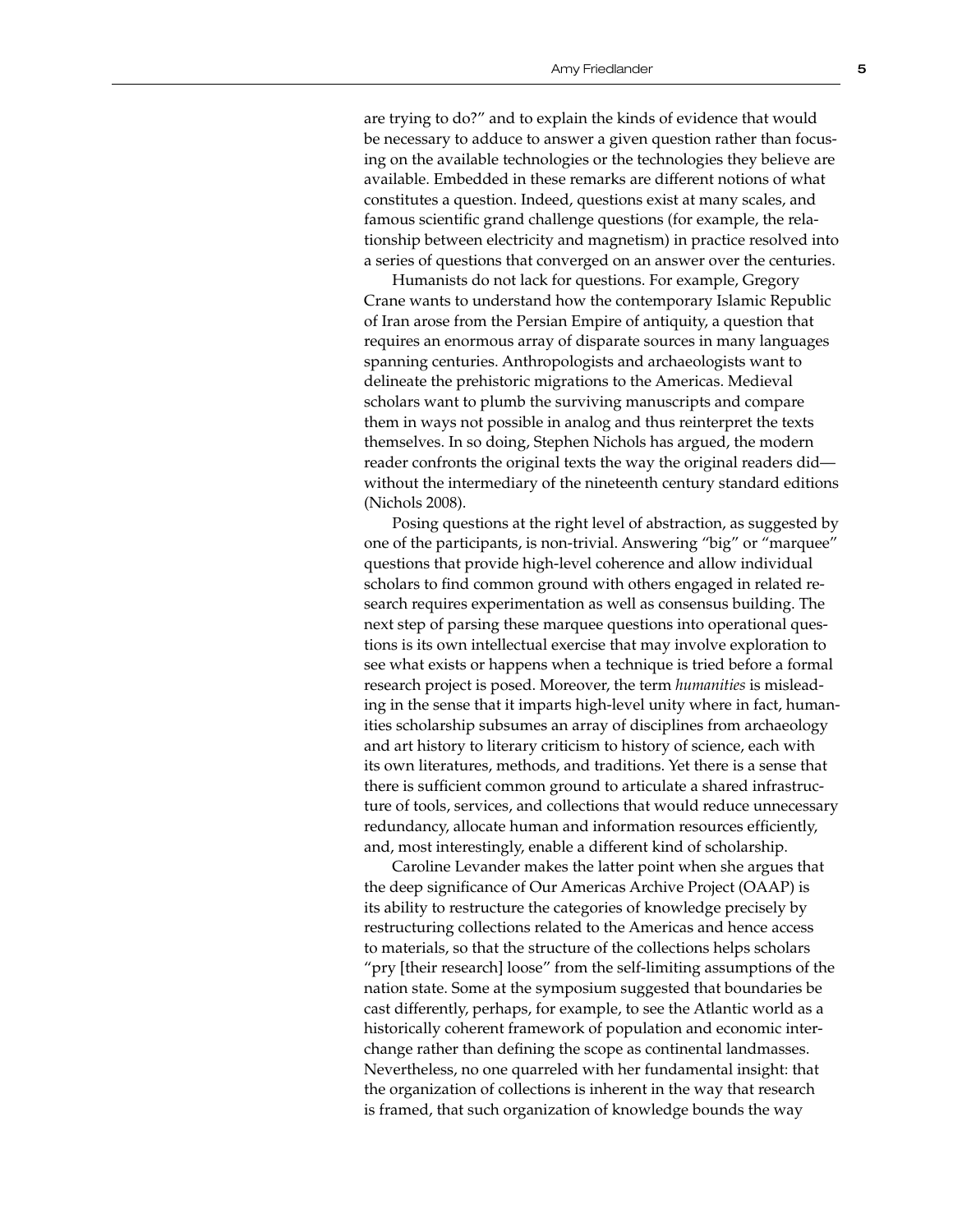that research is then undertaken, and that challenges to conceptual boundaries can sometimes begin with the organization of source material.

## Questions and Collaborations

If this new scholarship is to be more than a series of boutique proj ects that use computers, one component must be a set of organi zational topics and questions that do not bind research into legacy categories and do invite interesting collaborations that will allow for creative cross-fertilization of ideas and techniques and then spur new questions to be pursued by colleagues and students. Collabora tion across traditional boundaries is particularly important for ambi tious projects that require years of research and cannot be summed up in a single dissertation or monograph. However, collaboration is a social as well as an intellectual process and can be difficult for many reasons, some of them having to do with institutional and dis ciplinary cultures, language and terminology, mental models about the research process, trust, appropriate credit, and a sensible alloca tion of tasks. 6 For example, Andreas Paepcke points to the "agenda mismatch" between the requirements of the domain scholar and the trajectory of computer science research, typically done by a doctoral student. The student's product is usually a prototype; it works "well enough." "Well enough" is probably not sufficient for most humani ties scholars, but the time required to create the robust tool is not justified in terms of the student's career path (Paepcke 2008). 7 So one metric that this computer science researcher uses to determine a suit able collaborative project is the project's ability to yield publishable research in peer-reviewed journals for *both* lead investigators.

The key is the appropriate level of abstraction, that is to say, questions and topics that represent major areas of research, are broad enough to embrace a number of related topics, and allow individual researchers to find an intellectual home. They are not so narrow as to constrain the research nor so expansive as to be meaningless. In the discussions that have taken place, we have observed four themes that transcend traditional disciplinary boundaries and resonate with major research topics in computer science: scale, language and com munication, space and time, and social networking. The boundaries between them are indistinct, and techniques that are developed in one may apply to problems in another.

<sup>6</sup> Collaboration in science has been extensively studied. For example, see Hackett

<sup>&</sup>lt;sup>7</sup> Others at the September 15 symposium concurred with Paepcke's observations about mismatches in expectations between computer scientists and domain scientists. One researcher said that tools existed that would be of interest to humanists yet using them would be arduous because the interfaces were "abhorrent" and not intuitive to relatively naïve users. She said, "It is not the algorithms but how people can make use of and interact with them that is still so far behind."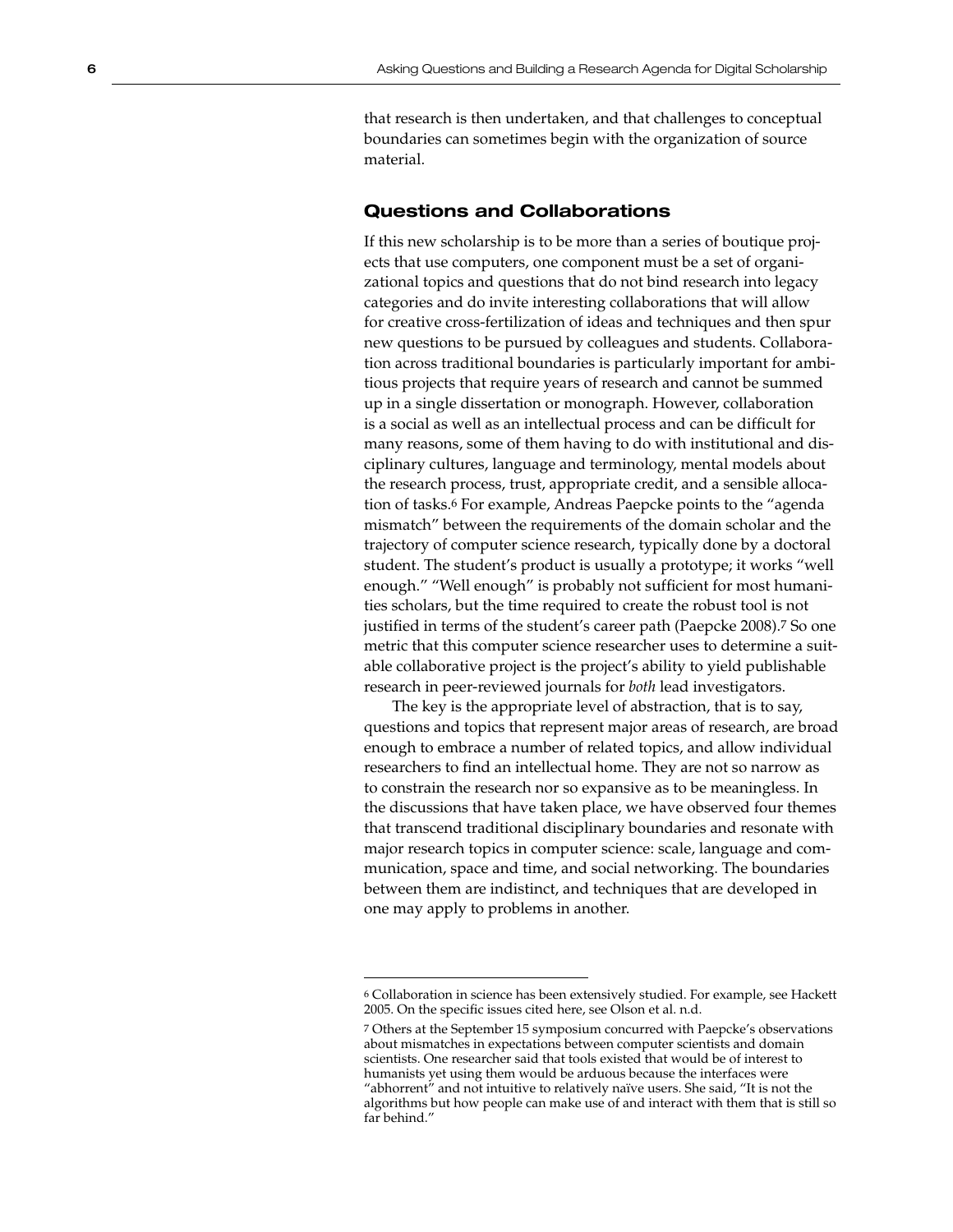#### *Scale*

Issues of scale resonate across many disciplines and conversations.8 The most obvious evidence of scale for humanists is access to heterogeneous digital information of varying quality and in quantities that were unimaginable in prior generations, creating what Crane has dubbed "the million book problem." That is, "even if we could marshal the resources to do so, the human life contains only about 30,000 days—reading a book a day we would only finish a million books after thirty lifetimes of reading. Only machines can process or 'read,' much less analyze, the written record of humanity." So analyzing material at scale requires computation. Scale also means diversity. Collections will increasingly include images, video, and audio, as well as multiple languages, many of them using different scripts requiring transliteration and cross-language capabilities. Some of this information will have been formally ingested into well-managed archives; some will be captured on the fly and deposited into repositories with minimal attention. Making sense of this welter of material implies authenticating the sources through new, automated methods and combining them in creative ways to answer important questions and employing increasingly powerful machines and creative strategies9 to do so.

Computationally intensive research allows for both very expansive and very detailed investigations. For example, nineteenthcentury railroading in the United States has been extensively studied in part because the history can be read as a proxy for the importance of technology and transportation in promoting economic growth, both core questions in economics with clear implications for public policies. Scale allows for both international and subregional comparisons, as Will Thomas, an historian at the University of Nebraska, has suggested (Crane and Friedlander 2008). Scale also allows for greater detail. Dan Cohen, an historian at George Mason University and director of the Center of Technology and the New Media, has pointed out that tracking references to the Bible and/or to specific religious terminology across thousands of text references allows rigorous examination of the secularization thesis, which states that the role of religion declined in general discourse during the nineteenth century. Other topics might include analysis of the poetry cited in popular literature such as magazines and newspapers, or the changing role of Shakespeare as seen by the plays mentioned and passages quoted (Crane and Friedlander 2008).

<sup>8</sup> Scientists face a "tsunami" of data, one participant said, and in 2007, the volume of information created is estimated to have exceeded available storage capacity (see Gantz et al. 2008). Not all of that data should be archived. Nevertheless, current capacity to store, manage, access, retrieve, and repurpose information is reaching its limits. Even IT professionals who focus directly on storage systems acknowledge, "The data center process and archive system is technologically broken. It doesn't scale" (Peterson et al. 2007, 7-8).

<sup>9</sup> For a concise discussion of some of the technologies required to create, store, manage, and analyze large data sets, see Purdue University 2003.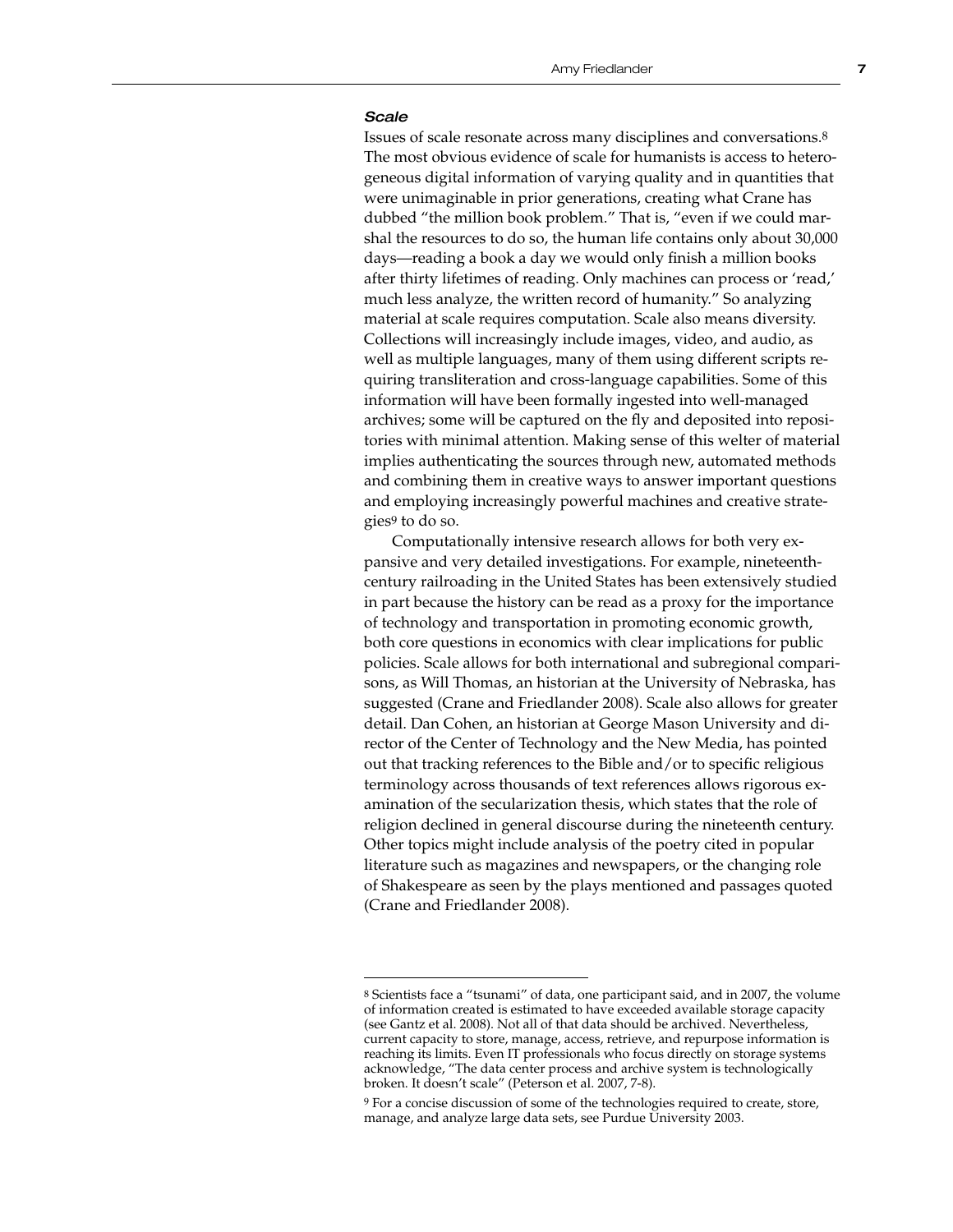#### *Language and Communication*

Developing evidence to the questions posed by Thomas and Cohen relies on linguistic and geospatial techniques, the second and third themes. Language is central to much of humanities scholarship, and many of the early digital humanities projects revolved around markup of text converted from analog to ASCII.10 In addition to the traditional projects that typically combine scanned images with markedup text, the mass digitization projects are yielding extremely large digital corpora that are both problematic from the perspective of quality (Duguid 2007) and fascinating from the perspective of their content. As Oard explains, human language actually exists in several forms: spoken, written, and character-encoded—that is, the digital representation of language—as well as sign. His paper provides a context for understanding some of the research computer scientists and linguists conduct. It is complemented by the paper by Crane and his colleagues, who examine the role of several of these techniques in the context of classics and philology with the twin goals of increas ing scholars' access to more materials while expanding the potential audiences for their work.

The research potential is obvious in several dimensions. The scale, complexity, and heterogeneity of the material challenge re searchers to make sense of the data, to find patterns at multiple lev els (book, page, paragraph, sentence), detect anomalies, and derive meaning. Such corpora represent a rich source for cross-language studies<sup>11</sup> and create an opportunity for language and text-intensive disciplines in the humanities to become partners in the research pro cess, as Oard argues, because their research materials can also offer challenging problem sets that are central to the way language sys tems are built and evaluated. Advances in capture technologies and broadened participation in the research process imply that different kinds of content, notably speech, can be taken into multiformat re search collections and made discoverable through unified search not only to ethnographers and linguists but also to literary scholars, art historians, archaeologists, and students and researchers who might not otherwise think of these kinds of sources as relevant to their studies.12

<sup>10</sup> For example, see the rich set of articles in Siemens and Schreibman 2008.

<sup>11</sup> Note that China, Japan, and South Korea combined now account for 27 percent of world research and development (R&D), and China is second in the number of scientists and engineers engaged in research activities. Substantial contributions to the global scientific literature may not be published in English. In this context, machine translation systems as well as other forms of document analysis, recognition, summarization, and categorization take on practical urgency; see [http://www.aaas.org/spp/rd/guiintl.ht](http://www.aaas.org/spp/rd/guiintl.htm) m. According to the analysis by the American Association for the Advancement of Science based on data from the Organization for Economic Cooperation and Development in 2007, the United States still led the world in its investment in R&D with 36 percent of projected world R&D performance.

<sup>12</sup> The Oyez project is a multimedia archive, combining audio, images, and text, devoted to the Supreme Court of the United States and its work has demonstrated the potential of such integration of sources. It is both a source for all audio recorded in the Court since the installation of a recording system in October 1955 and has been a testbed for experiments in audio capture. See [http://www.oyez.org/about](http://www.oyez.org/about/) / .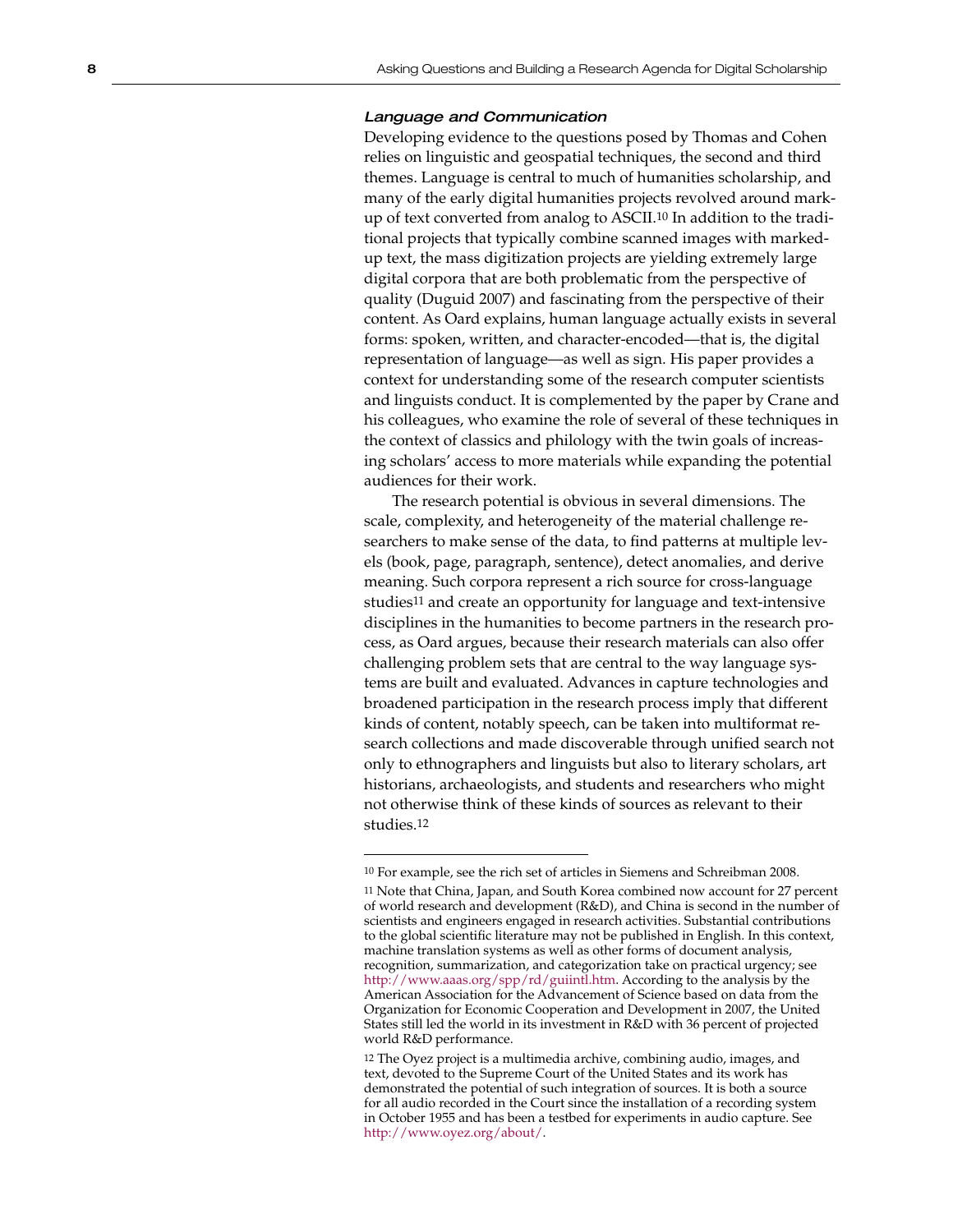Searching13 across large, heterogeneous collections is obviously important. But the technologies create other opportunities for analysis and presentation. For example, visualization is one way that investigators can identify patterns and detect anomalies in large corpora as well as display results. Moreover, there is substantial evidence that the next generation will be graphical learners and communicators (Fisch 2007), implying that visualization will become increasingly important as a means of analysis as well as a mode of presentation and communication. Maureen Stone explores the topic of visualization, emphasizing the need to educate consumers as well as users of graphical media. The Web, which is an inherently graphical and interactive medium, increases the likelihood of confusion and misinformation; it requires an expanded notion of literacy, she argues. She cites a number of examples in which an image was either based on inaccurate information or was constructed in a way that conveyed confusing or inaccurate information, offering the hypothetical example of pricing information over time that fails to control for inflation (or price indexing).

There is some historical precedent for such concerns. During the 1884 presidential elections in the United States, a map of the western states and territories was published in which the proposed route of the transcontinental railroads through public lands was indicated by a thick black line. It occasioned an outcry over an apparent land grab by the railroad barons. In fact, the line had been drawn without regard for scale or for the rather convoluted terms of the grants, which had made shares in the companies that held these grants all but impossible to sell (Henry 1966).

#### *Space and Time*

Maps are a form of visualization, and visualization is closely linked to geographical information systems (GIS) and simulations. Both are intrinsic to the third theme, time and space. Geographers, one of the participants observed, have made considerable headway with space but time is still a problem. Space and time have been manifested in different ways in humanities scholarship. One obvious way is the organization of a collection of materials, reference tools, and analytical services by geography and period, like the OAAP or the Persepolis Fortification Archive Project. Space and time may encompass the detailed work of establishing provenance, authenticity, and versioning of source material, which becomes difficult and therefore interesting in the messy and heterogeneous output of mass digitization projects. Or, scholars may seek to understand the use of terms and phrases over time, as Cohen has suggested. Jonathan Bengston outlined work at the John M. Kelly Library at the St. Michael's College in the University of Toronto to coordinate an effort to digitize the works of John Henry Newman, feed the digitized output into a

<sup>13</sup> We are aware that the term "searching" in this context is actually a shorthand that embodies a larger array of behaviors (e.g., browsing and discovery) and technologies, including information retrieval, human computer interface design, database and repository systems.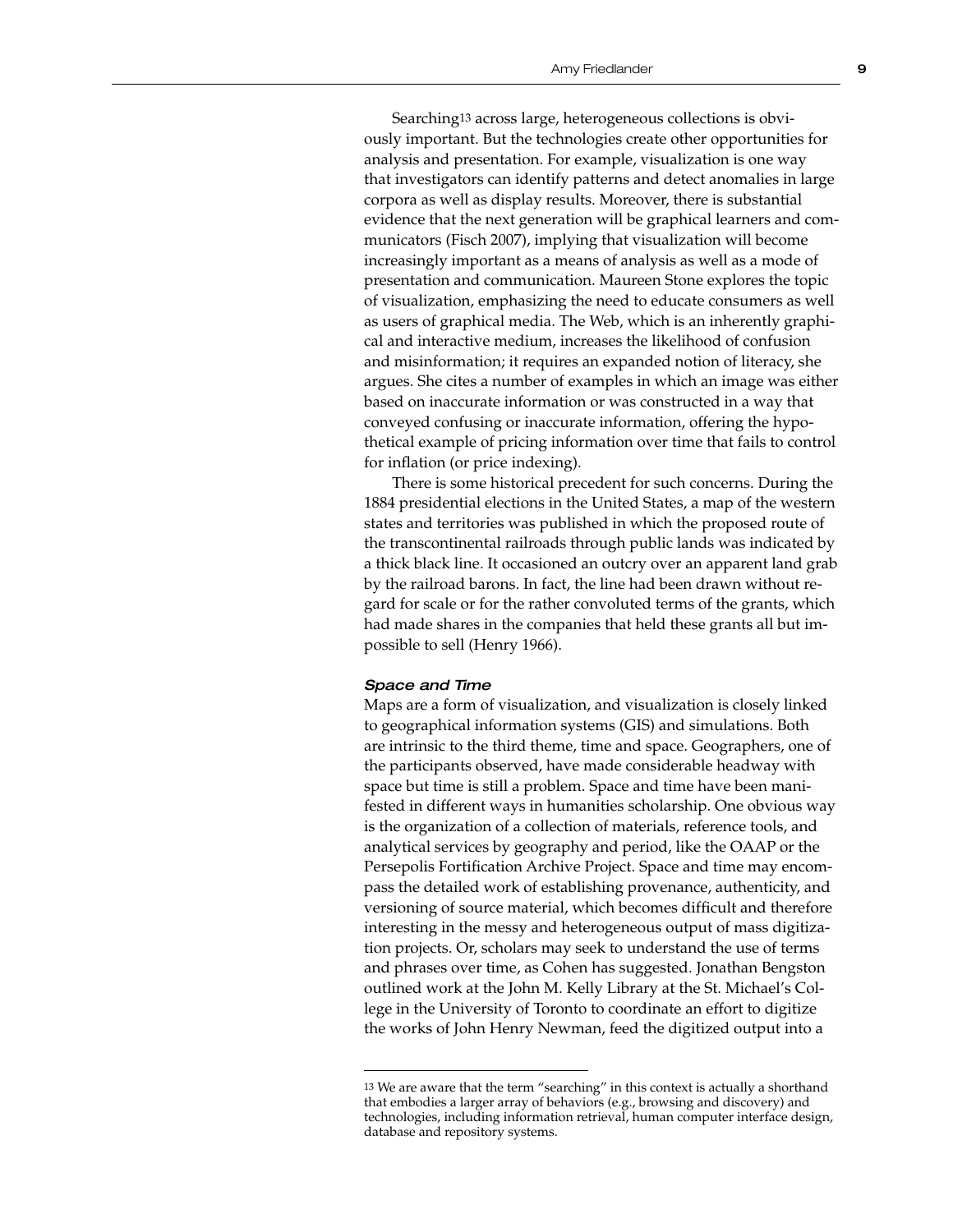document analysis system, and identify subtle changes in language and meaning. Longer term, he speculates, it will be even more inter esting to see if relationships can be traced between the evolution of Newman's thought and the wider intellectual milieu by comparing this database of materials with larger corpora at a far more granular level than has been achieved by traditional scholarly methods (Crane and Friedlander 2008).

The notion of "space" can mean also physical or social spaces and their historical changes, where visualization and simulation can be very powerful. Archaeologists have taken advantage of the digital medium to render their information in three-dimensional modes, al lowing virtual reconstructions of their sites that provide views that cannot be obtained even on the physical site itself.14 Stephen Murray, an historian of French gothic cathedrals, uses a mix of capture and display technologies to re-create or simulate the three-dimensional spaces so that his students can also re-experience the soaring inte riors at an otherwise inaccessible level of detail and to demonstrate relationships among resources that are geographically separate. He argues that this pedagogical technique removes the cathedral from its status as a fully formed and static object represented by a slide in a darkened lecture hall and allows students to understand that these were works in progress over a period of decades, embodying count less choices and decisions. For the symposium, he demonstrated a simulation that employed engineering algorithms to simulate the stresses on a Romanesque arch as it was made larger to show that the transition from the rounded Romanesque form to the pointed Gothic form was an aesthetic and a structural choice.

As these examples demonstrate, phenomena have been rein terpreted over different times and at different scales, and materi als associated with an individual, group of individuals, theme, or with geographical spaces have been assembled to create collections characterized by richly marked-up text, concordances, and other reference tools. Scale, as Bengston's example demonstrates, allows this kind of focused work to become expanded. Scale also allows for conceptualizing more complex projects incorporating other types of data—in particular, scientific datasets that might allow for recon structions and simulations of early landscapes, climate, and habi tat. As one participant commented, interesting work is possible in simulating development of cities or agrarian societies, providing op portunities for multidisciplinary synthesis that is difficult to achieve without involving data on geography, weather, construction, social history, and so on. Certainly the demographic data assembled by the Minnesota Population Center or curated by the Inter-university Consortium for Political and Social Research are obvious candidates for such integrative research, as are the environmental collections

<sup>14</sup> A simple search of the Web using the terms "archaeology" and "simulation" yielded 554,000 hits. The 20 most highly ranked covered (1) journal articles that used simulation techniques to do site reconstructions and artifact distributions, (2) references to a textbook on use of simulation in archaeology that is in press, (3) conferences and seminars, and (4) use of site simulation software to teach archaeological methods.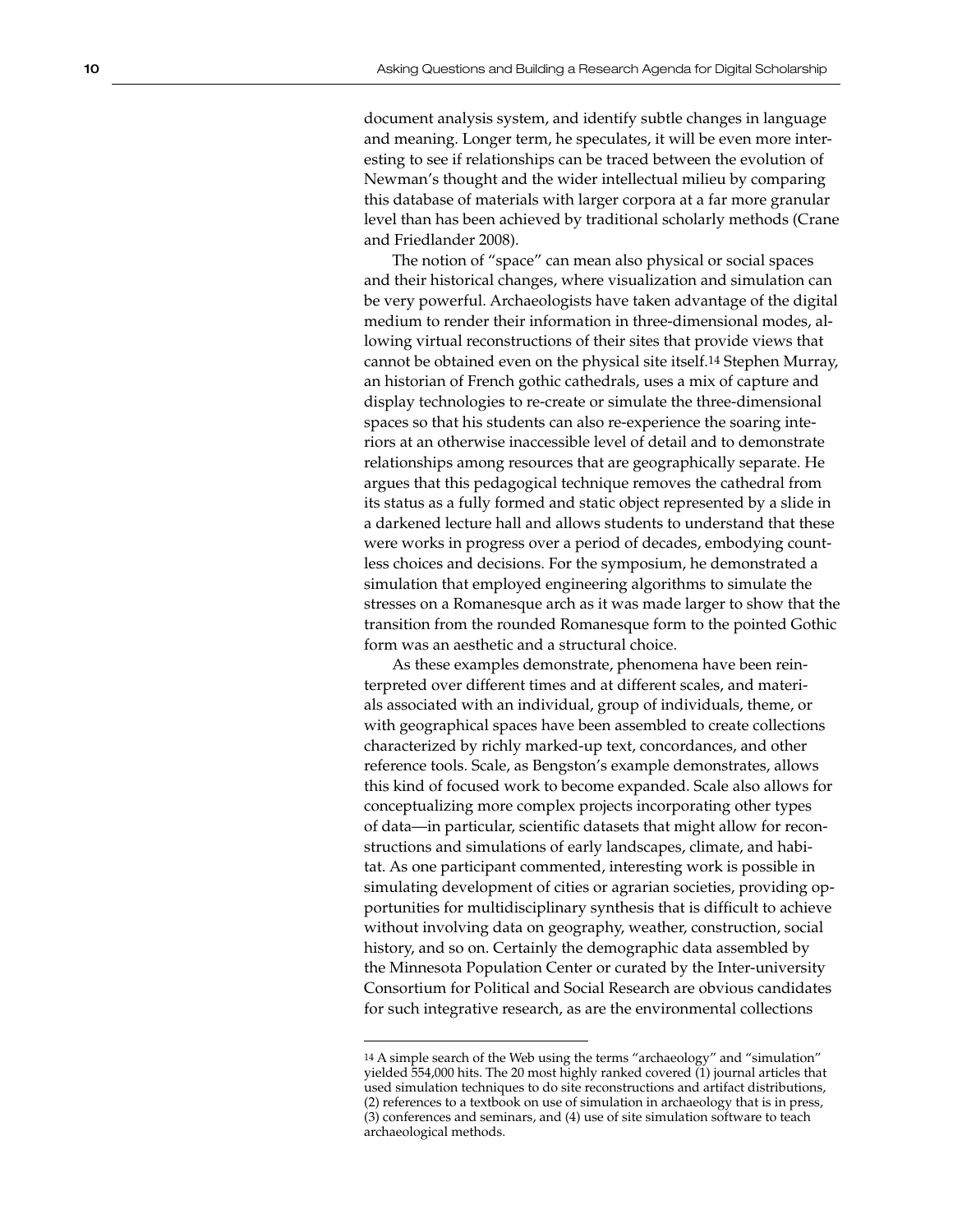managed by the University Corporation for Atmospheric Research and others. At the same time, the potential of historic travelers and explorers' accounts to add temporal depth to ecological and environmental studies is substantial but difficult to use.

Extracting the relevant information from texts, manuscripts, and drawings is a challenging technical problem, as Oard's essay suggests. Still, the nineteenth and early twentieth-century collections of specimens together with the field notes and laboratory descriptions represent a potential wealth of biological information that could enable reconstructions of historic landscapes that might inform research in literature and art history as well as ecology, environmental studies, and climate studies.15 Layering such information onto the already complex problem of normalizing heterogeneous sources in the social sciences (Berman and Brady 2005) increases the complexity. But it remains a topic where analysis of text, language, history, and science may intersect and where GIS, visualization, simulation, and linguistic and statistical tools all have roles.

#### *Social Networking*

Bengston's example of questions that might be posed of Newman's papers calls attention to the relationships in the information as well as to discerning patterns in the use of language. Social networking, described by Bernardo Huberman, is simultaneously a technique (or set of techniques) and an object of study. This paper excited substantial discussion during the symposium, and in it he argues that the web of information represents a network of social relationships as well as a technological network. The information can be read to expose relationships that might not be otherwise evident and to illustrate how the specific technologies affect the allocation of human attention. There have been similar findings, as Huberman acknowledges, and the significance of this work lies in its scale, rigor, and level of abstraction; the algorithms can be applied in any body of work where the links can be established.

Social network analysis, one participant noted, has been successfully used in national security analyses.16 Like GIS or visualization, these social networking algorithms represent a set of analytics that could be used to characterize text corpora, enabling researchers to identify patterns and detect anomalies more generally. For example, the scholar of Old Norse suggested that these analytics could be used to "map the social network in [Icelandic] sagas over time and then

<sup>15</sup> As a step in this direction, CLIR recently funded the cataloging of botanical collections at University and Jepson Herbaria, University of California, Berkeley, as part of the Hidden Collections program. For more information on this program, see <http://www.clir.org/hiddencollections/index.html>.

<sup>16</sup> The Visualizing Patterns in Databases of Cultural Images and Video project proposes to identify such patterns in heterogeneous data. Led by Lev Manovich, director of the Software Studies Initiative at the University of California, San Diego, the project was among those recently funded under the NEH High Performance Computing Program; see Cultural Analytics, [http://lab.](http://lab.softwarestudies.com/2008/09/cultural-analytics.html) [softwarestudies.com/2008/09/cultural-analytics.html,](http://lab.softwarestudies.com/2008/09/cultural-analytics.html) and Humanities and High Performance Computers Connect at NERSC, December 22, 2008; [http://](http://newscenter.lbl.gov/feature-stories/2008/12/22/humanitiesnersc/) [newscenter.lbl.gov/feature-stories/2008/12/22/humanitiesnersc/.](http://newscenter.lbl.gov/feature-stories/2008/12/22/humanitiesnersc/)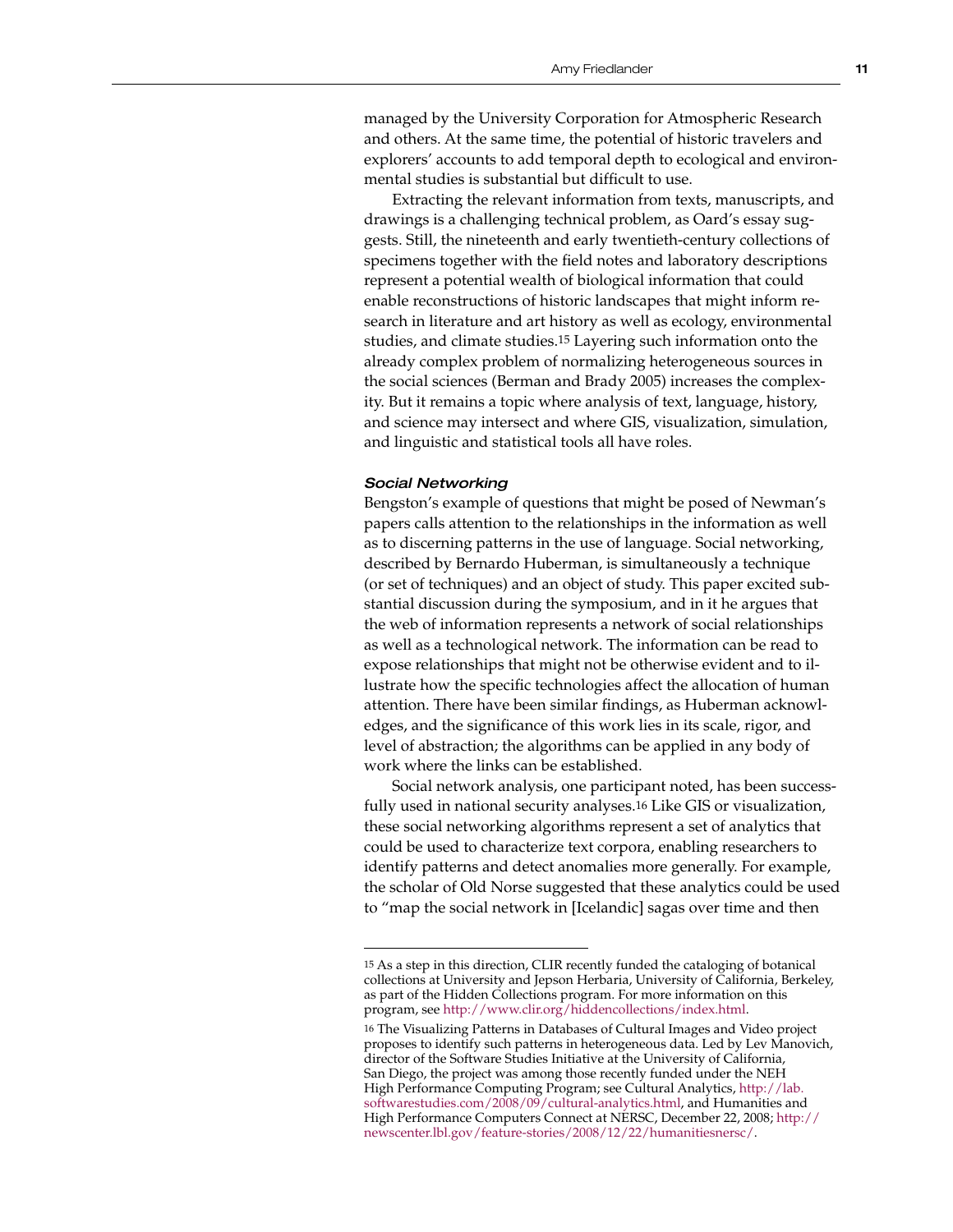perhaps integrate with GIS and use this to try to draw actual historic and geographic interpretations." Equally importantly, Huberman's essay calls attention to the importance of studying the Web as an object. It ceases to be a neutral technology but instead affects the outcomes by amplifying and instantiating certain behaviors. In short, the Web is the new "text" for humanities scholarship.

### What Comes Next?

Infrastructure is both social and engineered and is built from both the bottom up and the top down. It has historically been successful when local needs align with regional and national goals and when local activities take place within a sometimes loosely organized, yet coherent framework. The current landscape in digital scholarship is replete with examples of bottom-up enterprise; the open question is whether and how to stimulate large-scale coherence without sty mieing individual enterprise, frustrating existing self-organization, or threatening the individualism that traditionally characterizes humanities research. The infrastructure itself is so costly and the po tential gains from collaborative research are so appealing that some form of loose coordination seems appropriate.

We believe that research should drive the large-scale coherence to enable scholars of diverse backgrounds and interests to devise rich new projects and work creatively across disciplines, including computer science, while avoiding the continued proliferation of stovepipes. One participant observed, "We need to think holistically about the integration of all of these services and tools in terms of the user experience—we don't want to create multiple fragmented en vironments." Many participants called for various kinds of demon stration projects that would, as one scholar noted, show "people that computational tools will help them." Such projects, she continued, let "people explore new methodologies" and see how results can be transferred from one project to another. The four themes or topics that have been proposed as an initial umbrella—scale, language and communication, space and time, and social networking—tap into well-established communities of researchers. Projects conceived in this framework are likely to be robust enough to accommodate both team-based and single-investigator approaches as well as avoid the pitfall Paepcke has called "agenda mismatch," where the results of the collaboration are sufficient for the computer science student but sadly wanting for the humanities researcher.

In addition to agreeing on the importance of research as a long-term driver and the importance of demonstration projects, symposium participants offered some concrete next steps. Several proposed formulating ontologies as one avenue for future collab orative research. The term "ontologies" as used by computer and information scientists can be confusing to some humanities scholars who may have first encountered the word in an introductory course on the history of philosophy where it meant studying the nature of reality. A computational ontology is a hierarchical organization of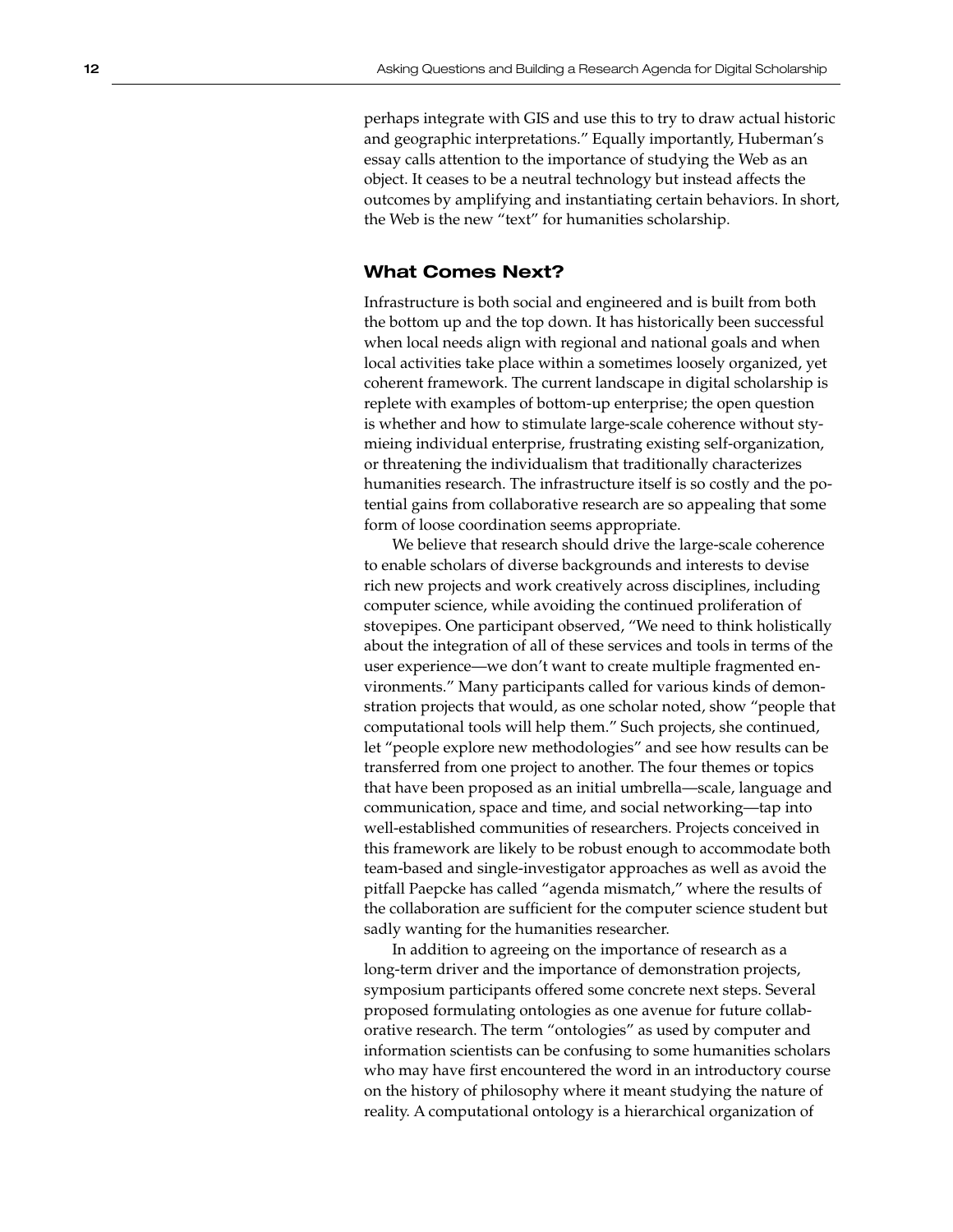a domain of knowledge that a machine can process with the most general categories at the top and the most specific categories at the bottom. In a forthcoming article for the journal *Synthese* (anticipated late 2009), Cameron Buckner, Mathias Niepert, and Colin Allen offer the example, "*Wine* ➔ *Red Wine* ➔ *Beaujolais*;" everything that "is a" instance of *Beaujolas* "is a" instance of *Red Wine*, and everything that "is a" instance of *Red Wine* "is a" instance of *Wine."*17 Although some work has been done, no large teams have formed, despite the fact that there is substantial interdisciplinary potential in such collaborations between domain specialists and computer scientists. Ontologies can be used to capture the formalization of basic concepts and can then inform more sophisticated tools and systems that are directly relevant to coping with both scale and language.

Another practical recommendation, echoed by several participants, was to create test sets that can afford investigators opportunities to experiment and learn. The most ambitious version of this idea consisted of putting existing large text corpora on powerful computer systems where researchers could explore some of the possibilities. On the basis of that experimentation, innovative questions that several people called for might emerge, thus addressing the intellectual problems inherent in asking the "right questions." At the same time, the shared resource becomes central to the structure of a discipline or set of disciplines whose research depends on it. One participant asked rhetorically, "What is the Protein Data Bank for the humanities?" And by extension, where is the motivation to support long-term preservation of these resources?

One answer to her question is: all the libraries, archives, museums, and collections of the world. So in a sense, there is no analogy, digital or otherwise, in humanities scholarship to the role of some of the key scientific datasets. But there are shared, enduring values and protocols about methods and evidence, about what constitutes an acceptable argument, and about the importance of the integrity of the source material and the research on which it is based, thus putting primacy on the importance of continuing to build sustainable and reliable collections. The challenges associated with technologyintensive management of digital collections over time are substantial, but the goals of these collections are clear: They must allow digital collections to be explored, expanded, and repurposed as the research questions evolve, and users must trust the data repositories both to safeguard their contents and to serve up reliable and trustworthy data sets upon request. Building and managing digital collections remains a fundamental condition for any research agenda.

<sup>17</sup> Colin Allen, personal communication by e-mail, January 16, 2009. Professor Allen graciously explained the concept of ontologies and provided additional background from the cited forthcoming article in the journal *Synthese*, anticipated late 2009. A version of the article, jointly authored by Buckner, Niepert, and Allen, can be found at [http://inpho.cogs.indiana.edu/Papers/](http://inpho.cogs.indiana.edu/Papers/TaxonomizingIdeas.pdf) [TaxonomizingIdeas.pdf.](http://inpho.cogs.indiana.edu/Papers/TaxonomizingIdeas.pdf)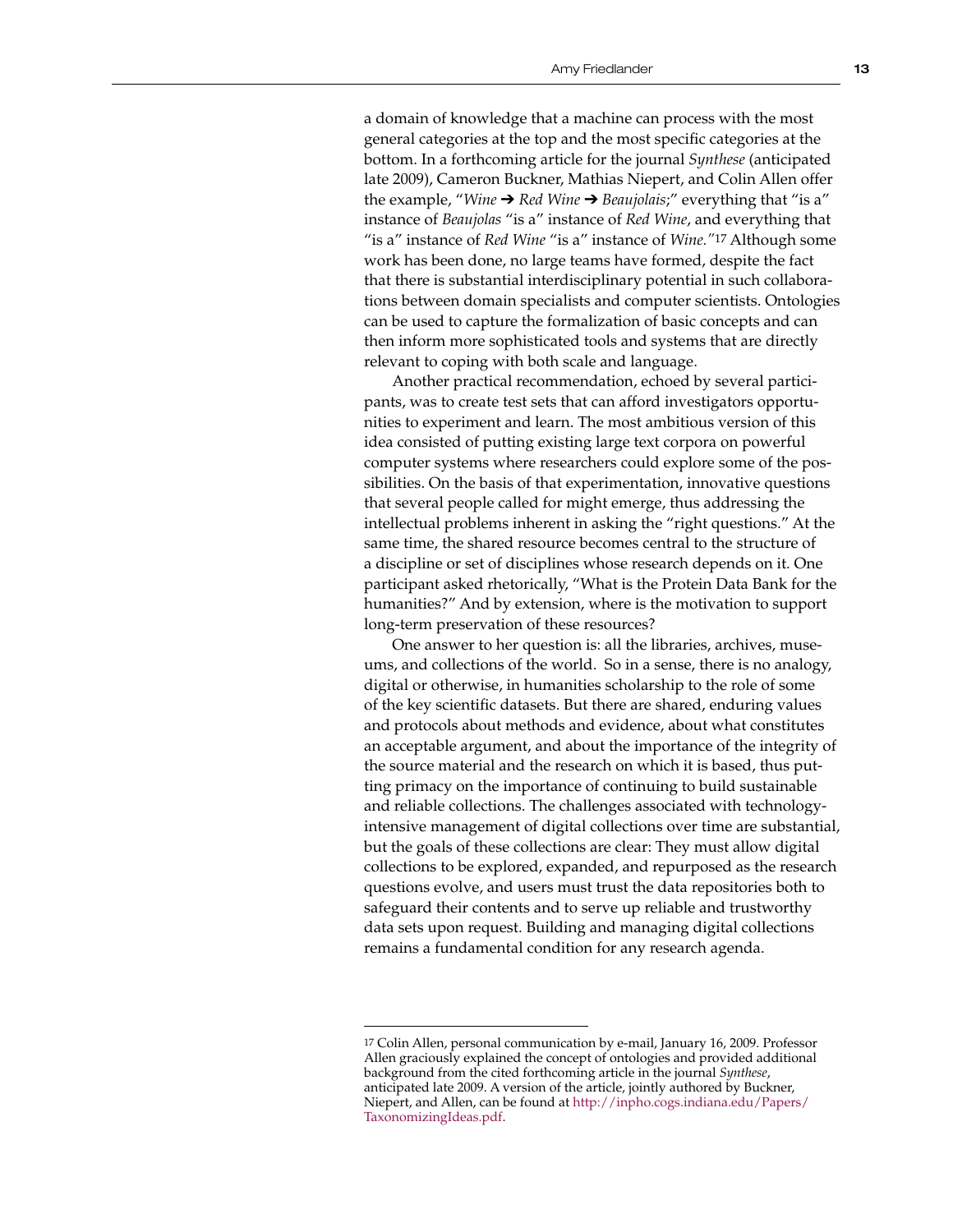### References

American Council of Learned Societies Commission on Cyberinfrastructure for the Humanities and Social Sciences. 2007. *Our Cultural Commonwealth*. New York: ACLS.

Berman, Francine, and Henry Brady. May 12, 2005. *Final Report: NSF SBE-CISE Workshop on Cyberinfrastructure and the Social Science,* p. 9, 18-21. Available at [www.sdsc.edu/sbe/.](http://www.sdsc.edu/sbe/)

Crane, Gregory, and Amy Friedlander. 2008. Many More than a Million: Building the Digital Environment for the Age of Abundance. Report of a One-day Seminar on Promoting Digital Scholarship, November 28, 2007. Council on Library and Information Resources. Available at [http://www.clir.org/activities/digitalscholar/Nov28fi](http://www.clir.org/activities/digitalscholar/Nov28final.pdf)[nal.pdf.](http://www.clir.org/activities/digitalscholar/Nov28final.pdf)

Duguid, Paul. 2007. Inheritance and Loss? A Brief Survey of Google Books. *First Monday* 12(8). Available at [http://firstmonday.org/](http://firstmonday.org/issues/issue12_8/duguid/index.html) [issues/issue12\\_8/duguid/index.html.](http://firstmonday.org/issues/issue12_8/duguid/index.html)

Fisch, Karl. 2007. The Fischbowl: Did you know? Shift happens, 2.0, June 22, 2007. Available at [http://thefischbowl.blogspot.](http://thefischbowl.blogspot.com/2007/06/did-you-know-20.html) [com/2007/06/did-you-know-20.html](http://thefischbowl.blogspot.com/2007/06/did-you-know-20.html)

Gantz, John F., Chrisopher Chute, Alex Manfrediz, Stephen Minton, David Reinsel, Wolfgang Schlichting, and Anna Toncheva. March 2008. The Diverse and Exploding Digital Universe: An Update Forecast of Worldwide Information Growth Through 2011, pp. 2, 3. Framingham, Mass.: IDC.

Hackett, Edward J., ed. 2005. Special Issue: Scientific Collaboration, *Social Studies of Science* 35(5).

Henry, Robert S. 1966. The Railroad Land Grant Legend in American History Texts. In Carl N. Degler, ed., *Pivotal Interpretations of American History*, Vol. II, pp. 36-66. New York: Harper & Row Publishers.

National Science Foundation Cyberinfrastructure Council. March 2007. *Cyberinfrastructure Vision for 21st Century Discovery*, 6.

Nguyen, Lilly, and Katie Shilton. 2008. Tools for Humanists. Appendix F in Diane M. Zorich, *A Survey of Digital Humanities Centers in the United States*. Washington, DC: Council on Library and Information Resources, 58-78. Available at [http://www.clir.org/pubs/abstract/](http://www.clir.org/pubs/abstract/pub143abst.html) [pub143abst.html.](http://www.clir.org/pubs/abstract/pub143abst.html)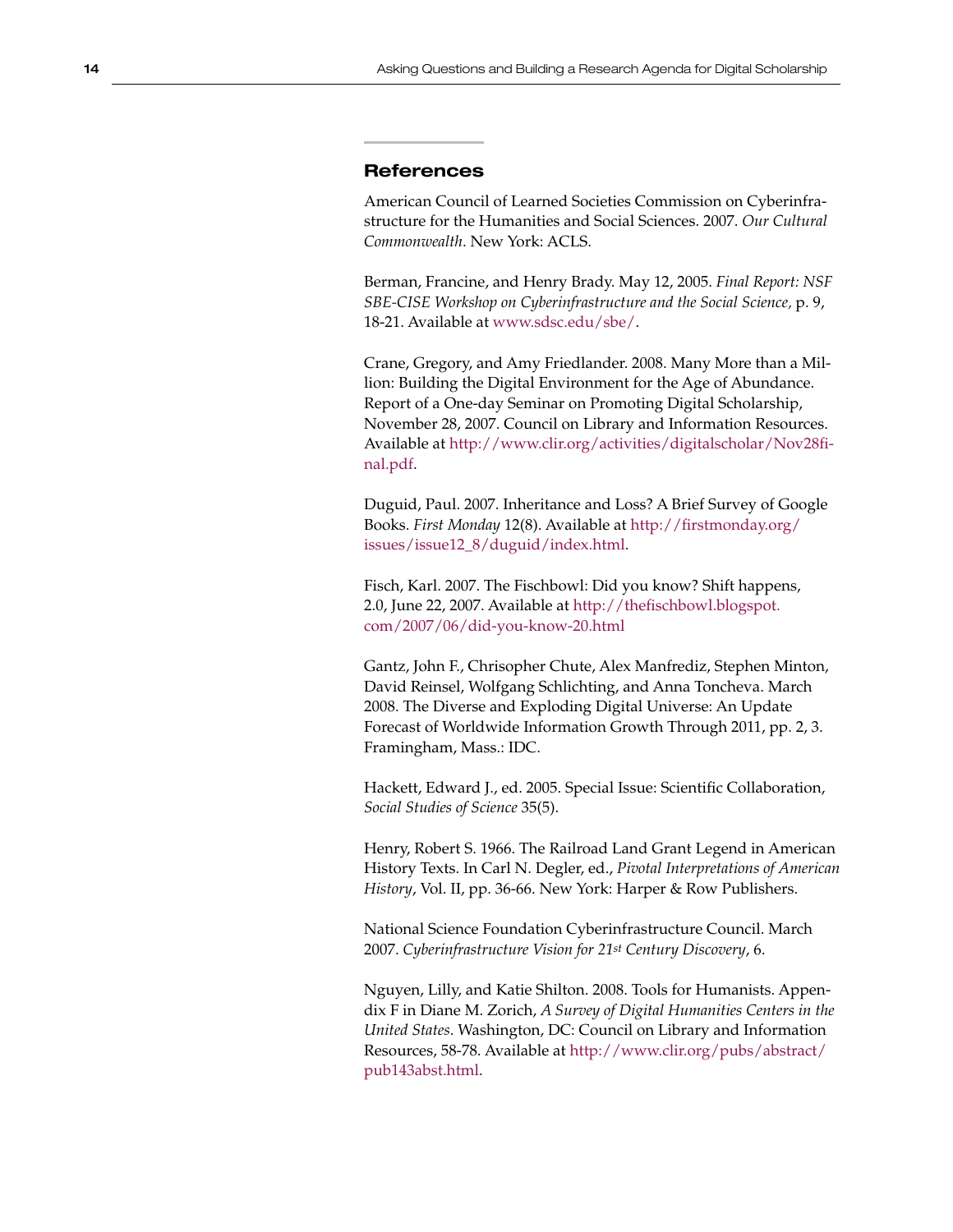Nichols, Stephen G. 2008. "Born Medieval": MSS. in the Digital Scriptorium. *Journal of Electronic Publishing* 11(1). Available at [http://](http://dx.doi.org/10.3998/3336451.0011.104) [dx.doi.org/10.3998/3336451.0011.104.](http://dx.doi.org/10.3998/3336451.0011.104)

Olson, Judith S., Garry M. Olson, and Erik C. Hofer. n.d. What makes for success in science and engineering collaboratories. Available at [http://www-unix.mcs.anl.gov/fl/flevents/wace/wace2005/talks/](http://www-unix.mcs.anl.gov/fl/flevents/wace/wace2005/talks/olson-wace2005.pdf) [olson-wace2005.pdf.](http://www-unix.mcs.anl.gov/fl/flevents/wace/wace2005/talks/olson-wace2005.pdf)

Paepcke, Andreas. 2008. An Often Ignored Collaboration Pitfall: Time Phase Agenda Mismatch. Blog posting to Stanford iLab November 8.

Peterson, Michael, Gary Zasman, Peter Mojica, Jeff Porter. 2007. 100 Year Archive Requirements Survey, pp. 7-8. Storage Network Industry Association. Available at [http://www.snia.org/forums/](http://www.snia.org/forums/dmf/programs/ltacsi/forums/dmf/programs/ltacsi/100_year/100YrATF_Archive-Requirements-Survey_20070619.pdf) [dmf/programs/ltacsi/forums/dmf/programs/ltacsi/100\\_](http://www.snia.org/forums/dmf/programs/ltacsi/forums/dmf/programs/ltacsi/100_year/100YrATF_Archive-Requirements-Survey_20070619.pdf) [year/100YrATF\\_Archive-Requirements-Survey\\_20070619.pdf](http://www.snia.org/forums/dmf/programs/ltacsi/forums/dmf/programs/ltacsi/100_year/100YrATF_Archive-Requirements-Survey_20070619.pdf).

Purdue University. 2003. Massive Data: Management, Analysis, Visualization, and Security: A School of Science Focus Area, May 15, 2003. Available at [http://www.science.purdue.edu/about\\_us/](http://www.science.purdue.edu/about_us/strategic_plan/COALESCEAreas/MassiveData03may.pdf) [strategic\\_plan/COALESCEAreas/MassiveData03may.pdf.](http://www.science.purdue.edu/about_us/strategic_plan/COALESCEAreas/MassiveData03may.pdf) This is a chapter in the 2003-2008 Strategic Plan ([http://www.science.purdue.](http://www.science.purdue.edu/about_us/strategic_plan/) [edu/about\\_us/strategic\\_plan/\)](http://www.science.purdue.edu/about_us/strategic_plan/) developed by the College of Science, Purdue University.

Siemens, Ray, and Susan Schreibman, eds. 2008. *A Companion to Digital Literary Studies*. Oxford: Blackwell. Available at [http://www.](http://www.digitalhumanities.org/companionDLS/) [digitalhumanities.org/companionDLS/.](http://www.digitalhumanities.org/companionDLS/)

#### Web sites

centerNet: An International Network of Digital Humanities Center; <http://www.digitalhumanities.org/centernet/>.

The Minnesota Population Center, 2003-2008; [http://www.pop.umn.](http://www.pop.umn.edu/) [edu/.](http://www.pop.umn.edu/)

National Digital Information Infrastructure Preservation Program. Digital Preservation, Library of Congress; [http://www.](http://www.digitalpreservation.gov) [digitalpreservation.gov](http://www.digitalpreservation.gov).

Persepolis Fortification Archive; [http://oi.uchicago.edu/research/](http://oi.uchicago.edu/research/projects/pfa/) [projects/pfa/.](http://oi.uchicago.edu/research/projects/pfa/)

Project Bamboo; <http://projectbamboo.uchicago.edu/>.

Tools for Data-Driven Scholarship; [http://mith.umd.edu/tools/.](http://mith.umd.edu/tools/)

University Corporation for Atmospheric Research—UCAR & NCAR; [http://www.ucar.edu/.](http://www.ucar.edu/)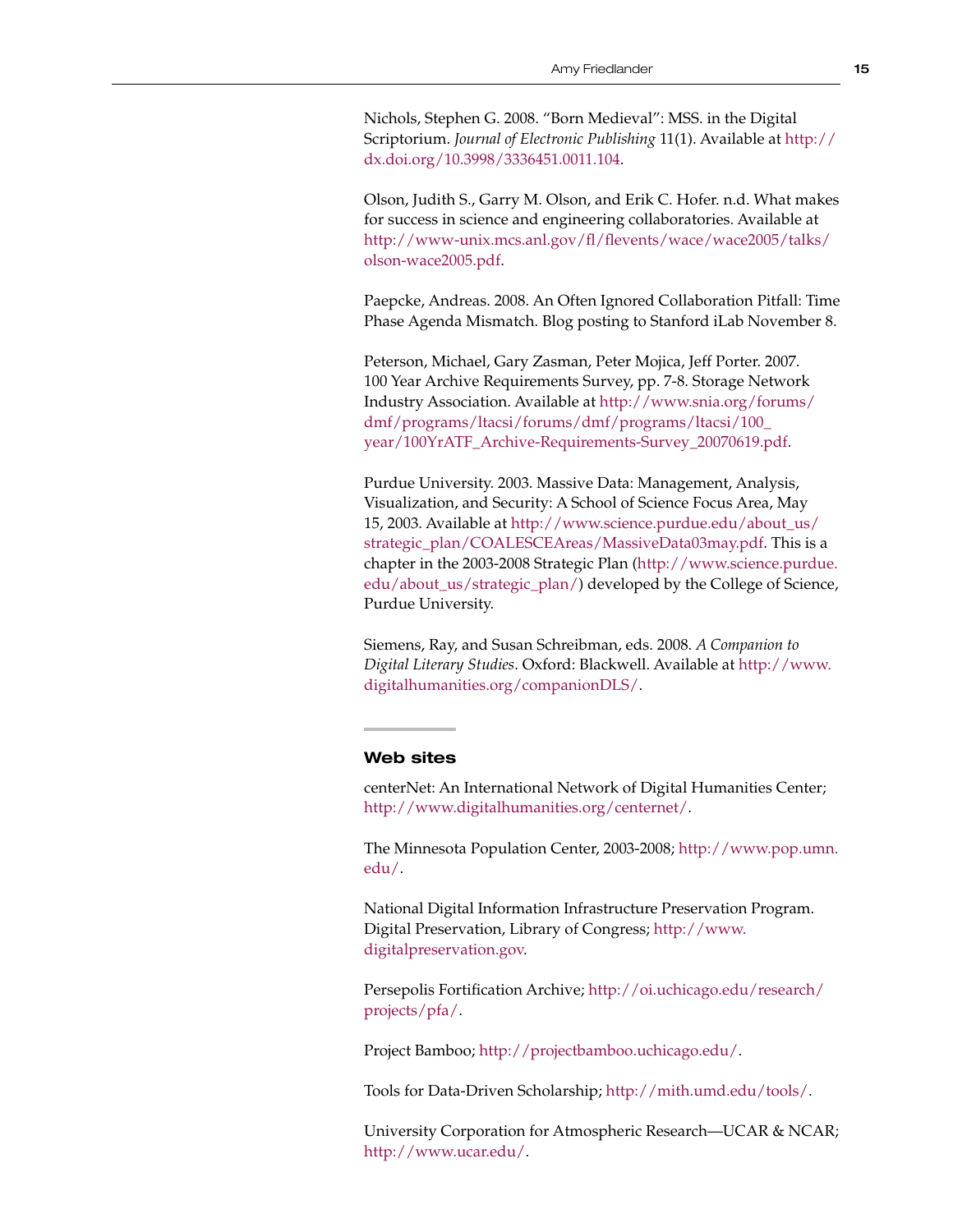# Tools for Thinking: ePhilology and Cyberinfrastructure

 *Gregory Crane, Alison Babeu, David Bamman, Lisa Cerrato, Rashmi Singhal*

hilology brings back to life the words of languages no longer<br>spoken. While literally "the love of language," philology<br>includes not only linguistics but philosophy, history, literspoken. While literally "the love of language," philology includes not only linguistics but philosophy, history, literary criticism, the history of science and technology, political science, economics, art, archaeology, and every other discipline relevant to the world that these texts describe. Of course, philology must, in its fullest form, engage fully with the material record: museum collections and archeological excavations not only serve to illustrate topics within the text but also provide independent windows onto the past from which we may survey views very different from those we glimpse in the texts alone. Philology is thus not just about text; it is about the world that produced our surviving textual sources and about the tangible impact that these texts have had upon the worlds that read them.1

Few of us manage to be philologists in this broad sense. We cannot, with the tools of print technology, cover enough intellectual ground. Even if we set aside, for the moment, the problem of working with material culture, and consider only the challenges of textual materials easily represented in print form, our limitations are severe. As Solon points out in *The History of Herodotus*, there are only about 30,000 days in a human life—at a book a day, we would need 30 generations to read through even a moderate collection of a million books and 10,000 years to cover the 10 million-or-so unique items in the Harvard Library system.

The barriers are not simply quantitative. Few of us will ever be able to finish a cursory reading of 10 books, however thin, if these

<sup>1</sup> For some further exploration of the new challenges of e-philology, see G. Crane, D. Bamman, and A. Babeu. 2008. ePhilology: When the Books Talk to Their Readers. In *A Companion to Digital Literary Studies*, edited by Ray Siemens and Susan Schreibman. New York: Blackwell Publishing, 29–64.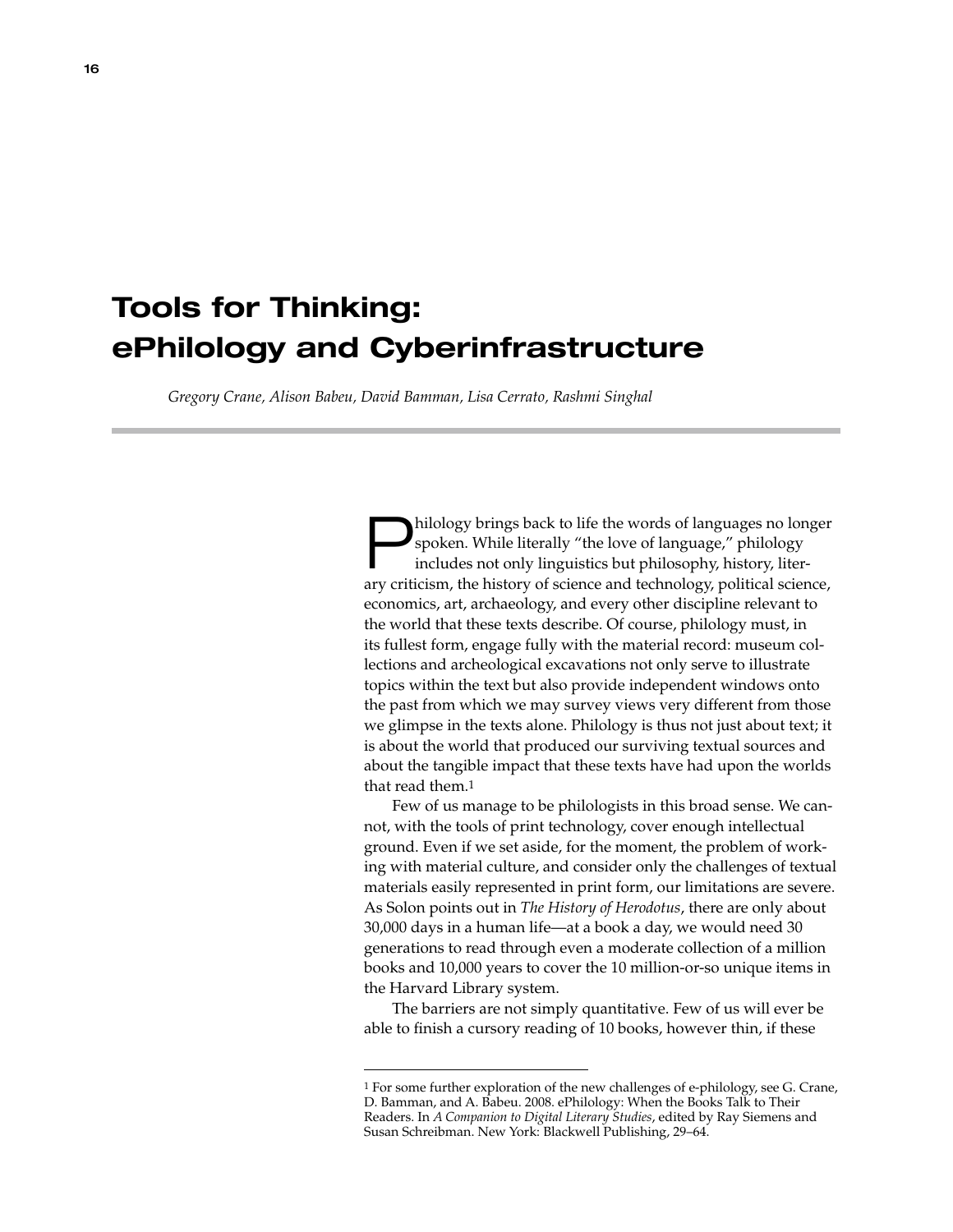books contain untranslated poems in 10 different languages. Classical philologists must have expertise in Greek and Latin and an ability to work with scholarship in English, French, German, and Italian. If, however, we wish to explore broader topics that cut across multiple cultures, e.g., the impact of Genghis Khan and his successors or the rise of Christianity and Islam, then we soon confront sources in far more languages than most scholars can expect to master. And indeed, in many cases mastery may not be an issue: scholars are still rapidly expanding our ability to understand languages such as Sumerian and Mayan. In cases such as classical Greek, Sanskrit, and Chinese, by contrast, so much information survives that we must remain students for our entire lives.

The great challenge for the rising generation of scholars is to build a digital infrastructure with which to expand our intellectual range.2 We seek to advance two effects already enabled by the digital infrastructure at hand. On the one hand, we are extending the intellectual range of individual scholars, enabling them to pursue topics that require analysis of more primary sources or more linguistic materials than was feasible with print. Mark Schiefsky's work with Archimedes illustrates how scholars were able to explore a broad historical topic (in this case, the history of mechanics) with greater rigor than would have been possible in print—assuming they would have undertaken such an ambitious project at all. At the same time, we want to increase the complementary effect and further extend the audiences that the products of particular cultures can reach. Machine translation is one technology that aims to advance this goal, but even the simple translation-support systems already provided in environments such as the Perseus Digital Library have for years made foreign language texts intellectually more accessible to students than print resources alone.

We can already see new classes of research project taking shape. Thus, we could, with existing technology, build collections and services in which we could study the influence of Plato across a wide range of cultures, including not only every written language from the history of Europe but Arabic and Persian as well. Multilingual named entity identification systems would scan these corpora for references to Plato, for translations of his works, and for quotations of particular passages.3 Text-mining systems would summarize pat-

<sup>2</sup> A good overview of the challenges of building a digital infrastructure in the humanities, as well as a survey of much of the recent literature on the topic, can be found in D. Green and M. Roy. 2008. Things to Do While Waiting for the Future to Happen: Building a Cyberinfrastructure for the Liberal Arts. *EDUCAUSE Review* 43(4), available at [http://connect.educause.edu/](http://connect.educause.edu/display/46969) [display/46969](http://connect.educause.edu/display/46969). For a look at some of the specific challenges for building a cyberinfrastructure in classics, see D. Pritchard. 2008. Working Papers, Open Access, and Cyber-infrastructure in Classical Studies. *Literary and Linguistic Computing* 23(2): 149–162.

<sup>3</sup> Multilingual systems for named entity recognition is an area of research that is growing rapidly. For some interesting recent work in this area, see C. Silberer, et al. 2008. Building a Multilingual Lexical Resource for Named Entity Disambiguation, Translation and Transliteration. *Proceedings of the Sixth International Language Resources and Evaluation (LREC'08)*, 3230-3237. Available at [http://www.lrec-conf.org/proceedings/lrec2008/pdf/816\\_paper.pdf](http://www.lrec-conf.org/proceedings/lrec2008/pdf/816_paper.pdf).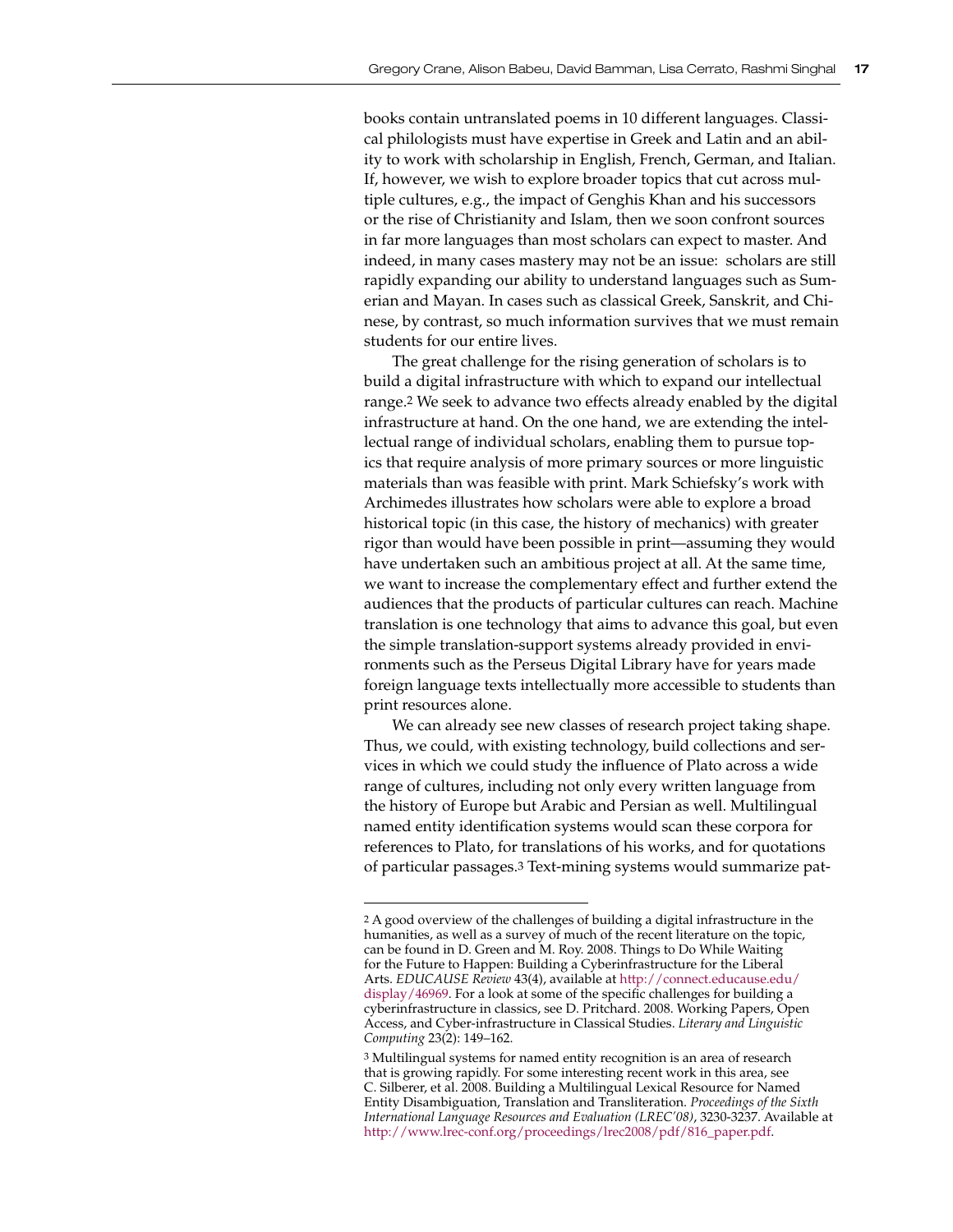terns of thought associated with Plato and his works. 4 Word- and phrase-translation systems would allow us to extract the meanings of these key phrases in languages with which we are not familiar. We could even begin to align patterns in different languages, perhaps revealing that discourse about Plato in ninth-century Arabic is more closely related to that in Persian than to that in nineteenth-century German—or perhaps not.

These automated processes are only a starting point. Like the infrastructure of modern athletic training, our intellectual infrastruc ture only allows us to use our limited cognitive resources to greater effect. Our customization and personalization systems would use models of our educational background and immediate purposes 5 to provide us with the briefing materials necessary to begin evaluating what we see: pointers to translations into languages with which we are familiar (e.g., from Persian into French), automatically generated lists of new words and concepts in sources where we have studied the documents, pre-existing encyclopedia entries, and automatically generated key phrases in recent scholarship about people, places, organizations and readily identified topics (e.g., Plato's *Republic*).

We already have the algorithms, and Google—or the Google partner libraries with noncommercial rights to books digitized from their collections—have the collections 6 that would open new areas of research that become possible only when we can automatically ana lyze collections far too big and far too heterogeneous for any human brain.

Consider one concrete example. In 2010, 2,500 years will have passed since the Greeks confronted an army from the Persian Empire on the plains of Marathon. After 10 years of training, a junior clas sicist might have extensive, but hardly exhaustive, knowledge of the scholarship surrounding Herodotus's accounts of the Persian Wars in the early fifth century or the major Greek sources about Alexan der's invasion of Persia a century and a half later. With a good deal of effort, the junior classicist could develop an undergraduate survey course about Greek and Persian relations, as seen from Greek and Latin sources. One scholar suggested in private correspondence that 95 percent of the research on Alexander the Great involves scholars<br>  $\overline{\phantom{a}}$ <br>
<sup>4</sup> The potential of text mining for humanities texts has been explored in recent

years by various researchers. For some recent work, see A. Don, et al. 2007. Discovering Interesting Usage Patterns in Text Collections: Integrating Text Mining With Visualization. *Proceedings of the Sixteenth ACM Conference on* 

*Information Knowledge Management*, 213–222. 5 Customization and personalization systems that utilize user models to adapt information to the reader's needs have been explored by many researchers, such as F. Ahmad, et al. 2007. Towards Automatic Conceptual Personalization Tools. *JCDL 2007: Proceedings of the 7th ACM/IEEE CS-Joint Conference on Digital Libraries*, 452-461; and E. Frias Martinez, et al. 2006. Automated User Modeling For Personalized Digital Libraries*. International Journal of Information Management* 26(3): 234–248.

<sup>6</sup> An article by Grogg and Ashmore explores how Google partner libraries vary in what they are doing with their digital copies. See J. E. Grogg and B. Ashmore. 2007. Google Book Search Libraries and their Digital Copies. *Searcher* 15(4). Available at [http://www.infotoday.com/searcher/apr07/Grogg\\_Ashmore.](http://www.infotoday.com/searcher/apr07/Grogg_Ashmore.shtml) [shtm](http://www.infotoday.com/searcher/apr07/Grogg_Ashmore.shtml) l .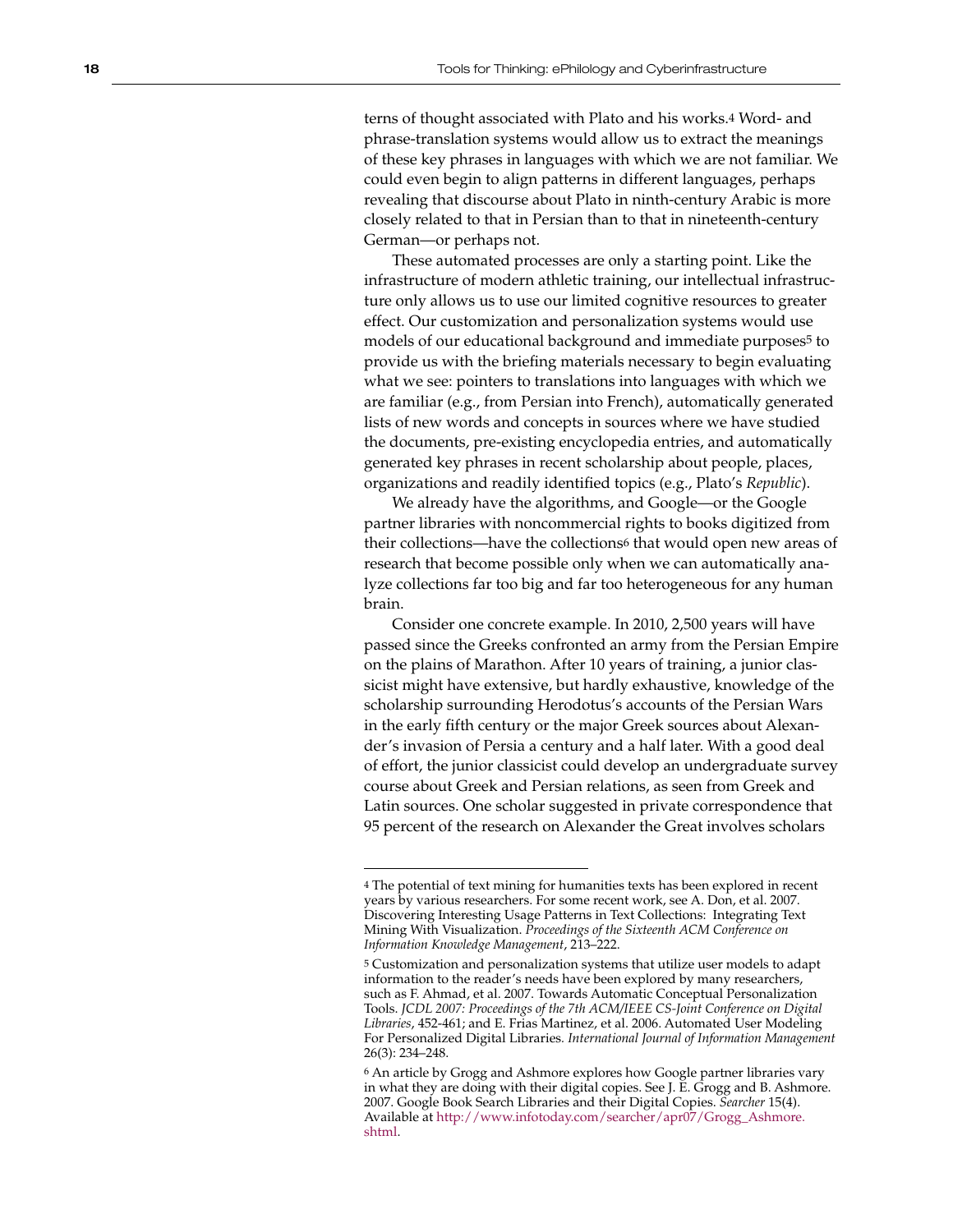who do not know a word of Old Persian and have no substantive knowledge of Iranian civilization. Whether or not this admittedly subjective estimate is accurate, the multiethnic and multilingual nature of the Persian Empire has split the subject into small, isolated communities.

There are two problems. First, scholars simply do not have physical access to the sources illustrating Iranian civilization. Second, even if they did have physical access, few can read Farsi, or even put their hands on the background materials needed to contextualize sources about Iranian civilization. Even if the information is available in our existing library collections, scholars are not synthesizing that information. Scholars have adapted their work to the limits of what they can accomplish. All responsible scholars of Alexander would welcome an infrastructure that would allow them to understand the subject as widely as possible. Existing scholarship reflects harsh compromises, as scholars learned what their cognitive resources could accomplish in the tools of print. We need a digital infrastructure that can assemble primary and secondary sources now scattered throughout specialized publications and then provide the background information that each scholar needs to carry on his or her work.

This leads us to the second major advance of the emerging digital infrastructure: if we can change the intellectual range of individual human thinkers, we can also increase the audience for individual products of human culture. By automatically linking inflected words in a text to linguistic analyses and dictionary entries, we have already allowed readers to spend more time thinking about the text than was possible as they flipped through print dictionaries. Reading-support tools allow readers to understand linguistic sources at an earlier stage of their training and to ask questions, no matter how advanced their knowledge, that were not feasible in print.7 In effect, as we provide more and more sophisticated reading support, we extend the intellectual reach of complex cultural productions.

More than 2,000 years ago, Plato's Socrates questioned the value of written information if it is not converted to active knowledge in a human brain. If we in the humanities had to choose, many of us would agree that it is more important to help the current body of ideas about antiquity play a more vibrant role in human society than to produce new ideas intellectually accessible to their established audiences (i.e., those with years of training and with professional access to libraries that pay for digital subscriptions), but we might find ourselves hard-pressed to make a decision. Some, perhaps most, of us who are professional humanists believe that we have a primary obligation to make the human record play the most dynamic

<sup>7</sup> Reading support tools that help readers more effectively mine their way through digital text is a growing area of research. For some interesting examples, see E. H. Chi, et al. 2007. ScentIndex and ScentHighlights: Productive Reading Techniques for Conceptually Reorganizing Subject Indexes and Highlighting Passages. *Information Visualization* 6(1): 32–47; and C. Faire and N. Vincent. 2007. Document Image Analysis for Active Reading. *Proceedings of the International Workshop on Semantically Aware Document Processing and Indexing,* Montpellier, France, May 21-22, 2007, pp. 7–14.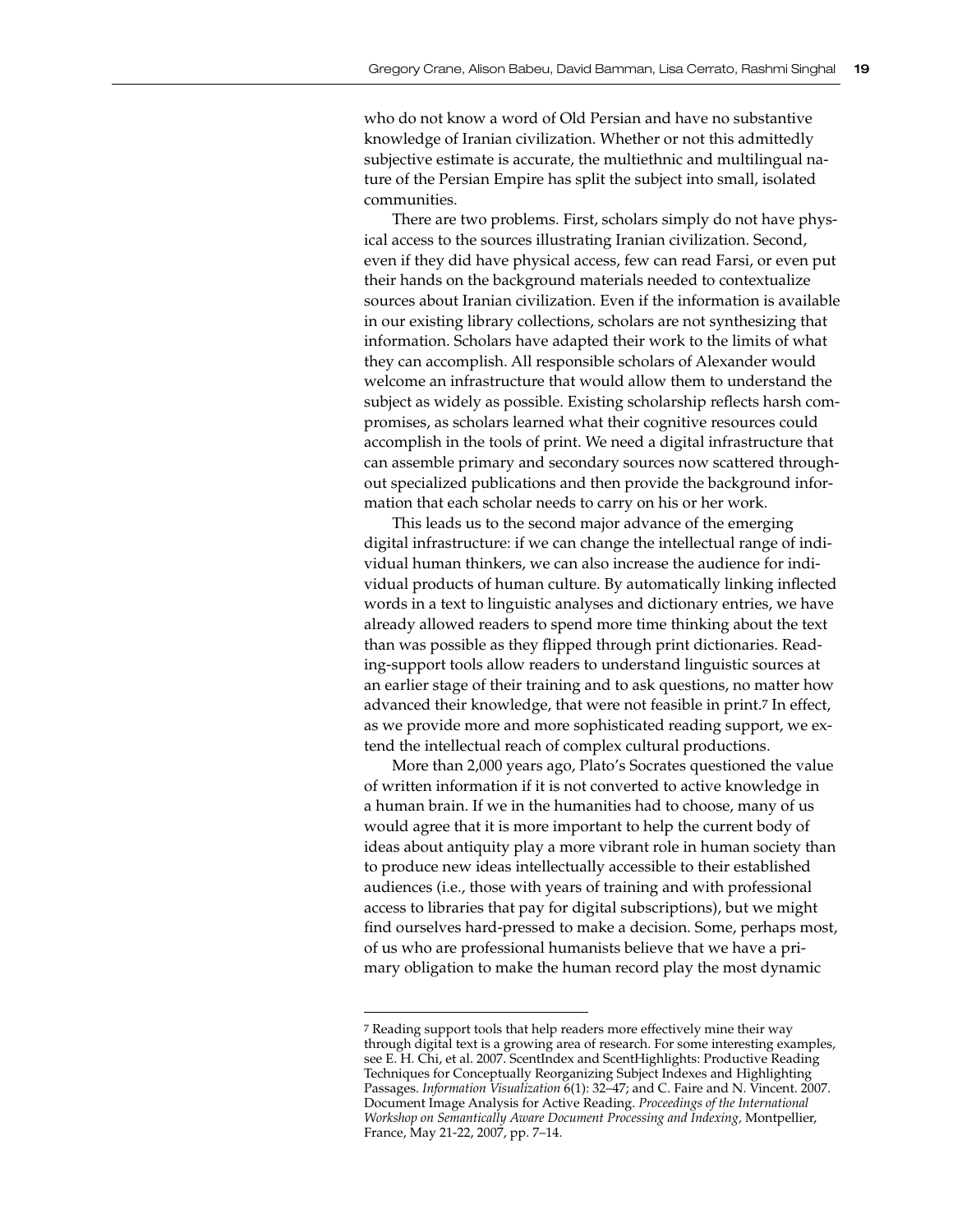role possible in the intellectual life of humanity. The two go hand in hand: the more intellectual activity around a topic, the more intellec tual labor available. Gutenberg printed Latin bibles. Martin Luther, William Tyndale, and others, building on the technology of print, translated the Bible and fostered intellectual communities that had not previously existed. They changed the world.

It would be easy enough to explore in 2010 the Greco-Roman view of the Battle of Marathon 2,500 years before. We would, how ever, rather broaden the discussion and engage Iranian scholars to provide their perspectives on the Achaemenid Empire. Ideally, the major sources, including both the textual and material record, would be freely available in digital form, with reading support and other background information in place. Those of us who have dedicated our lives to the study of the Greco-Roman world would welcome the tools whereby we could understand, as deeply as possible, how the fifth-century BCE appears to those who see the Persian Empire as their cultural heritage and be able to study the sources on which that perspective rests.

# From Scholar-Centered Publications to Reader-Centered Infrastructure

Perhaps the most important point of continuity—and the greatest reason why publication in classics has adapted so little to the digi tal world—appears before we even begin reading the publications themselves. An informal survey of 41 e-classics publications avail able online from Johns Hopkins University Press reveals that 40 (97.5 percent) 8 are products of a single author. The only exception was an archaeological publication in *Hesperia*, the journal of the American School at Athens. While expanding this survey would provide great er statistical certainty, the conclusion would be the same: classicists in 2008 devote most of their energies to individual expressions of particular arguments.

Single-author publications will remain important, but even they can adapt to the digital. Athenian democracy was a major cultural event in human history, and it deserves careful study. So much schol arship has accumulated around this topic that recent professional<br>
8 This informal survey examined the articles in sample issues that Johns Hopkins

made publicly available for marketing purposes. Where there was not a public issue, the most recent online issue was examined. Seven single-author articles in [http://muse.jhu.edu/demo/american\\_journal\\_of\\_philology](http://muse.jhu.edu/demo/american_journal_of_philology/) /: 126(1) 2005; five single-author articles in [http://muse.jhu.edu/demo/arethusa](http://muse.jhu.edu/demo/arethusa/) /: 2005: 38(1); four single-author articles in [http://muse.jhu.edu/demo/classical\\_world](http://muse.jhu.edu/demo/classical_world/) /: 2005: 99(1); [http://muse.jhu.edu/demo/helios](http://muse.jhu.edu/demo/helios/) /: 2007: 34(1); nine singleauthor articles in [http://muse.jhu.edu/journals/journal\\_of\\_late\\_antiquity/](http://muse.jhu.edu/journals/journal_of_late_antiquity/toc/current.html) [toc/current.htm](http://muse.jhu.edu/journals/journal_of_late_antiquity/toc/current.html) l: 2008: 1(1); two single-author articles in [http://muse.jhu.](http://muse.jhu.edu/journals/mouseion_journal_of_the_classical_association_of_canada/toc/mou.7.1.html) [edu/journals/mouseion\\_journal\\_of\\_the\\_classical\\_association\\_of\\_canada/](http://muse.jhu.edu/journals/mouseion_journal_of_the_classical_association_of_canada/toc/mou.7.1.html) [toc/mou.7.1.htm](http://muse.jhu.edu/journals/mouseion_journal_of_the_classical_association_of_canada/toc/mou.7.1.html) l: 2007:7(1); 10 single-author papers in [http://muse.jhu.edu/](http://muse.jhu.edu/demo/transactions_of_the_american_philological_association/) [demo/transactions\\_of\\_the\\_american\\_philological\\_association](http://muse.jhu.edu/demo/transactions_of_the_american_philological_association/) /: 2005;135(1); and three single-author papers in [http://muse.jhu.edu/demo/hesperia](http://muse.jhu.edu/demo/hesperia/) /2005: 71(1). By contrast, there was only a single multiauthored paper in this group: J. C. Kraft, G. Rapp, J. Gifford, and S. Aschenbrenner. 2005. Coastal Change and Archaeological Settings in Eli. *Hesperia* 74: 1–39.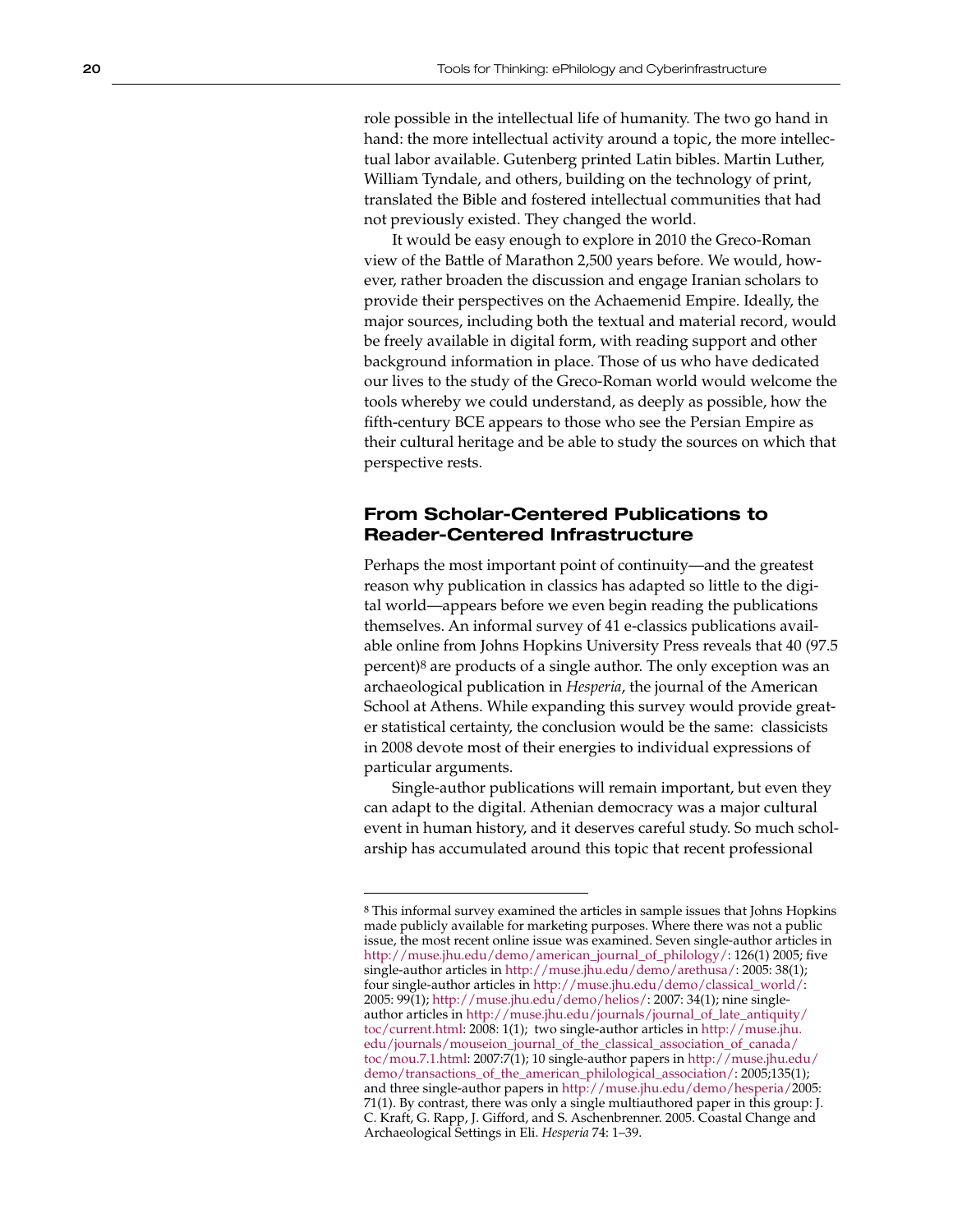publications cite other secondary sources and often do not cite the primary sources on which our ideas ultimately reside. These publications assume that their readers will either take their conclusions at face value or will have access to extensive research libraries that contain the specialist journals and monographs cited. The authors, their reviewers, and their publishers collectively decided that the benefits of citing primary sources were not worth the cost. General readers would not have access to the primary sources. If they did, they probably would not make the effort to pull them from the shelf. And if they did pull them from the shelf and were able to understand the canonical citation schemes that describe the location of a passage in a text, they would probably not understand what they were looking at. Finally, even if the publishers distributed digital copies of the work on Athenian democracy, the publisher's subscription model would ensure that those publications would reach only those with access to the academic research libraries: many publishers specify that libraries not provide remote access to university alumni and scholars from other, less wealthy institutions.

The top two sites that Google retrieved for "Athenian democracy" in August 2008 were the article in Wikipedia9 and "Athenian Democracy: A Brief Overview,"10 from Demos: Classical Athenian Democracy, a book-length and book-like electronic publication on Athenian democracy, largely written by Christopher Blackwell, a classics professor at Furman University, but including labeled publications from other authors as well. While source files are TEI-compliant XML, the form of Demos is entirely traditional: it consists of expository prose and can be downloaded as HTML and PDF.

Two features distinguish the content of Demos from that of its print counterparts. First, Demos is available as an open access publication hosted by the Stoa Publishing Consortium, founded by Ross Scaife in 1997 (and still in operation after its founder's untimely death in March 2008). Second, Demos was composed from the start to exploit the fact that most of the sources about Athenian democracy are freely accessible online as part of the Perseus Digital Library. Demos thus systematically provides links to the primary sources on which its statements about Athenian democracy are based. Demos also includes information about the cultural context and biases of the various Greek sources so that readers will have the background with which to begin critically evaluating the sources on their own. Demos provides a tangible example of how scholarship can substantively exploit the possibilities of the digital medium.

The juxtaposition of Wikipedia and Demos points to one possible way forward in scholarship. We need to combine the immense cultural energy in community-driven projects such as Wikipedia

<sup>9</sup> [http://en.wikipedia.org/wiki/Athenian\\_democracy.](http://en.wikipedia.org/wiki/Athenian_democracy) 10 [http://www.stoa.org/projects/demos/home.](http://www.stoa.org/projects/demos/home)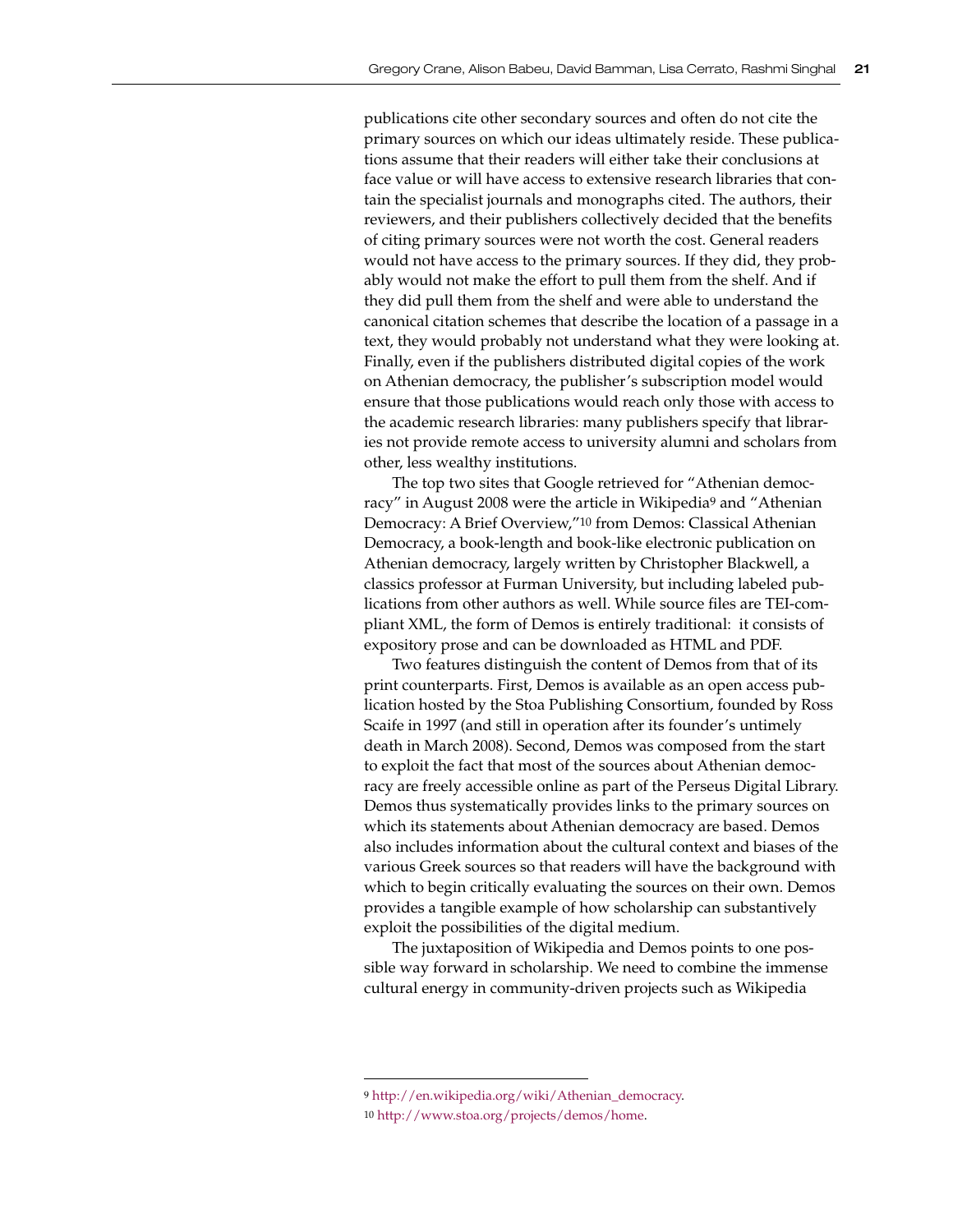with the intellectual transparency for which Demos strives.11 While we will need to develop new ways to evaluate scholarly contribu tions, classicists at least should have little trouble looking beyond the single-author monograph publication model that now dominates in much of the humanities.12 Many of us in the field remember when the production of critical editions, scholarly commentaries, and other largely infrastructural projects was still the most prestigious form of publication.

The grand challenges of twenty-first century scholarship reimag ine in a digital world the infrastructure that had taken shape to serve the practices of print culture. As early as 1465, Furst and Schoeffer printed Cicero's *De Officiis* and *Paradoxa* in Maintz.13 After 500 years of continuous scholarly development, print infrastructure for clas sics had reached a considerable level of maturity. The form of our commentaries, critical editions, lexica, encyclopedias, atlases, and other scholarly tools remained unchanged throughout the twentieth century. Even after the TEI had published conventional methods with which to create genuinely digital editions and geographic in formation systems had begun to revolutionize the ways in which we visualize space, classicists published print editions and maps. And while some of us were eager to exploit such new methodologies at an early stage, few of us anticipated the immense impact and raw utility that projects such as Wikipedia would exert. The assump tions of print publication had so shaped our thinking that we could not believe that such a radically new form of intellectual production would succeed.

We now face the challenge of rebuilding our infrastructure in a digital form. Much of the intellectual capital that we accumulated in the twentieth century is inaccessible, either because its print format does not lend itself to conversion into a machine-actionable form or because commercial entities own the rights and the content is not available under the open-licensing regimes necessary for eScience in general and ePhilology in particular.14 Even if we care only about

<sup>11</sup> Much research has explored how both the Wikipedia model and the data produced by Wikipedia might be useful to the scholarly community. For example see, D. Milne, et al. 2007. A Knowledge-Based Search Engine Powered by Wikipedia. *Proceedings of CIKM 2007*, 445–454; and R. Rosenzweig. 2006. Can History be Open Source?: Wikipedia and the Future of the Past. *Journal of American History* 93(1): 117–146.

<sup>12</sup> Indeed there have been a number of recent challenges to the single-author monograph model as well as a call to reshape the entire structure of traditional scholarly communication, for example, see C. Bazerman, et al. 2008. Open Access Book Publishing in Writing Studies: A Case Study. *First Monday* 13(1). Available at [http://www.uic.edu/htbin/cgiwrap/bin/ojs/index.php/fm/](http://www.uic.edu/htbin/cgiwrap/bin/ojs/index.php/fm/article/view/2088/1920) [article/view/2088/192](http://www.uic.edu/htbin/cgiwrap/bin/ojs/index.php/fm/article/view/2088/1920) 0. See also H. Van de Sompel and C. Lagoze. 2007. Interoperability for the Discovery, Use, and Re-Use of Units of Scholarly Communication. *CTWatch Quarterly* 3(3). Available at [http://www.ctwatch.org/](http://www.ctwatch.org/quarterly/articles/2007/08/interoperability-for-the-discovery-use-and-re-use-of-units-of-scholarly-communication/) [quarterly/articles/2007/08/interoperability-for-the-discovery-use-and-re-use-of](http://www.ctwatch.org/quarterly/articles/2007/08/interoperability-for-the-discovery-use-and-re-use-of-units-of-scholarly-communication/)[units-of-scholarly-communication/](http://www.ctwatch.org/quarterly/articles/2007/08/interoperability-for-the-discovery-use-and-re-use-of-units-of-scholarly-communication/).

<sup>13</sup> Sandys, J. E. 1908. *A History of Classical Scholarship*, vol. II. Cambridge University Press, 102.

<sup>14</sup> For further discussion of this issue, see W. Arms and R. Larsen. 2007. *The Future of Scholarly Communication: Building the Infrastructure for Cyberscholarship*. Report on a NSF-JISC Workshop, April 17-19 2007. Available at [http://www.sis.](http://www.sis.pitt.edu/~repwkshop/SIS-NSFReport2.pdf) [pitt.edu/~repwkshop/SIS-NSFReport2.pd](http://www.sis.pitt.edu/~repwkshop/SIS-NSFReport2.pdf) f .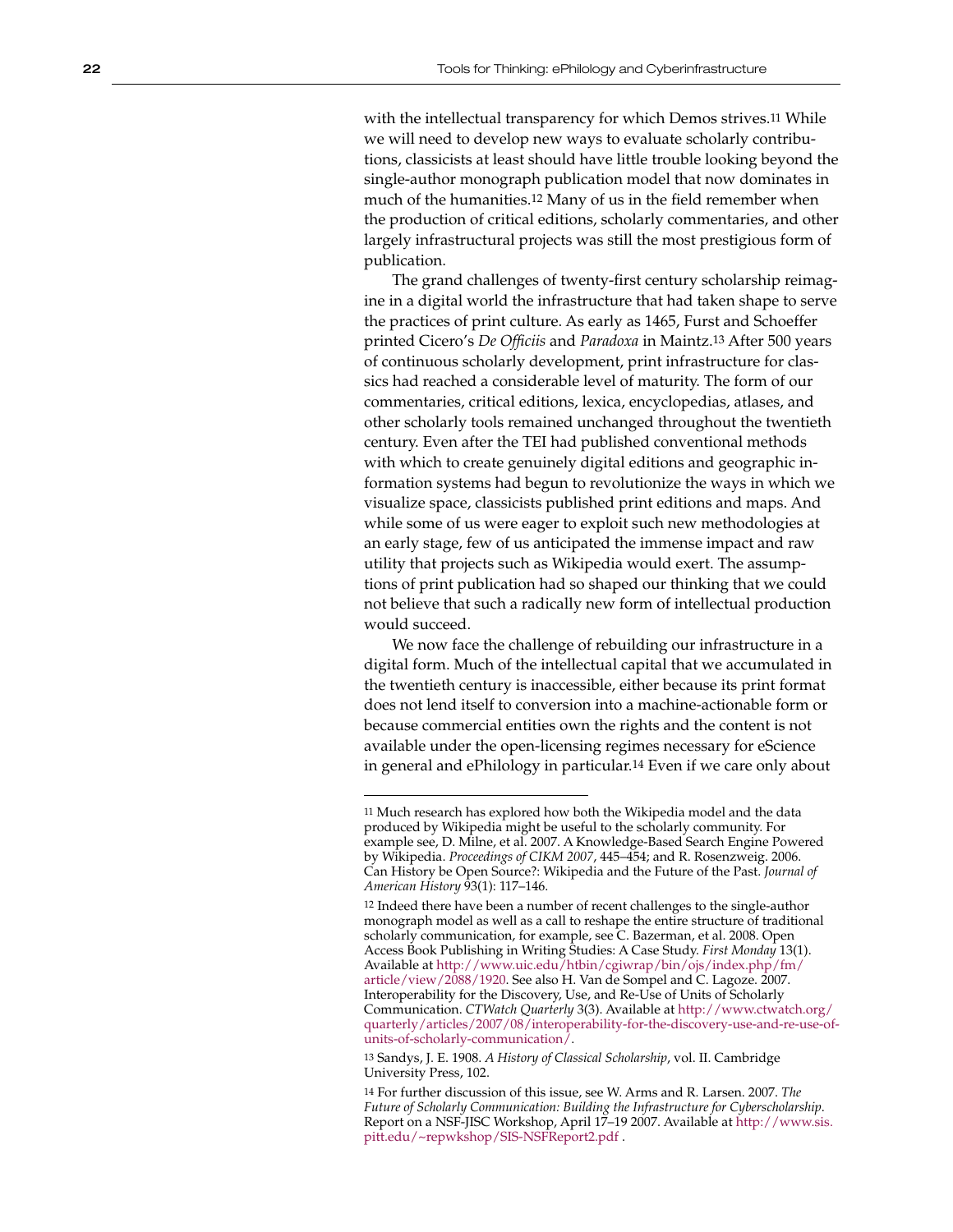our own research, we need content that can be freely analyzed, visualized, and repurposed. And if we want the ancient world to play the most vigorous possible role in the intellectual life of humanity, we want all the results of our work to be physically and intellectually accessible to the widest-possible audience.

We need to build an infrastructure that provides at least three kinds of access:

- • **Access to digital representations of the human record:** This implies providing the best-possible digital representations of our primary data to as many people at as many points on the globe as possible. At this level, we may be delivering a page image from an untranslated Greek text or images associated with some physical location. The term *digital surrogate* is misleading because digital representation such as very high-resolution multispectral scans of manuscripts will often provide more information than would simple access to the physical object.
- Access to labeled information about the human record: We should be able to ask for information that is explicitly stated about any named entity: places (e.g., Salamis in Cyprus versus Salamis near Athens); people (Alexander the Great versus the Alexander King of Macedon, who collaborates with Persia in Herodotus); canonical texts citations (e.g., Greek editions, modern language translations, or commentaries that correspond to lines 11–21 of Book I of Homer's *Odyssey*); linguistic phenomena (e.g., the Greek accusative absolute). This level of access essentially (and dramatically) extends the coverage and precision of existing library catalogs, including domain-specific content.
- **Access to automatically generated knowledge:** We can use machine-readable encyclopedias with articles about multiple figures with the same name (e.g., different people named Alexander or different places named Alexandria) to analyze the content of these articles for clues with which to determine which of these Alexanders or Alexandrias particular passages in classical texts probably denote. We can use machine-readable dictionaries and modern language translations aligned to Greek and Latin source texts to determine the meaning of a particular word in an untranslated passage (e.g., does Latin *orationes* correspond to English "prayers," "speeches," or something else in a given passage?). We can use Treebanks (databases that track the syntactic relations of words in a sentence: e.g., word *X* is the main verb, with word *Y* as its subject and word *Z* as its object) to train parsers that can then begin decoding the syntactic structure of sentences for which no parses exist. We can use models of a user's educational background (e.g., the vocabulary of every Greek text and the textbooks on ancient Greek history they have studied in their coursework) to predict new words and concepts in a given passage and then to rank these new words and concepts by importance according to various criteria.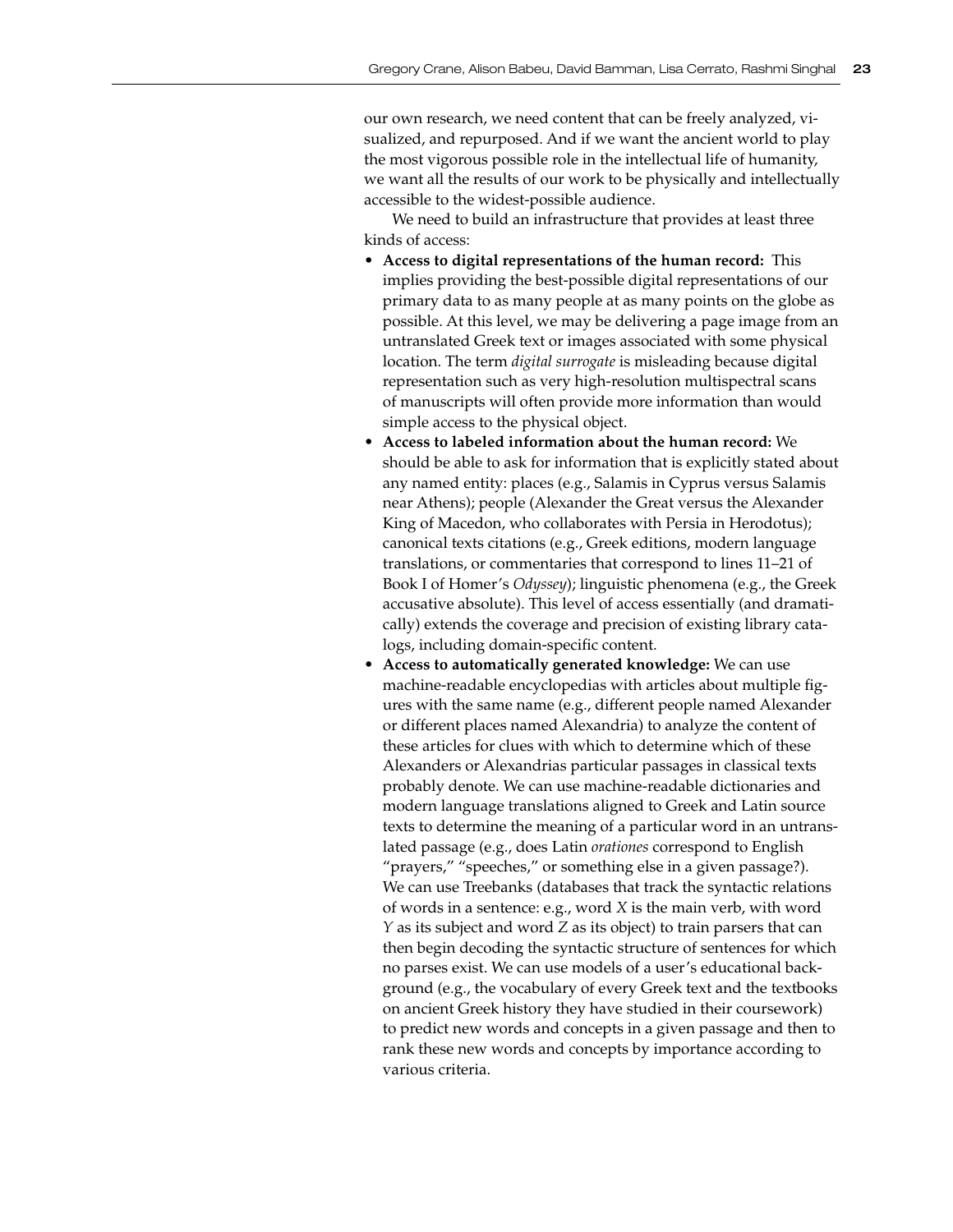Our ultimate goal must be to make the full record of humanity accessible to every human being, regardless of linguistic and cultural background. In this, we expand upon the recurrent and obviously impractical idea of capturing the sum of human knowledge. Similar ly chimerical impulses surely were at work in the Aristotelian school of fourth-century BCE Athens, the great library of Alexandria in the third century, the entrepreneurial printers of Europe in the late fif teenth century, and German classicists of the nineteenth century, just as similar dreams move projects such as the Open Content Alliance (OCA) and Google Books in our time. The impracticality of these impulses served the very practical purpose of helping each of these projects envision a radically different world and leave the world dif ferent, indeed better, than they found it.15

The universal library represents an unattainable point of refer ence: it is like a star toward which we navigate. If we face in this direction, we can flesh out the twists and turns of navigable paths toward distant but attainable goals. For our group, the goal is to make the core information about the classical world accessible to speakers of every major European language and of Chinese and Ara bic. The European Union has a fundamental mission to serve its own language communities and has made an ongoing investment in mul tilingual technologies.16 The United States Government, by contrast, identified Arabic and Chinese as strategic languages. Corporations such as Google, Yahoo, and Microsoft serve global audiences and have major needs for multilingual systems. Classicists can organize their labor to build upon these larger infrastructural efforts.

There are three major strategies to make a growing core of infor mation about the Greco-Roman world accessible to audiences in a range of languages and cultures.

• **Domain optimization for machine translation**: General systems for machine translation, translation support, cross-language infor mation retrieval, and other multilingual services attempt to do a reasonable job on any category of input, but in so doing, they can not make simplifying assumptions about the text on which they are working. In effect, we create language models for representa tive corpora about Greek and Latin. Such language models would reflect the fact that a term such as *case* probably describes a lin guistic category (e.g., accusative or dative case) in a grammatical text but not a display cabinet in a museum catalog. A preprocessor could label most likely translations for those terms whose mean ings diverge most in a given text from more-general language models. Such an approach requires training data for each source

<sup>15</sup> Much has been written comparing the different models of the OCA and Google Books. See R. K. Johnson. 2007. In Google's Broad Wake: Taking Responsibility for Shaping the Global Digital Library. *ARL: A Bimonthly Report on Research Library Issues and Actions from ARL, CNI, and SPARC*, 1–17; and O. Y. Rieger. 2008. *Preservation in the Age of Large-Scale Digitization*. Washington, D. C.: Council on Library and Information Resources. Available at [http://www.clir.org/pubs/](http://www.clir.org/pubs/reports/pub141/pub141.pdf) [reports/pub141/pub141.pd](http://www.clir.org/pubs/reports/pub141/pub141.pdf) f .

<sup>16</sup> For an example of this work in terms of digital libraries, see M. Agosti, et al. 2007. Roadmap for Multilingual Information Access in the European Library. *Proceedings of ECDL 2007*, 136–147.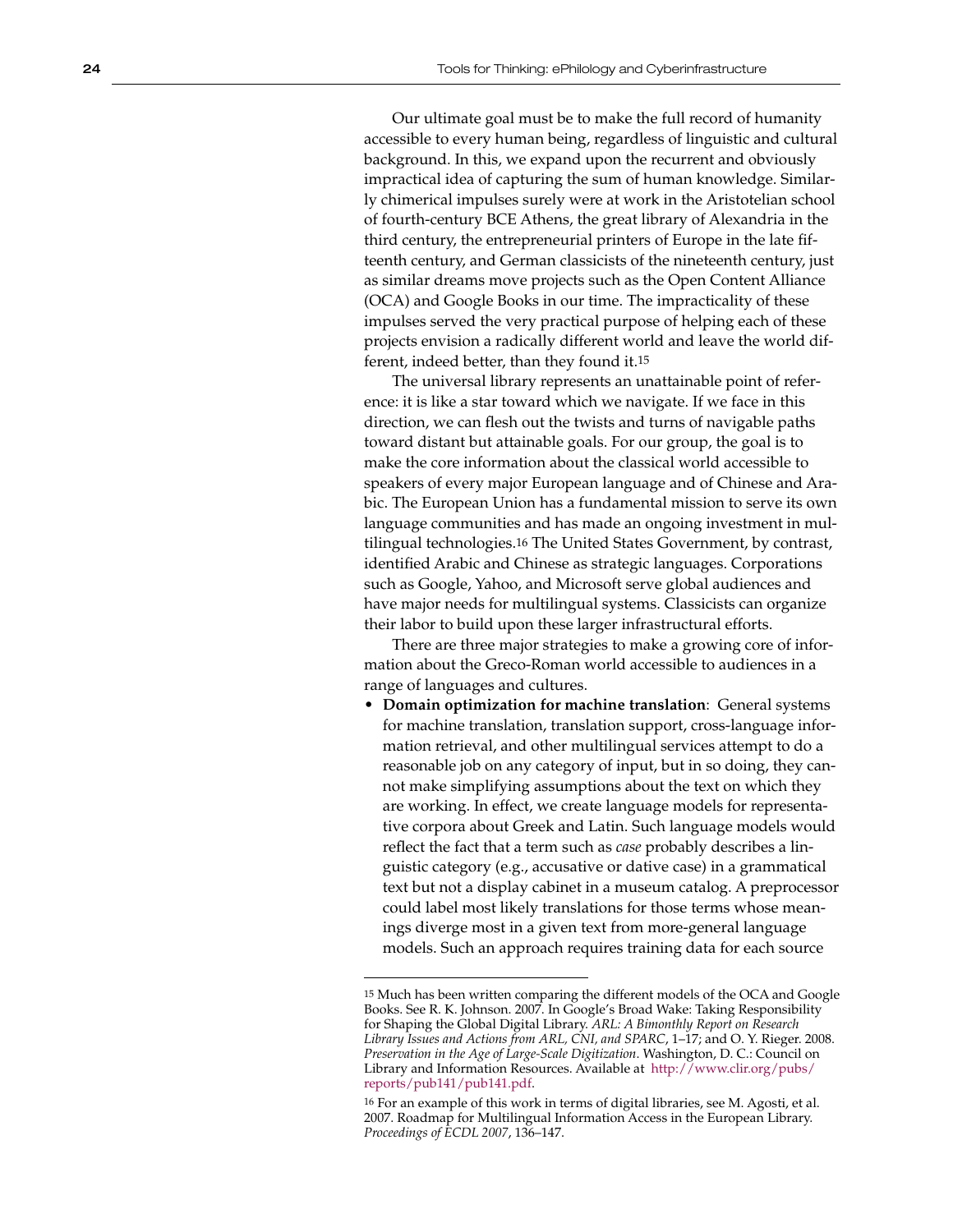language (in classics, English, French, German, and Italian as a start). Such training sets may require substantial labor to establish but they can be applied to open-ended bodies of semantically coherent text.

- **Maximizing the amount of basic data stored in ontologies and other abstract formats:** Ontologies can rapidly become complex and idiosyncratic, but if we concentrate on basic propositional statements from mature conceptual reference models (e.g., TEI P5,17 CIDOC CRM,18 FRBRoo19), we can create knowledge bases that are much easier to convert into multiple languages than is full text. The ontological categories should allow systems to apply the classics language models even more effectively than in more general text (i.e., systems will have much better data with which to determine whether they are viewing museum catalog entries or a grammatical database when they confront terms such as *case*).
- **Exploiting detailed linguistic annotations on canonical texts:** Perseus has already published the first 50,000 words of a Latin Treebank, representing the syntax of each sentence as a tree structure and thus addressing one major category of ambiguity that causes problems in machine translation.20 Work continues on the Latin Treebank, and Perseus has just received funding to begin work on a million-word Treebank for classical Greek. Other forms of annotation allow us to resolve additional classes of ambiguity (e.g., a co-reference annotation would allow us to indicate that a pronoun such as *hic* refers to Cicero rather than Caesar). Digital editions may devote more energy to linguistic annotations of this kind than to the traditional revision of textual readings in frequently edited texts. We should design these annotations to facilitate accurate translation into multiple languages. The annotations being keyed to Greek and Latin are, in fact, another form of propositional knowledge and should be useful to anyone reading Greek and Latin, whether they are native speakers of Arabic and Chinese or of English and German.

In producing a digital infrastructure for their field, classicists find themselves engaged again in the most established scholarly practices of their field: the production of editions, lexica, commentaries, encyclopedias, grammars, and other scholarly tools. In the digital world, however, these tools are no longer static objects but dynamic systems that can interact with each other and with their human readers. These books begin to answer Plato's criticism that writing could not answer the questions posed by its readers. Classicists are now in a position to begin new research projects that were not feasible in print culture. Even more important, classicists can now expand the role that their field plays, not only in Europe and North

<sup>17</sup> [http://www.tei-c.org/Guidelines/P5/.](http://www.tei-c.org/Guidelines/P5/)

<sup>18</sup> <http://cidoc.ics.forth.gr/>.

<sup>19</sup> [http://cidoc.ics.forth.gr/docs/frbr\\_oo/frbr\\_docs/FRBR\\_oo\\_V0.9.pdf.](http://cidoc.ics.forth.gr/docs/frbr_oo/frbr_docs/FRBR_oo_V0.9.pdf)

<sup>20</sup> [http://nlp.perseus.tufts.edu/syntax/treebank/.](http://nlp.perseus.tufts.edu/syntax/treebank/)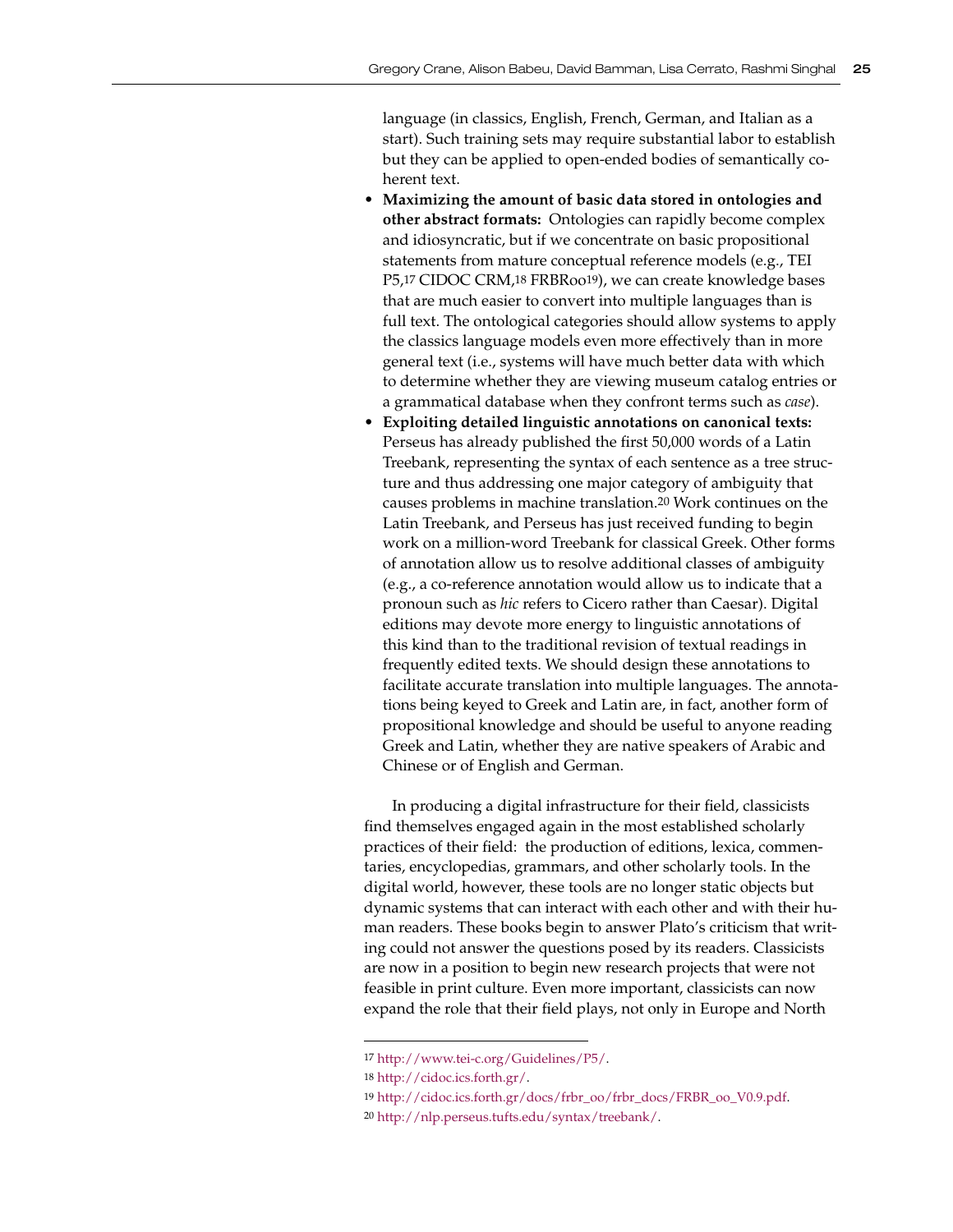America but also in intellectual communities with ancient classical traditions (such as the Islamic world) and in which Greco-Roman culture can figure with more prominence than was ever feasible before (such as China and India). Classicists—and all humanists—have an opportunity to develop a new, global intellectual culture that transcends the boundaries of the past.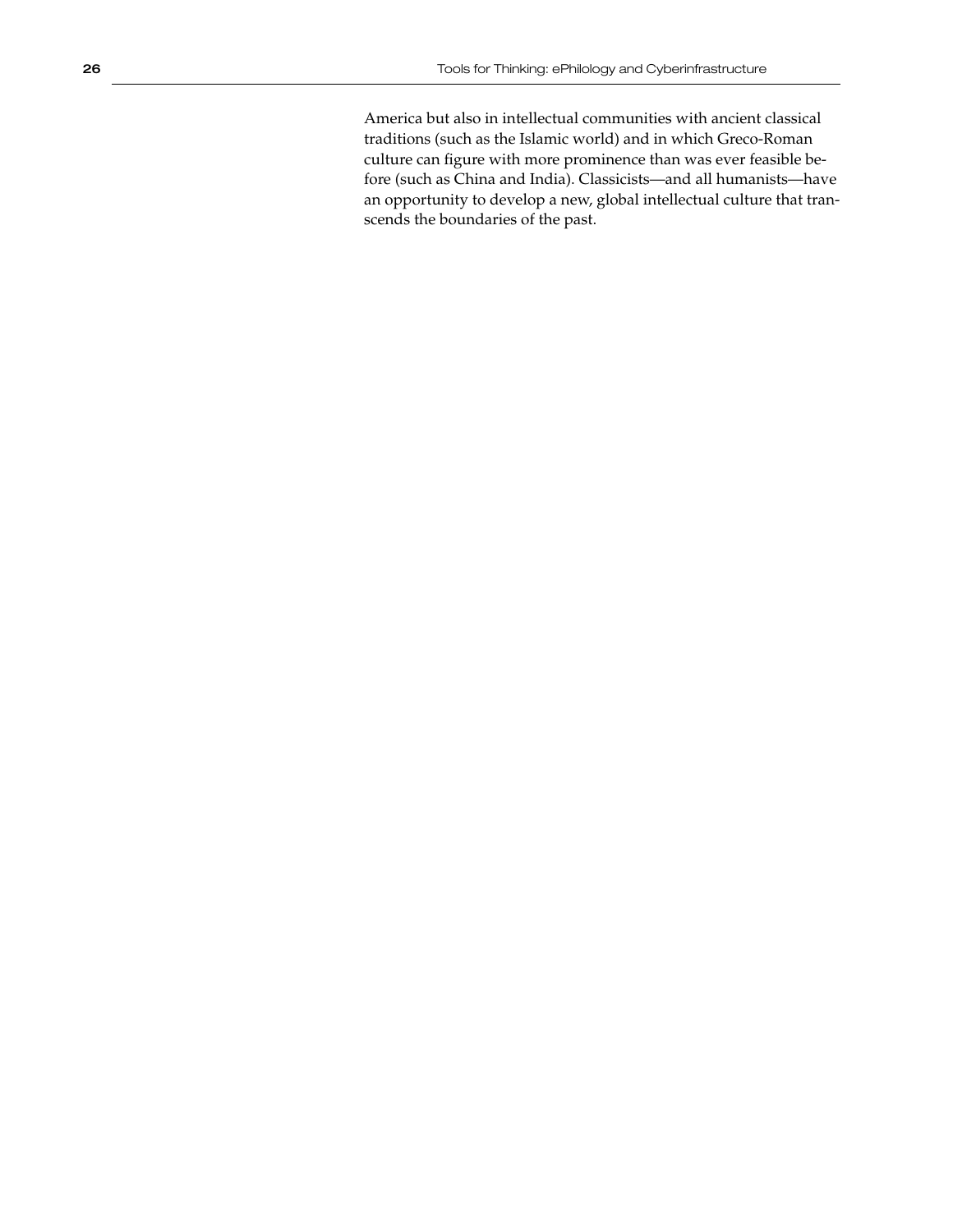# The Changing Landscape of American Studies in a Global Era

 *Caroline Levander*

# Introduction and State of the Field

What is the future of American Studies in a global era? Does<br>it make intellectual sense to retain the national referent<br>of "American" as an organizing system of knowledge at it make intellectual sense to retain the national referent of "American" as an organizing system of knowledge at the current moment, and is there something identifiable as American in an increasingly global culture? American Studies emerged as a distinct multidisciplinary research field during the Cold War, and its intellectual assumptions, some argue, have tended to be bounded by the era's incipient nationalism. Yet the field's founding limitation brought into stark relief in the current global moment—has actually generated one of the most significant intellectual opportunities in humanities scholarship in recent history.

How might we conceptualize American Studies research once we pry it loose from the geographic assumptions that have so long defined it and that reinforce the notion of a uniform, "united" nation or state? What happens to our research tools and techniques once we put pressure on the "American" part of the terminology used to designate American Studies as a distinct object of inquiry? These are the questions that are currently reconstituting how scholars undertake research across the fields of American literature, American history, and American religious studies.

Over the past two decades, interdisciplinary work that moves beyond analysis of any one nation in isolation and that places urgent intellectual questions in the larger matrix of the Americas as a hemisphere has begun to assume prominence across humanities and social science disciplines. New graduate and undergraduate programs at institutions such as the University of Southern California, Indiana University, and the University of Toronto; new journals such as *Comparative American Literature* and *Review of International American Studies;* and new associations such as the International American Studies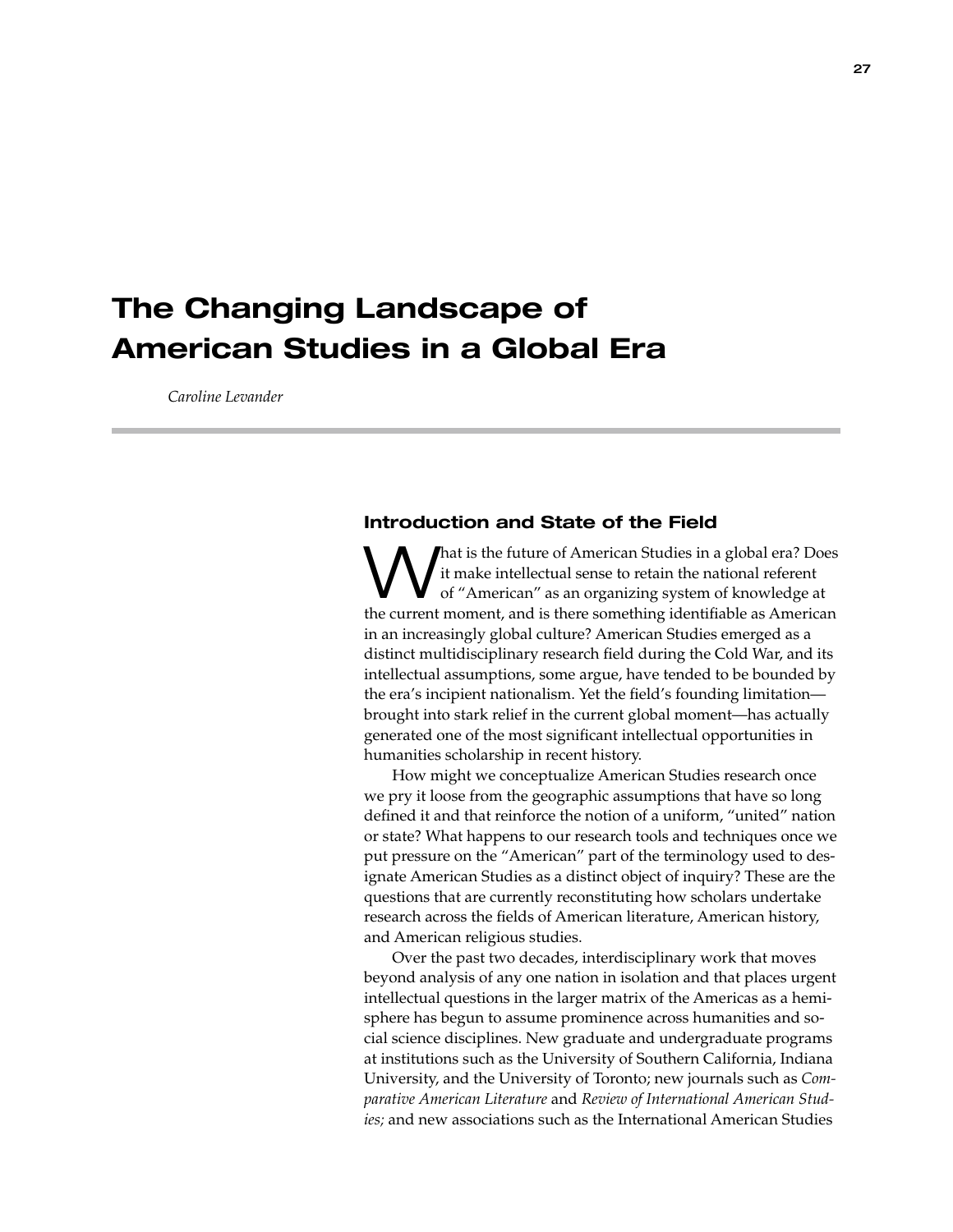Association mark a dramatic shift in focus away from nation-based frameworks. Remarkable new possibilities for Americanist study are opened up when "America" is understood not as a synonym for an isolated nation but as a network of cultural influences that have extended across the hemisphere from the period of colonization to the present. Clearly, future research and curricula on all regions of the Americas will increasingly emphasize comparative and crossregional studies.

This seismic shift in the field imaginary has generated an unprec edented need for innovative research tools and methods. Scholars are faced with the challenge of finding new ways of doing research as well as new objects of study. We must create nimble and interac tive communities of scholarly inquiry that reflect hemispheric stud ies' essential dynamism—communities that allow us to develop new research methods that emerge out of an understanding that national boundaries are overlapping and multiform rather than fixed. The tra ditional humanities research model of single-author books is giving way to collaborative research that is being undertaken by scholars who recognize that hemispheric studies work requires collaborative ventures across diverse fields of expertise. Increasingly, multiauthor books and articles, as well as grant proposals by scholars working in this interdisciplinary field, are challenging longstanding models of humanistic academic achievement. These collaborative research ven tures are slowly transforming how humanities research is conceived. In the next decade, more new communities, methods, and tools are sure to emerge to meet the challenges and opportunities that a hemi spheric studies approach affords.

The transition from a national to a hemispheric American Stud ies promises to reinvigorate existing fields. At the same time, how ever, it poses a serious challenge to received models of intellectual training, research, disciplinarity, and curriculum development. Al though many now recognize the importance of this transformation, there is scant existing infrastructure for researchers who want to con ceive their intellectual work within the rubric of this new research area. Archives, universities, academic presses, and federal funding agencies tend to reinforce national research communities, to organize knowledge within national rubrics, and therefore to inadvertently circumscribe the very questions that scholars seek to address. New learning communities, research tools, and methods are therefore urgently needed for those scholars interested in developing hemi spheric learning communities.

# Research Potential

Innovative digital environments, resources, services, and infrastruc ture are essential to the success of this new research field. In fact, rich digital media are uniquely suited to address the challenges and op portunities of reconstituting American Studies through hemispheric, transnational approaches for the following reasons.

First, the amount of data sorting that researchers must do ne -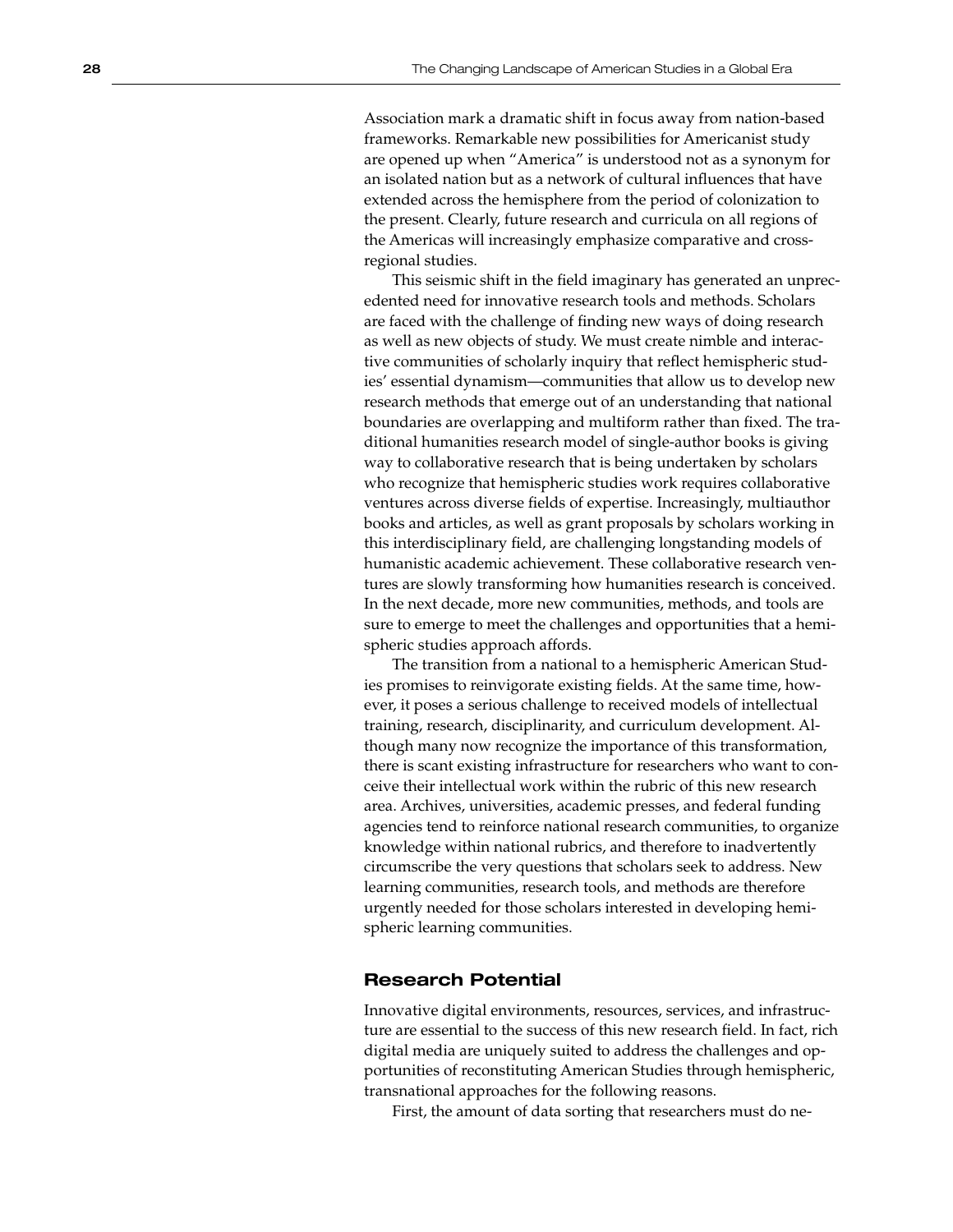cessitates greater flexibility across knowledge and textual fields. Scholars trained as Mexicanists, U.S. Americanists, or Brazilianists can manipulate national archives to conduct nation-based research, but these research skills and data fields are insufficient for research that endeavors to engage multinational and transnational contexts. The sheer amount of material defies traditional research methods, even as the intellectual focus of the research makes nation-focused archives and nation-organized search engines largely irrelevant.

Second, the shift from nation-based to hemispheric research models requires the development of new research tools that simultaneously capture spatial and temporal data. Geographic areas become dynamic, fluid, and multilayered research fields from a hemispheric perspective. Likewise strict, linear narratives of modern development—be they historical, anthropological, literary, religious, sociological, biological, or economic—fail to capture the multidimensional, multidirectional, and palimpsestic nature of hemispheric research. New tools that enable researchers to explore spatial and temporal dynamism are essential to hemispheric studies scholarship.

Third, this new scholarship requires the creation of an interactive research community that focuses on the overlapping histories of the states and nations of the Americas from the vantage point of a hemispheric, rather than a nation-bound, academic environment. The effort of many U.S. universities to internationalize by establishing satellite campuses expands institutional reach but fails to create a truly transnational scholarly climate. By creating a virtual world that overcomes barriers of time, space, language, economic, and cultural difference, digital media specialists and hemispheric studies scholars can transform graduate education and faculty collaboration by creating a transnational research culture. Functioning as a hemispheric university that is sustained and enhanced not by annual conference attendance and scholarly publications (as now tends to be the case) but by ongoing, interactive virtual engagement, such a community has the potential to create intellectual environments not bounded by disciplinary tradition, national culture, and monolingual norms.

Fourth, a hemispheric studies method requires dramatic pedagogical innovation at every level of teaching. The study of history, literature, and languages has been partitioned into national categories, and existing teaching tools assume the stability and inevitability of national borders. Innovative geographic models are beginning to replace categories of national literature and history with transnational rubrics such as the Pacific Rim, the transatlantic, the formerly colonized world, or the Black Atlantic. Yet the questions remain: How does one teach the Americas? How do courses with traditional U.S. foci (U.S. literature survey and U.S. history survey, for example) engage other, often lost or marginalized stories? What different technologies are needed when these stories become part of our teaching toolbox? How do research databases address the challenges of multilingualism that an Americas approach raises? Is it possible to teach the more complex, multilayered, and often-obscured literary, religious, and social histories of the Americas given existing institutional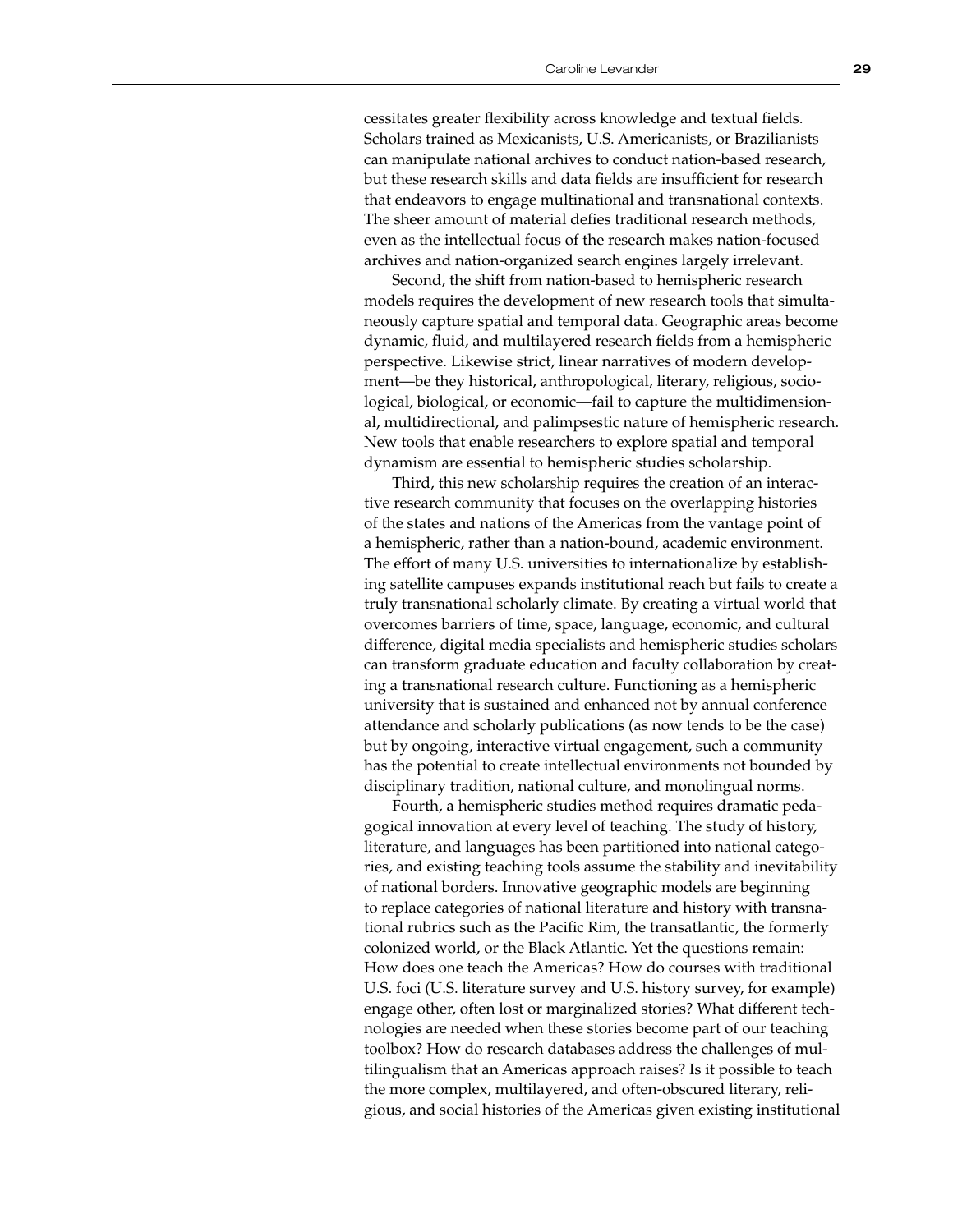and curricular constraints? These questions confront teachers at all levels, and answering them will necessitate increasingly rich digital environments. Students' ability to manipulate innovative digital me dia can offset their tendency toward monolingualism and can serve as a bridge between cultural worlds.

# Rich Digital Environments: Archives and Learning Contexts

As is now probably quite clear, one of the most daunting research challenges for Americas scholars is the archive itself. Primary re search material has been sifted, sorted, and processed in ways that obscure and impede non-nation-based inquiry. From subject head ings to search terms to national archives, extant humanities knowl edge has been organized around the idea of nation, state, or area as homologous entity. Yet, as scholars from Jacques Derrida (*Archive Fever*, 1996) to Carolyn Steedman (*Dust: The Archive and Cultural His tory*, 2001) have observed, archives are far from objective repositories of knowledge.

To complicate matters even further, the history of print has al ways been in close relationship with the history of nationalism in Western culture. This relationship began in the fifteenth century, and at least since the eighteenth century, Western print culture has traditionally reinforced the importance of the nation-state as the de fault frame of literary and historical reference. What, how, and why certain documents are published and others are not therefore reflects particular cultural pressures and expectations. Still today, widely disseminated historical collections and literary anthologies tend to include those materials that uphold, rather than complicate, national paradigms. In short, most aspects of producing and archiving print matter militate against organizing knowledge differently. Once we recognize the extent to which print and archive cultures can collec tively work to shore up strategic ways of conceptualizing the past and present, we can begin to see the profound importance that inno vative digital archives might have for Americas scholarship.

Digital archives can offer new opportunities for rethinking the nation-state as the organizing rubric for literary and cultural history of the Americas. The digital medium offers unique opportunities for a hemispheric approach to historical and literary analysis in two important ways. First, because digital archives can be published not for profit, they are free to bring together materials irrespective of cost or profit from throughout the Americas, including, but not limited to, the U.S. American nation-state, as well as rare texts and texts in the original language that offer a new level of access for research and pedagogy. The second key advantage of the digital over the print medium is the former's potential for international access and schol arly collaboration as well as editorial partnership. A digital archive can reach an international audience of scholars, researchers, and stu dents who may not otherwise have access to documents housed in U.S. archives or to published materials. Unlike the print medium, the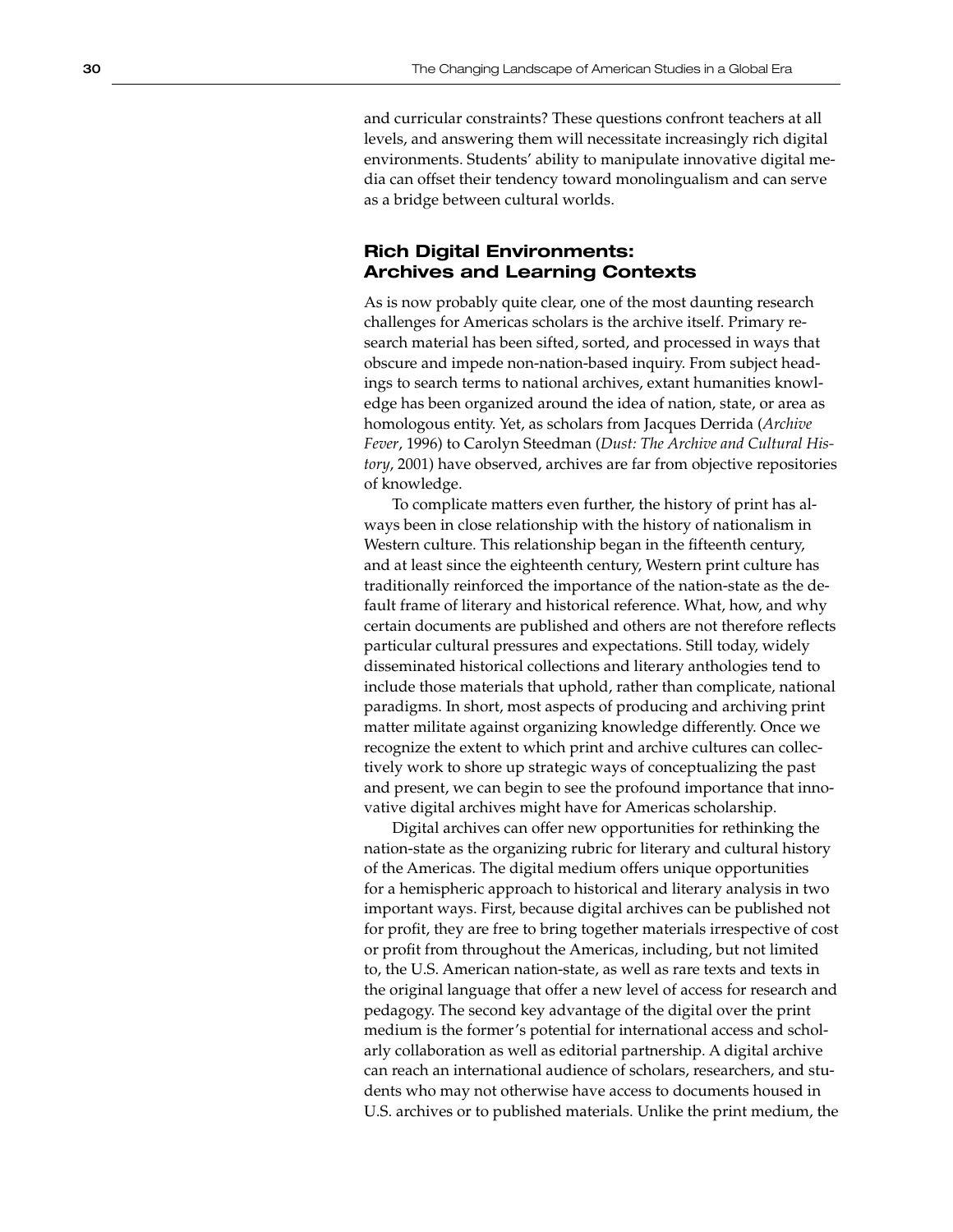digital medium makes possible an unprecedented level of editorial collaboration through hypertextual cross-referencing in cyberspace. Because digital archives make available materials that are dispersed in different geographic locations, the archives facilitate collaboration and intellectual exchange among an international audience.

In short, the digital medium offers rich opportunities for transnational exchange and is therefore uniquely suited for a hemispheric approach to history. These observations are no doubt already familiar to many, but they are worth emphasizing because digital archives have the potential to radically reconceive the organizing premises of stored knowledge and to make hidden texts, material, and pasts immediately apparent.

One example of such an archive is the Our Americas Archive Partnership, or OAAP (<http://oaap.rice.edu/>). This collaboration between Rice University (Houston, Texas), University of Maryland, and Instituto Mora (Mexico City) was funded in 2007 by a threeyear National Leadership Grant from the Institute of Museum and Library Services. The project brings together Americas-focused archival material from all three institutions in order to innovate both information science and academic research. Two online collections of materials in English and Spanish—the Early Americas Digital Archive (EADA) at University of Maryland and a new digital archive of materials being developed at Rice with Mora—provide an initial corpus for testing the tools. The multilingual archives illustrate the complex politics and histories that characterize the American hemisphere, but they also provide unique opportunities to further digital research in the humanities. Geographic visualization, as well as new social tagging and tag cloud cluster models, are just some of the interface techniques that the OAAP will develop with the goal of creating innovative research pathways. Users will have geospatial search, social tagging, and faceted-browsing tools to aid their manipulation of multilingual documents focusing on the Americas from the late fifteenth to the early twentieth century. As a result, new research themes, such as the contingency of nation formation, the unpredictability of national histories, and the protean character of the nation itself, come into view. New political and cultural relationships along and across national borders emerge. Translations and transcriptions of handwritten documents will make the broad range of documents more accessible to diverse audiences. The OAAP aims to innovate information science as well as academic research, and its open source technological infrastructure and interface will provide an important model for other digital library projects. Because the architecture supports integration of multiple repositories without the need of a common repository infrastructure, OAAP is meant to promote collaboration with other digital libraries. The goal is to gradually reorganize knowledge and access to material relevant to the Americas in such a way as to encourage innovation by scholars and digital media specialists across the Americas.

With these kinds of digital archives as one of their features, new research environments can become an important next step in devel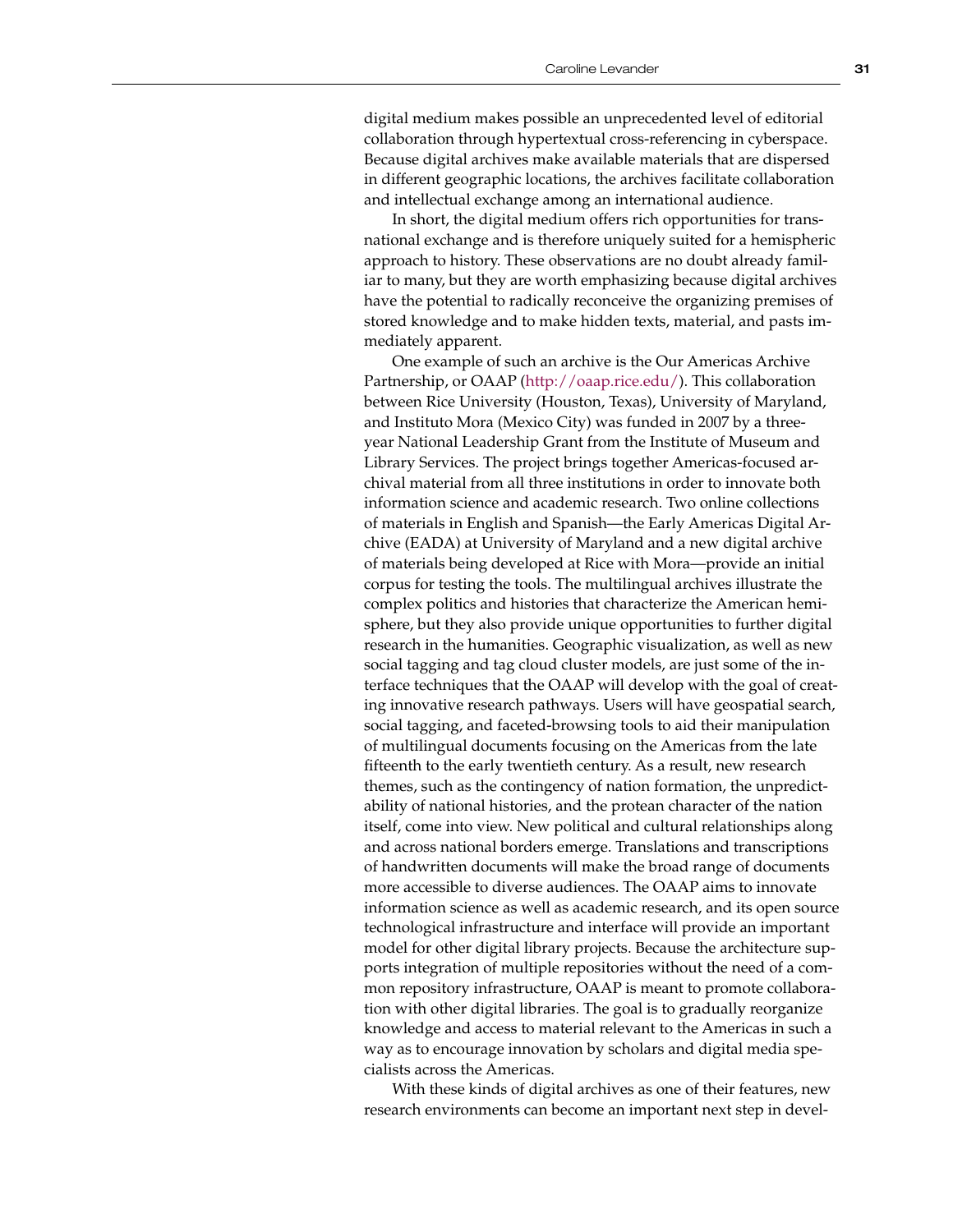oping a vitalized, fully realized hemispheric studies research climate. They will allow us to envision the shape, texture, and contours of the Americas over time and space: what it looked like, how it developed and changed, and why some parts of its story are dominant while others are not. They will allow us to produce, as well as to absorb, knowledge collaboratively. They will generate new questions about disciplinary practices and humanistic study, not only as they get in stitutionalized through study of the territory comprising the Ameri cas but also as they confront new opportunities and limits in a global economy.

Embedding rich archives like the OAAP, such a new research en vironment or collaboratory, for example, might focus on building an urban environment (replete with amphitheater, classrooms, exhibit space for interactive research, lectures that take different aspects of the hemisphere as their focus, and new search tools) that facilitates transnational collaborative research. Rather than having to overcome the boundaries—be they cultural, national, linguistic, disciplinary, or institutional—that separate distinct learning communities across the hemisphere, such an environment could focus on what a truly trans national learning environment would look like. It could ask ques tions such as, What research opportunities emerge once academic collaboration occurs within the primary context of the hemisphere rather than the nation? What new methods and technologies best generate rigorous and innovative research in this growing field of hemispheric studies? What happens when researchers' learning en vironment as well as their object of study becomes transnational and hemispheric? By developing new methods of research as well as new objects of study, such a research collaboratory would create a new, interactive community of scholarly inquiry and constitute a collab orative and transnational research environment. It would function as a sort of hemispheric university—generating new research and learn ing models that develop out of a transnational scholarly climate.

Through visualization of diverse archival records—for example, linguistic maps, population records, regional religions, agricultural data, climatological change records, and archaeological information on migration and settlement—such an information-rich environment would allow users to develop a deeply contextual and multiperspec tive framework for formulating ambitious questions and research projects. Bringing into synergistic engagement ways of knowing that are often isolated by disciplinary method, such an environment has the potential to transform how humanities does its work—the ques tions it asks, the goals it sets for itself, and the disciplinary order it generates.

# Conclusion

New research communities are springing up to meet the needs of an emerging field of inquiry in the Americas. The challenge to rethink the field's intellectual premises within the context of new geopoliti cal formations has generated a renaissance in scholarship in Ameri -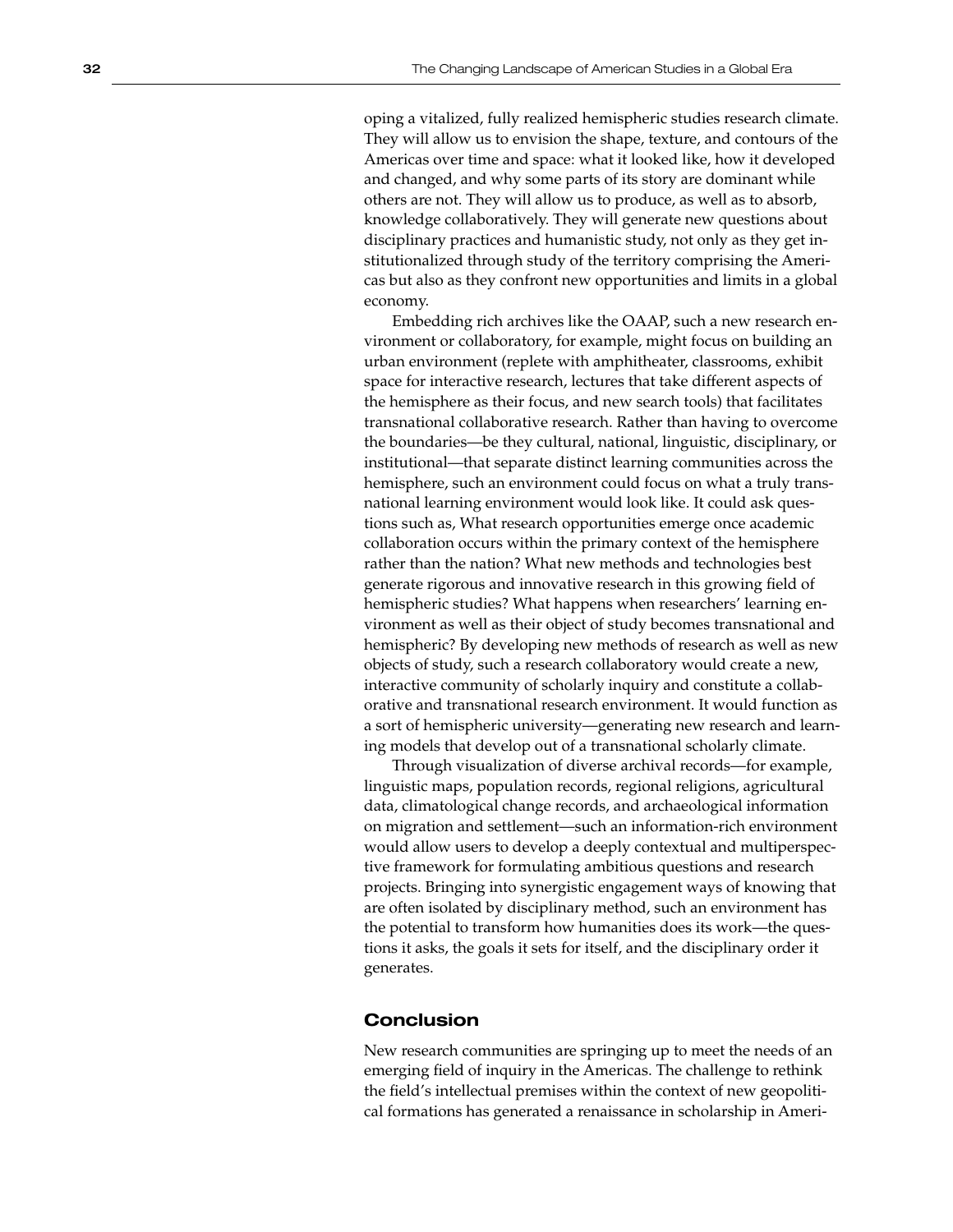can Studies. While outstanding universities and scholars are producing innovative research and new book series are providing critical venues for scholarship that capture this shift in intellectual perspective, little attention has been paid to the overarching methodological, institutional, and pedagogical issues resulting from the growth of inter-American or American hemispheric studies. The oversight is unfortunate because this scholarly paradigm shift challenges us to reconsider almost every assumption that we have as humanists. From data collection and archivization to scholarly dissemination and pedagogical practices to how we organize humanistic knowledge and the questions we can imagine asking, the turn to Americas scholarship has put pressure on the very terms in which we work as humanists. Given the nature of these pressures—exponential increases in material that scholars need to process and challenges to the intellectual coordinates we use to orient ourselves, to name only a few—rich digital resources, innovative technical infrastructures, and new tools are essential if we are to ask the questions that matter and find the answers that will stand the tests of time and space.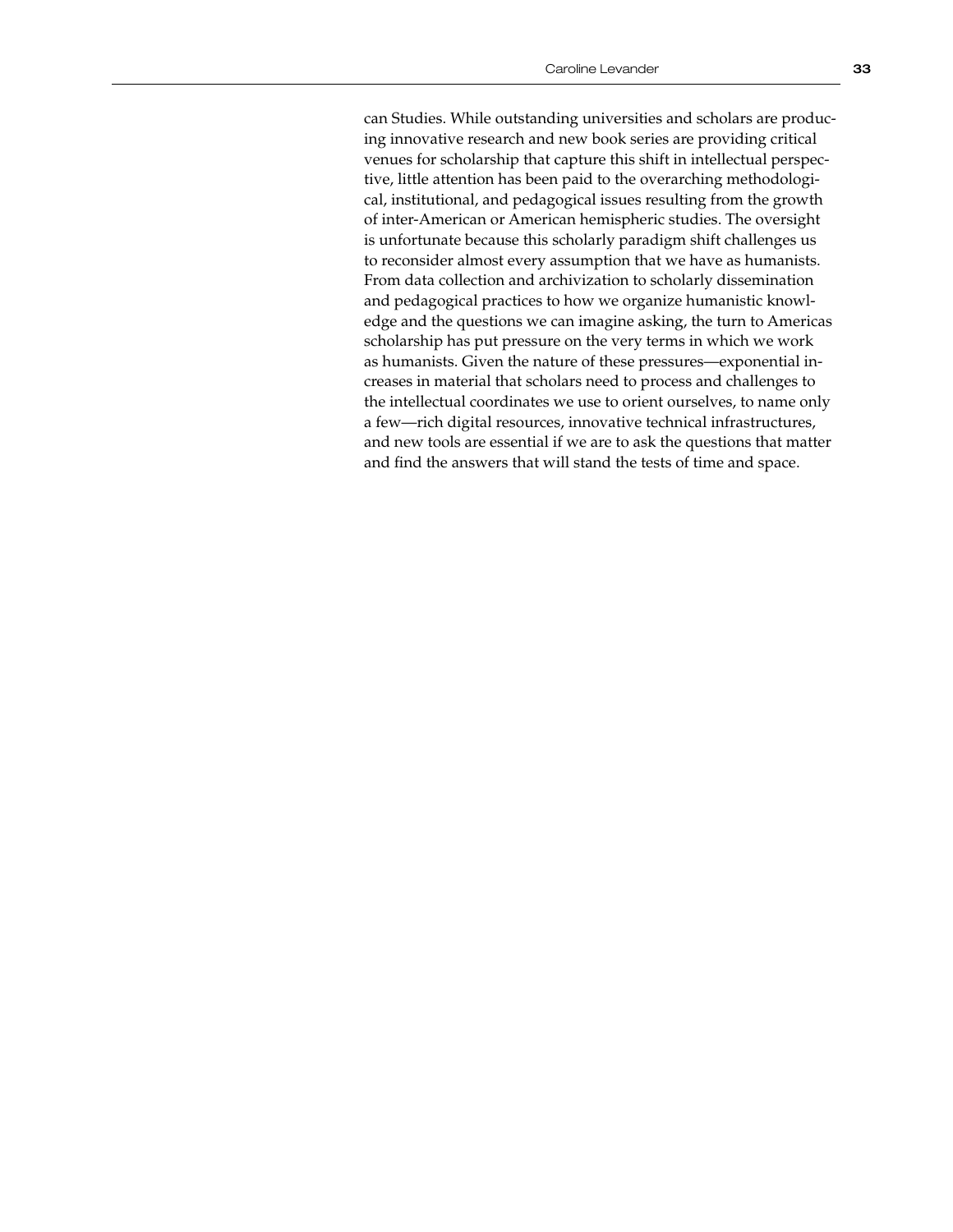# A Whirlwind Tour of Automated Language Processing for the Humanities and Social Sciences

 *Douglas W. Oard*

# Abstract

Automating some types of language processing holds great<br>
from the world's linguistic legacy. But "promise" has many promise for helping us develop new ways of drawing insight meanings, and this is a promise that has not yet been kept. This essay outlines the structure of the relevant disciplines, briefly describes the process by which automated language processing systems are created, and then offers some suggestions for how systems that better meet the needs of humanities and social science scholars might be built.

## Introduction

We find ourselves at the threshold of a new era. Behind us is an era of almost entirely manual markup and transcription; ahead we envision increasing reliance on automation for at least the more mundane parts of that work. We regularly hear impressive claims for what future technology—always, it seems, *future* technology—will be able to do for us. Why is this future perpetually just over the horizon? The reason, I argue, is simple: those who could build these marvels don't really understand what marvels we need, and we, who understand what we need all too well, don't really understand what can be built. So we find ourselves in a situation a bit like the one depicted in the old cartoon of a blind person ringing the doorbell at the school for the deaf: we need new ways of communicating. Learning more about the other folks is a good way to start any process of communication, so in this brief essay I'll share a few of the things I have learned in my time among system builders. The situation is really quite simple: they are organized as tribes, they work their magic using models (rather like voodoo), they worship the word *maybe*, and they never do anything right the first time.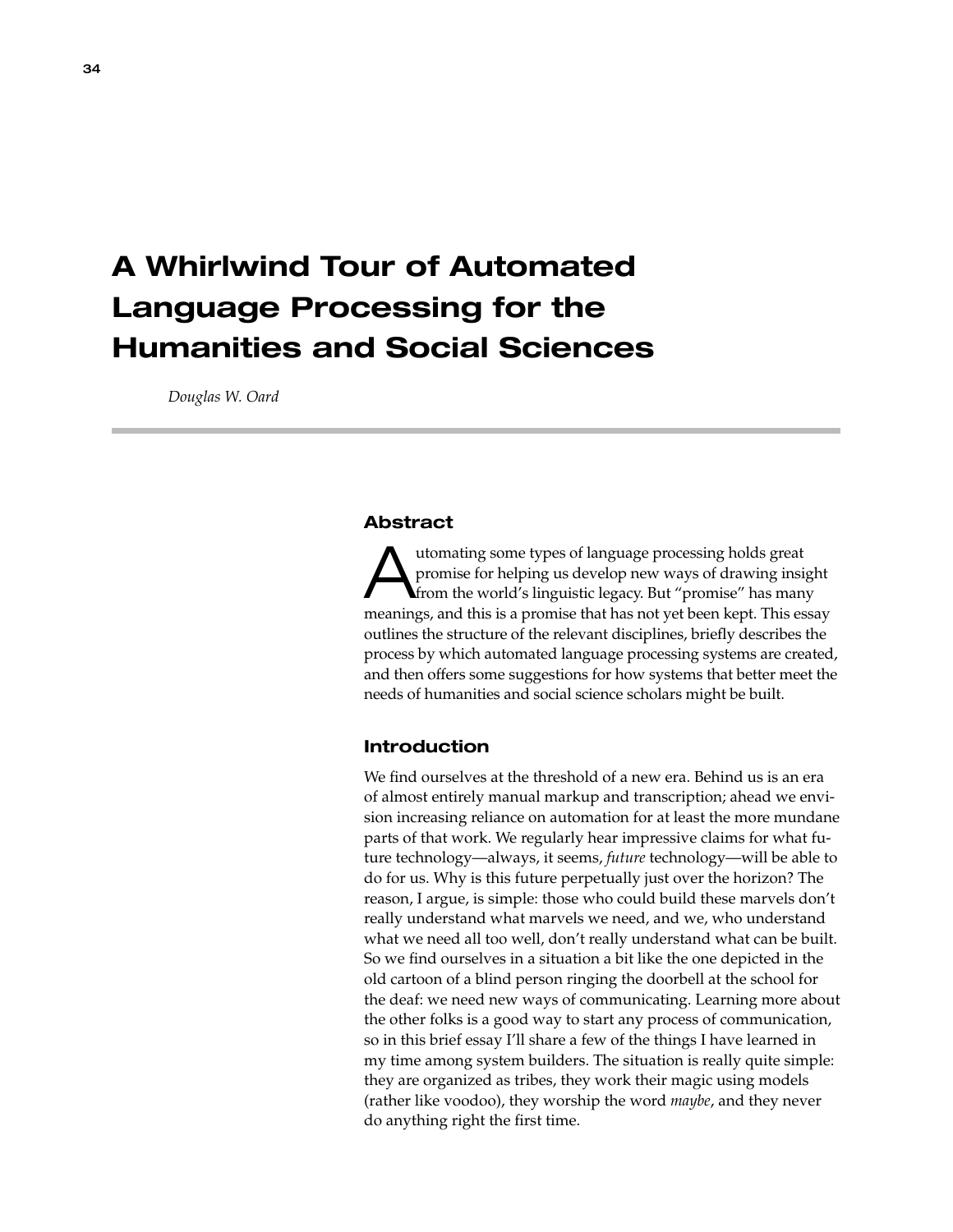#### The Many Tribes of Language Processing

We seem to lack the right vocabulary for talking about this subject. Some refer to the broad subject as "text mining"—a term that has been used in so many incompatible ways that it may be better suited to marketing than to research. The core challenge here is social rather than technical: research communities form in ways that tend to balkanize the intellectual space. Rather than fight it, let's go with the flow and look at these communities in the ways that they think of themselves.

As a first step, it would be helpful to say a word about the four forms of human language. Four? Yes, four. Spoken language, written language, and sign language probably immediately come to mind. But what's the fourth? It is character-coded language, by which I mean what some call e-text: digital representation of individual characters (for example, English text represented as a sequence of ASCII characters). While this is indeed just another form of writing, the distinction is an important one because other forms of human language must generally be converted into character-coded text before we can easily manipulate their content. This distinction then serves to define two very active conversion communities: document image processing and speech processing. (Automatic transcription of sign language is not yet nearly as well developed.)

Like me, you probably grew up referring to document image processing as "OCR." Optical character recognition (OCR) is indeed an important part of the process, but it is just one piece of a complex pipeline that starts with what might generally be termed "layout analysis." The goal of layout analysis is to reconstruct the logical structure of a document. You might think of this as an attempt to recover the structural markup from which the document could have been generated. This is usually a three-stage process: (1) detect the physical structure (e.g., where on the page was that handwritten annotation made?); (2) classify each item using meaningful categories (e.g., logo, salutation, or body text); and (3) infer the logical structure from the available evidence (e.g., use relative position to guess which part of the text a handwritten annotation refers to). As you can see from this example, document image processing is about more than recognizing the correct sequence of printed characters: we need to handle handwriting, logos, structural elements such as tables and captions, and quite a challenging set of inferences about the author's (or annotator's) intent. As we will see again below, issues beyond mere content are also sometimes important. Can we tell from the style of the handwriting who wrote this note? Can we reliably determine what type of document this is (a form? a business letter? a memorandum? a page from a book?). All these problems are familiar to humanities scholars. If only they were equally familiar to our OCR programs how much easier our lives might be. Researchers who work on this gather each January at the Document Recognition and Retrieval Conference in San Jose, California. If you want to study document image processing engineers in their natural habitat, that's the place to be.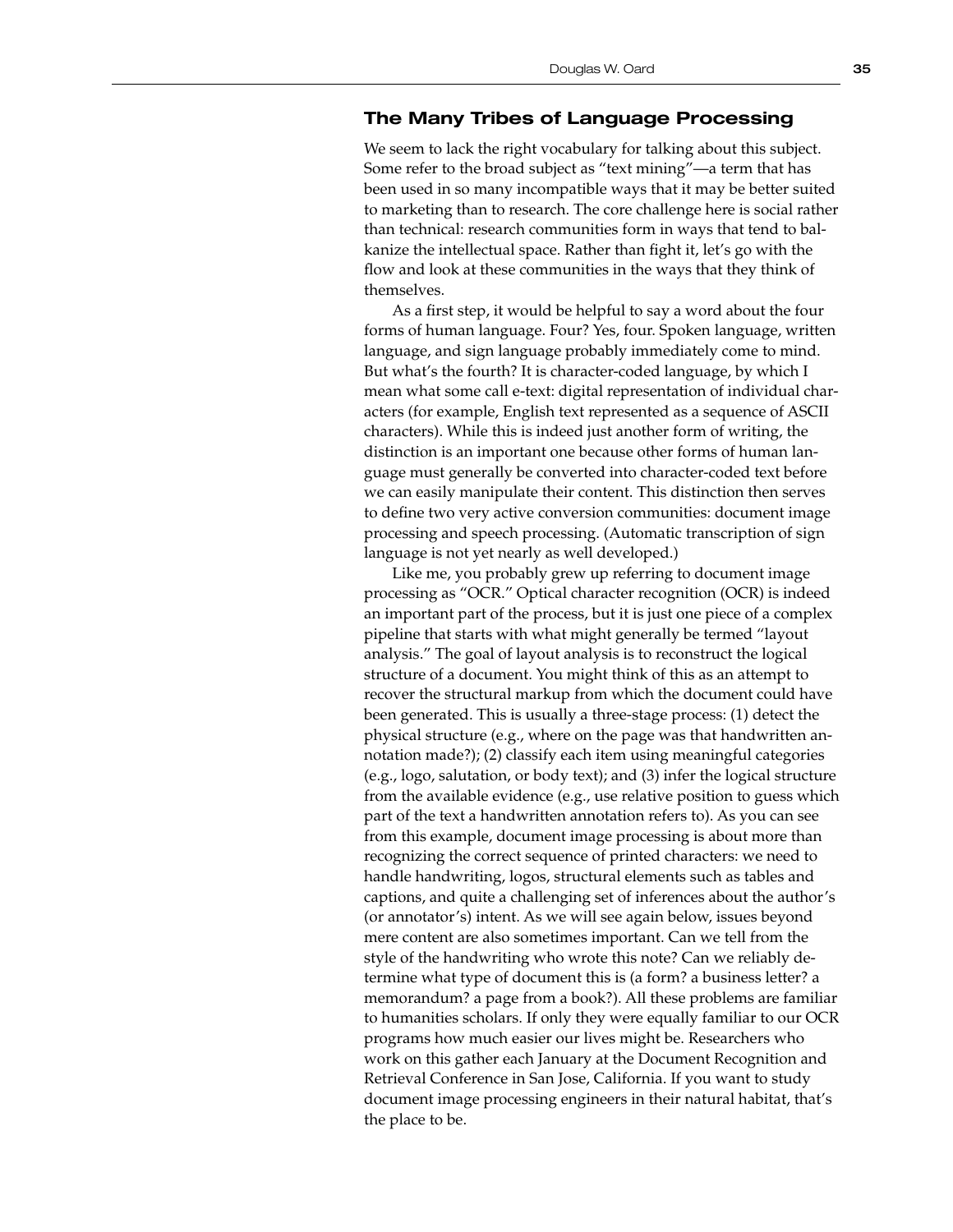Similarly, speech processing involves far more than the "auto matic speech recognition" (ASR) that we all have heard about. There are essentially three subcommunities within speech processing: (1) interactive voice response systems (like the ones that answer the phone when you call an airline); (2) individually trained dictation systems, which were the first system to reach the market; and (3) systems that are still in the research lab. Research systems will be of greatest interest to us, since applications such as transcribing in terviews, meetings, or streaming media require that we be able to accommodate a great deal of variability. Often the first step is to au tomatically figure out who spoke when, which goes by the unfortu nate name "diarization." Once we know that, then transcriptions can be automatically adapted to do as well as possible on each speaker. This is followed by disfluency repair (e.g., to get the "umms" out) and then by (also infelicitously named) "pretty printing" techniques that guess where to insert sentence boundaries and capitalization and that try to convert spoken numbers to a reasonable written form. Speech processing researchers can be found each year at the International Conference on Acoustics, Speech and Signal Processing (ICASSP).

You might think that completes our discussion of conversion since now we have character-coded text, but you would be wrong. A third important type of conversion is paraphrase: automating the conversion of one expression of a set of ideas in character-coded text to another expression of those same ideas. (Thankfully, intentionally changing the ideas usually still requires human involvement!) Two forms of paraphrase are of particular importance: summarization and machine translation. In summarization, we seek to express some part of the ideas more succinctly. So-called *extractive* summariza tion techniques do this by simply selecting some parts of the text to show you—Google search results are one familiar example. You'll be disappointed to learn that that's pretty close to the state of the art which provides some measure of job security for the people who write abstracts, I suppose. Summarization researchers can be found at the Text Analysis Conference (TAC), held each year in Gaithers burg, Maryland.

The other key type of paraphrase, *machine translation* (MT), works essentially like a translating parrot: the machine "hears" one language and tries to parrot back those ideas using words from an other language. Because different languages might put their words in a different order, this is a really challenging problem that keeps MT researchers up late at night. As anyone who has used one of the many free Web translation services knows, the results are sometimes more useful for their humor than for the elegance of their expression: nuance is not the machine's long suit. You can study machine-trans lation researchers in the wild (along with their friends from natural language processing) at the annual conference of the Association for Computational Linguistics.

In some sense, all of this is natural language processing (NLP), but rather early on that moniker got appropriated by the people in -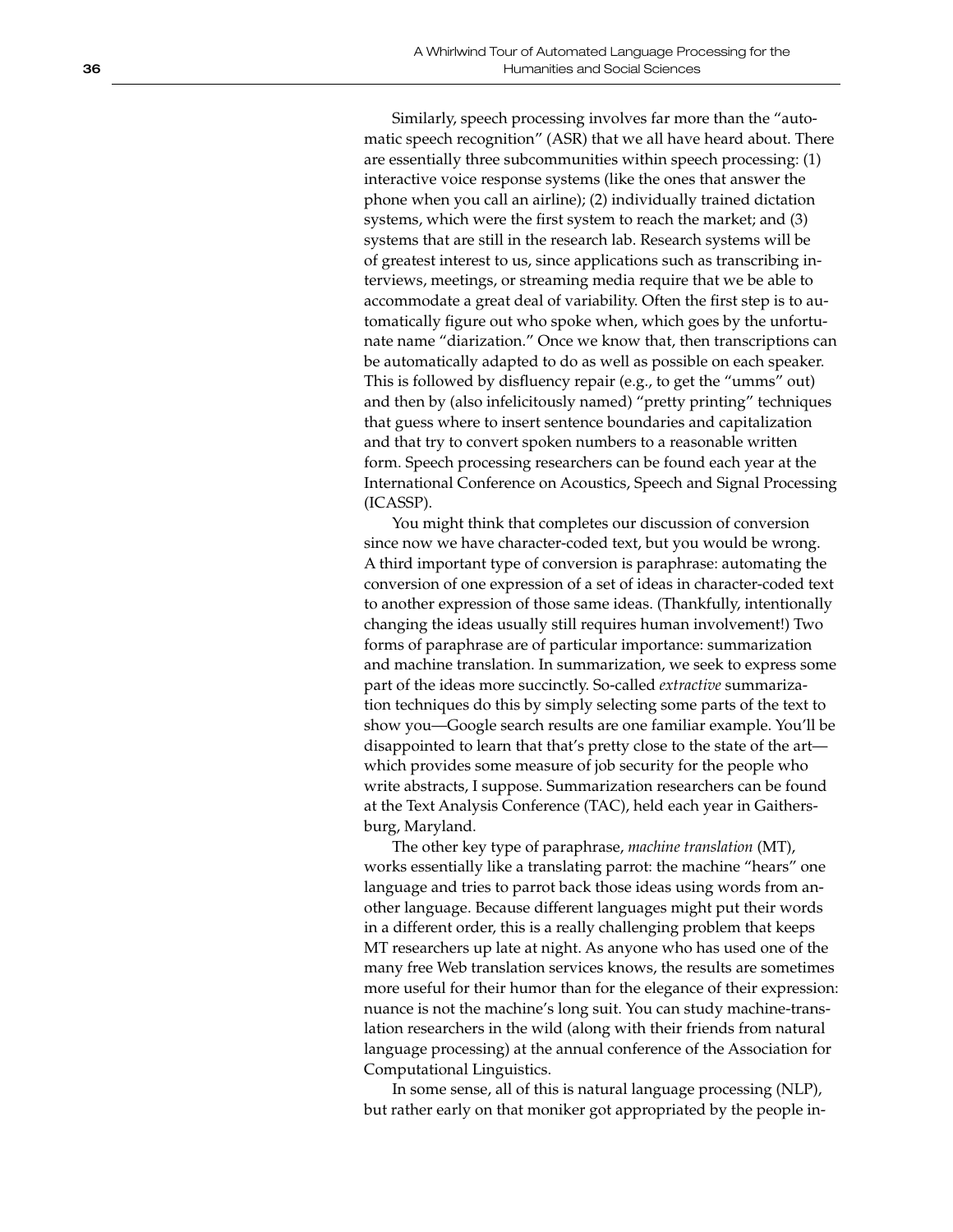terested in telling nouns and verbs apart (remember diagramming sentences during your grammar school days?). Over the years, the NLP community (who also call their field "computational linguistics," which has a bit more of an academic ring to it) grew to embrace several large-scale problems, including summarization and MT. Three others are particularly noteworthy: extraction, classification, and clustering.

Extraction is the problem of identifying spans of text that are important for some purpose. The canonical example in NLP is to find proper names (e.g., names of people) in newspaper stories. But it doesn't take too great a leap of imagination to realize that we might use similar techniques to at least partially annotate much of what we call "coding" in the social sciences, i.e., labeling the things that our informants say with our interpretation of their meaning. This requires that we combine extraction with the second key capability: classification. The canonical classification problem is that I show you 100 newspaper stories and I tell you the category to which each belongs (international news, finance, sports, etc.). I then show you story number 101, and you decide which category it should be assigned to. When extraction and classification are combined (now classifying the span of text, not the entire story) the result is called "tagging" (which is unfortunately confusable with the more recently introduced idea of "social tagging," in which we trick ordinary people into doing a similar kind of work for us). Showing the machine all those examples is a bother, so clustering, the third key capability, tries to avoid that by just assuming that things that are similar should be labeled in the same way. Of course, that doesn't tell you what the label should be, but extraction might help with that (just extract whatever words seem to be most strongly associated with the cluster and hope for the best).

As this brief description has illustrated, these three capabilities can be put together in different ways for different purposes. Some well-known examples are authorship attribution (a type of nontopical classification), duplicate detection (a restricted form of clustering), and creation of a concordance (which is simply clustering text spans that share a common term). There are, therefore, many reasons why hanging out with NLP folks can be a good use of your time.

The black sheep of the NLP family is information retrieval (IR), which is a fancy name for what the rest of us call "search engines." IR and NLP developed as separate fields because they initially had little in common; IR folks just want to build useful systems without worrying too much about linguistics, while NLP folks start with linguistics and work toward useful systems. The two communities have much in common, and indeed you can find work on classification and clustering in both places. But search engines never did get subsumed into NLP, so you'll need to go to an IR conference if you want to hear the latest about searching. Interestingly, the IR community itself is somewhat bifurcated, with the IR systems folks hanging out with each other at the annual conference of the Association for Computing Machinery (ACM) Special Interest Group on Information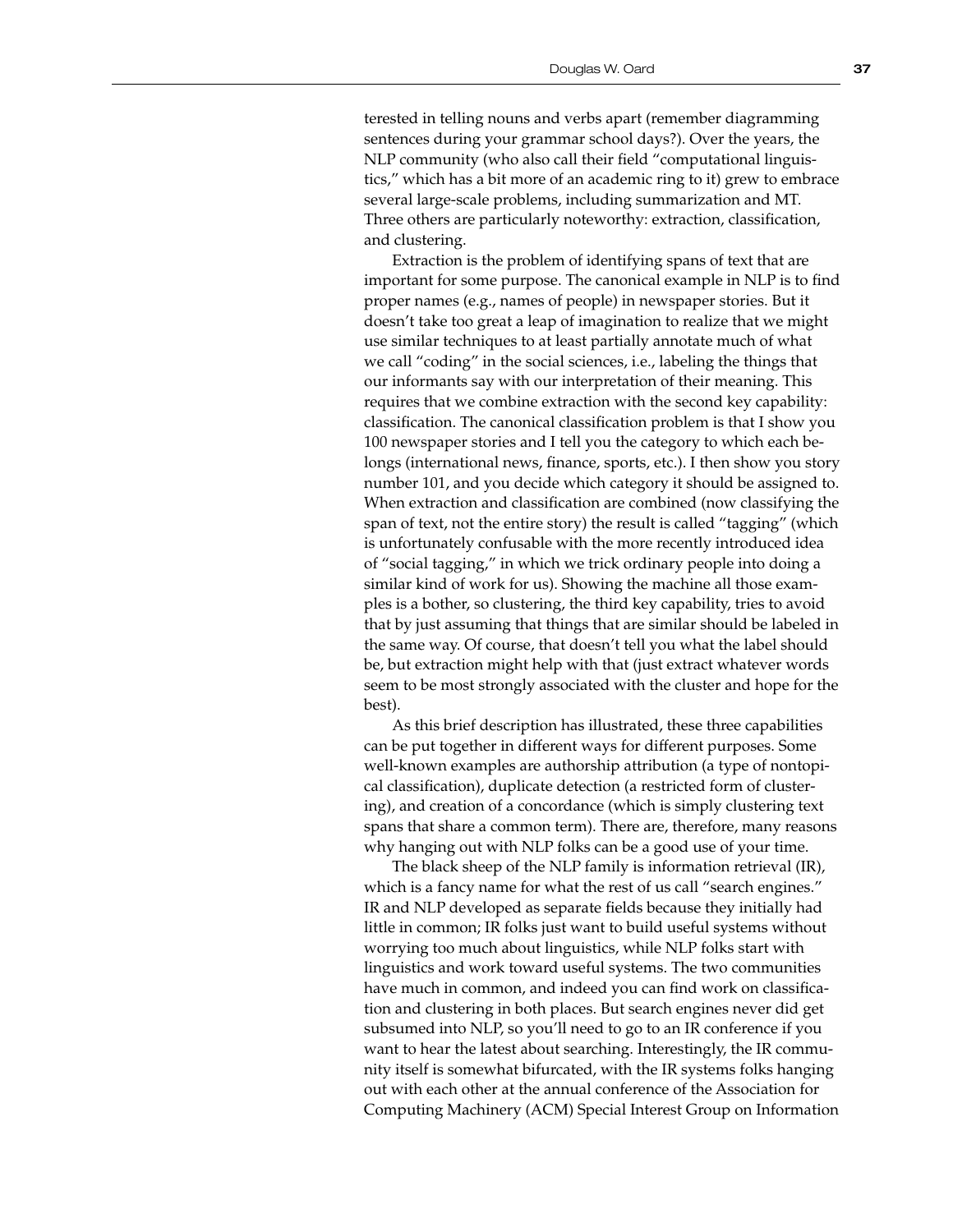Retrieval (SIGIR) and the human-centered side of the field most in evidence at the annual conference of the American Society for Infor mation Science and Technology (which is not really as U.S.-centric as it sounds, but it makes for a clever acronym).

What can we conclude from this techno-smorgasbord? One fairly obvious conclusion is that we need to find ways to communicate across disciplines about what is needed and what can be built. When such disparate worlds meet and try to communicate, they often se lect "boundary objects" that both can understand. In this case, we call that boundary object "metadata," and that is where we next turn our attention.

# Mastering Their Voodoo

We are ambivalent about our metadata. People often misunderstand "ambivalent" as expressing a lack of preference; more properly, it means that something possesses both good points and bad points. Indeed, that's a reasonable summary of how many people feel about metadata. We like metadata because it allows us to get at meaning and the context in which that meaning arises, not merely at how that meaning was expressed in some specific case. Builders of language technology would say the same thing by observing that metadata al lows us to go beyond the "surface form" to expose "latent variables": that way of saying it better fits their way of thinking about "models" that contain "variables." But metadata introduces its own problems; among the most frequently mentioned are cost and consistency. Interestingly, technologists are not nearly as bothered by these prob lems as we are, in part because they already understand that what we are trying to do is impossible.

OK, that's a pretty strong claim, so it probably merits a bit of discussion before we go on. Two factors combine to prevent us from creating perfectly accurate metadata. First, we don't always know for sure what the texts we are working with really mean. Second, we don't always know for sure what the metadata that we are creating really means. Solve those two problems, and this would be easy.

But the issue is not that we don't know how to solve these prob lems; it is that we know they *can't* be solved. Let's start with the question of what a text means. Language is a human creation, and language use is a creative act. Indeed, it is our ability to reason in the presence of ambiguity that makes it possible for us to express new ideas using an existing language. But wait, you say, isn't well-struc tured metadata supposed to allow for that? Here we meet the second problem: we simply can't agree on what we mean by our metadata. Consider a very well-standardized classification scheme, perhaps one that could be applied to this paper. Then run a quick thought experiment: train 1,000 indexers to classify essays like this one with out showing them this paper. You know full well that no matter how well they are trained, and no matter how careful they are, some of the indexers will disagree with others about how this essay should be classified. The reason for this disagreement is not something that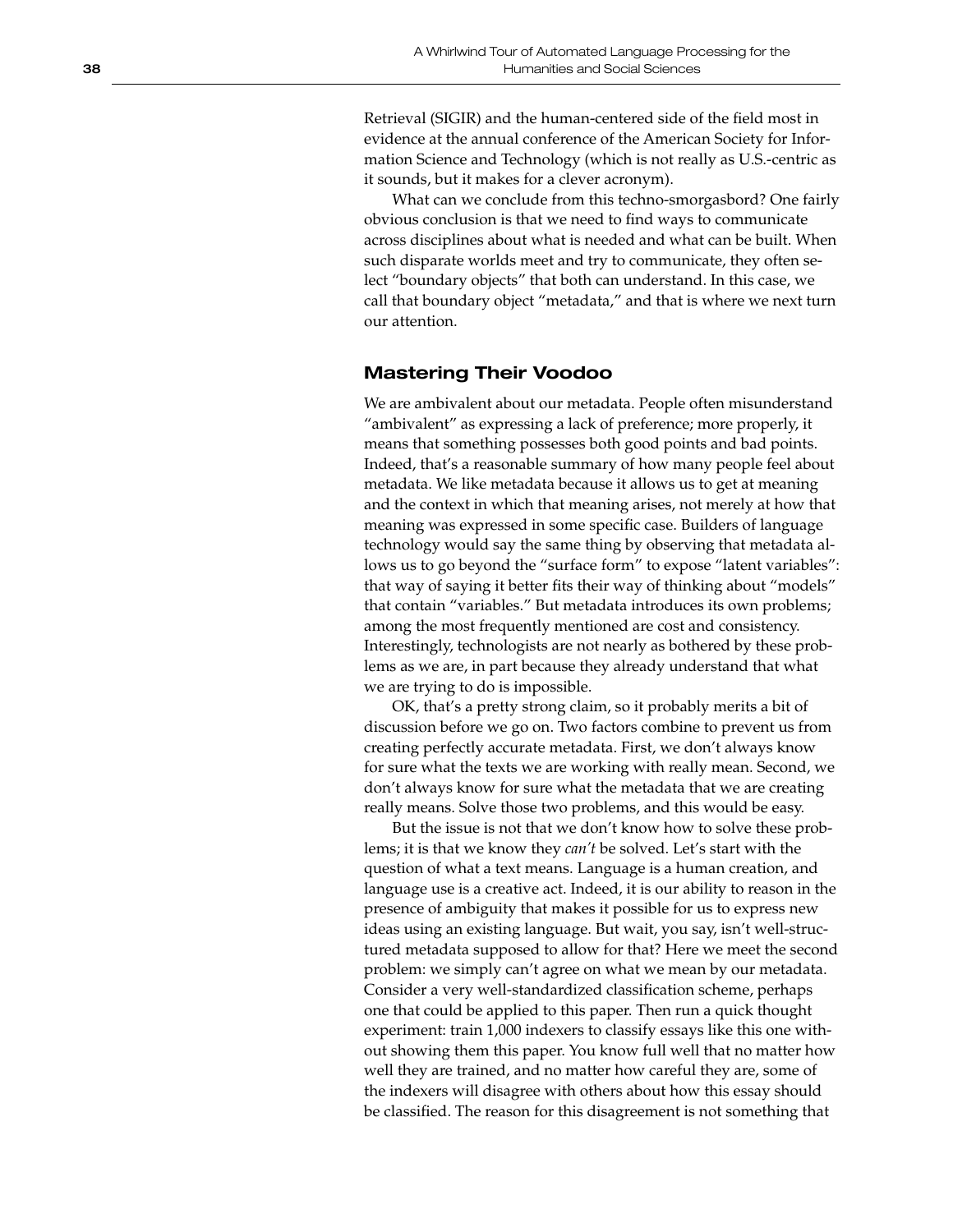we can change, because the true meaning of our metadata exists only in our minds. Assignment of metadata is always an expression of an opinion rather than a statement of fact. Since people naturally will sometimes hold different opinions, our metadata is bound to exhibit some degree of inconsistency.

These same problems plagued NLP researchers for decades because NLP was originally conceived of as first encoding meaning in ways that people could understand, and then using that encoded meaning to do something useful. Starting in the 1980s (and with roots that go back further than that), a group of young turks in the NLP world decided to simply stop worrying about all this and learn to love uncertainty. When asked whether statement *A* has meaning *B*, they would always answer "maybe," and then work some wizardry with probability theory to figure out just how likely it was to be true. This proved to be a bit of a niche industry in the NLP business until some of the young turks demonstrated an MT system that did as well as the best existing systems by using statistics with only three facts: spaces separate words, periods end sentences, and an awful lot of examples of what good translations look like are available. It was this third fact that changed everything. When examples of language use were scarce, the human ability to see broad patterns from a few examples provided a useful foundation for NLP. But once computational access to language became ubiquitous, the ability of the machine to identify and memorize exceptions rapidly outpaced human abilities. And this is what made it possible for probability theory—the "science of maybe"—to come to the fore. Indeed, the transformation has been so complete that statistical modeling now lies at the core of every one of the disciplines identified in the previous section.

This tectonic shift has two important implications for us: we must learn new ways of thinking about what we are doing (generating and using metadata) and how we are doing it (using computational models). Jeannette Wing, who directs computer science research at the National Science Foundation, refers to this as "computational thinking," and she claims that it can be good for you regardless of whether you have any interest in computers. Let's take this one piece at a time, starting with computational modeling.

The word *model* is usually defined as a representation of some aspect of reality. Computational models often focus on behaviors, specifying how some input is related to some output (the classifiers mentioned earlier are one example of this). Over the years, the document image processing, speech processing, NLP, and IR communities converged on what is generally referred to as an "evaluation-guided research paradigm." The key idea here is that they start by identifying some challenge problem (e.g., a set of newspaper stories and a set of category labels to be assigned to those stories), an answer key (a "correct" set of assignments), and an evaluation measure (e.g., what fraction of the system's assignments are "right"). The programmer then goes off and designs a system that does the job, albeit not perfectly. After seeing the results, the programmers go back to the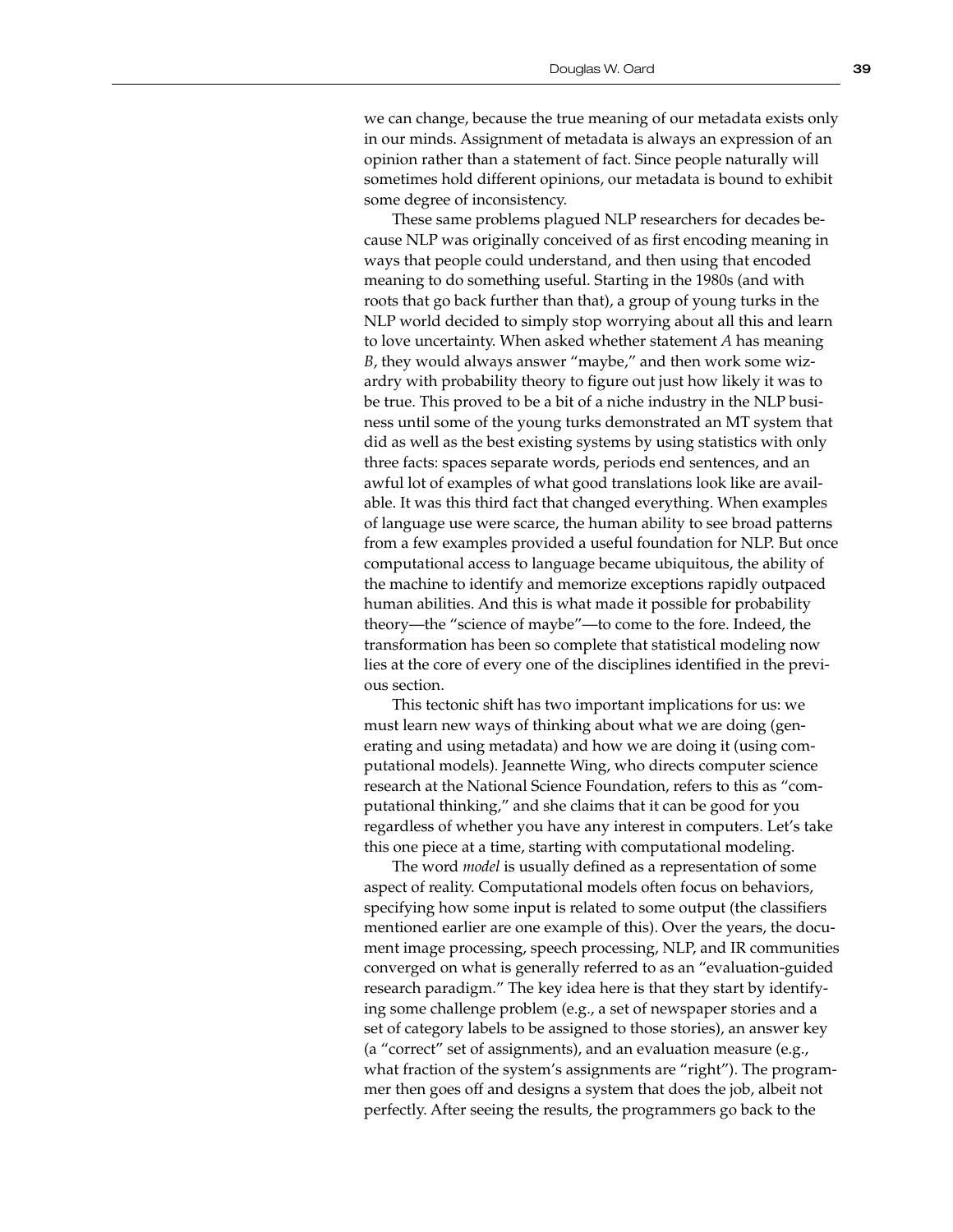lab, try to build a better system, and again examine the results. They repeat this process until they run out of ideas. Because these systems are just trying different ways of learning the associated probabilities, the process can be partly automated, and it is not uncommon for developers to try a hundred, or even a thousand, variants of their system design overnight. This process has proven to be remarkably effective, but it has one key weakness: if the developers can't mea sure it, they can't improve it. So the entire process turns on how the challenge problem, the answer key, and the evaluation measure are constructed. The good news is that scholars in the humanities and social sciences don't need to learn probability theory to help guide this process. But we do need to start creating challenge problems, answer keys, and evaluation measures that reflect what we actually need the technology to do. So find someone who does this kind of research and ask that person to describe the challenge problems that they're presently working on. You'll be appalled by how far those "canned problems" are from what we really need. No wonder this stuff doesn't work well for us yet: the developers of the technology we need are not yet asking the right questions.

The bad news, however, is that humanities scholars are going to need to learn a bit of probability theory (many social scientists will have a leg up there). The reason for this comes back to the weakness in our boundary object—the way we think about metadata. When we've asked, "What metadata should be assigned here?" we have re ally meant, "What is the probability distribution over possible values for the metadata that should be assigned here?" We just didn't know that's what we meant. I am realistic enough to realize that we are not all going to go out and study probability theory just so that we can understand what all those computer scientists are saying. In the near term, this is why we need to work in interdisciplinary teams, learn ing from each other. But just as the children of "digital immigrants" grow up today to be "digital natives," our graduate students will grow up in a brave new world in which the answer to every question is "maybe" (assuming that they can keep a straight face with us long enough to pass their dissertation defense). So when I say that we need to learn probability theory, I don't really mean you and me—I mean our students. But nothing could be more natural; we merely need to shape the world in which they can do it.

# Getting It Right

Peter Drucker once observed that the best way to predict the future is to create it. So let me close this essay with a few thoughts on what I think we should do.

- • *Build useful tools, but don't try to automate the intellectual work of scholars*. This may seem obvious, but that hasn't stopped people before who have tried to build machines that do things we don't yet understand.
- *Dream big*. It is tempting to think about how best to use what we can already do (as the many studies that we already have that are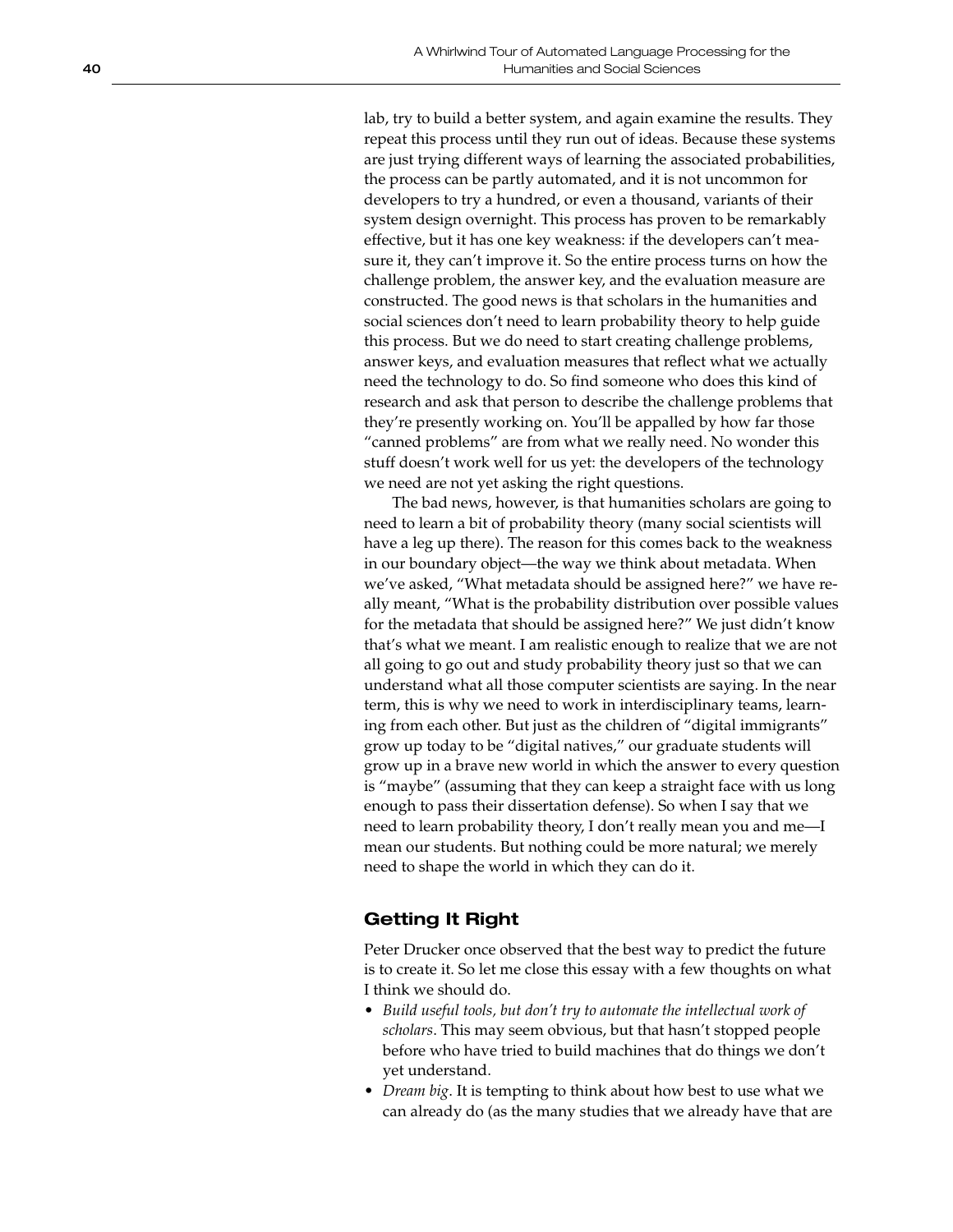based simply on counting words amply illustrate). But real progress will come from the intersection between envisioning what we need and understanding what can be built. We're not going to get there if we keep starting with what has already been built. The key to the future is what we can model, not merely what we can see.

- *Waste money wisely.* After people landed on the moon, the phrase "it's not rocket science" entered our lexicon as a way of explaining that something wasn't really as hard as it might seem to be. But the challenge we face is not rocket science: it is harder than rocket science. After all, rocket scientists know what they are trying to do; they just need to figure out how to do it. We, by contrast, need some way of learning about what we are really trying to do. I used to work for the chief of naval research, who once said in a speech, "I am the only admiral in the Navy who can be wrong 90 percent of the time and keep my job." Why? Fundamentally, because technology researchers don't really know what it is they are trying to do. So initially (and, quite often, repeatedly), they do the wrong thing. The good ones learn as they go, and in the end they do some right thing, even if it was not really what they were trying to do in the first place. Essentially, this is the culture of the inventor, and it is one that we would do well to learn a bit more about. This may be our most challenging cultural shift, but it is one that we must make if we are going to make progress for one simple reason: metadata is not the right boundary object. The natural boundary object around which to build a conversation about what can be built is the system that creates that metadata.
- *Don't reinvent the wheel*. When you come down to it, statistical language processing is all about learning from examples. When people started thinking this way, it was natural to start by hand-building examples. For example, when people wanted to automate the process of drawing sentence diagrams (which they call "parsing"), they hired a slew of people to spend a few years generating some sentence diagrams that their machines could learn from. The leading edge these days, by contrast, is focused on taking advantage of examples that already exist. For example, when Ed Hovy wanted examples of good summaries for a week's worth of newspaper stories, he looked to a weekly newsmagazine. What does this have to do with us? Well, we have been building examples of what we need for some time. The trick is to think of the things that we have already marked up as "training data." Just tell someone who works on statistical language processing that you have heaps of training data already created for a new problem that is of great importance to our society. A sure ticket to instant popularity.
- *Make friends*. We're like yin and yang: we have the problem and they have the solution, so we need to find ways to work together. As a first step, there are now workshops at some of the conferences mentioned above that often go by names like "Cultural Heritage Applications of Language Processing." That's a springboard that could ultimately lead to formation of project teams, but only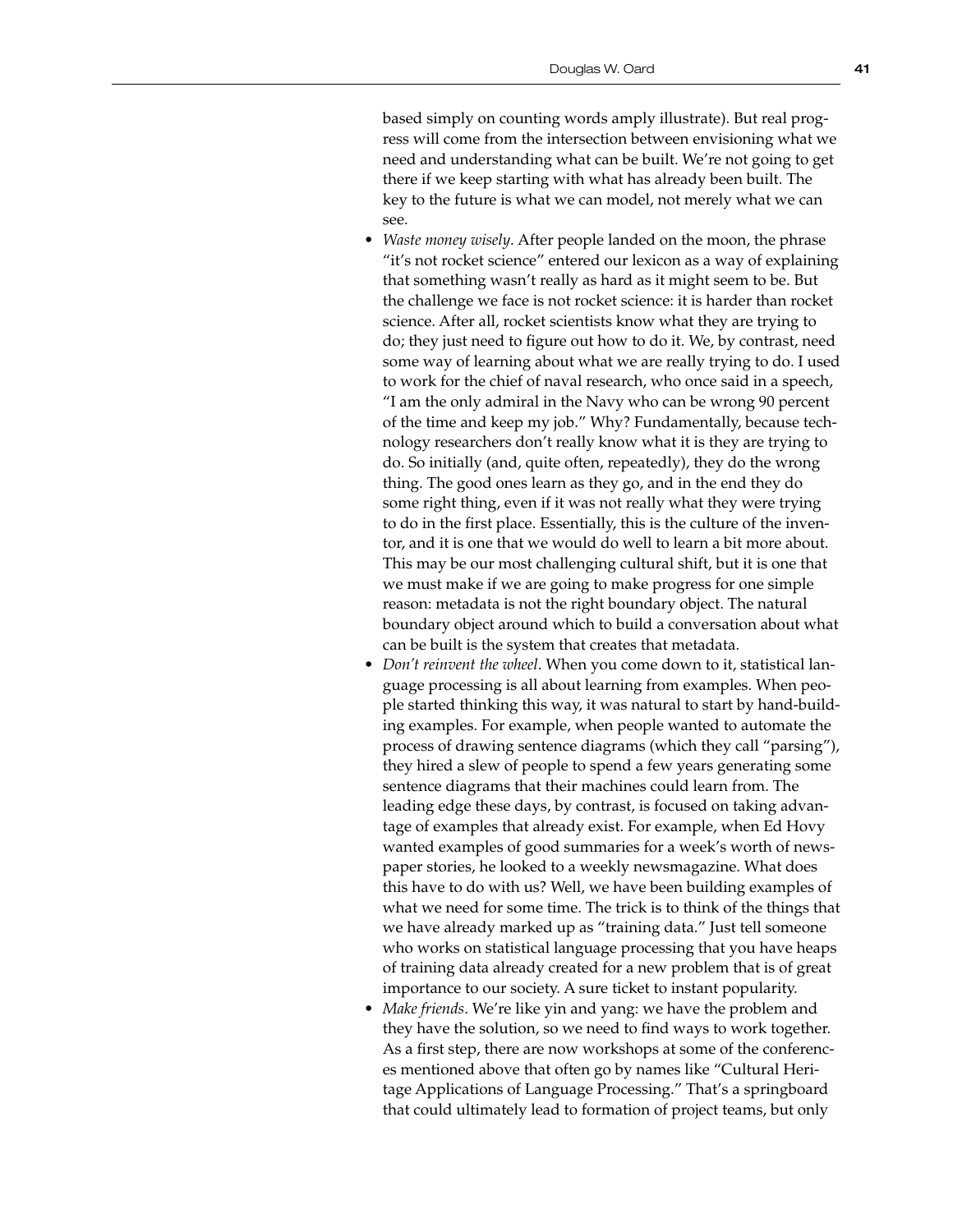if we start going to their workshops (or they start coming to ours). Our European colleagues are ahead of us here: they've been put ting money on the table to support interdisciplinary project teams that will work together for a few years on a specific problem. Of course, we do some of that in the United States as well—perhaps fewer teams, but sometimes with more resources per team. This is a natural approach, but we should think of it as a means to an end rather than as the end in itself. The byproduct of projects like this is a new cohort of doctoral students who will be the "natives" in this new world. The first generation of our young turks is already in place, and that will make the path that much easier for the next generation. These students are without question our future. Dan Goldin, a former administrator of National Aeronautics and Space Administration (NASA), had a mantra of "faster, better, cheaper." Ultimately, NASA decided that it could have any two of the three, but not all three, and today someone else runs NASA. But Gol din's idea was the right one: if you change the way you think, you can sometimes get all three. And the shift from interdisciplinary teams to interdisciplinary scholars will likely be such a transition. Nothing we could do is more important than educating the next generation of scholars to work at this intersection.

For many years, our technology colleagues have built provoca tive demonstrations of what they can accomplish. That is the "field of dreams" approach, and it is the only practical place to start: if they build it, (maybe) we will come. The ball is in our court.

# Acknowledgments

This work was supported in part by National Science Foundation awards IIS-0122466 (MALACH) and IIS-0729459 (PopIT). I am grate ful to my colleagues on both projects for the opportunity to learn from them, but they will be pleased to learn that the opinions ex pressed here are mine alone.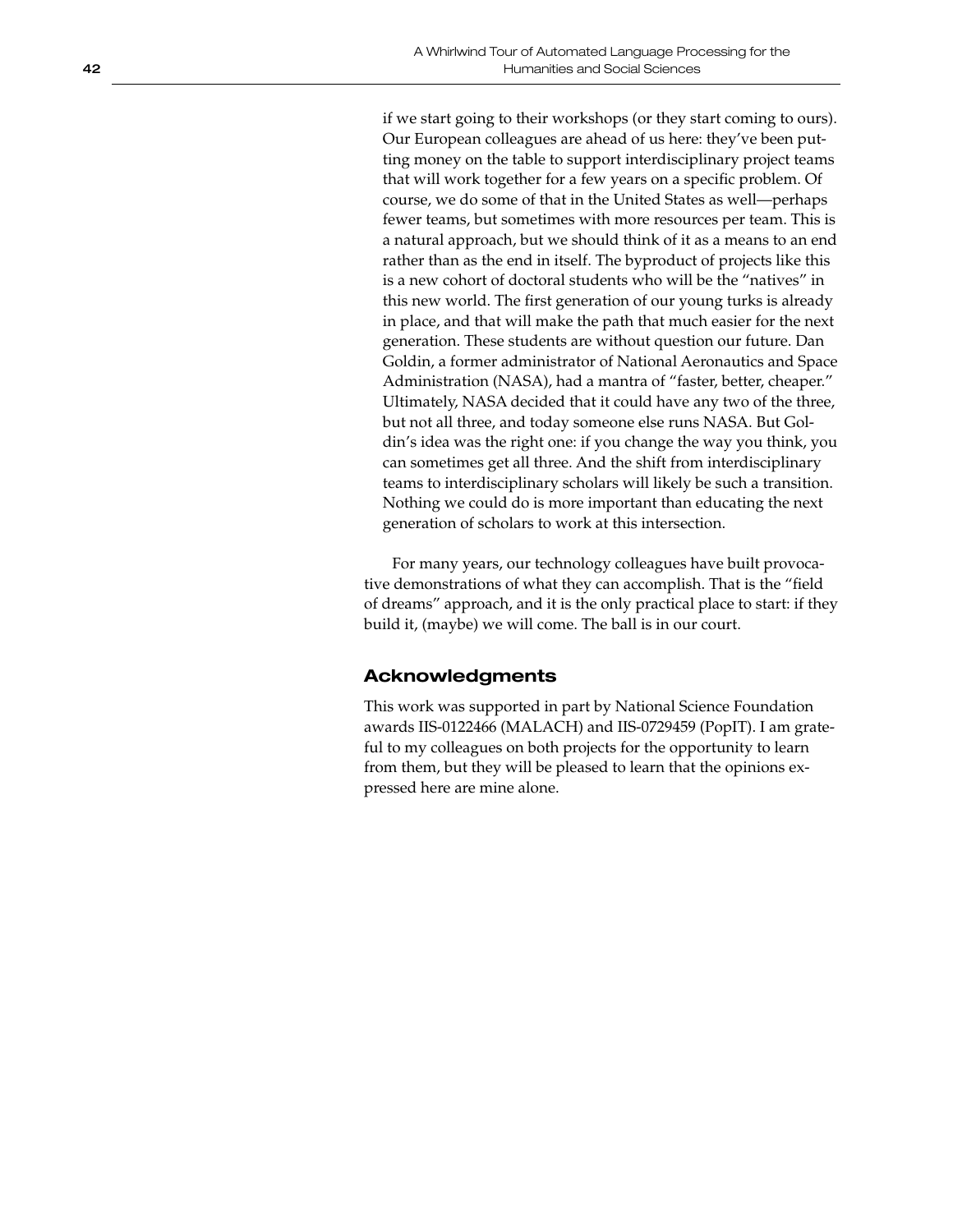# Information Visualization: Challenge for the Humanities

 *Maureen Stone*

Digital archiving creates a vast store of knowledge that can be will need fluency in the tools of digital access, exploration, accessed only through digital tools. Users of this information visualization, analysis, and collaboration. This paper proposes that this fluency represents a new form of literacy, which must become fundamental for humanities scholars.

Tools influence both the creation and the analysis of information. Whether using pen and paper, Microsoft Office, or Web 2.0, scholars base their process, production, and questions on the capabilities their tools offer them. Digital archiving and the interconnectivity of the Web provide new challenges in terms of quantity and quality of information. They create a new medium for presentation as well as a foundation for collaboration that is independent of physical location. Challenges for digital humanities include:

- developing new genres for complex information presentation that can be shared, analyzed, and compared;
- • creating a literacy in information analysis and visualization that has the same rigor and richness as current scholarship; and
- expanding classically text-based pedagogy to include simulation, animation, and spatial and geographic representation.

Information in digital form provides unequalled opportunity to combine, distill, present, and share complex ideas. The challenge is to do so in a way that balances complexity with conciseness, and accuracy with essence, that speaks authoritatively, yet inspires exploration and personal insight. This presentation goes beyond illustrated texts organized as pages, or even as Web pages, to include interactive graphical representations based on data.

While literacy in all new media will be crucial for digital scholarship of the future, this paper focuses on *information visualization*,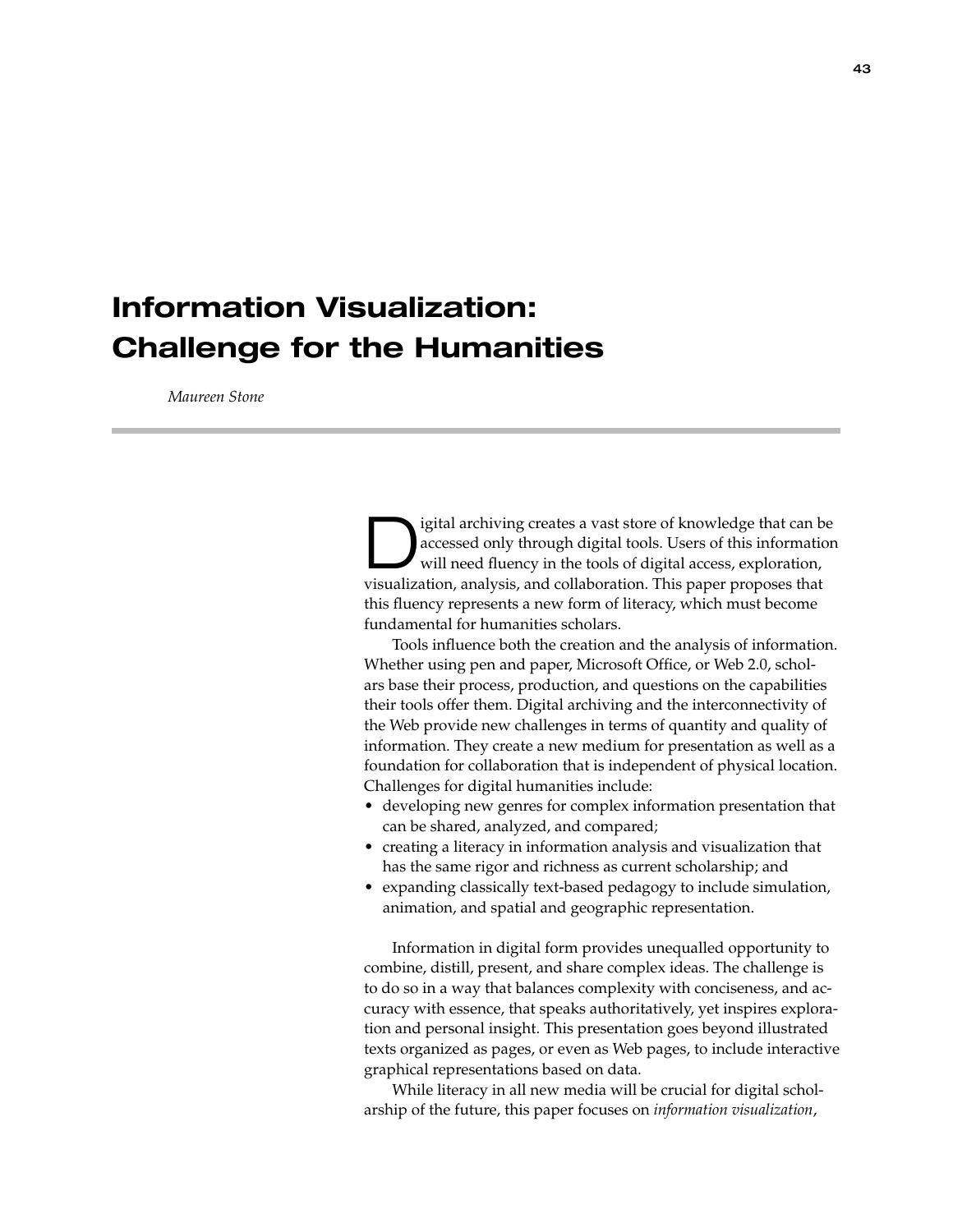or the creation of graphical representations of data that harness the pattern-recognition skills of the human visual system. The skills that support information visualization include data analysis, visual de sign, and an understanding of human perception and cognition.

As my specific expertise is color, I will include both the use of color in visualization and the visualization of color in art and history as examples.

## What Is Information Visualization?

In computer science research, the term *visualization* describes the field of study that uses interactive graphical tools to explore and present digitally represented data that might be simulated, mea sured, or archived.

The visualization field split off from computer graphics in the mid-1980s to distinguish graphics rendered from scientific and engi neering data from algorithms for creating images of natural scenes, many of which were a blend of scientific, artistic, and technically pragmatic techniques. A further division occurred in the early 1990s to distinguish scientific, or physically based, data from abstract "in formation visualization," such as financial data, business records, or collections of documents. More recently, the term *visual analytics* was coined to emphasize the role of analysis, especially for extremely large volumes of data. While these distinctions are valuable as a means of providing different foci for publication, for this discussion they are less important than the commonalities.

The primary publishing venues for research in visualization are the IEEE Visualization [Conference](http://vis.computer.org/) s and the supporting IEEE publications, *[Transactions on Visualization and Computer Graphic](http://www.computer.org/tvcg/) s* , and [IEEE Computer Graphics and Application](http://www.computer.org/cga/)s. Visualization-relevant work can appear, however, in other fields, including computer graphics, human-computer interaction, vision, perception, and digital design, as well as in fields that extensively use visualization, such as cartog raphy and medicine.

Visualization is not unique to the computer science domain. [Edward Tuft](http://www.edwardtufte.com/tufte/index) e has written a series of books on the visualization of information that are considered seminal in the field (Tufte 1990, 1997, 2001). Tufte's books are full of fascinating examples of how informa tion can be graphically presented. Tufte also lectures extensively on the topic, forcefully promoting his personal (usually excellent) views on the best way to present information. Tufte's principles of excel lence in visualization emphasize conciseness, clarity, and accuracy.

Graphic designers will assert that the graphical presentation of information is their fundamental goal, which they achieve by apply ing principles basic to art and design—namely, hierarchies of impor tance, spatial relationships, layering, contrast versus analogy, leg ibility, and readability. These elements are constructed from careful choices of positioning, shape, color, size, and typography. Cartogra phers combine these same elements to create exemplars of informa tion display, as do medical illustrators and other specialists.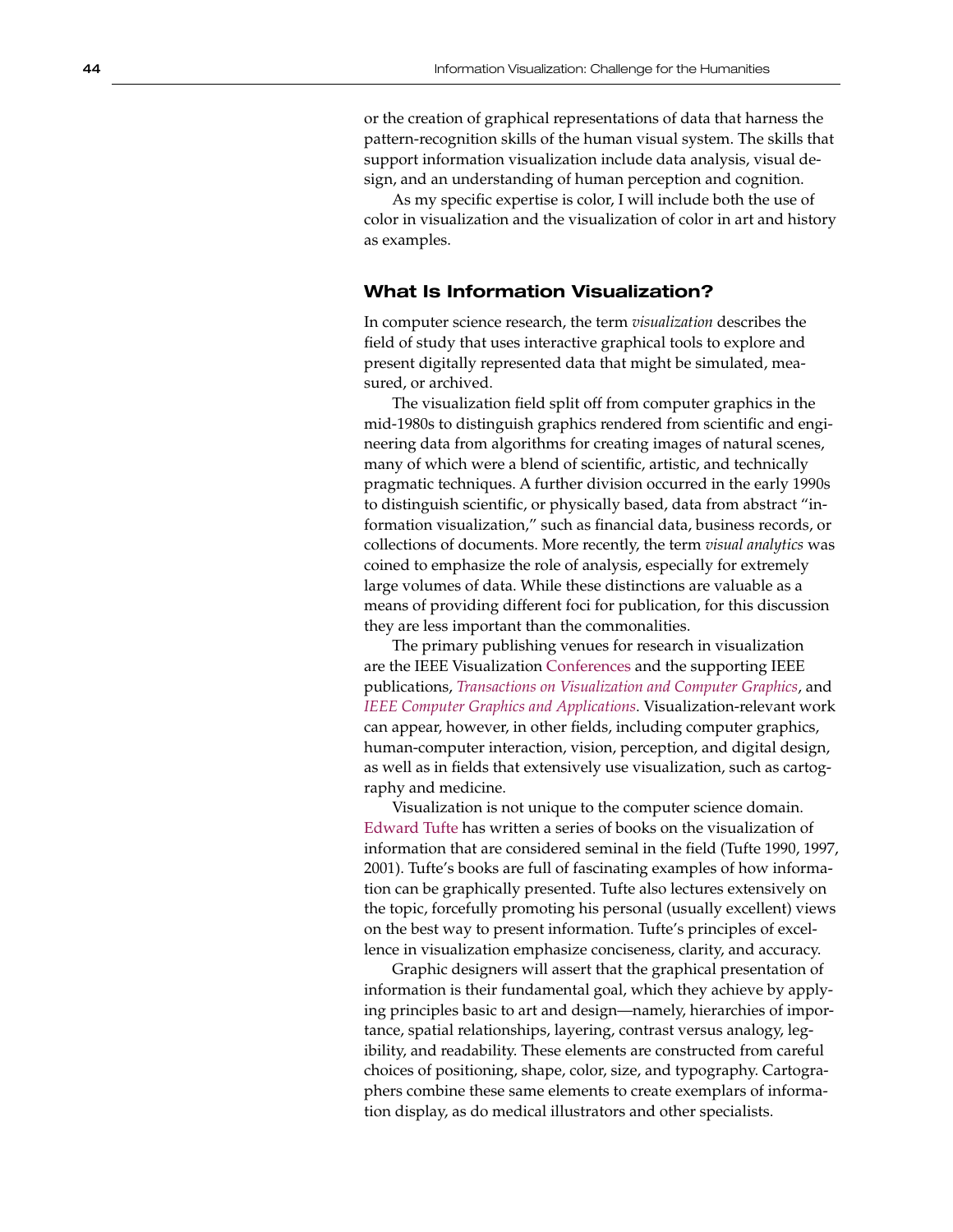#### Historical Visualization

The following historical examples are often cited in talks and classes on visualization.1

[William Playfare](http://en.wikipedia.org/wiki/William_Playfair) (1758–1823) is credited as the father of [graphi](http://en.wikipedia.org/wiki/Statistical_graphics)[cal methods in statistics.](http://en.wikipedia.org/wiki/Statistical_graphics) His inventions include the bar chart, the pie chart, and time-series graphs. His goals were political; his focus was government spending.

[John Snow](http://en.wikipedia.org/wiki/John_Snow_(physician)) (1813–1858) used a dot plot of cholera cases overlaid on a [London street map in 1984](http://en.wikipedia.org/wiki/1854_Broad_Street_cholera_outbreak) to identify and illustrate the source of the contamination.2

[Charles Minard](http://en.wikipedia.org/wiki/Charles_Joseph_Minard) (1781–1870) created an information graph published in 1869 illustrating Napoleon's disastrous march to Moscow in the Russian campaign of 1812. The flow diagram, plus its paralleling temperature diagram, poignantly illustrates the number of men that died as the temperature dropped to bitter levels.

# The Value of Digital Visualization

Digital visualization enables creation and exploration of large collections of data. I would argue, however, that the tools for collection are far more successful to date than are those for exploration. Other than the ability to explore collections of great size, what value does digital visualization provide?

Digital visualization enables interactive exploration. Compare spreadsheets with graphing capabilities (such as Microsoft's [Excel](http://office.microsoft.com/en-us/excel/default.aspx)) and dynamic maps (such as Google [maps\)](http://maps.google.com/) with their static, paperbased versions. I would argue these two examples are probably the most influential forms of digital information visualization yet discovered.

Digital visualization can be combined with simulation to simultaneously explore many potential solutions along with the probabilities and dependencies that influence them. Brain surgeons, for example, can use the data from a CAT scan to explore different approaches to removing a tumor. Such data can also be used to create simulators for training. Stephen Murray at Columbia has used visualization and simulation in his studies of medieval architecture, such as his [digital](http://www.learn.columbia.edu/Mcahweb/Amiens.html)  [study of Amiens Cathedral](http://www.learn.columbia.edu/Mcahweb/Amiens.html).

Digital visualization can be used to monitor changing streams of data. Many major metropolitan areas have Web sites that show traffic flow in real time, such as the one provided by the [Washington State](http://www.wsdot.wa.gov/Traffic/seattle)  [Department of Transportation](http://www.wsdot.wa.gov/Traffic/seattle) for the Seattle area.

Digital visualization facilitates collaboration. Collaboration, in the sense of sharing, is fundamental to the Web and to digital archiving. The Web site [Many Eyes,](http://services.alphaworks.ibm.com/manyeyes/home) however, provides a forum for people to upload their data and create visualizations and for other people to comment on them.

<sup>1</sup> These three can be found in chapter 1 of Tufte 2001*.*

<sup>2</sup> See Tufte 1997, 27-39 for a complete description.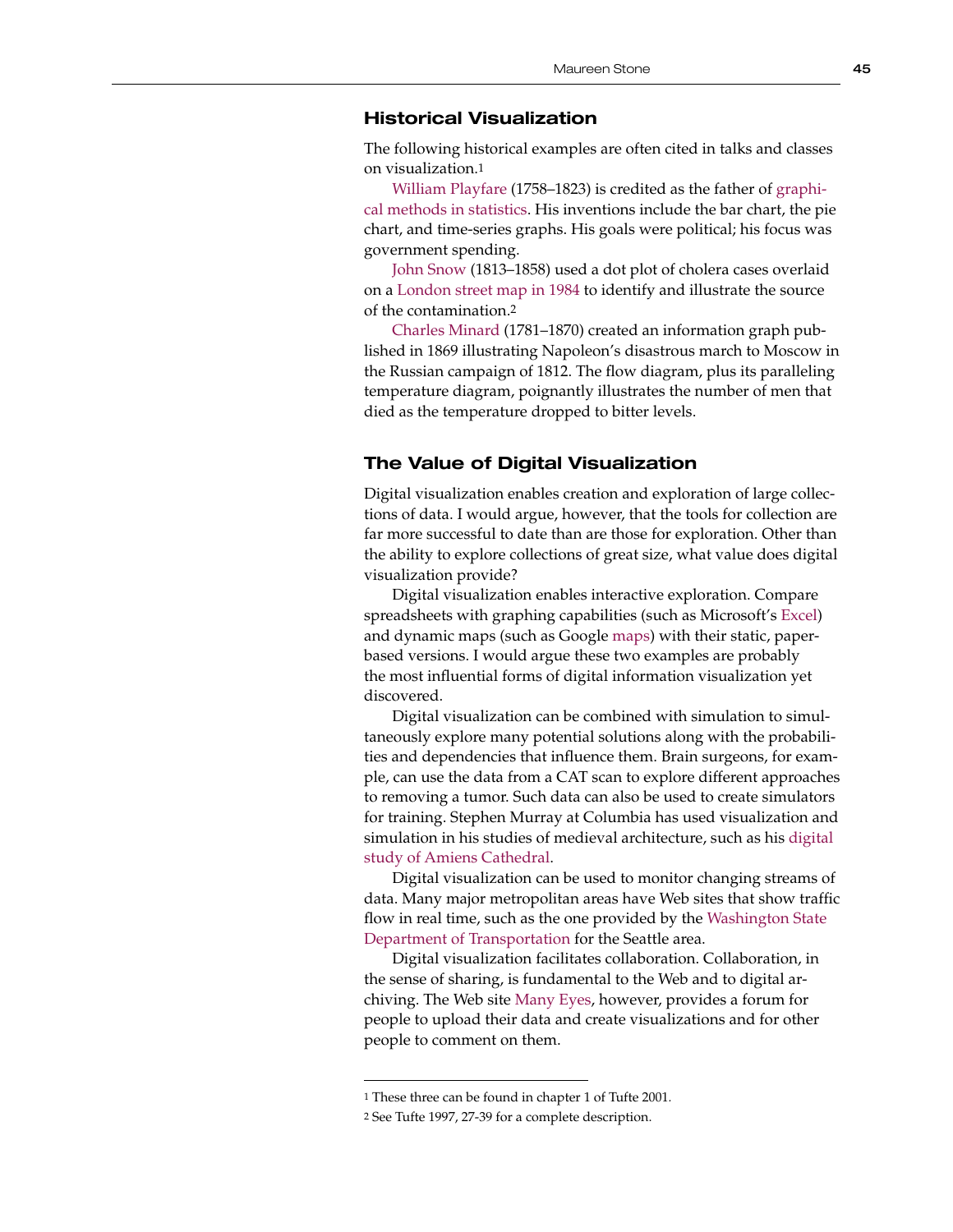## The Dark Side of Information Visualization

Some are concerned that digital tools are outrunning literacy in the art and science of graphically presenting information. To put it more bluntly, it is too easy to make pictures that confuse, miscommunicate, or downright lie, either inadvertently or deliberately. Tufte's books show many examples of graphical distortion created by inaccurate uses of scale and perspective, extraneous graphical elements ("[chart](http://en.wikipedia.org/wiki/Chartjunk)  [jun](http://en.wikipedia.org/wiki/Chartjunk) k"), and improper presentation of data, such as a graph of costs over time that does not adjust the dollar amounts for inflation (Tufte 2001, 53-78).

Even Tufte is not immune to the risk of misusing visualization. After the Challenger disaster, he [analyzed and redesigne](http://www.asktog.com/books/challengerExerpt.html) d the graphs used by Morton-Thiokol engineers to communicate their analysis and concluded that if they had visualized their data more effectively, the risk of launching in cold weather would have been clear. This example is frequently used to illustrate the power of visualization (Tufte 1997, 39-50). I recently uncovered a [substantial rebutta](http://www.onlineethics.org/cms/17453.aspx) l by the engineers, which argues that Tufte did not fully understand the context or the data, and is therefore guilty of falsely making the engi neers responsible for the disaster (Robison et al. 2002).

A common criticism of visualization tools, both research and commercial, is that they do not embody basic visual design prin ciples. Colors are too bold, lines are too thick, and fonts are too small, these critics claim. The result is cluttered, ugly, and at worst, mislead ing. The most recent release of Microsoft Office, with its ubiquitous tools Excel and PowerPoint, touts its refined graphics. But the result is a disaster from a visualization standpoint. Colorful, transparent, rotating 3-D bar charts make good ["eye cand](http://www.winplanet.com/img/screenshots/scr-office2007-4.jpg)y" but do not communicate their information about their underlying data any more clearly than simple 2-D graphs. In fact, the former are less effective, because the 3-D perspective distorts the numeric relationships represented by the relative heights of the bars.

[Stephen Fe](http://www.perceptualedge.com/) w is a consultant working in the field of business intelligence whose primary mission is to improve the presentation of business graphics. Few's Web site has many examples of [terrible](http://www.perceptualedge.com/examples.php)  [visualization](http://www.perceptualedge.com/examples.php) s that he has analyzed and redesigned, most made by commercial systems. His book *Show Me the Numbers* teaches how to effectively communicate with simple charts and graphs (Few 2004). This requires understanding the data, the audience, and the problem being solved. These skills must be taught, and I would argue are im portant for everyone to learn. (Few has an online [Graph Design IQ](http://www.perceptualedge.com/files/GraphDesignIQ.html)  [Tes](http://www.perceptualedge.com/files/GraphDesignIQ.html) t to demonstrate this point.)

People's responses to graphics are not purely intellectual; there is a strong visceral and emotional response, as is well appreciated by those in the advertising and entertainment industries. Pictures made from data are no exception, so both authors and consumers need to be educated about the impact of choices in layout, color, typography, and imagery—all topics more commonly taught in courses in art and design.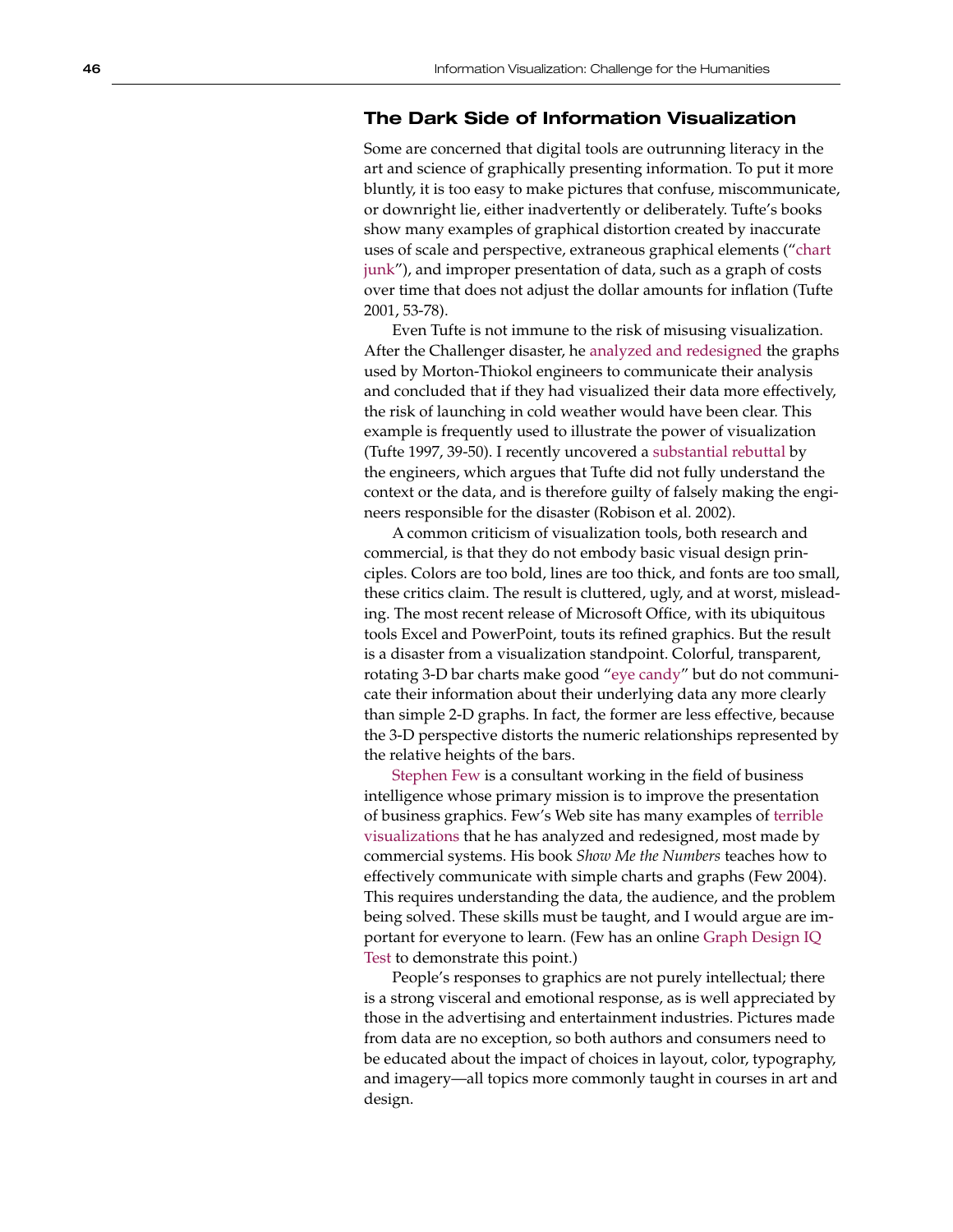Creating effective tools for visualization requires technical skills, visualization skills, and a deep understanding of the problems and tasks critical for a particular domain. One common criticism of visualization research is that it presents techniques that are technically interesting but that do not provide solutions to real problems. This is a classic problem in research tool and system design, where technologists have a vision, based on what is computationally possible, but lack an understanding of what is really needed to solve the problems of their potential users. Potential users ("domain experts"), however, can rarely articulate their needs in a way that directly informs the technological development. Successful collaborations that blend the skills of both are all too rare.

#### Teaching Information Visualization

Information visualization is traditionally taught as a graduate-level course in computer science departments. The focus is on teaching students already fluent in computer systems and technology how to create innovative information visualization tools. Often, the text is [Colin Ware's](http://ccom.unh.edu/vislab/CWBio.html) *[Information Visualization: Perception for Design](http://books.google.com/books?id=ZmG_FiqqyqgC&dq=Colin+Ware+Information+Visualization&pg=PP1&ots=xBvWFuTbwS&sig=rafqEpjwQzCdYdvEFlhkxQmjdU8&hl=en&sa=X&oi=book_result&resnum=1&ct=result)* (2004), plus Tufte's *[Envisioning Information](http://www.edwardtufte.com/tufte/books_ei)*, augmented by selected research papers, such as those found in Card et al. (1999). Students in such classes typically create a project, which serves as a basis for their grade in the course.

More recently, courses have been designed to teach information visualization to undergraduates, often those in disciplines other than computer science. With a colleague, [Polle Zellweger,](http://www.linkedin.com/pub/3/727/74B) I designed and taught an information visualization course as a fourth-year undergraduate elective in the [University of Washington iSchool](http://www.ischool.washington.edu/) (Info424 [2006](http://courses.washington.edu/info424/2006/), [2007](http://courses.washington.edu/info424/2007/)). We based our course on other courses, including one taught by [Marti Hearst](http://people.ischool.berkeley.edu/%7Ehearst/) at the University of California, Berkeley (UC Berkeley [CS558](http://www.cs.washington.edu/education/courses/cse558/05wi/)), and another taught by [Melanie Tory](http://webhome.cs.uvic.ca/%7Emtory/) at the University of Victoria. We collected material more widely, especially from [Pat Hanrahan](http://graphics.stanford.edu/%7Ehanrahan/) (Stanford [CS448B](http://www.graphics.stanford.edu/courses/cs448b-06-winter/)), [John Stasko](http://www.cc.gatech.edu/%7Ejohn.stasko/) (Georgia Tech [CS7450\)](http://www-static.cc.gatech.edu/classes/AY2006/cs7450_spring/resources.html), and [Tamara Munzner](http://www.cs.ubc.ca/%7Etmm/) (University of British Columbia [CPSC 533C](http://www.cs.ubc.ca/%7Etmm/courses/cpsc533c-06-fall/)). This year, the course is being taught by iSchool doctoral student Marilyn Ostergren, and it includes more visual design plus collaboration with real projects elsewhere on campus [\(Info424 2008\)](http://courses.washington.edu/info424).

We found it an enormous challenge to select the material to be taught. Is the goal to teach students to design visualizations from basic principles or to help them become fluent in existing tools? Should the course focus exclusively on data visualization, or should it include general topics in visual communication? Is the primary goal to make students aware of the broad range of visualization models and tools, or is it to teach them specific skills, such as how to make good data graphs as taught by Few?

Visualization is a skill that must be practiced for fluency, and that takes time. Art and design schools teach visual communication by making students create, critique, and redesign. They assume a fluency in whatever medium is being used. Digital visualization can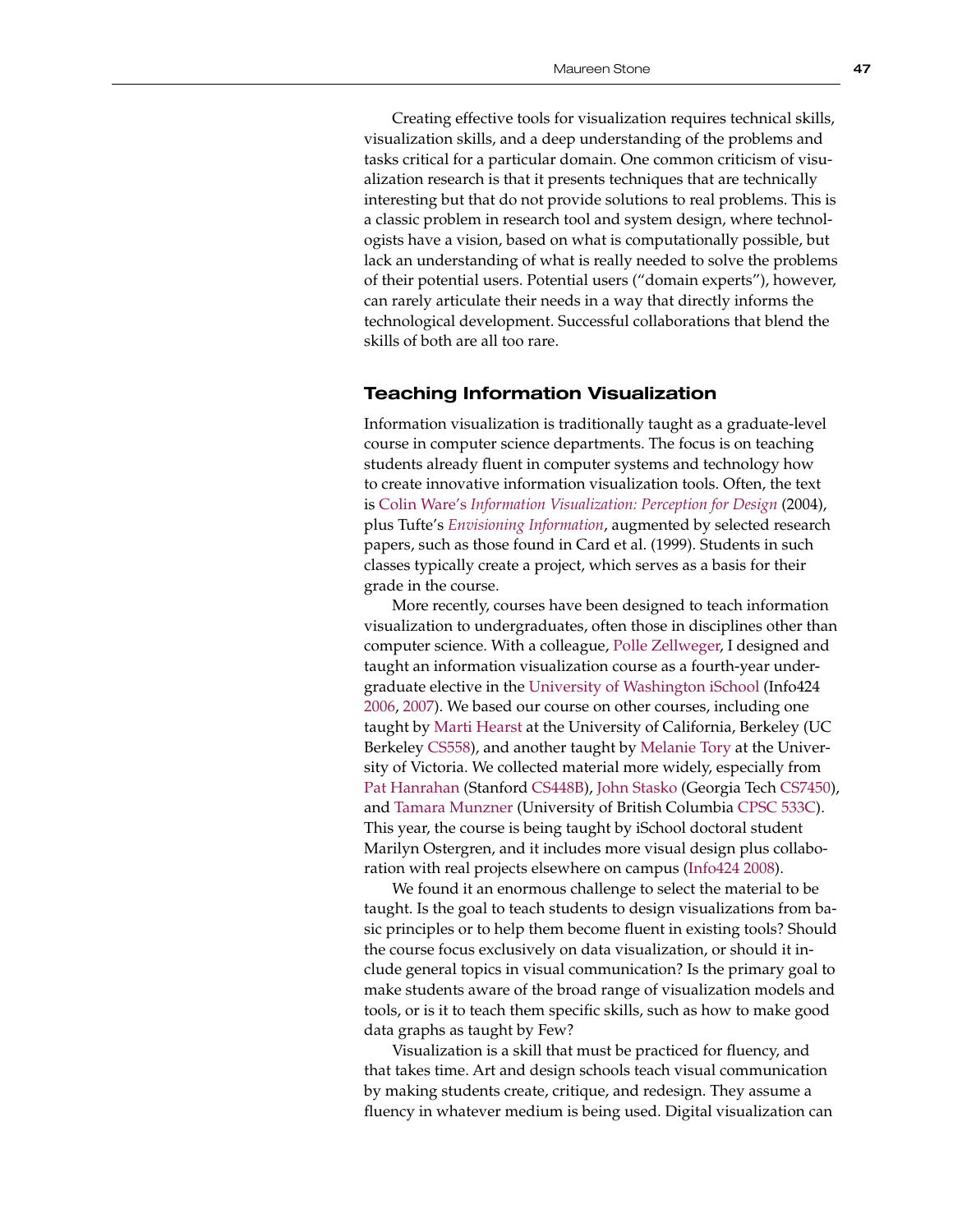be taught the same way, but a single class will have to be focused on specific tools and visual forms. Data visualization requires a good understanding of data, how it is structured, basic data manipulation, and statistical analysis. Interactive visualization requires under standing of basic human-computer interaction techniques and the principles that underlie them.

Our choices are reflected in the class Web sites, but I do not be lieve we have in any way solved this problem, which is a critical one for iSchools. Our efforts to provide concrete skills focused on data graphics, for which we used Stephen Few's book and taught the stu dents how to use the commercial visualization product from [Tableau](http://www.tableausoftware.com/)  [Softwar](http://www.tableausoftware.com/) e. While important, this is too narrow a focus for visualiza tion literacy in iSchools and the humanities. We also used Tufte's *Envisioning Information* for its rich insights, but that does not provide any exposure to interactive and animated visualization. Over two years, we tried several approaches for including interaction prin ciples and skills, relying heavily on examples found on the Web, but were never entirely satisfied.

# Color in Visualization and the Visualization of Color

Color is a key element in visualization. It can be used to label, to quantify, to focus attention, and to contribute to the visceral sense of style. The perception and cognition of color is also important and is strongly linked to its usefulness in visualization, as well as to our overall view of nature and the world. The mechanisms for creating color are fascinating and complex, from the displays in nature to the technology of paints, dyes, film, and digital media.

Like visualization, color can be viewed from scientific, artistic, and technical perspectives. Using color effectively requires insight and practice. This section of the paper discusses color literacy as a subspecialty of visualization literacy.

# The Craft of Color: An Example

In *Envisioning Information*, Tufte attributes the excellence of Swiss car tography to "good ideas executed with superb craft." The resulting maps pack an immense amount of information into an elegantly use ful visual package. Typically, I would now include an image of such a map as an illustration, but it would not capture the beauty of the original, and at worst, would give a completely incorrect impression of its appearance.

Maps are traditionally designed to be [printed on pape](http://www.broward.org/library/bienes/lii14009.htm) r, with the specific technique depending on the age of the map. I believe the map Tufte admires was designed to be printed on an [offset printin](http://en.wikipedia.org/wiki/Offset_printing) g press. An offset press prints in inks of different colors, but with no gradation in the color, in contrast to film or displays. For any given spot, ink is either present or not, with high-frequency patterns called "screens" or "[halftone](http://en.wikipedia.org/wiki/Halftone)s" used to vary the lightness. Offset inks may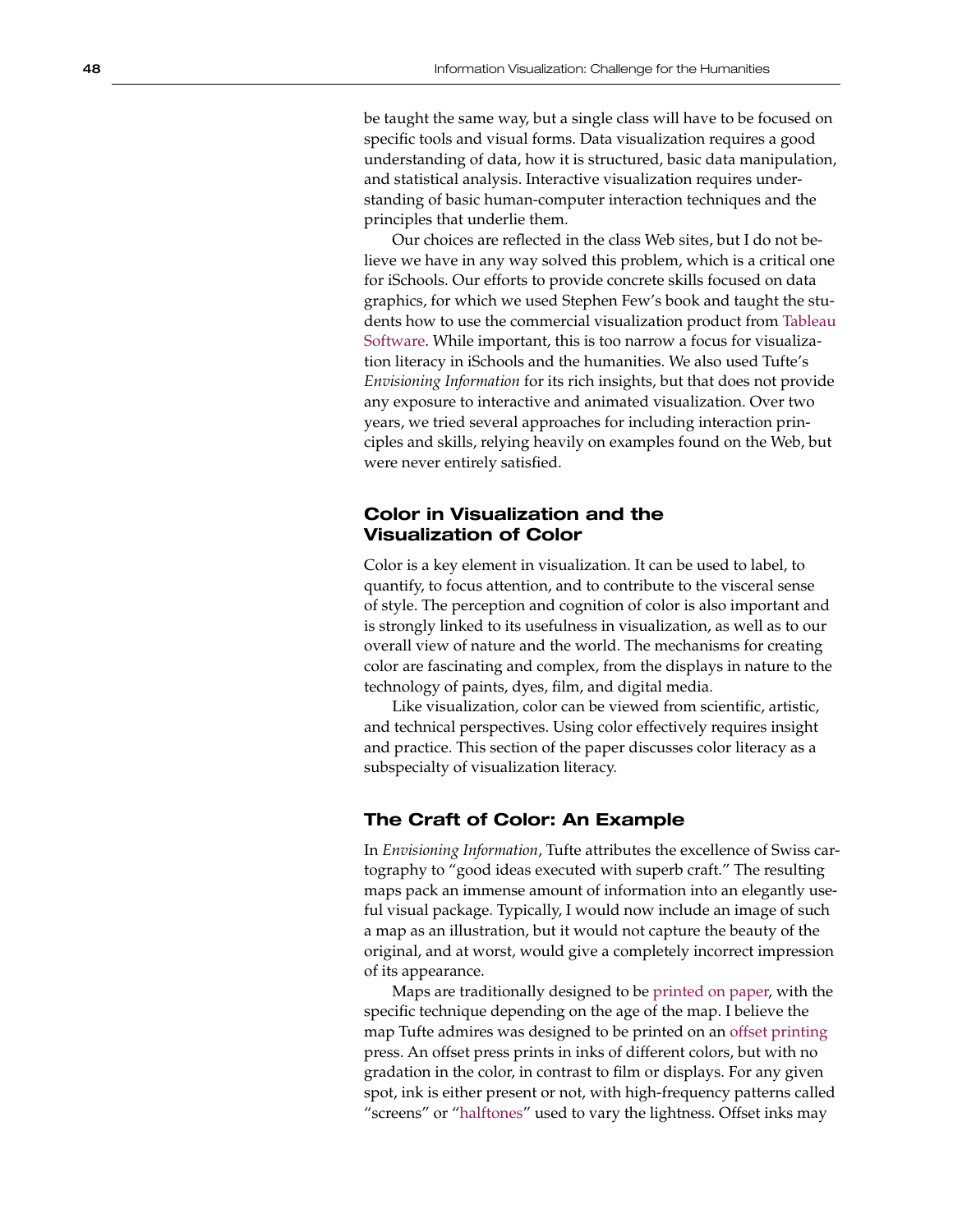be any of a wide range of colors, and may be transparent or opaque.

The high-quality printed map that Tufte admires would be produced so that each different color was printed as a separate layer, using as many as a dozen printing plates, each with a different color of ink. The design of the map would take every advantage of this process. Each information layer, whether contour lines, grids, text, or the shading to indicate topography, would be crafted to print beautifully.

A commercial offset printer does not have the luxury of unlimited numbers of plates and inks, but instead uses four standard colors: cyan, magenta, yellow, and black. To reproduce a map in a textbook, for example, requires simulating the original map colors by halftoning and combining the standard four colors. Some of the original colors may not be accurately reproducible, which can change the effectiveness of the color encoding. Halftoning also introduces texture. As a result, symbols that were crisp and legible when printed with a solid ink may become fuzzy and less easy to read. A map designed for a commercial offset press, however, would be crafted to ensure that fine lines and text were printed with dark, sufficiently solid colors, and that all colors used in the color encoding would print reliably and distinctly.

Reproducing Tufte's map on a display introduces the complex color-transformation problems between displays and print, and the relative crudeness of the display resolution. Features smaller than a pixel must either become larger or blurred, resulting in illegible or overly bold contour lines, symbols, and text. Maps designed for displays, however, replace these fine features with the ability to dynamically zoom and label. Colors, too, can be dynamic, adding a new dimension to the color encoding.

In all cases, visual perception constrains the choice of line weights, fonts, and colors. The visual factors that affect the legibility of text, symbols, and fine lines are [spatial acuity](http://en.wikipedia.org/wiki/Visual_acuity) and [luminance con](http://colorusage.arc.nasa.gov/luminance_cont.php)[trast.](http://colorusage.arc.nasa.gov/luminance_cont.php) *Spatial acuity* is the ability to focus on and discriminate fine patterns of lines (edges); *contrast* is the difference in perceived lightness (luminance) between a foreground object and its background. The choice of colors for rendering and encoding must consider not only luminance contrast but also the effects of simultaneous contrast and spreading.3

What can we learn from this example, other than that it is difficult to reproduce color well? First, it should be clear that designing well with color requires knowledge of the materials used to produce it as well as some practical knowledge of human visual perception. It should also be clear that what makes color aesthetic and effective depends on the technical properties of the medium and the culture and economics that support it. Finally, it serves as a warning about the complexity of archiving color: viewing its digital rendering will not be the same as viewing the original object.

<sup>3</sup> For more information on color perception, technology, and the difficulties of transferring colors across media, see Stone 2003.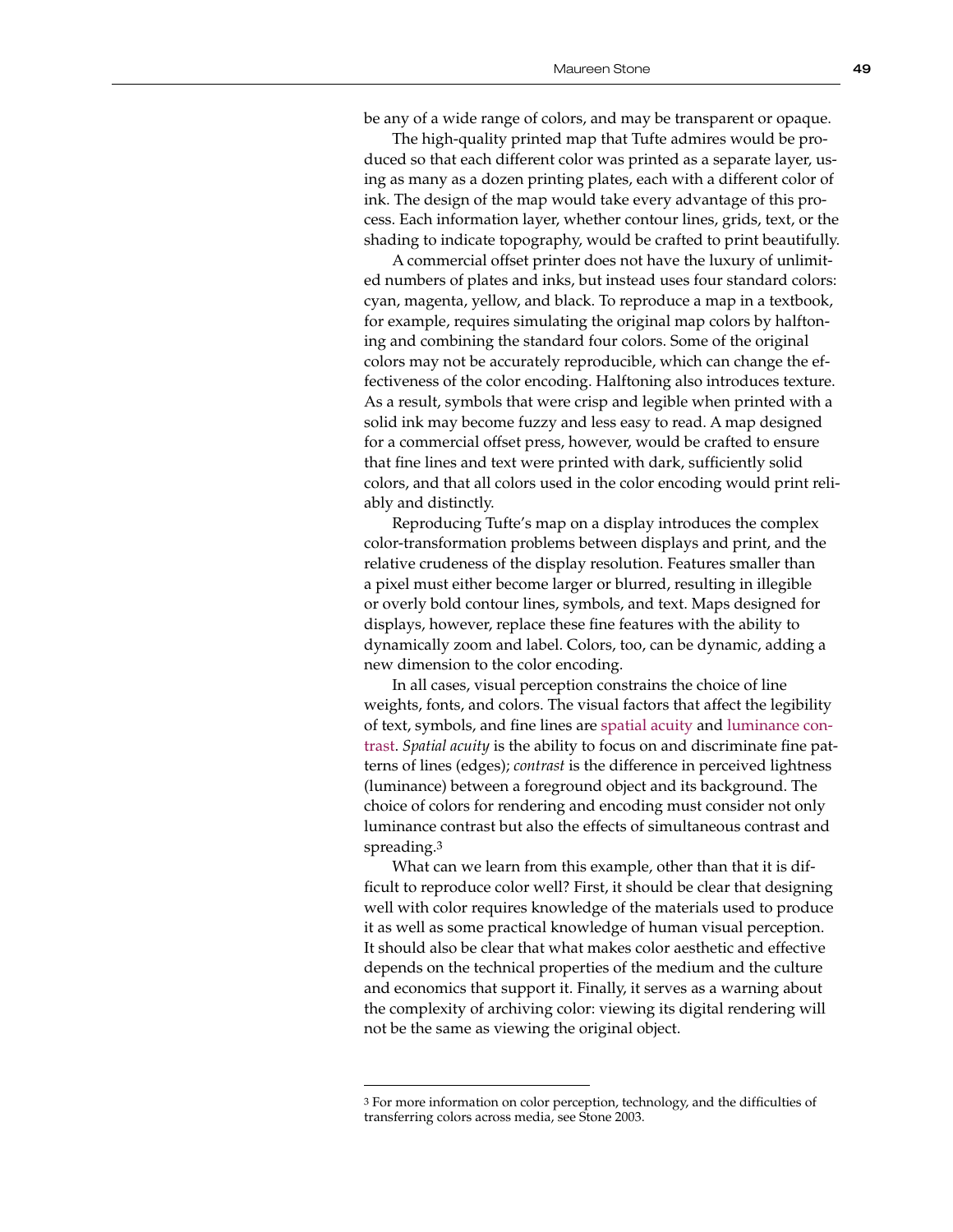## Color Design Guidelines: Do No Harm

Tufte's primary rule for color design is "Do no harm." The complete quote talks both of the power of color in visualization and its ability to confuse, and therefore recommends using color sparingly and only for very specific purposes that he calls "fundamental uses." These uses are "*to label* (color as noun), *to measure* (color as quantity), *to represent or imitate reality* (color as representation), and *to enliven or decorate* (color as beauty)" (Tufte 1990, 81). Consider this [map](http://www.nps.gov/carto/PDF/POREmap2.pdf) of the area around the Point Reyes National Seashore, designed by the National Park Service. Color is used extensively to label, including the roads (whose different shades of red indicate their relative size), the cities, the land, the water, and the park area.<sup>4</sup> Using blue for water and green for the park is an example of imitating reality, which is typically done in an illustrative rather than a realistic way. The map is designed to read well when reproduced in shades of gray, but the color version is both more aesthetic and effective.



*Fig. 1: Region map for Point Reyes. Courtesy of the US National Park Service.*

The following map, taken from the [Census Atlas of the United](http://www.census.gov/population/www/cen2000/censusatlas/)  [States,](http://www.census.gov/population/www/cen2000/censusatlas/) uses color to indicate population density. The darker the color, the higher the density, as indicated in the legend. This is an example of color as quantity. This type of color encoding is used extensively in data maps like this one (called a chloropleth map), and also in more abstract information visualizations, such as the color-coded "Map of the Market" presented on the [SmartMoney.com Web site](http://www.smartmoney.com/map-of-the-market/).

<sup>4</sup> Please see the online version of this publication for color renditions of Figures 1 and 2, available at<http://www.clir.org/pubs/abstract/pub145abst.html>.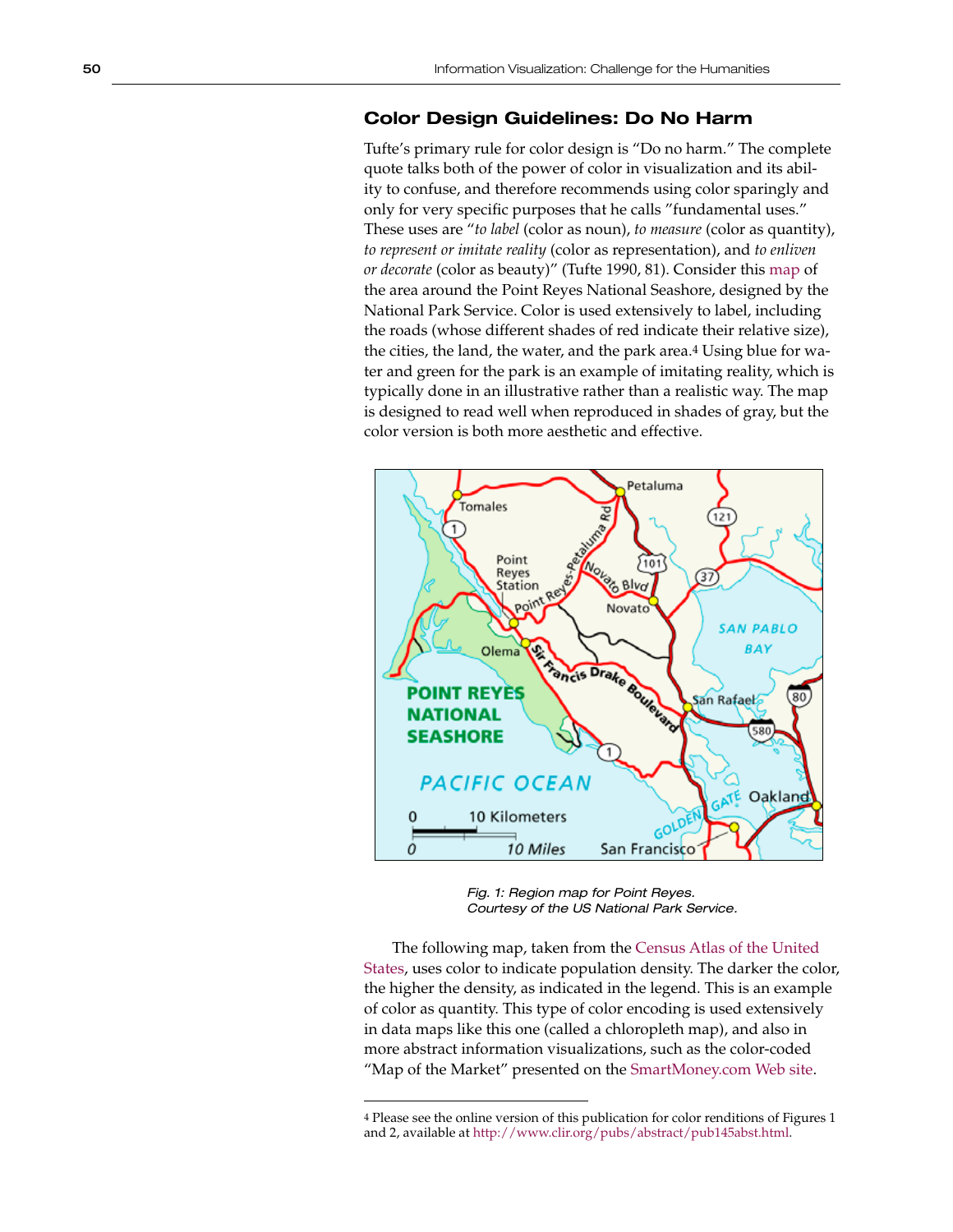

*Fig. 2: Population density for the San Francisco Bay area. Courtesy of the U.S. Census Bureau.*

Learning how to do excellent visual design takes dedication, skill, and practice. With appropriate tools and guidelines, learning to avoid making awful visualizations may be simpler.

#### Example: Voting System Guidelines

Under contract with the National Institute of Standards and Technology (NIST), I recently wrote a set of guidelines for the use of color in voting systems (Stone et al. 2008). A primary motivation was to ensure accessibility for individuals with color vision deficiencies, but we were able to create guidelines that should greatly improve the use of color for everyone. The irony is that color use in paper ballots is usually constrained by the economics of printing—white paper, black text, perhaps one other color for labeling. But, given a color digital display in a voting kiosk, developers now have the opportunity to use, and to grossly misuse, color.

Our objective was to create a simple, testable set of rules that would eliminate the gross misuses of color and encourage its proper use. Our first goal was legibility, which is most easily achieved by severely restricting the use of colored text. Our second goal was to avoid the "color chaos" caused by the indiscriminate use of color. For this we required a consistent mapping between color and its function.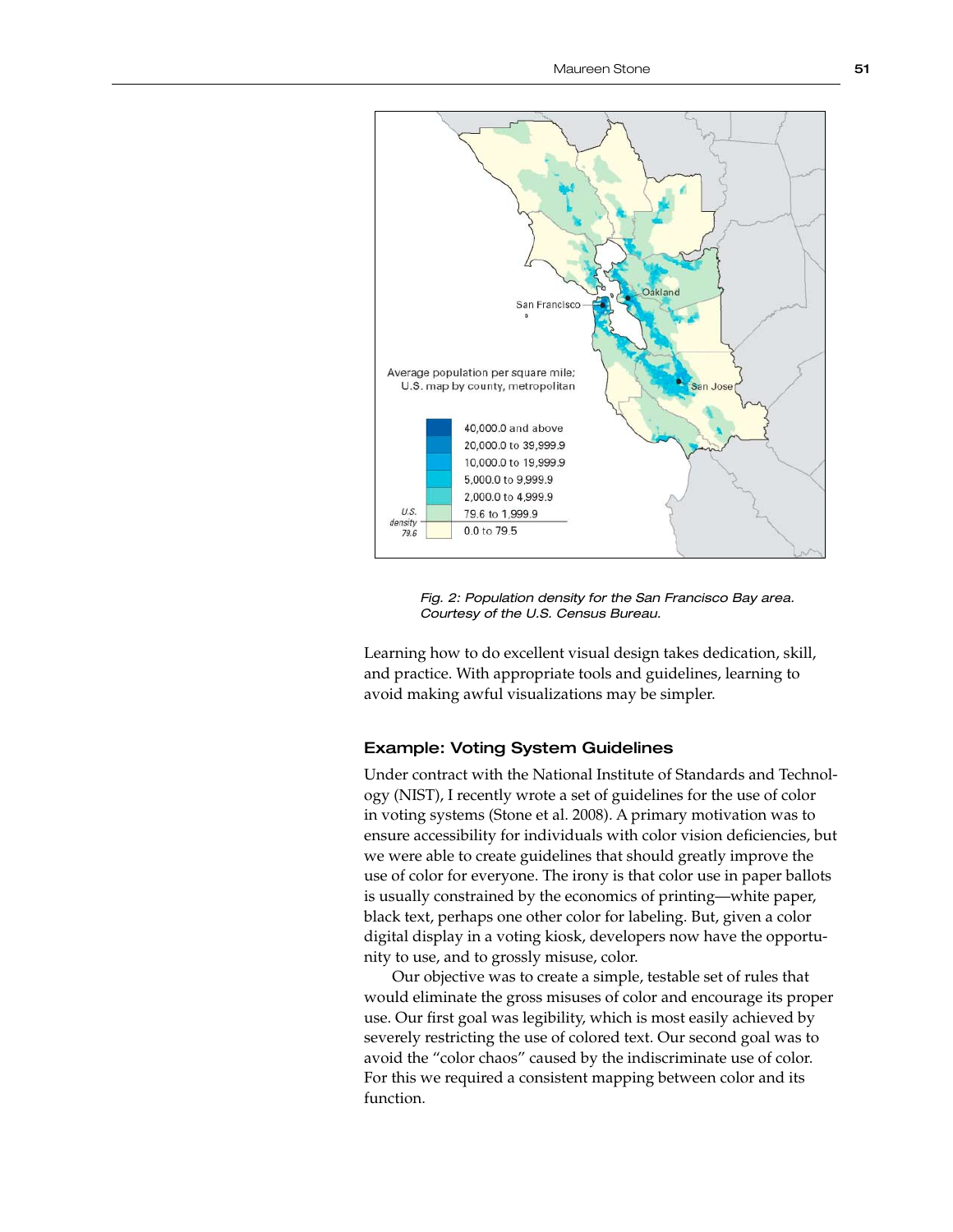#### Example: Make the Easy Choice the Right One

Tools for creating visualizations have the opportunity to encode good practice in their design. An example is the system created by [Tableau Softwar](http://www.tableausoftware.com/) e for data exploration and visualization. Tableau Software is the outgrowth of research at Stanford University on data visualization and analysis. It is run on a workstation that makes it easy to interactively create charts, graphs, and data maps to explore a database of numerical and categorical information. Fundamental to the design of the user interface for this system is the desire to make it easy for the user to create effective, aesthetic visualizations.

I worked with Tableau to design the colors and, equally impor tant, the interfaces used for assigning colors to their data visualiza tions, which consist of tables, graphs, scatter plots, and bar charts. As well as designing color palettes that were legible and uniquely col ored (for labels), or smoothly varying (for quantity), I worked with the developers to design user interfaces that encouraged good use of color.

Most color-selection tools allow users to choose a color point in some color space. The guiding principle for the Tableau user inter face, by contrast, is to map a set of colors to data. For labeling, users first select a palette, or set of coordinated colors, that can be applied in one operation to the entire data set. Users can also select indi vidual colors from different palettes, or even customize individual colors using a traditional color tool, but the simplest operation is to accept the default palette, or to choose a similarly well-crafted one. A similar approach was used for the colored ramps used to map colors to data.

My colleagues at Simon Fraser University and I have begun [some studies of grids and other visual reference structure](http://www.stonesc.com/pubs/Viz2007-SubtleGrids.pdf) s that are traditionally designed to be low contrast, yet legible (Bartram and Stone 2007; Stone et al. 2006). Graphic designers can layer informa tion without causing visual clutter by controlling the relative contrast of the data elements. The elements can be designed for a specific set of information and medium, but in digital visualization, both are dy namic. We seek ways to understand and quantify the subtle aspects of visual representation required in dense information displays so that they can be algorithmically manipulated to match human re quirements in interactive and dynamic conditions.

Our approach to this problem is not to characterize "ideal" or "best" but to define boundary conditions outside of which the pre sentation is clearly bad. We reason that the best solution will always depend on context as well as on individual taste. Boundary condi tions are likely to have simple rules that can easily be incorporated by engineers and researchers and are less likely to be influenced by individual taste.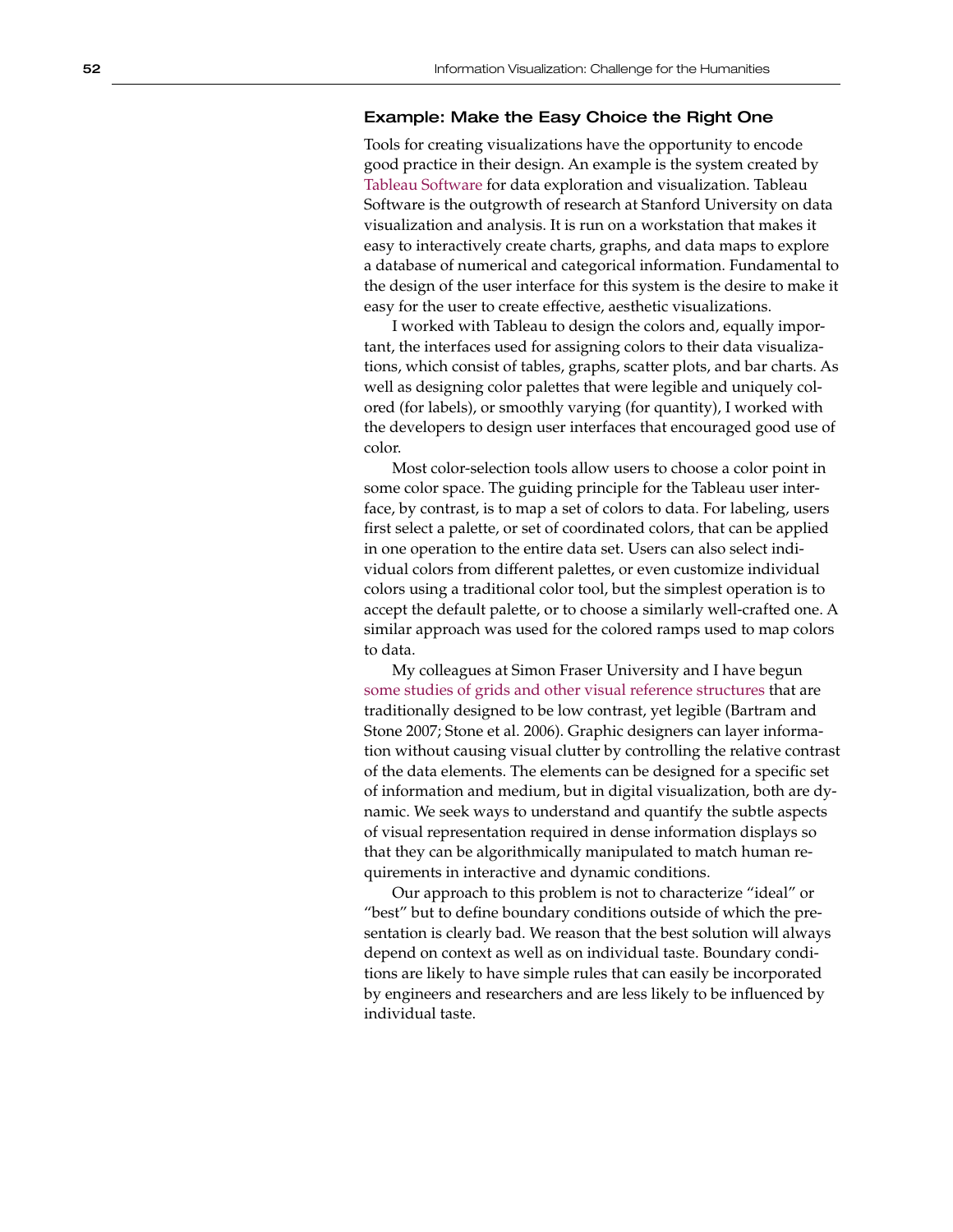#### Visualizing Color

That colors change when reproduced is not new with digital media. Posters of great artworks provide only an impression of the original work. Nonetheless, such reproductions have value. The important thing is to understand their context and limitations, and then to augment them with additional analysis and information. Even a crude reproduction can answer basic questions about form, layout, and even color and shading. The change in painting style from medieval images of the [Madonna](http://en.wikipedia.org/wiki/Madonna_(art)) (which are flat and feature a wealth of gold leaf), to the [paintings](http://graphics.stanford.edu/projects/mich/) of Rubens, with their lush and subtle shading, should be clear in even the most basic of reproductions. A comparison in any depth of thirteenth-century colors with those of Rubens, however, should be approached cautiously and should not depend on pictorial reproductions alone.

In *[The Bright Earth](http://www.amazon.com/Bright-Earth-Art-Invention-Color/dp/0226036286/ref=pd_bbs_5?ie=UTF8&s=books&qid=1217957511&sr=8-5)*, Philip Ball (2003) persuasively argues that to fully appreciate color in art requires an understanding of both the chemistry and economics of color: the Virgin's blue cloak colored with pigment made from ground lapis lazuli is not only beautiful but expensive, reflecting the status of the patron who commissioned it. In a digital visualization, we may not see the proper colors, but we could link to discussions of historical color, to a spectral analysis of the particular paint, and to a symbolic visualization of the color relationships in the painting.

Art curators and historians know that colors change over time, so that the colors of an "original" as seen today are not the same as they were when the work was new. A dramatic example is the discovery that Greek and Roman statues, whose white purity had been held as an artistic ideal for generations, were [originally painted](http://www.smithsonianmag.com/arts-culture/true-colors.html). These theories are supported by surface analysis of the stone as well as by historical references to painted, lifelike statues (Gurewitsch 2008).

To illustrate the effect of the coloring, full-size models have been created and colored with historically accurate paints. Pictures of these reproductions, with their shockingly bright colors, are effective illustrations. Viewing the models themselves, however, will provide a much more accurate impression than any picture, just as viewing Michelangelo's towering statue of David is very different from looking at a picture of it. This is not just a limitation of imaging; it is a fundamental part of perception.

The digital data used to create the models could be used to create a virtual model in 3-D, which could then be dynamically colored to explore competing theories of coloring. It seems likely, for example, that the bold colors proposed so far are merely the undercoat of a subtler coloring, and would have been refined with layers of sophisticated overpainting. Three-dimensional graphics models of antiquities are now routinely used to illustrate and explore archaeological data (e.g., [Pieta](http://www.research.ibm.com/vgc/pdf/pieta-cga.pdf) [Bernardini et al. 2002], [Digital Michelangelo](http://graphics.stanford.edu/projects/mich/) [Levoy et al. 2000]). Differences in pigments, lighting, and painting styles could all be explored and compared.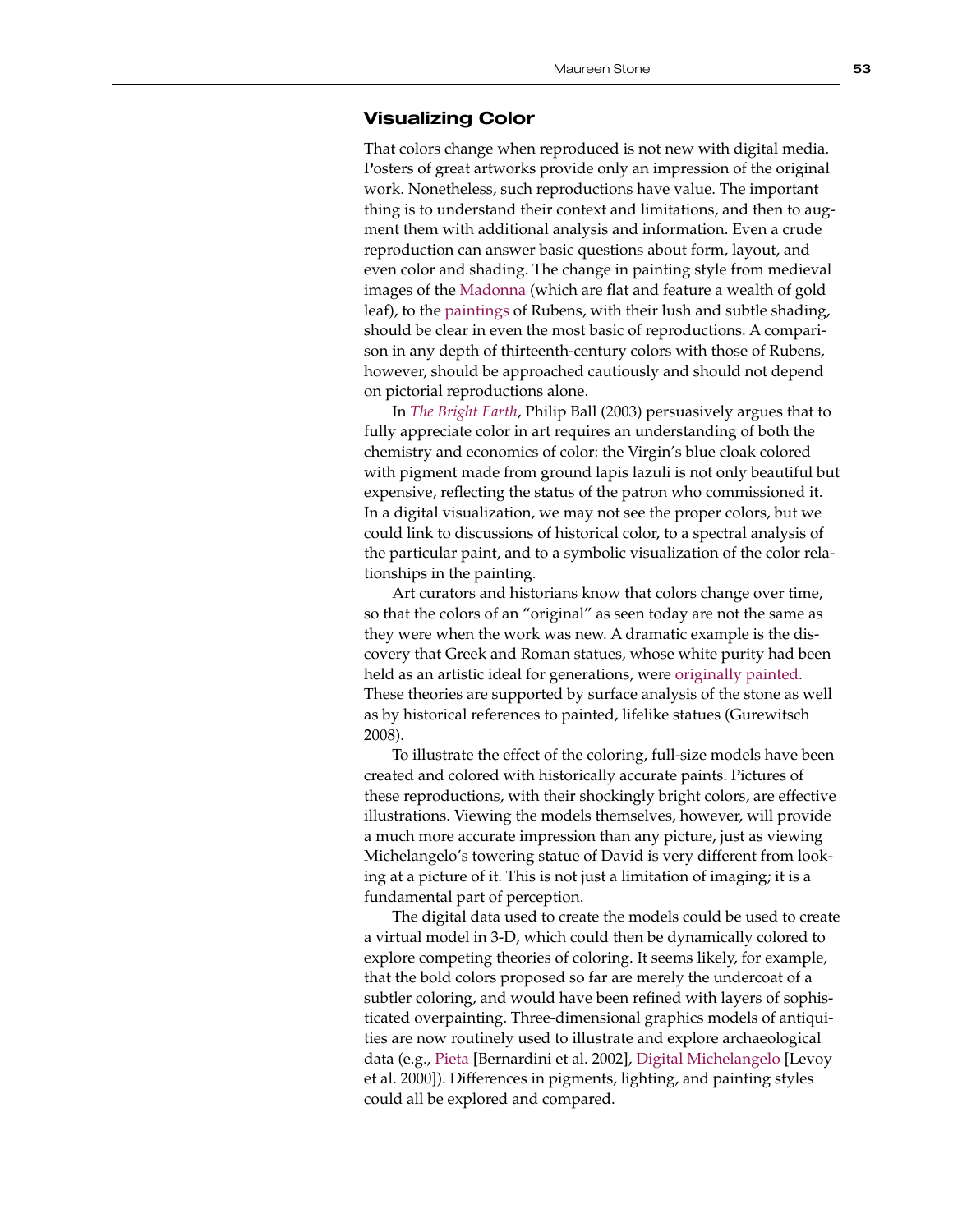A good example of digital color reconstruction is the work done on rejuvenating the palette for Seurat's *[Sunday on La Grande Jatte](http://www.cis.rit.edu/people/faculty/berns/seurat/)*, which hangs in the Art Institute in Chicago. The colors of the original painting, especially those containing zinc yellow, have darkened and yellowed over time. By simulating the physical properties of this pigment and translating them to color, Roy Berns and his colleagues have been able to simulate the original appearance of the painting (Berns n.d.).

# Summary: Be Literate about Data, Skeptical about Pictures

In summary, the effective distillation of knowledge from information requires tools, one class of which is the abstracted graphical presentations called information visualizations. Digital information visualization provides potentially tremendous power, but also risk. Its effective design and use, like that of all powerful tools, requires education, training, and iterative refinement.

The hypermedia and computational underpinnings of [Web 2.0](http://en.wikipedia.org/wiki/Web_2.0) provide more-than-adequate technology. What is needed are insight and good design to apply this power to studies in the humanities. Most critical is active involvement by those most interested in the results. Their information goals must drive the tools, not the inverse.

Literacy in information analysis requires a willingness to grapple with data in all its untidy forms, including missing, incomplete, and contradictory entries. Good scholarship involves moving through layers of abstraction, using visualization to summarize, and drilling down to the supporting information structures. Good tools for scholarship must always include ways to view the underlying assumptions, to visualize and examine alternative interpretations, and to expose the degree of uncertainty.

The pictures generated as information visualization must be crafted with care and viewed with suspicion. Then they will correctly have the ability "to express 10,000 words."5

#### References

Ball, Phillip. 2003. *Bright Earth: Art and the Invention of Color*. Chicago: University of Chicago Press.

Bartram, Lyn, and Maureen Stone. Don't Scream: Characterizing Subtle Grids. Poster presentation at IEEE Visualization 2007, Oct. 28- Nov. 1, 2007, Sacramento, Calif.

<sup>5</sup> With due respect to Larkin and Simon (1987).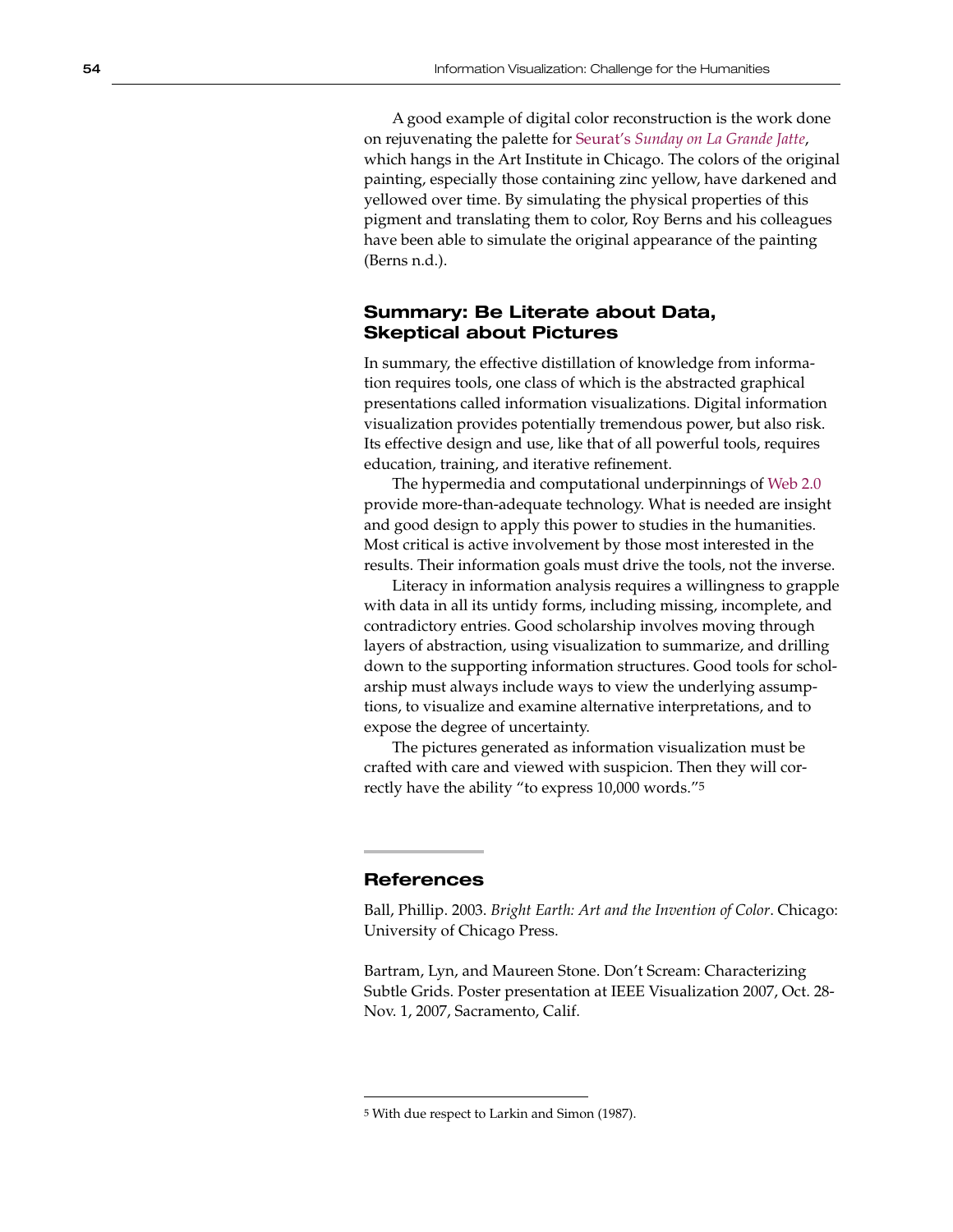Bernardini, F., H. Rushmeier, I. M. Martin, J. Mittleman, and G. Taubin. 2002. Building a Digital Model of Michelangelo's Florentine Pieta. *IEEE Computer Graphics and Applications* 22(1): 59-67.

Berns, Roy S. n.d. *Rejuvenating Seurat's Palette Using Color and Imaging Science: A Simulation*. Available at [http://www.cis.rit.edu/people/](http://www.cis.rit.edu/people/faculty/berns/seurat/Seurat_Berns_Essay_small.pdf) [faculty/berns/seurat/Seurat\\_Berns\\_Essay\\_small.pdf](http://www.cis.rit.edu/people/faculty/berns/seurat/Seurat_Berns_Essay_small.pdf).

Card, Stuart, Jock Mackinaly, Ben Shneiderman. 1999. *Readings in Information Visualization: Using Vision to Think*. San Francisco: Morgan Kaufman.

Few, Stephen. 2004. *Show Me the Numbers*. Oakland, Calif.: Analytics Press.

Gurewitsch, Matthew. 2008. True Colors. *Smithsonian* magazine (July).

Larkin, Jill H. and Herbert A. Simon. 1987. Why a Diagram is (Sometimes) Worth Ten Thousand Words. *Cognitive Science* 11(1): 65- 100.

Levoy, M., K. Pulli, B. Curless, S. Rusinkiewicz, D. Koller, L. Pereira, M. Ginzton, S. Anderson, J. Davis, J. Ginsberg, J. Shade, and D. Fulk. 2000. The Digital Michelangelo Project: 3D Scanning of Large Statues. In *Proceedings of the 27th Annual Conference on Computer Graphics and Interactive Technique*, 131-144. New York: ACM Press/Addison-Wesley Publishing Co., New York, NY, 131-144.

Robison, Wade, Roger Boisjoly, David Hoeker, and Stefan Young. 2002. Representation and Misrepresentation: Tufte and the Morton Thiokol Engineers on the Challenger. *Science and Engineering Ethics* 8(1): 59-81. Guildford, Surrey, UK: Opragen Publications. Available at [http://www.onlineethics.org/cms/17453.aspx.](http://www.onlineethics.org/cms/17453.aspx)

Stone, Maureen, Sharon J. Laskowsi, and Svetlana Z. Lowry. 2008. *Guidelines for Using Color in Voting Systems*. National Institute of Standards and Technology (NISTIR 7537). Available at [http://vote.](http://vote.nist.gov/NISTIR-7537.pdf) [nist.gov/NISTIR-7537.pdf.](http://vote.nist.gov/NISTIR-7537.pdf)

Stone, Maureen, Lyn Bartram, and Diane Gromala. 2006. Great Grids: How and Why? In *ACM SIGGRAPH 2006 Research Posters*. International Conference on Computer Graphics and Interactive Techniques, July 30-Aug. 3, 2006, Boston, Mass. New York: ACM.

Stone, Maureen. 2003. *A Field Guide to Digital Color*. Wellesley, Mass.: A. K. Peters.

Tufte, Edward R. 2001 (1983). *The Visual Display of Quantitative Information*, second ed. Cheshire, Conn.: Graphics Press.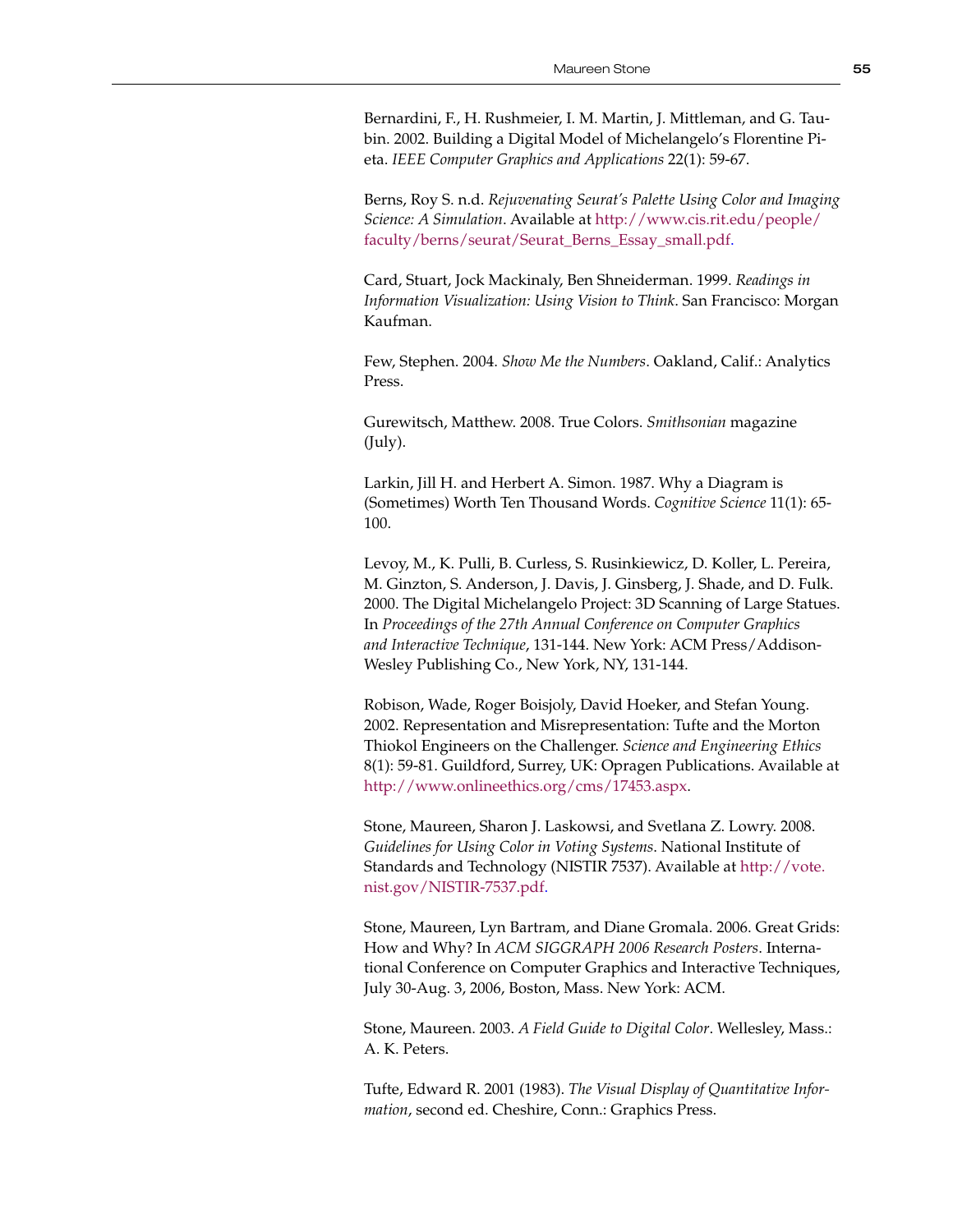Tufte, Edward R. 1997. *Visual Explanations*. Cheshire Conn.: Graphics Press.

Tufte, Edward R. 1990. *Envisioning Information*. Cheshire Conn.: Graphics Press.

Ware, Colin. 2004. *Information Visualization: Perception for Design*, 2nd ed. San Francisco: Morgan Kaufman.

# Web sites

Amiens Cathedral Web site: [http://www.learn.columbia.edu/](http://www.learn.columbia.edu/Mcahweb/Amiens.html) [Mcahweb/Amiens.html](http://www.learn.columbia.edu/Mcahweb/Amiens.html)

Google maps:<http://maps.google.com/>

IEEE Visualization Conferences: <http://vis.computer.org/>

Many Eyes:<http://manyeyes.alphaworks.ibm.com>

SmartMoney:<http://smartmoney.com>

Stephen Few's Web site: <http://www.perceptualedge.com/>

Tableau Software**:** <http://www.tableausoftware.com/>

University of Washington iSchool: <http://www.ischool.washington.edu/> The URL for the current course is: <http://courses.washington.edu/info424/>(this is the 2008 course). The courses Zellweger and Stone taught are archived at: <http://courses.washington.edu/info424/2006/> <http://courses.washington.edu/info424/2007/>

U.S. Census Atlas: [http://www.census.gov/population/www/](http://www.census.gov/population/www/cen2000/censusatlas/) [cen2000/censusatlas/](http://www.census.gov/population/www/cen2000/censusatlas/)

Washington State Department of Transportation: [http://www.](http://www.wsdot.wa.gov/Traffic/seattle/) [wsdot.wa.gov/Traffic/seattle/](http://www.wsdot.wa.gov/Traffic/seattle/)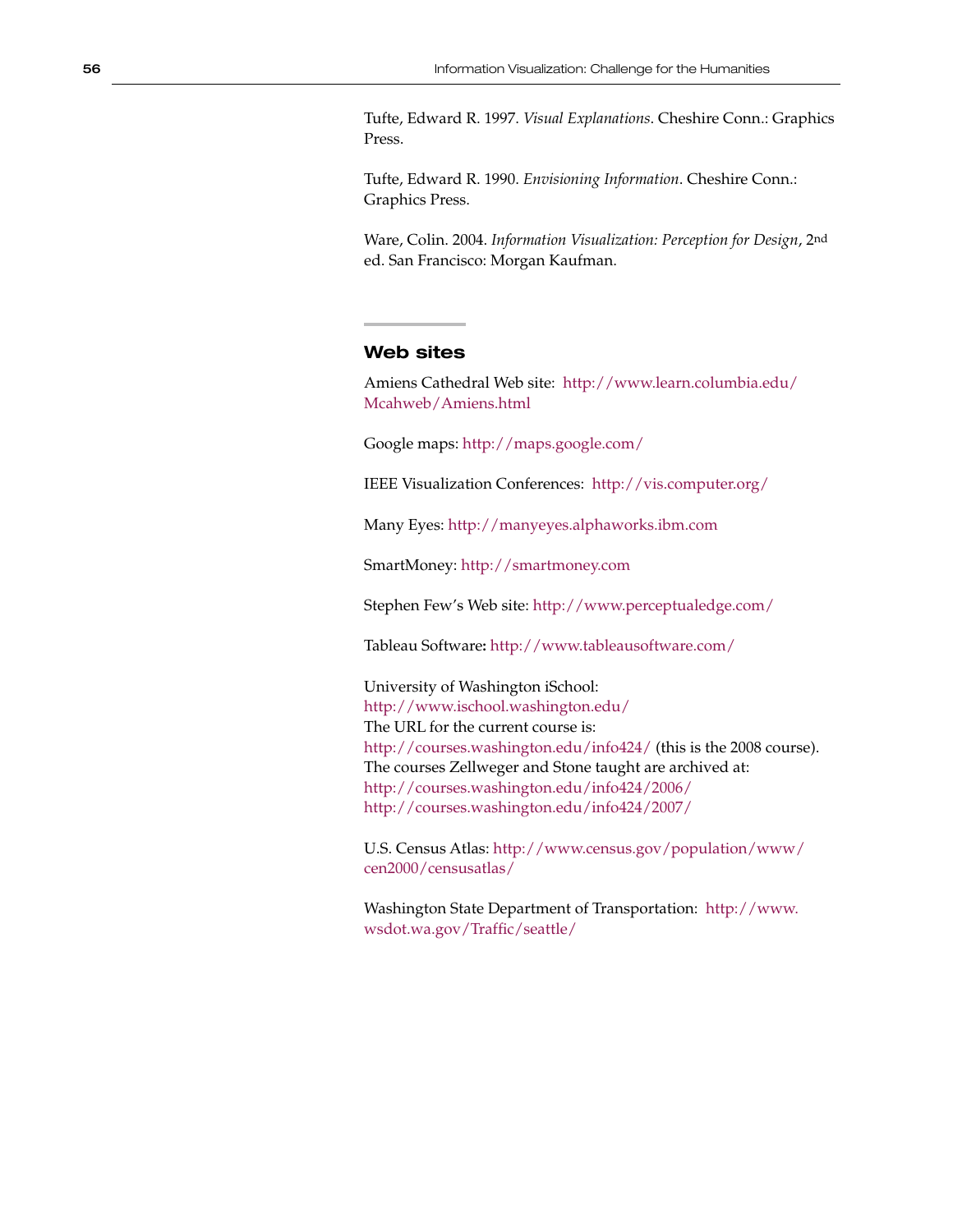# Art History and the New Media: Representation and the Production of Humanistic Knowledge

 *Stephen Murray*

Since the reflections that follow will unavoidably respond to my own peculiar experiences and interests, it may be helpful to start with a quick sketch of where I came from. Educated my own peculiar experiences and interests, it may be helpful as a historian, first of medieval economic history and then of medieval architectural production, I am interested primarily in issues of representation. In my search to represent a past that has vanished like the snows of last winter—the relative permanence of stone buildings has an obvious appeal, while at the same time presenting a most intriguing and engaging range of problems of response and representation.

As an art historian (at Indiana, Harvard, and Columbia Universities), I have been committed to the propagation of my own field of study (medieval art); to the institutional well-being of my academic departments (two of which I chaired); and to the advancement of my discipline through teaching. I have sponsored about 40 doctoral dissertations in as many years and have taught some 25 summer programs introducing young scholars and others to the monuments of medieval architecture. I played a leading role in the introduction of the new media into art historical teaching and research in the mid-1990s.

At what point did I become aware of the power of the media to transform the way we do business? My formative experience came some 40 years ago when, with a group of fellow Oxford undergraduates, I set out to make a documentary film on Armenian church architecture for the BBC program *Travellers' Tales*. Entirely without film experience, we drove across Asia Minor to Armenia equipped with a Bell & Howell movie camera that we wound up, set upon a flimsy tripod, and pointed at Ani Cathedral. The camera clicked and whirred, but our expectations that the monument would somehow *do* something were, of course, unfulfilled: we could have achieved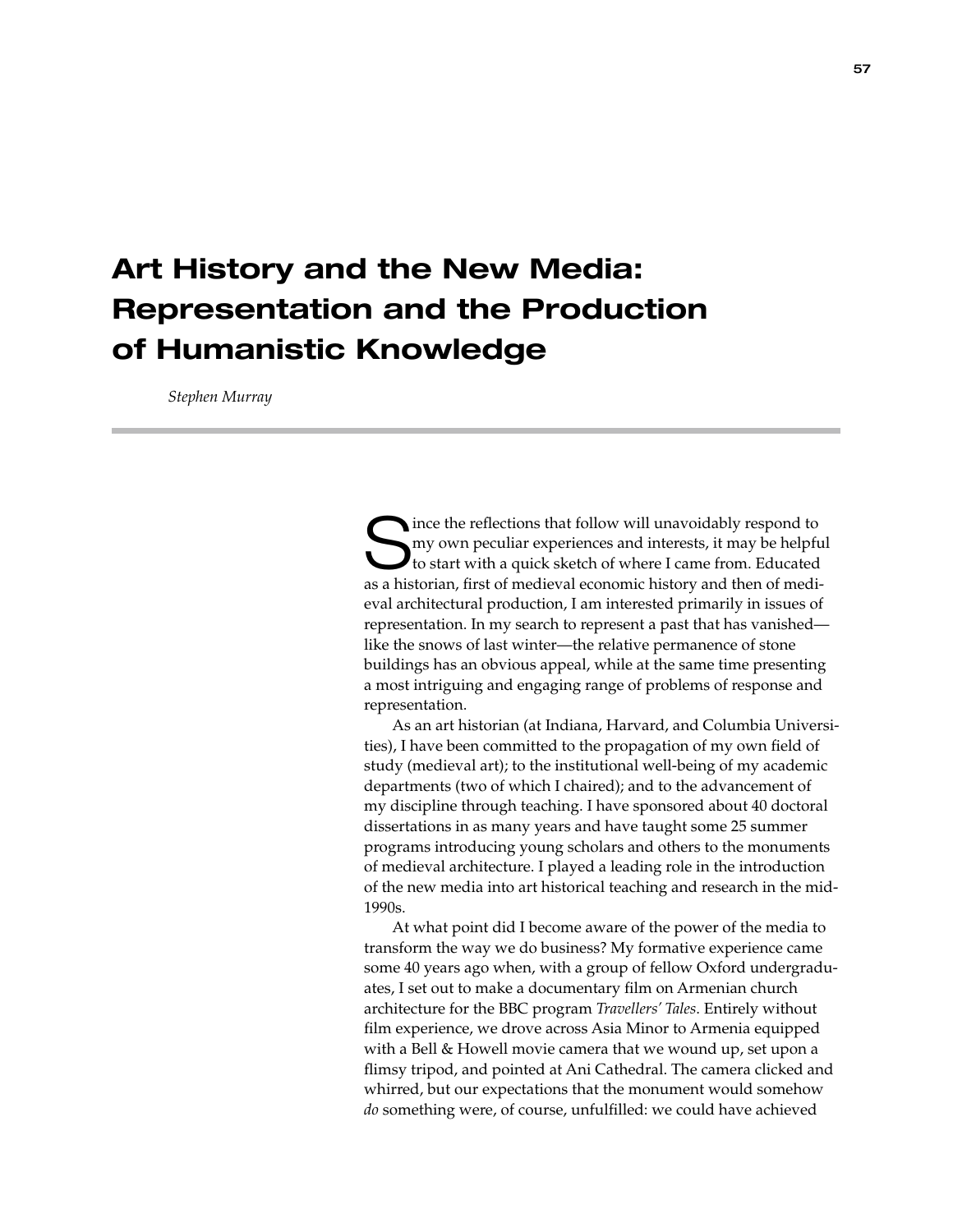exactly the same results with a still photograph. This was the start of a powerful interest in the spatial animation of works of architecture that culminated in my 1994 Amiens Cathedral Project and my estab lishment of the Media Center for Art History at Columbia University under a National Endowment for the Humanities Challenge Grant.

I have chosen here to focus on the application of the new media in relation to two aspects of art history—representation and the production of knowledge. Let me begin with some reflections on the first issue.

# Representation

Art history is about representation. It begins when an interlocutor stands in front of a work of art and talks. In the classroom, however, we make a virtue out of dealing with the absence of the work of art, which is represented by a surrogate image. For more than 100 years, this surrogate most frequently came in the form of juxtaposed im ages created with slides. Standing in front of two such images, the teacher might announce to the class, "The slide on the right is Autun Cathedral; the slide on the left is Chartres." Each monument is then analyzed in terms of its essential characteristics; similarities and dif ferences are distinguished, and the question is raised as to how, in the course of the twelfth century, we get from Autun to Chartres. In this way, the teacher's rhetoric has tended to privilege temporal developments (from Romanesque to Gothic), and students are en couraged to believe in a story of progress from "early" to "high" and "late" manifestations. This kind of story, or entelechy—one in which the outcome is known at the start—is inherently boring. Most troublesome, however, is the notion that a single two-dimensional image could possibly "be" Chartres Cathedral, which is, of course, a space-enclosing monument, rooted in the French landscape at least 3,000 miles away from most U.S. students.

In the second half of the twentieth century, scholars of all kinds for all kinds of reasons began to reject the old art historical rhetoric with its endless accounts of stylistic "developments" and "influ ences." Their discipline was animated through the infusion of no tions derived mainly from social and anthropological studies, as well as from literary criticism. This first revolution, the "literary turn" of the 1960s–1980s, was followed in the 1990s by a second revolution the new availability of an astonishing range of media made possible by the miniaturization of video hardware, digital technology, new editing and animation software, and, finally, the Internet. Oddly, however, the attitudes of many art historians toward image technol ogy remained extremely conservative; struggles developed between those who remained committed to the intense study of the works of art themselves and those who preferred to philosophize about the discipline at a safe distance from the works of art. Those who were the most radical in their desire to transform the intellectual under pinnings of art history were sometimes the most reactionary as far as changes in image technology were concerned.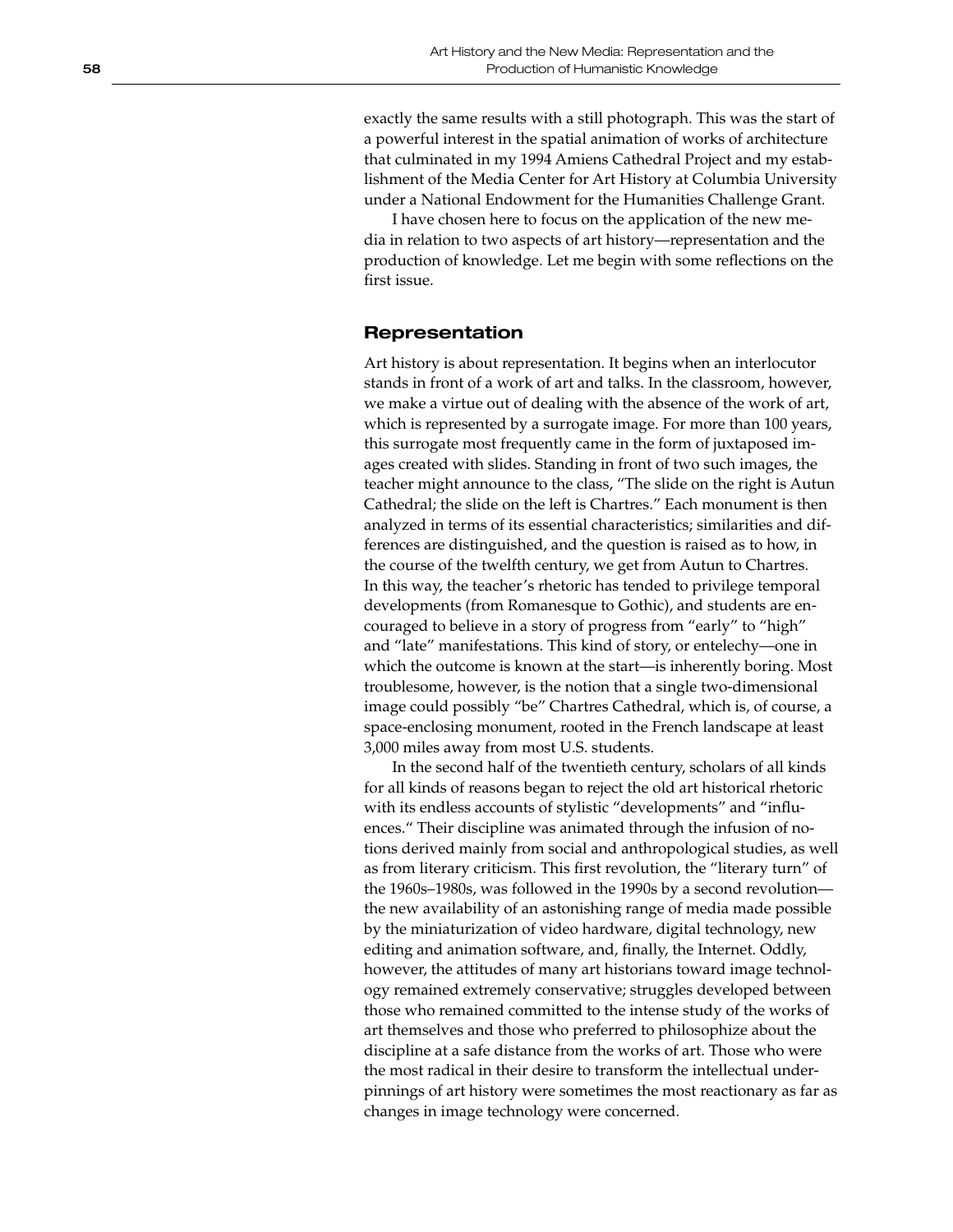My own engagement with the media was rekindled at this time through the opportunity to make a short film on Beauvais Cathedral in association with Greenberg Associates. The film was part of the program of Art on Film launched in the late 1980s by the J. Paul Getty Foundation with the Metropolitan Museum of Art. The production team animated the forms and spaces of the cathedral by abandoning the fixed tripod and mounting the camera on a dolly moving on rails, on a crane, and on a helicopter. Participation in that effort enabled me to redeem the frustration of the earlier project to film Ani Cathedral.

We had no difficulty in allowing Saint-Pierre of Beauvais to star in his own movie, but a new question then arose: What do we listen to as we move through and around the stunningly beautiful spaces of Beauvais Cathedral, animated through the passage of the camera? The new media will allow us to create a simulacrum of the spatial envelope of the cathedral that is much closer to the original work than any slide. Given the immediacy of the images that we can now create, do we still need to hear the voice of the interlocutor with his or her interminable rhetoric? Fear of the power of a lifelike simulacrum may actually have lain behind some of the initial opposition to the new media. But the cathedral was itself created as a medium—a means of getting you from one place to another—and the words of the interlocutor might actually hinder that passage.

An animation of a work of art through film, video, or virtual reality can be a powerful tool for teachers, allowing them to bring the work into their classrooms with a new kind of force. The absence of a voice-over commentary can allow teachers to experiment with multiple viewpoints. Such an approach, employed in the Amiens Project (1994) undertaken by the Media Center for Art History to serve the Columbia Core Curriculum, certainly changed the means of representation available to the teacher wanting to bring a surrogate image into the classroom.

#### Production of Knowledge

But what about the other task identified in the title of my paper—the production of knowledge? Knowledge may, of course, be created though the systematic looking demanded by the business of representation as the inherent qualities of the work of art are elucidated through verbal description. But as the interlocutor describes the work of art, he or she will invoke not only what members of the audience can see but also what they cannot see. Thus, the affirmation "This is a Gothic cathedral" makes sense only when we relate the work of architecture before our eyes to a thousand other such buildings. In the controlled space of the classroom, the teacher contrives juxtaposed images to tell a story. It is the same with a picture: the forms and events depicted, and even the manner of depiction, take on levels of meaning when related to what is "out there," beyond the frame of the picture.

But a problem arises when we attempt to fix the meaning of the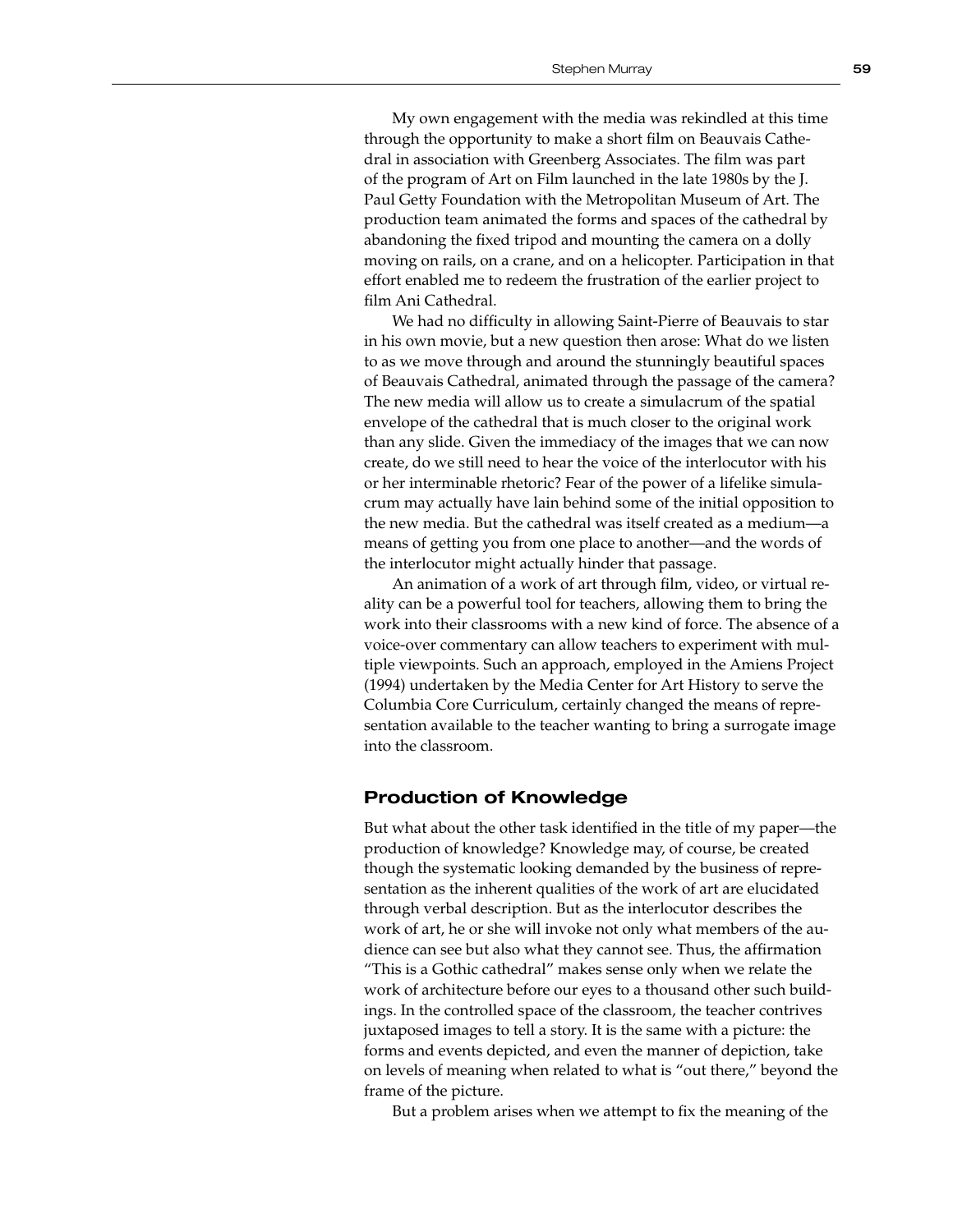work of art in relation to the "out there." At the moment when a work of art is created, a thousand different possibilities and relation ships exist; at the moment of representation, however, this range may be compressed into a single path fixed on the pages of a book or into the essentially linear pattern of classroom rhetoric. The notion of context is particularly troublesome, since students will inevitably construct different contexts to accommodate their own preconcep tions and prejudices.

Contextualization, then, demands a spatial, rather than a lin ear, environment. This is particularly true for architecture, which is itself a space-enclosing entity rooted in the space of the landscape. Henri Lefebvre (*La Production de l'espace*, 1974) has invited us to consider the dynamism of linkages between a range of different kinds of space: mnemonic, social, geopolitical, urban, architectural. Such thoughts are particularly relevant to the understanding of Ro manesque and Gothic architecture—a phenomenon involving the production of hundreds of edifices in a context of dynamic interac tions among clergy, nobility, and newly wealthy townsfolk within a cultural context of rapidly emerging national identity. To what extent did the architecture of Romanesque and Gothic result from such identities, or to what extent did it create those identities? More specifically, what was the role of Gothic architecture in the creation of France? It is difficult to answer such questions and to fix such rela tionships within a unified story on the pages of a book. A computer provides a better environment for the exploration of such problems.

Let me illustrate this concept with reference to "Mapping Gothic France," a databasing project on Gothic architecture that I am cur rently undertaking with support from The Andrew W. Mellon Foundation. 1 The idea of databasing Gothic architecture, rather than stringing the monuments along in a linear sequence or "story," is not new: it belongs to the venerable intellectual tradition of the *statistique monumental*, a phenomenon growing out of the encyclopedic move ment of the eighteenth century. Many volumes have been published as alphabetically arranged catalogs of monuments from particular regions of France or other European countries. We might also re member the ostensive formlessness of Viollet-le-Duc's alphabetically arranged *Dictionnaire raisonné de l'architecture française* of the 1850s.

What the computer can do is to arrange a collection of monu ments in the spatial environment of a map, rather than in a linear or an alphabetical sequence on the pages of a book. The space between buildings is just as important as the space inside them. Each monu ment should be presented with plans and sections rendered on the same scale and with some indication of raw dimensions. It should be possible to visit each monument with high-resolution photographs presented not as "thumbnails" on a "page" but in meaningful rela tionship to the experience of the visit—reflecting the approach to and<br>1 The project is a collaborative one: my coprincipal investigator is Andrew

Tallon, professor of art history at Vassar College. During the summer we traveled together to gather the data for the Web site, we were accompanied by two Vassar and two Columbia students. We also worked closely with Professor Arnaud Timbert of Lille University and some of his doctoral students.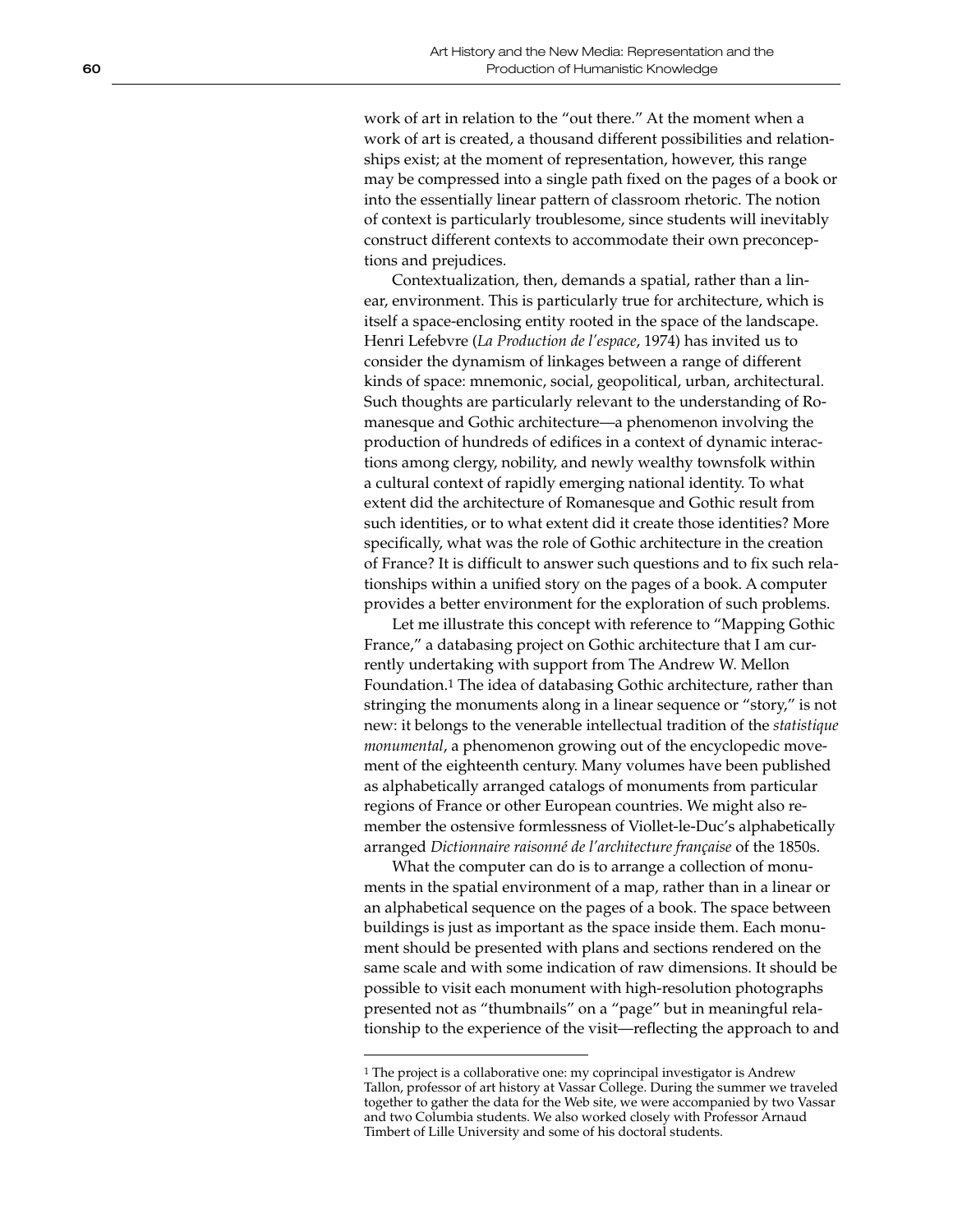entrance into the monument and passage through and around its spaces. The spatial integrity of the building is represented through panoramic images (QTVR) and three-dimensional models.

Such a program offers extraordinary potential in the generation of knowledge, in its application in the classroom, and in the fostering of new kinds of collaborative networks.

The new kind of knowledge may perhaps be best understood in relation to "The Garden of Forking Paths," a short story by Jorge Victor Borges. In this story, Borges addresses the impossibility of writing a conventional book representing all the potential outcomes of all the bifurcations faced in the garden of life. In building a great medieval church, the builders certainly must have reached some kind of consensus prior to the start of work. In the half-century or more during which construction took place, however, multiple opportunities for change undoubtedly arose. The initial choices must have soon seemed old-fashioned or structurally inappropriate given the dynamic behavior of arched masonry. A procession of visiting critical experts would express their reservations about the work, attempting in this way to impose their own services ("it's too dark; your capital sculpture is outdated; the flying buttresses are too high to be effective; it's going to fall down," etc.) The building accounts of Troyes Cathedral document exactly such a continuing situation.

Each cathedral construction project must, then, be understood as a kind of continuing event, embodying all the decisions made over the decades or centuries of construction. A military engagement such as the Battle of Bouvines (1214) may unfold in a single day and may imprint its outcome definitively upon history. A cathedral also continues to impose its presence, but its forms must be understood as the result of multiple choices made by human agents with different agendas in circumstances that might be quite volatile. It is not enough for teachers to tell their students of this situation: the possibility of visiting hundreds of buildings located on the map will allow them to make this discovery for themselves. We hope, moreover, to provide animated maps that will take the student back to the dangerous middle decades of the twelfth century, when the future shape of the nations of western Europe was far from clear, with confrontations between Capetian and Plantagenet, Christianity and Islam, North and South, Catholic and "heretic." The laying out on the ground of hundreds of related buildings in this period of uncertainty was certainly a means of fixing the desired outcome.

I want to close with a reflection on the linkage between the agency of a group of people who conspire to fix a desired future in a time of uncertainty and the activity of a group of builders who lay out a great church on the ground within a space marked out by stretched ropes. Both activities may be understood as plotting. The cathedral plot, then, includes not only physical control of the terrain vague of the intended building site but also the establishment in human terms of shared desire and the logistical means to accomplish the project. My own desire, finally, is to provide an environment in which students can rediscover the astonishing implications of the plotting of Gothic France.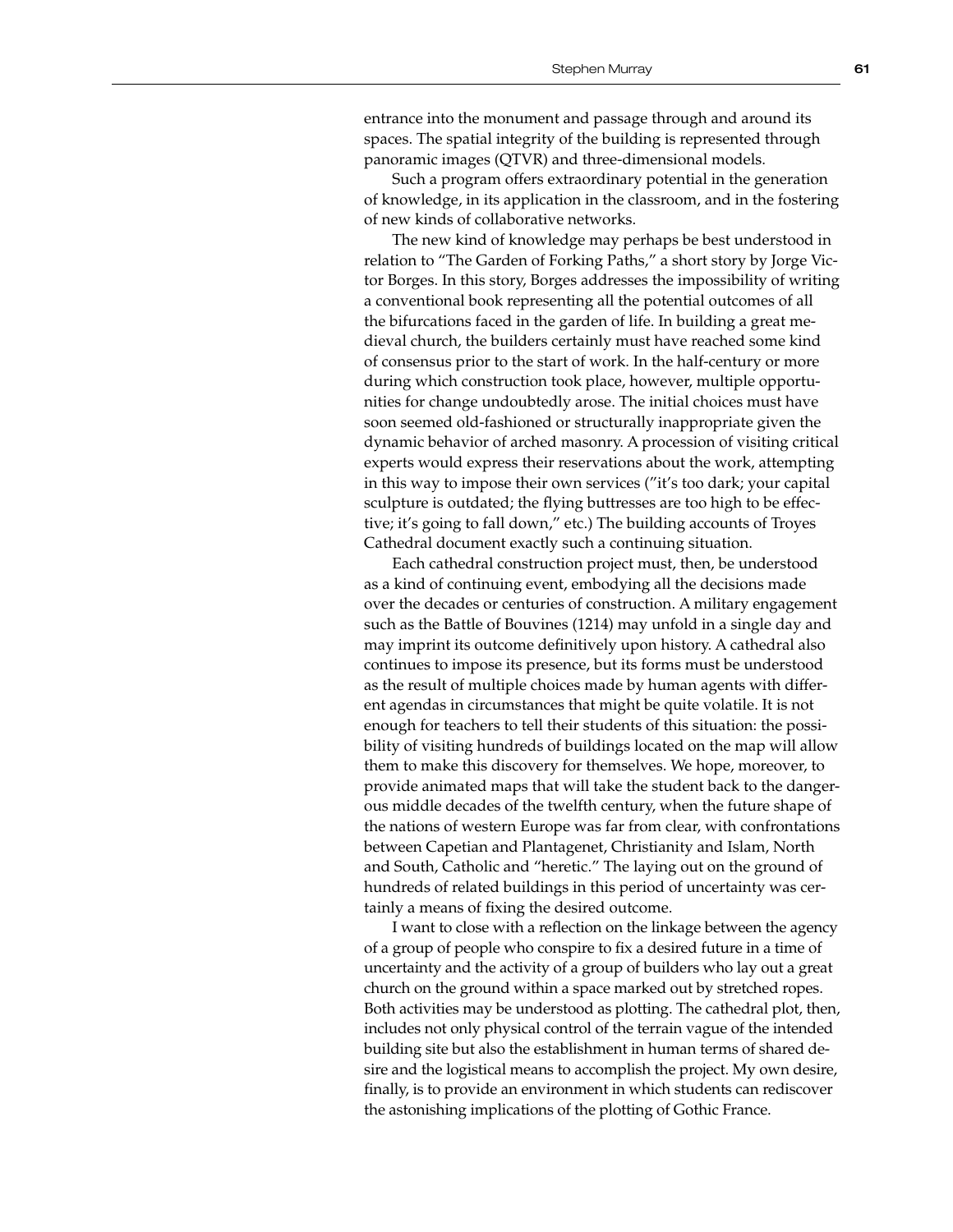# Social Attention in the Age of the Web

 *Bernardo A. Huberman*

The Internet is slowly but irreversibly changing ideas we've had for centuries about libraries as unique repositories of knowledge. What started as a digital medium for transmitting had for centuries about libraries as unique repositories of data and computer programs soon morphed into the World Wide Web, which in about a decade transformed forever the way people think of information and the ways in which they access it. We no longer need to physically enter a library to obtain the latest news or to read a scholarly journal. A simple search through any computer or mobile device having a browser and a keyboard is enough to put at our disposal not only what we search for but also a trove of related findings that increase our curiosity and expand our horizons. Add to that the ubiquity of e-mail and instant messaging, and we find ourselves in a world of instant connectivity and potentially productive connections with social networks across the globe.

What are we to make of such a world? To start with, instant and free access to information across geographic and institutional boundaries has made its value plummet in an economic sense. We value what is scarce, not what is plentiful, and the precious entity is now *attention*, which is always finite and claimed by many sources at the same time. The Web has made possible the creation and display of content that, it is hoped, multitudes will attend to. Thus the keen competition for people's attention, manifested through e-mails, blogs, and manuscripts that keep appearing on our screens.

The kind of attention that I have in mind is social in nature, and while recognizing that the perceptual component of individual attention is central to the whole process, I will focus on the intensity (i.e., the number of visits, links, and citations) of signals pointing to a given idea, result, paper, Web site, etc. This in turn brings into focus the role that social networks of all kinds play in the amount of attention allocated to topics of interest to a discussion group.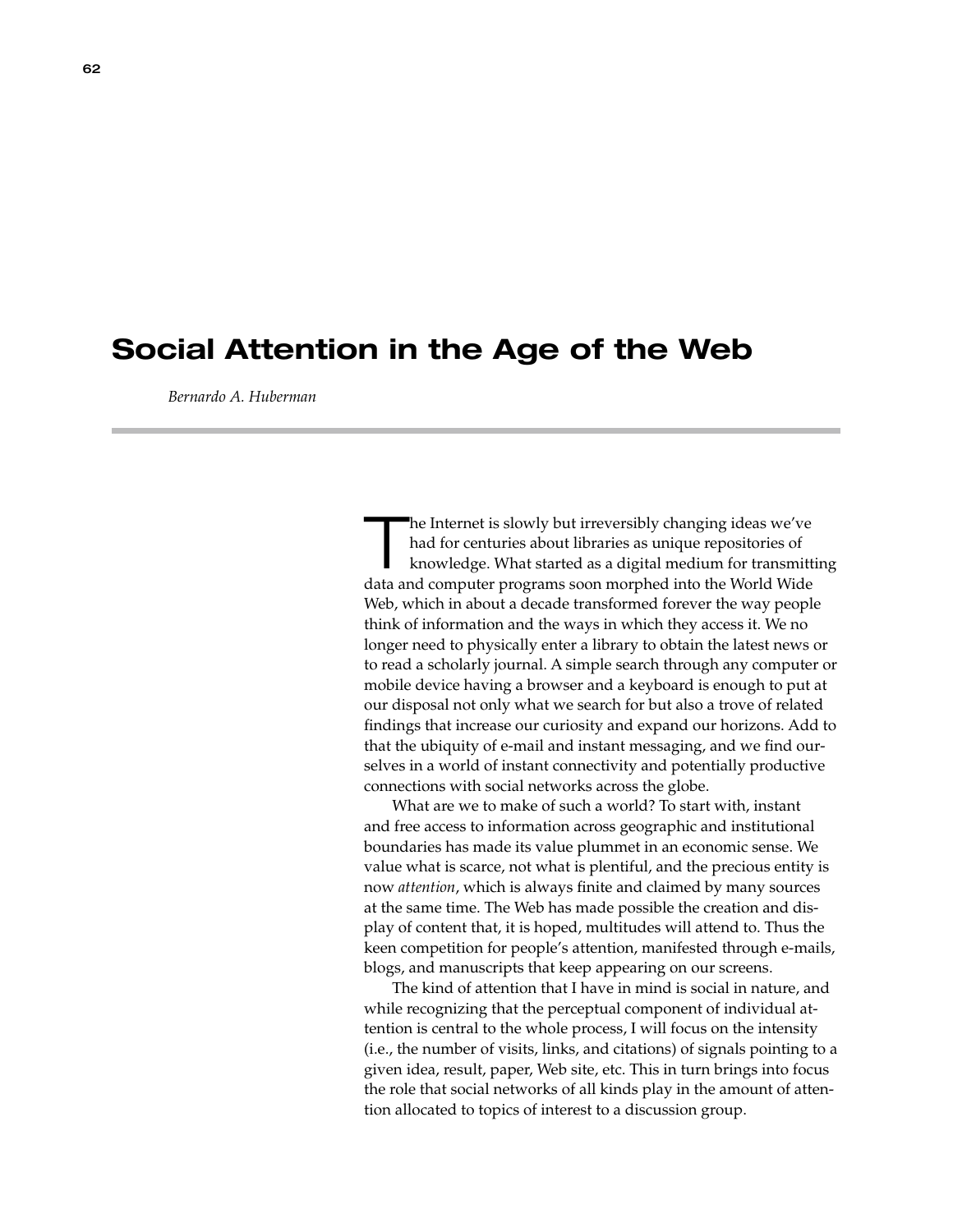Attention is so important in the world of academia1 that I'd venture to state that it is often its main currency: we publish to get the attention of others, we cite so that other researchers' work gets attention, and we cherish the prominence of great work if only because of the attention it gathers. This phenomenon has been taking place since the establishment of learned societies and academic disciplines, but it has not been analyzed systematically until recently. Recent work (Goldhaber 1998; Franck 1999; Klamer and Van Dalen 2002; Falkinger 2007; Huberman and Wu 2008; Wu and Huberman 2007) is starting to frame this problem in the context of the new digital medium while providing insights on the role that attention plays both in the Web and in electronic publishing. Richard Lanham (2006) has eloquently described the significant role that the arts and letters play in this attention economy by creating attention structures that often trump style over content.

A recent study we performed at HP Labs provides a stark example of how attention drives content creation outside the academy or enterprise (Huberman, Romero, and Wu 2008). Analysis of a massive YouTube data set revealed that the productivity of those uploading videos strongly depends on attention, as measured by the number of downloads. Conversely, a lack of attention leads to a decrease in the number of videos uploaded and a consequent drop in productivity, which in many cases asymptotes to no uploads whatsoever. Most of the YouTube content shares this fate, as the consumption of uploaded content is highly skewed. Whereas most videos are never downloaded, a few get a disproportionate share of the audience's attention.

This result offers insight into how the tragedy of the digital commons is partially averted. Basically, contributors treat the digital commons as a private good, in which payment for their efforts is in the form of the attention that their content gathers. The result is a massive contribution to the public good.

The relevant question is how attention allocation, and its impact on research, is transformed by the advent of digital media and the consequent flood of information that streams into our senses, as well as by the new modalities exemplified by Wikipedia and Web-based social networks that span the globe.

For academics, the panacea offered by the Web is tempered by the fact that even the best Web sites are at times insufficient to provide the information they seek while filtering out unnecessary content. While some sites decide what to display on the basis of an objective criterion (e.g., novelty of a paper or image, page rank in search, popularity of a topic, or the salience of news), they do not necessarily maximize the user's value. For example, an algorithm such as Google's page rank inserts the most linked-to pages in the first page of a query result, but other links in other pages often con-

<sup>1</sup> That attention is a valued resource in general, and that people are willing to forsake financial gain to obtain it has been empirically demonstrated by B. A. Huberman, C. Loch, and A. Onculer. 2004. Status as a Valued Resource. *Social Psychology Quarterly* 67(1): 103–114.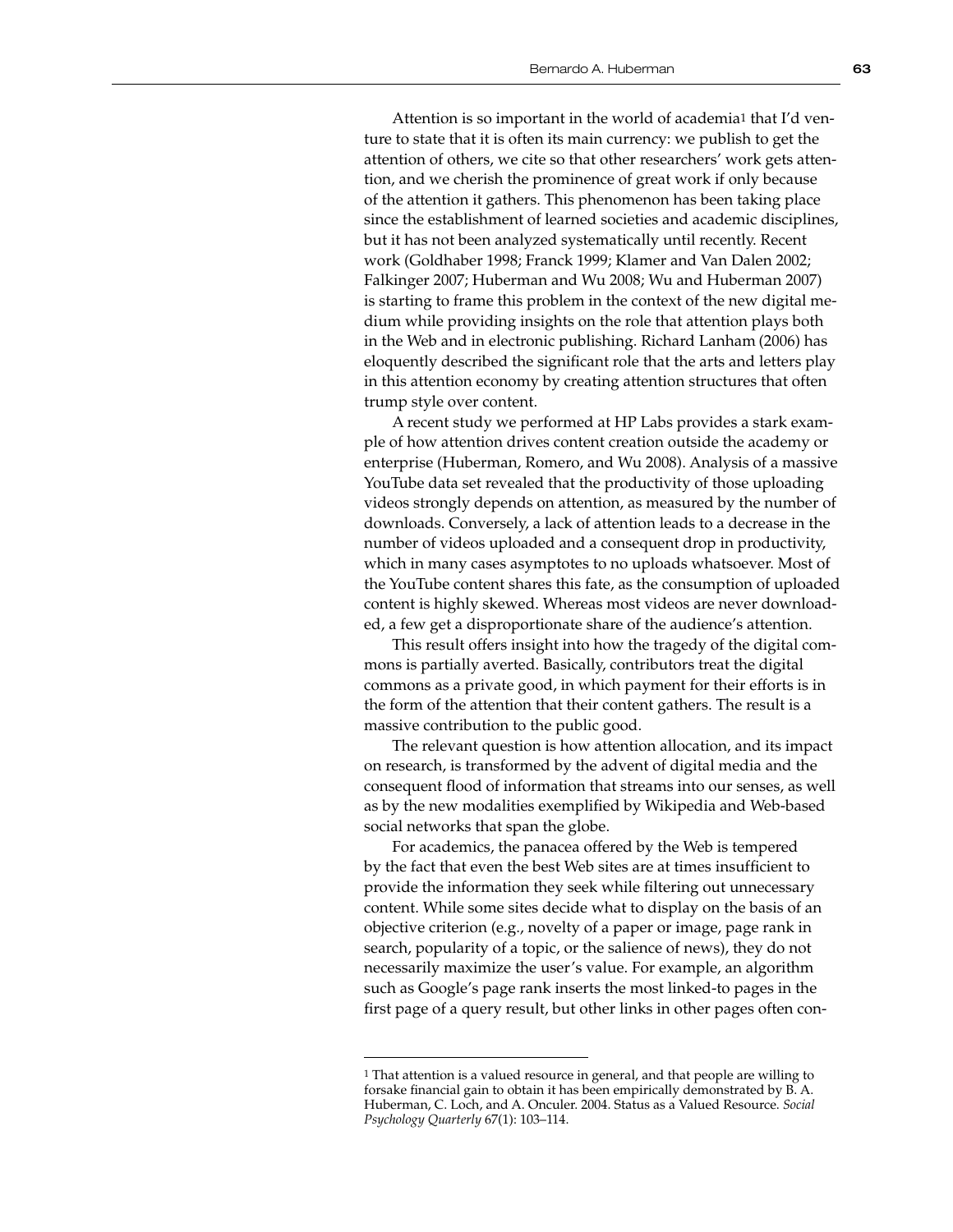tain incipiently valuable information that is not available to the user just because they are buried further down the list.

Another problem stems from the finite number of items that a user can attend to in a given time interval. This psychological con straint is compounded by a strong empirical regularity observed in Web browsing that goes under the name of "the law of surfing" (Hu berman et al. 1998; Huberman 2002). This law states that the prob ability of a user accessing a number of Web pages in a single session markedly decays with the number of pages, thereby constraining the amount of information that ever gets explored in a single surfing ses sion. A typical user seldom visits pages beyond the first one display ing search results; consequently, a page ranked near the bottom by a search engine is unlikely to be viewed by many users. This behavior tends to reinforce the leading position of those top items and to fur ther increase their popularity, which in turn penalizes content that is not yet well known. Thus, it is easy for an item to get locked in a top ranking and hard for other bottom items to surface, even though the latter can often be more valuable.

In spite of all these obstacles, we somehow manage to remain up-to-date with our work; once in a while, we even discover interest ing facts and ideas that are relevant to our intellectual endeavors. We often accomplish this through a social network of like-minded aca demics, colleagues, and friends who quickly propagate novel ideas and their opinions about them. These networks, sometimes called "informal colleges" or "communities of practice," were identified a long time ago as important channels for the dissemination and vali dation of new results in a given discipline (Crane 1972; Crozier 1964). The advent of the Web has increased the scope and swiftness of these networks by several orders of magnitude.

Social networks are not restricted to academia. Any infrastruc ture that provides opportunities for communication among its mem bers is eventually threaded by communities of people who have similar goals and a shared understanding of their activities. These informal networks coexist with the formal structure of any organi zation and serve many purposes, such as deciding on the relative worth of given results (and at times the reputations of the authors of these results), solving problems more efficiently (Feld 1981), and furthering the interests of their members. Despite their lack of official recognition, informal networks can provide effective ways of learn ing and actually enhance the productivity of the formal organization.

In the digital domain, we are witnessing a proliferation of social networks, such as Facebook, Myspace, Linkedin, and Hnet, that con nect very large and geographically extended social groups while providing them with a sense of immediacy that fosters the exchange of information on myriad topics and types of media.

This new social trend has sparked a keen interest in identifying online communities. Some of this work finds that online relation ships do indeed reflect actual social relationships, thus adding to the "social capital" of a community. Mailing lists and personal Web pages also serve as proxies for social relationships, and the commu -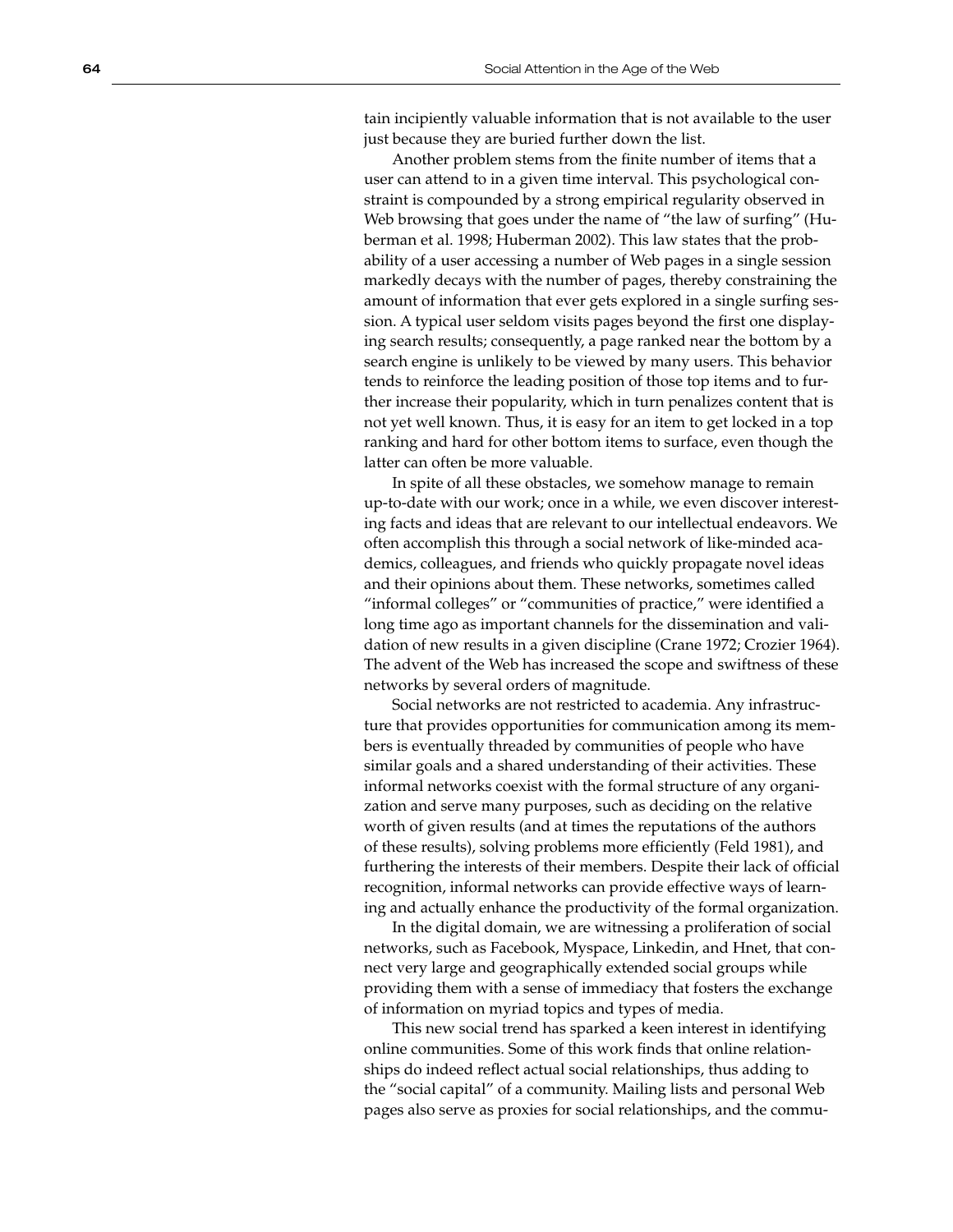nities identified from these online proxies resemble the actual social communities of the represented individuals.

Research on the role of social networks in the dissemination of ideas, purchases, and reputations is also accelerating because of the ease with which data can be gathered and analyzed on a scale that was impossible using traditional methods (Wasserman and Faust 1994). As an example, the figure below displays the results of an analysis of a network of recommendations responsible for the purchase of books. The study focused on data from Amazon, containing 15 million recommendations of books recommended to more than 5 million people who purchased them (Leskovek, Adamic, and Huberman 2007). By studying the networks that grew up around each book—who bought and recommended it, and who responded to the recommendation—we learned that social networks take on different characteristics depending on the type of books that were recommended. In the figure, red dots and lines indicate people who purchased a product while blue dots and lines represent people who received a recommendation.2 The network around a medical book (small graph in the upper left-hand corner) shows a scattered network where recommendations, on average, don't travel very far. On the other hand, the network surrounding a Japanese graphic novel, which occupies the central part of the picture, shows a thick flow of information among densely connected groups of people.



<sup>2</sup> Please see the online version of this publication for a color rendition of this figure above, available at<http://www.clir.org/pubs/abstract/pub145abst.html>.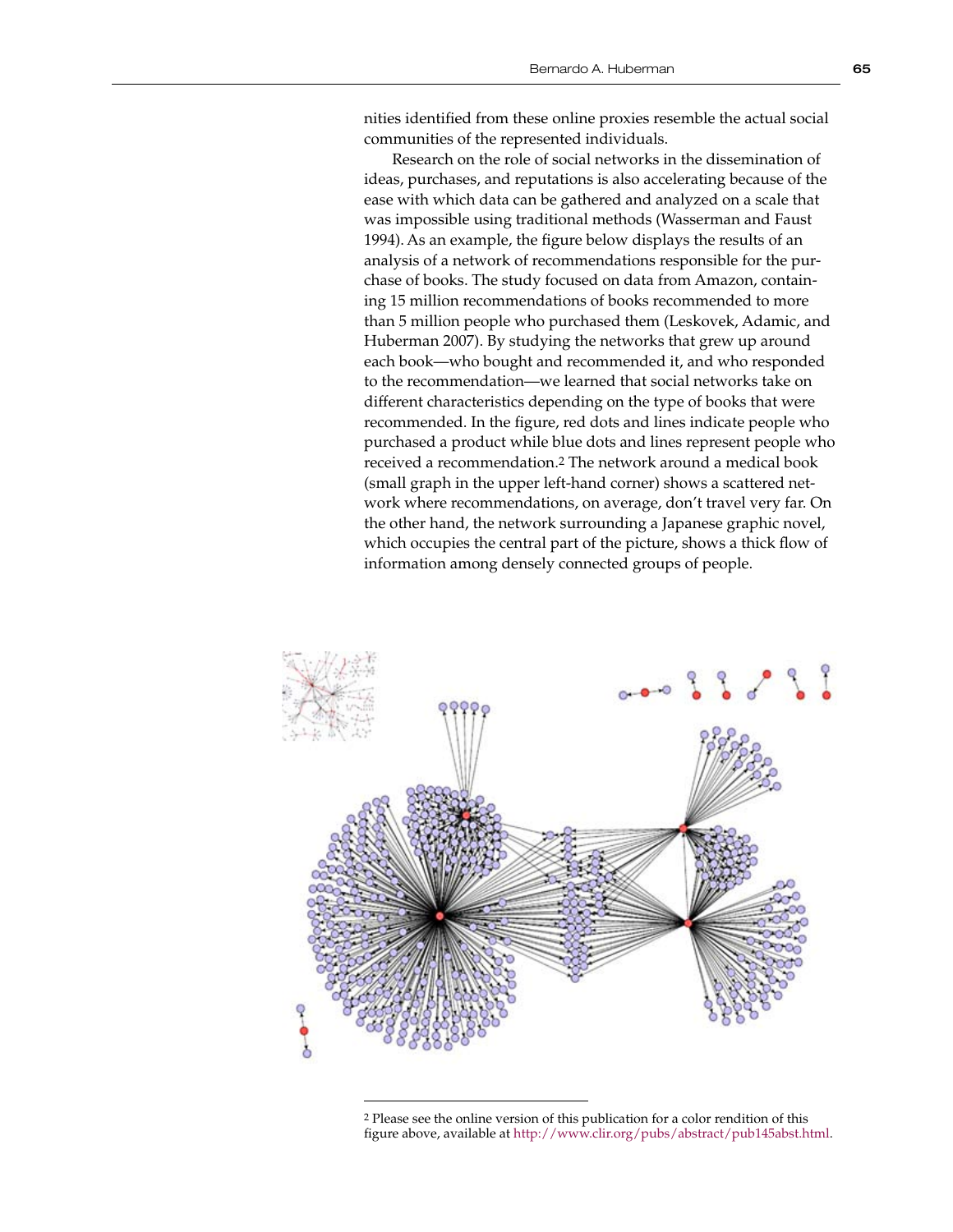The same methodology used to discover the social network un derlying the propagation of recommendations may be used for any other kind of information linking people. For example, several years ago we developed a fully automated method for identifying com munities of practice within an organization by studying the patterns of e-mail exchanges among its members (Tyler, Wilkinson, and Hu berman 2003; Huberman and Adamic 2004). The method uses e-mail data to construct a network of correspondences, and then discovers the communities by partitioning this network in a particular way, as described below. The only pieces of information used from each e-mail were the names of the sender and receiver (i.e., the "To:" and "From:" fields), enabling the processing of a large number of e-mails while minimizing privacy concerns.

Using this method and a standard desktop PC, we were able to identify small communities within a globally distributed organiza tion in a matter of hours. Interviews validated the results obtained by our automated process and provided interesting perspectives on the communities identified. Other approaches have used coauthor ship of papers to identify social networks (Kempe, Kleinberg, and Tardos 2003), which can also be useful if one is interested in track ing the evolution of cooperation within disciplines. And since social structure affects the flow of information, knowledge of the communi ties that exist within a network can also be used for navigating the networks when searching for individuals or resources (Huberman and Adamic 2004; Kempe, Kleinberg, and Tardos 2003).

An important aspect of social networks is how they direct at tention to given topics or results while ignoring others. Collective attention is at the heart of the spread of ideas and the reputations of people, and it has been studied at the individual and small-group levels by a number of psychologists, economists, and researchers in the area of marketing and advertising. Attention also affects the propagation of information in social networks, determining the effec tiveness of advertising and viral marketing. While progress on this problem has been made in small laboratory studies and in the theo retical literature of attention economics, it is only recently that we have obtained empirical results from very large groups in a natural, nonlaboratory setting (Wu and Huberman 2007).

To understand how social networks mediate the allocation of at tention, consider how a news story spreads. When it first comes out, the story catches the attention of a few, who may pass it on to others in their social network if they find it interesting enough. If a lot of people start to pay attention to this story, its exposure in the media will continue to increase. In other words, a positive reinforcement ef fect sets in: the more popular the story becomes, the faster it spreads. This growth is counterbalanced by the fact that the novelty of a story tends to fade with time and that people therefore pay less attention to it.

Thus, with respect to the dynamics of collective attention, two competing effects are present: (1) the growth in the number of people that attend to a given story; and (2) the habituation that makes the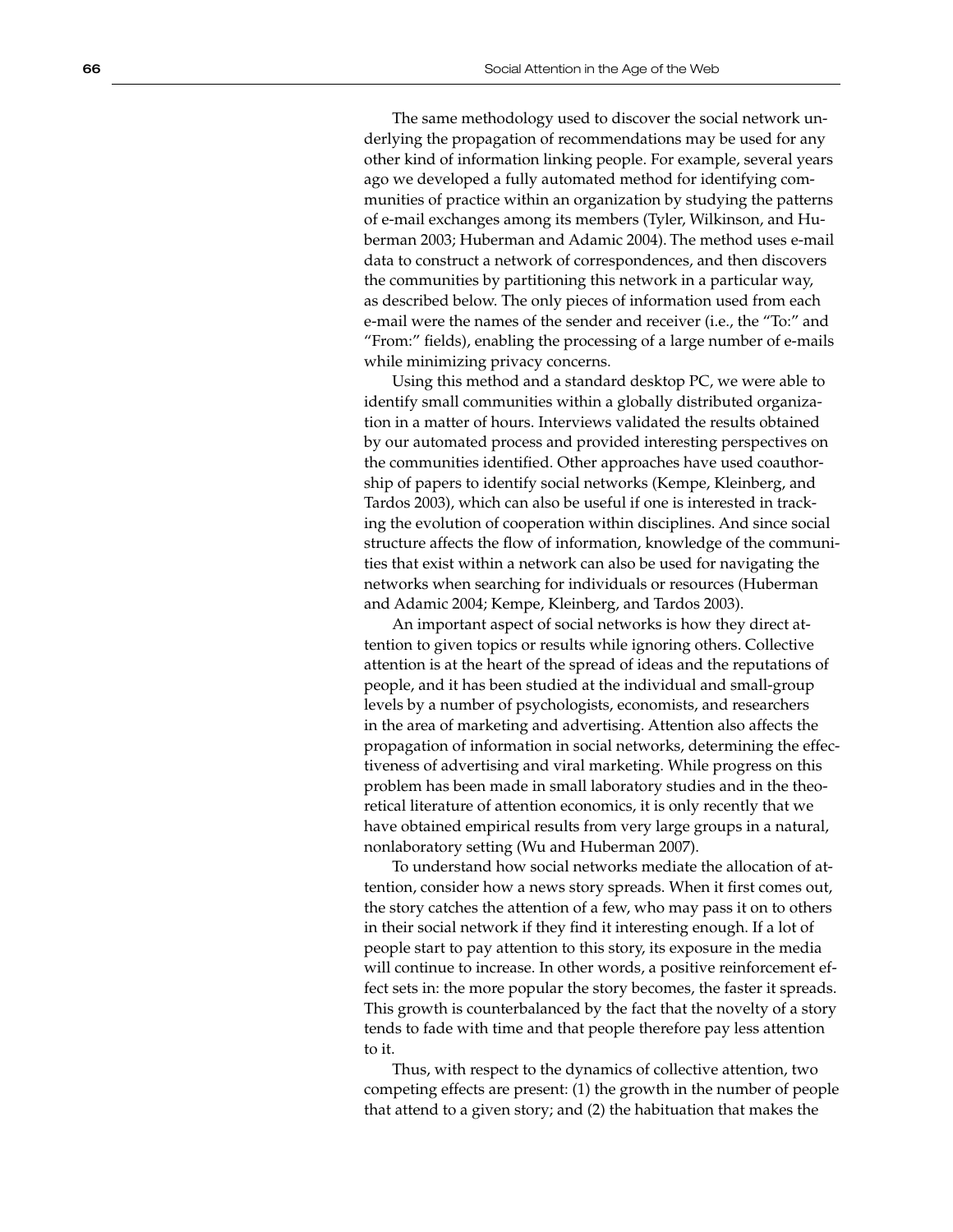same story less likely to be attractive as time goes on. This process becomes more complex when multiple items or stories appear at the same time and people must decide which stories to attend to. However simplistic this description might be, it allows for the construction of a mathematical model that predicts how attention is allocated among many items, links, and other factors, and how those items become less novel over time (Wu and Huberman 2007).

The predictions of this theory, which were empirically tested with a million users of a popular news site (digg.com) are as follows: (1) the distribution of attention among a set of items is log-normally distributed, i.e., it is highly skewed in such a way that most stories get a typical small number of "diggs" (as a measure of the attention they receive), whereas a few receive a lot of attention (a winner-takeall scenario); and (2) collective attention decays slowly, specifically in the form of a stretched exponential function of time.



The figure above, which shows the distribution of attention over all stories in digg.com, clearly displays the skewed behavior just described. This distribution, with its long tail, provides another plausible explanation to the question of why the large majority of articles in the sciences receive so little attention whereas a small percentage (i.e., those in the tail of the distribution) make the grade in terms of a large number of citations.

But this is still not the complete story. Other drivers can be as effective as novelty in eliciting social attention. One is popularity, which often leads us to read and examine ideas if only because others do. Another is style, as is the case when visual elements make an idea or presentation initially compelling because of its elegance or esthetic value. Much research is needed to elucidate all these aspects, and we are currently examining some others as well, such as the role of attention in opinion formation on the Web and its role in the productivity of individuals.

In conclusion, I hope to have shown that in the age of the Web, social attention and its swift allocation through vast social networks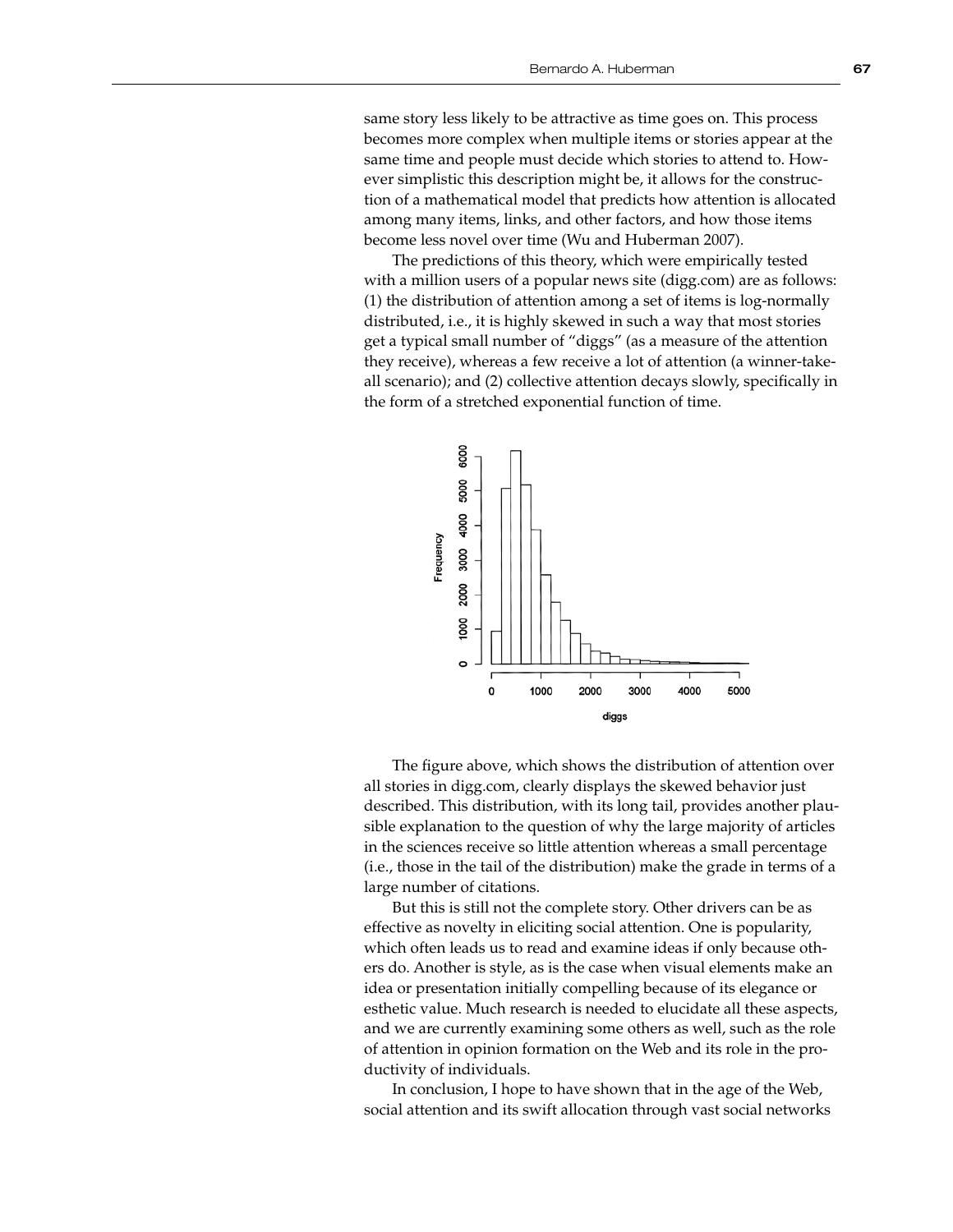plays a central role in the dissemination and validation of ideas and results within the academic community. Two very successful examples bracket my statement. Wikipedia has already shown the power of an interactive medium in creating a vast landscape of knowledge, even when the threshold for contributions is negligible and authorship remains anonymous. At the other extreme, many practitioners of a highly technical branch of the hard sciences, superstring theory in particle physics, have opted out of the traditional publication venues and chosen to exchange their manuscripts through an electronic preprint repository (arxiv.org) without going through standard refereeing procedures. In both cases, the intense chatter of these worldwide communities brings attention to relevant results and serves as a good quality filter.

And given that this essay is about attention and that I'm keenly aware of its fleeting nature, I think that it would be unwise to continue writing beyond this point.

# **References**

Crane, D. 1972. *Invisible Colleges: Diffusion of Knowledge in Scientific Communities*. Chicago: University of Chicago Press.

Crozier, M. 1964. *The Bureaucratic Phenomenon*. Chicago: University of Chicago Press.

Falkinger, J. 2007. Attention Economies. *Journal of Economic Theory* 133: 266–294.

Feld, S. L. 1981. The Focused Organization of Social Ties. *American Journal of Sociology* 86: 1015-1035.

Franck G. 1999. Science Communication, a Vanity Fair. *Science* 286: 53–55.

Goldhaber, M. H. 1998. Attention Economics and the Net. *First Monday* 2.

Huberman, B. A. and F. Wu. 2008. The Economics of Attention: Maximizing User Value in Information-Rich Environments. *Advances in Complex Systems* 11(4):487-496.

Huberman, B. A., D. M. Romero, and F. Wu. 2008. Crowdsourcing, Attention and Productivity*, arXiv:0809.3030v1* (2008).

Huberman, B.A., and L. Adamic. 2004. Information dynamics in the networked world. In *Complex Networks*, edited by E. Ben-Naim, H. Frauenfelder, and Z. Toroczkai, eds., 371-395. Springer.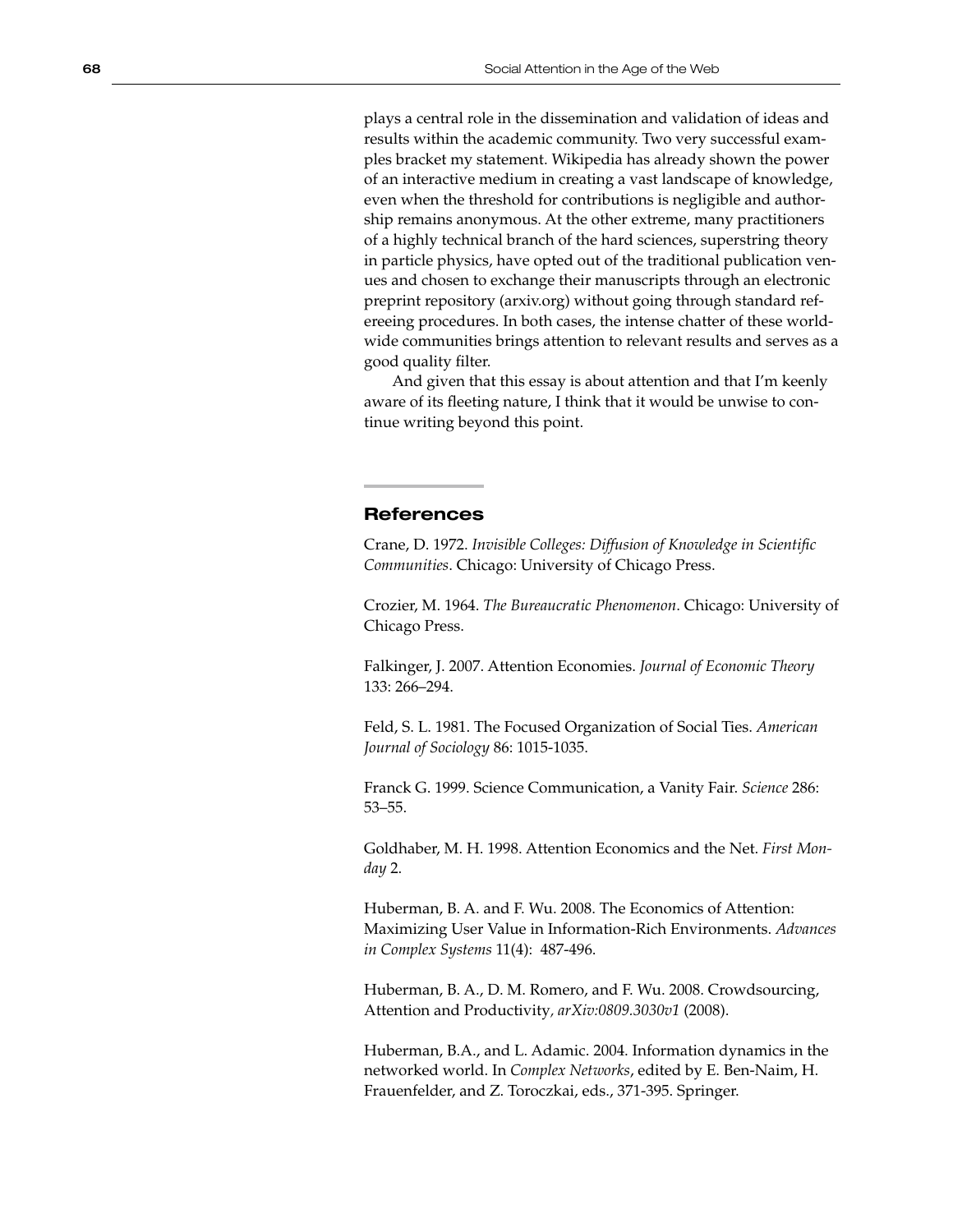Huberman, B. A. 2002. *The Laws of the Web: Patterns in the Ecology of Information*. Cambridge, Mass.: MIT Press.

Huberman, B. A., P. L. T. Pirolli, J. E. Pitkow, and R. M. Lukose. 1998. Strong Regularities in World Wide Web Surfing. *Science* 280 (5360): 95–97.

Kempe, D., J. Kleinberg, and E. Tardos. 2003. Maximizing the Spread of Influence through a Social Network. *Proceedings of the Ninth ACM International Conference on Knowledge Discovery and Data Mining*, Washington, D. C., August 24-27, 2003. Klamer, A., and H. P. Van Dalen. 2002. Attention and the Art of Scientific Publishing. *Journal of Economic Methodology* 9: 289–315.

Lanham, Richard. 2006. *The Economics of Attention: Style and Substance in the Age of Information.* Chicago: University of Chicago Press.

Leskovek, J., L. Adamic, and B. A. Huberman. 2007. The Dynamics of Viral Marketing. *ACM Transactions on the Web* 1(1): 5.

Tyler, J. R., D. M. Wilkinson, and B. A. Huberman. 2003. Email as Spectroscopy: Automated Discovery of Community Structure within Organizations. In *Proceedings of the International Conference on Communities and Technologies*, edited by M. H. Huysman, E. Wenger, and V. Wulf, 81-96. Springer.

Wasserman. S., and K. Faust. 1994. *Social Network Analysis*. Cambridge and New York: Cambridge University Press.

Wu, Fang, and Bernardo A. Huberman. 2007. Novelty and Collective Attention. *Proceedings of National Academy of Sciences* (USA) 104: 17599–17601.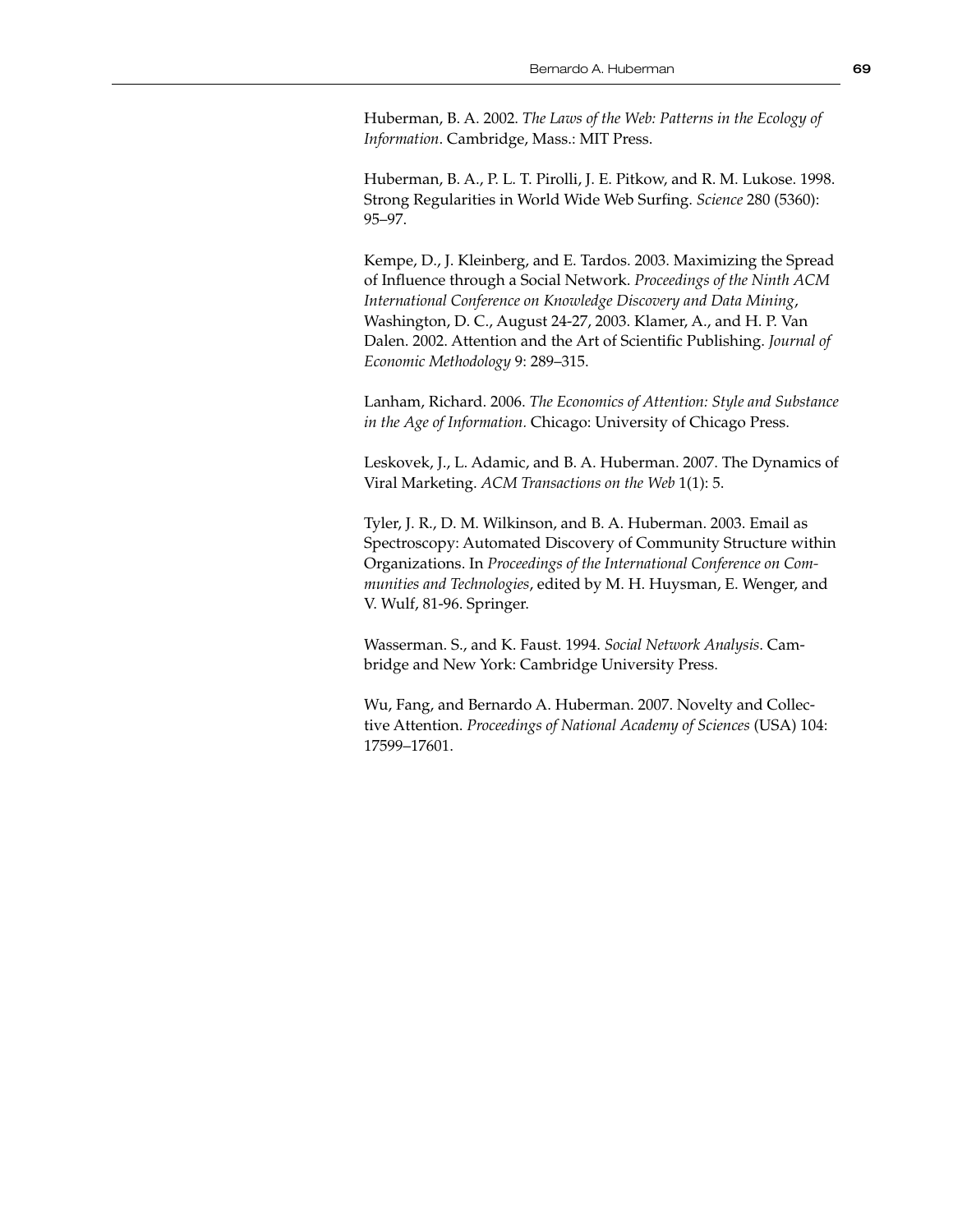# Digital Humanities Centers: Loci for Digital Scholarship

 *Diane M. Zorich*

ver the past decade, digital humanities centers (DHCs) have been a driving force in building an agenda for digital scholarship. An organizational entity that emerged in the 1980s, DHCs have dramatically increased in number with the expanded use of digital technology by humanities scholars. Today there are dozens of centers in U.S. universities and research institutes. Although DHCs vary in size and activities, and some have more robust funding, staffing, and scope than others, collectively they may be characterized as entities where new media and technologies are used for humanities-based research, teaching, and intellectual engagement and experimentation. Their goal is to further humanities scholarship, create new forms of knowledge, and explore technology's impact on humanities-based disciplines. In doing so, they offer scholars a unique environment for extending the boundaries of traditional research using digital technologies.

*Our Cultural Commonwealth,* the seminal 2006 American Council of Learned Societies (ACLS) report that cogently outlines the necessary components for a humanities and social studies cyberinfrastructure, calls for a network of national centers to provide environments that facilitate collaboration, support innovation, cultivate leadership, and encourage digital scholarship. In the absence of such a network, many of the independent, institutionally based DHCs have been working hard to provide such environments at the local level, allowing humanists to address important, nascent issues in digital scholarship.

What can we learn from the experience of DHCs as we look beyond independent, local efforts toward the creation of a network that supports large-scale work across the humanities?

Along with the notable achievements of DHCs, summarized in the pages that follow, come concerns that the proliferation of inde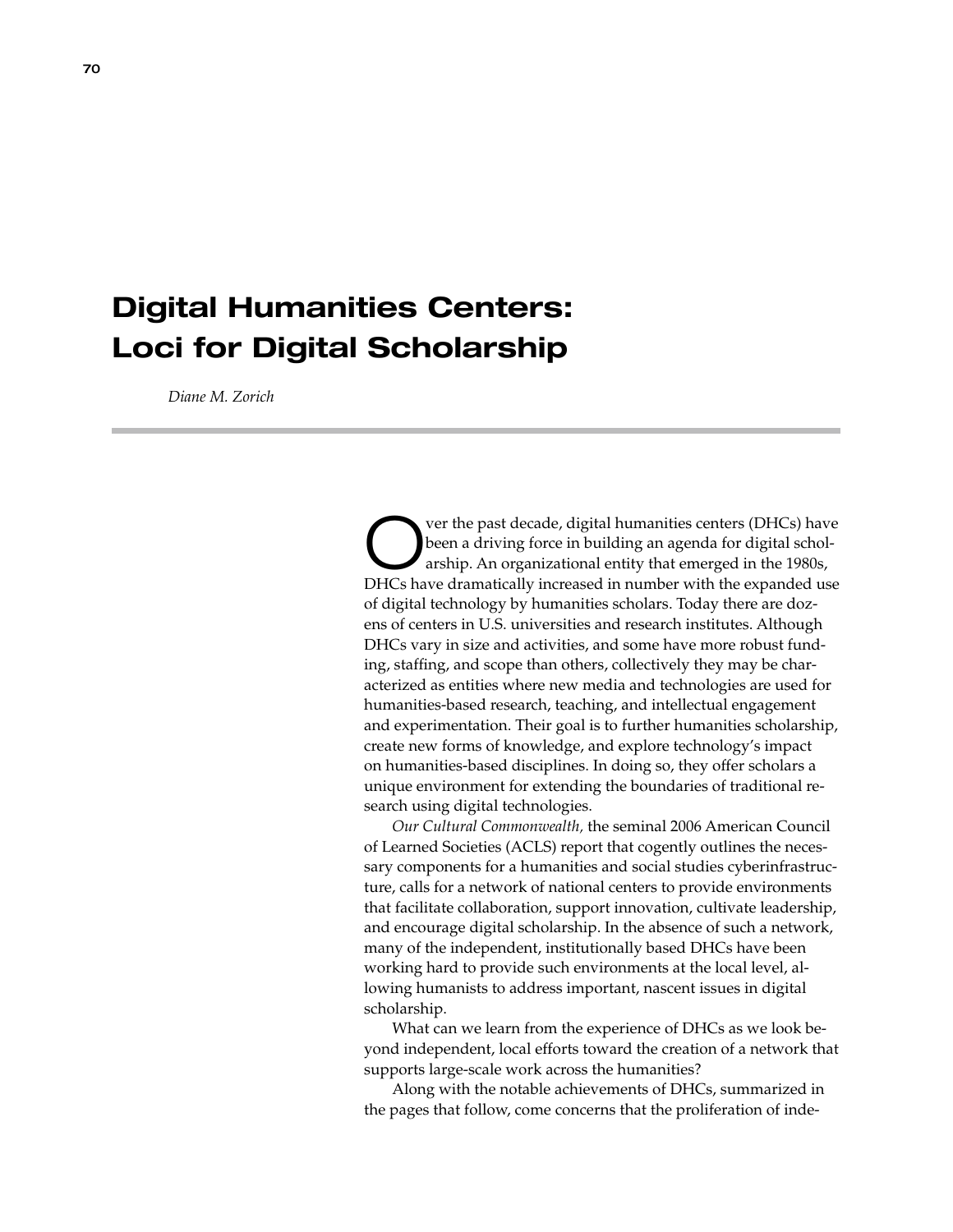pendent centers is creating silos of activity and redundant resources. There are worries about the prodigious amounts of digital production created by DHCs that remain untethered to larger, communitywide resources and preservation efforts. And there is a sense that center-based research agendas are at odds with digital scholarship's increasing need for large-scale collaborative endeavors and resource integration across departmental, disciplinary, and geographic lines. As the centers mature and their numbers increase, these concerns raise questions about whether DHCs are inadvertently hindering the very research landscape they seek to advance.

This paper, which draws on a study conducted for the Council on Library and Information Resources (CLIR) (Zorich 2008), reviews key accomplishments of DHCs, while also identifying the limitations of current models for a national infrastructure.

# The Current State of Play

A survey of 32 DHCs conducted for the CLIR study describes the nature and characteristics of these centers and their maturation from singular projects to multitiered programs. Survey results suggest that DHCs can be grouped into two general categories:

- 1. Center focused: Centers organized around a physical location, with many diverse projects, programs, and activities undertaken by faculty, researchers, and students, and that offer different resources to diverse audiences. Most centers operate under this model.
- 2. Resource focused: Centers organized around a primary resource, located in a virtual space, that serve a specific group of individuals. All programs and products flow from the resource, and individuals and institutions help sustain the resource by providing content, labor, or other support services.

Both types of centers have been hubs of activity and experimentation. They are the headquarters for a vast array of digital humanities projects, programs, and events, and they house many of the raw materials—the digital collections and archives—of digital scholarship. While there are increasing calls for shared resources and infrastructure at a level beyond what individual centers can provide, the collective achievements of the surveyed centers are noteworthy, particularly in the following areas.

## *Transforming humanities scholarship*

A common foundation that underlies all DHC mission statements is the desire to transform humanities scholarship. DHCs envision a new type of humanist scholar, one who uses information technology to produce and disseminate humanities research in new ways and to new audiences. The centers have enabled scholars to explore the potential of new technologies to transform scholarship, and have used their many activities to demonstrate how this transformation can occur.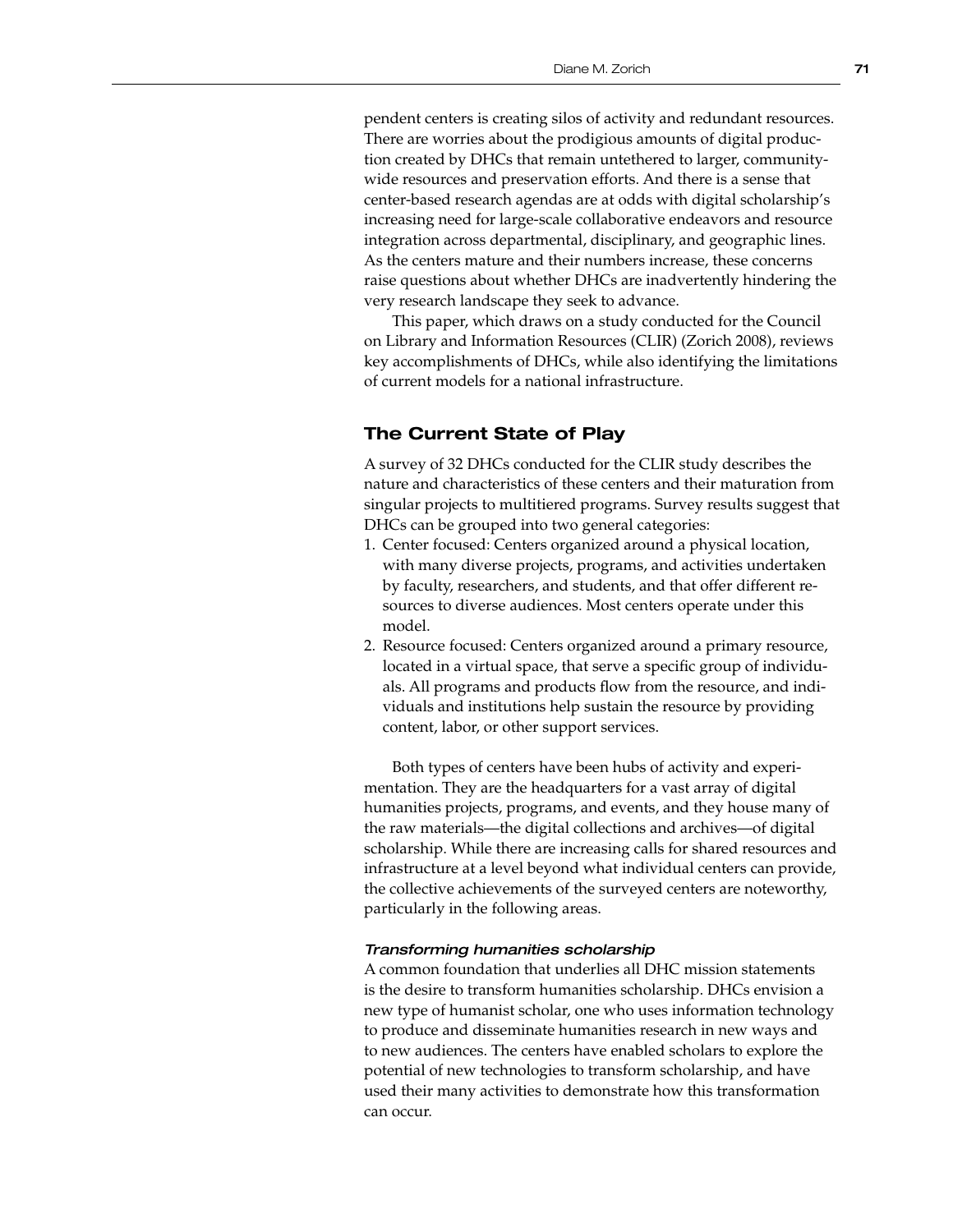# *Promoting the enduring value of the humanities in an increasingly digital world*

The principles that guide DHCs mirror time-honored beliefs in the humanities, such as faith in humanistic traditions, the importance of the liberal arts, and the conviction that the humanities have a vital contribution to make in the contemporary world. DHCs are promot ing and defending these beliefs in the context of the digital domain. For example, the long-held humanistic tradition of open dialog and the free flow of ideas now must include strong support for a pro gressive intellectual property system that makes this possible in the digital realm. And the humanist mission of developing a citizenry of critical thinkers now must acknowledge the importance of visual and multimedia literacy to achieve this end.

## *Serving as "sandboxes" and idea incubators*

Some DHCs offer a "sandbox" 1 for scholars to explore and test new ideas and technologies in an entrepreneurial environment: they can be a "zone of experimentation and innovation" for humanists. 2 When ideas developed in the sandbox look particularly promising, the centers play an "incubator" role, supporting the ideas and help ing accelerate their implementation. In the United States, DHCs have been instrumental in nurturing experimental or experiential activi ties in digital art and performance, in the changing nature of literacy in a networked culture, and in the re-envisioning of the "publica tion" in a digital environment. Indeed, some of the most iconic digi tal humanities research projects, tools, and digital collections were conceived in DHCs. 3

### *Eliminating boundaries and fostering interdisciplinarity*

DHCs provide an environment where the boundaries of academic departments, disciplines, time, and location can be rendered incon sequential. They cut across the humanities, and the interstitial areas between the humanities, the social and natural sciences, the arts, and technology, to pursue their individual research agendas. Many centers create this climate in a "brick and mortar" environment by bringing scholars from different fields together in a physical location, but a small number also render it virtually, via a collaboratory model in which researchers and scholars pursue a research agenda in exclu sively virtual environments. 4

<sup>1</sup> A term borrowed from the software-development industry to describe a space where programmers can create new software functions and test their codes without risk to essential systems.

<sup>2</sup> James O'Donnell, provost at Georgetown University, used this phrase at an ACLS Commission on Cyberinfrastructure Public Information Gathering session to describe an unquantifiable, albeit critical, aspect of digital humanities centers.

<sup>3</sup> For example, *The Valley of the Shadow* project, developed at the Institute for Advanced Studies in the Humanities at the University of Virginia; Zotero, a research tool developed at the Center for History and New Media at George Mason University; and the *Willa Cather Archive*, developed at the Center for Digital Research in the Humanities at the University of Nebraska-Lincoln.

<sup>4</sup> Cf. HASTAC ([http://www.hastac.org/\)](http://www.hastac.org/) or MERLOT ([http://www.merlot.org/](http://www.merlot.org/merlot/index.htm) [merlot/index.ht](http://www.merlot.org/merlot/index.htm) m).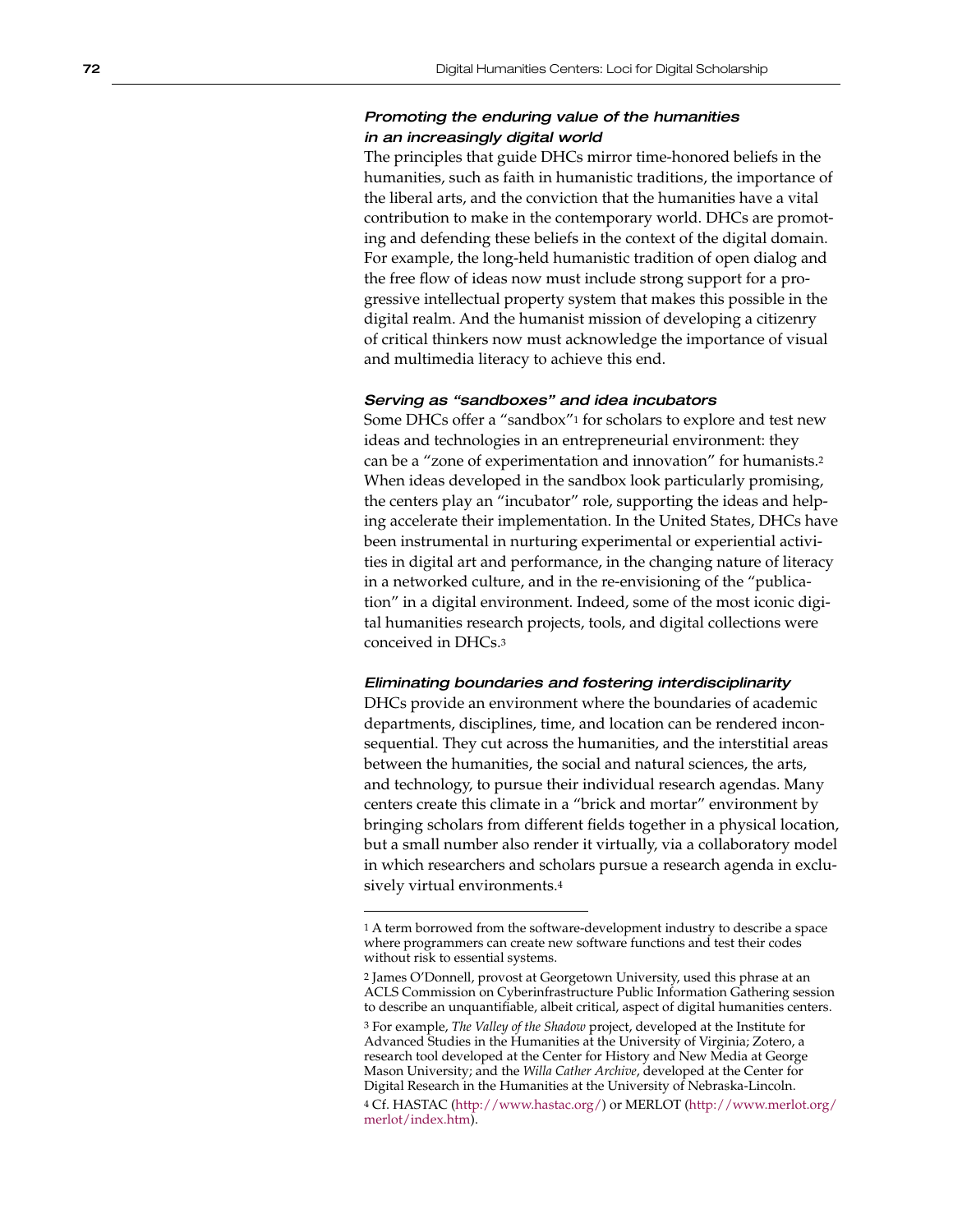## *Extending audiences for humanities scholarship*

By aggressively harnessing digital distribution channels, some DHCs strive to democratize and revitalize the humanities for diverse audiences. Their constituencies go beyond academe's triumvirate of researcher/scholar/student to include K–12 communities,5 business and industry,6 government and community groups,7 and the general public. It is not unusual for a center to work with local schools to integrate digital history collections into classroom programs,8 or to invite the general public to contribute content to a digital archive.9 These and other efforts are extending the humanities to a wider range of audiences.

## *Engaging a broad community of professionals*

DHCs recognize that digital scholarship requires the engagement of a broader network of professionals than does traditional scholarship. To that end, many DHCs have brought on board (as staff, consultants, or partners) an array of experts from many different fields. Librarians, archivists, and museum professionals, who have always played an important but understated role in overseeing scholarly research collections, may be sought out for their expertise in areas such as collections information management and metadata creation. Computer scientists and engineers are enlisted in efforts to develop computational tools for analyzing large data sets or creating data visualizations. Artists and performers, who are often pioneers in creating new forms of expression and interpretation, may be sought for projects that explore novel modes of interpretation and knowledge creation.

#### *Providing a digital humanities training ground*

DHCs have served as a de facto training ground for the next generation of digital humanities researchers and scholars. They not only offer conventional educational programs (courses, internships, seminars, and workshops) but also cultivate and nurture leaders in this arena through fellowships and residency programs. Their directors and senior staff mentor graduate and undergraduate students, as well as professionals in the early stages of their careers. Individuals who work and train in the centers are attractive candidates for digital humanities positions at other colleges and universities.

<sup>5</sup> For example, *Civics Online*, a project of MATRIX—The Center for Humane Arts, Letters & Social Sciences to help K-12 teachers teach civics [\(http://www.civics](http://www.civics-online.org/)[online.org/](http://www.civics-online.org/)).

<sup>6</sup> See *Human Tech*, an affiliates program for industry offered by the Stanford Humanities Lab ([http://www.stanford.edu/group/shl/cgi-bin/](http://www.stanford.edu/group/shl/cgi-bin/drupal/?q=node/1) [drupal/?q=node/1\)](http://www.stanford.edu/group/shl/cgi-bin/drupal/?q=node/1).

<sup>7</sup> See the *Scotts Run Writing Heritage Project*, an effort between the Center for Literary Computing at West Virginia University and the Scotts Run community to document the history of a community settlement house [\(http://www.as.wvu.](http://www.as.wvu.edu/~srsh/) [edu/~srsh/](http://www.as.wvu.edu/~srsh/) $)$ .

<sup>8</sup> For example, the Center for Digital History at the University of Virginia incorporates digital history collections into Virginia's K–12 history curricula ([http://www.vcdh.virginia.edu/index.php?page=VCDH\)](http://www.vcdh.virginia.edu/index.php?page=VCDH).

<sup>9</sup> Consider, for example, what the Center for History and New Media did with its *September 11 Archive* and its *Hurricane Digital Memory Bank* projects ([http://chnm.](http://chnm.gmu.edu/collecting-and-exhibiting) [gmu.edu/collecting-and-exhibiting](http://chnm.gmu.edu/collecting-and-exhibiting)).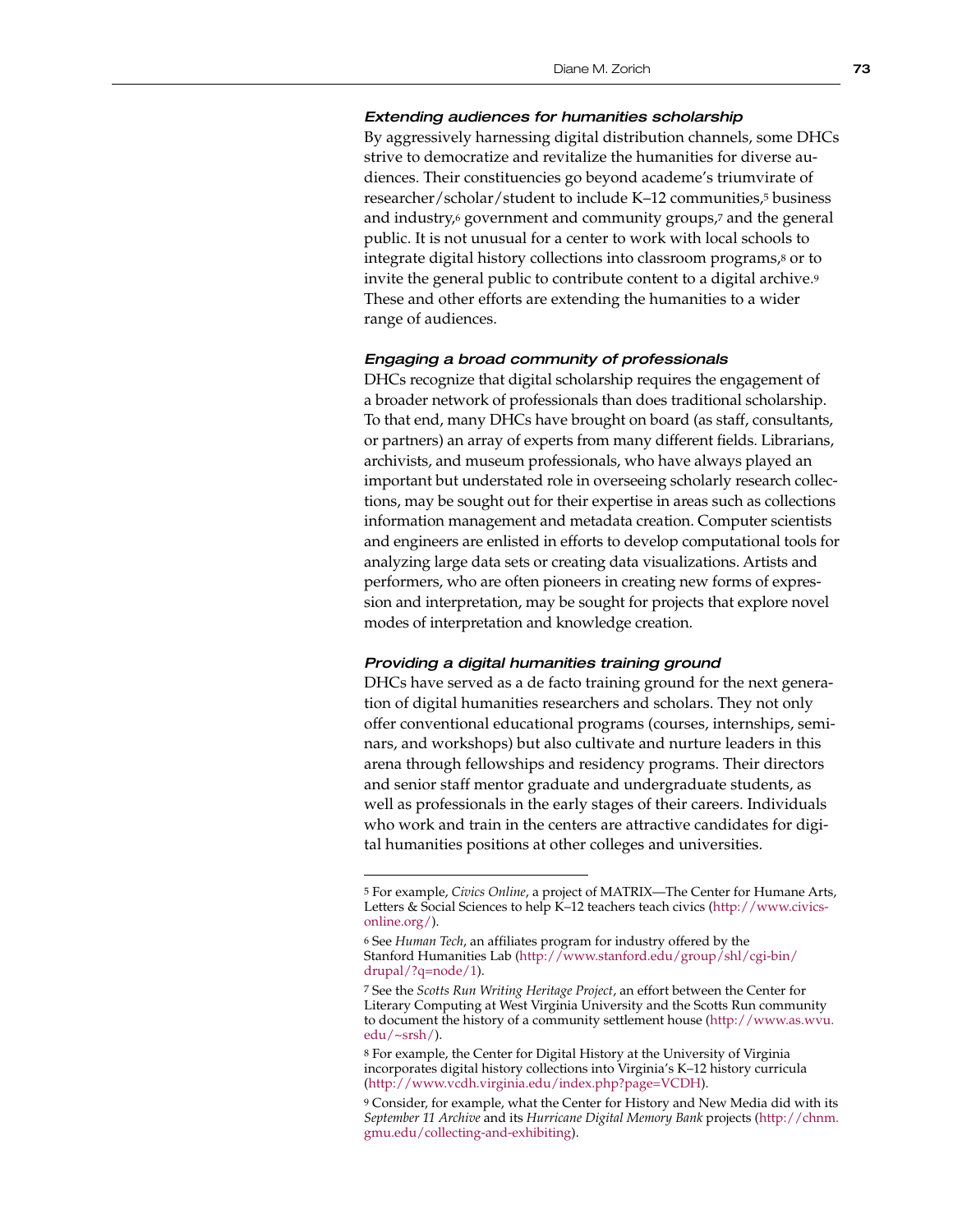Realizing that humanities computing is an important skill, traditional humanities departments are adding digital humanities coursework to their degree requirements. Because these departments usually lack the resident expertise needed to develop and teach these courses, some rely on DHCs to assist them in this effort. In response, DHCs are creating new courses in digital scholarship and expand ing existing offerings on the use of digital technology within specific humanities disciplines. As the demand for digital humanities train ing continues to grow, some DHCs, in concert with other academic departments, are developing formal degree programs in this area. They are also developing internships, residencies, and postdoctoral fellowships to round out their offerings.

### *Leading pedagogical innovation*

Centers often are on the forefront of innovative teaching and instruc tional methods for learning in the humanities. They are building rich digital teaching environments (akin to what Stephen Murray has ac complished with *Mapping Gothic France*) and are teaching in virtual worlds. Some DHCs develop innovative techniques within a specific disciplinary area (for example, in the teaching of art, languages, or history) while others explore aspects of pedagogy in the digital arena (such as writing and literacy in new media environments).10

The success of DHCs in creatively using technologies for teach ing and learning has been recognized beyond the humanities sphere. University administrators see the efforts of DHCs to incorporate digital humanities into liberal arts curricula as reinvigorating the humanities across the university. Educators recognize that DHCs are helping bring information literacy to undergraduate education. And teachers (from the higher education community through K–12) have praised the transformational learning experiences that DHCs bring to their classrooms.

#### *Building collaborations*

Digital humanities is an inherently collaborative endeavor, and DHCs have established many collaborations that promote scholar ship and community building in various research areas. Collabora tors include national and international partners from every imagin able community: higher education and K–12, community groups and cultural organizations, governmental and nongovernmental agen cies, broadcast and print media, foundations and funding agencies, and more. Among these collaborators is an eclectic mix of profession als who have been brought into the research fold, such as informa tion managers, engineers, and publishers.

Because of this bank of experience, many directors of DHCs are aware of the elements needed to ensure successful collabora tions with diverse partners. However, their collaborative endeavors tend to be small and narrowly focused, addressing the attributes of

<sup>10</sup> For examples, see the efforts of WIDE (Writing in Digital Environments) at [http://www.wide.msu.edu/project](http://www.wide.msu.edu/projects) s, and *Rome Reborn* ([http://www.](http://www.romereborn.virginia.edu/) [romereborn.virginia.edu](http://www.romereborn.virginia.edu/) /), a project at the Institute for Advanced Technology in the Humanities, University of Virginia.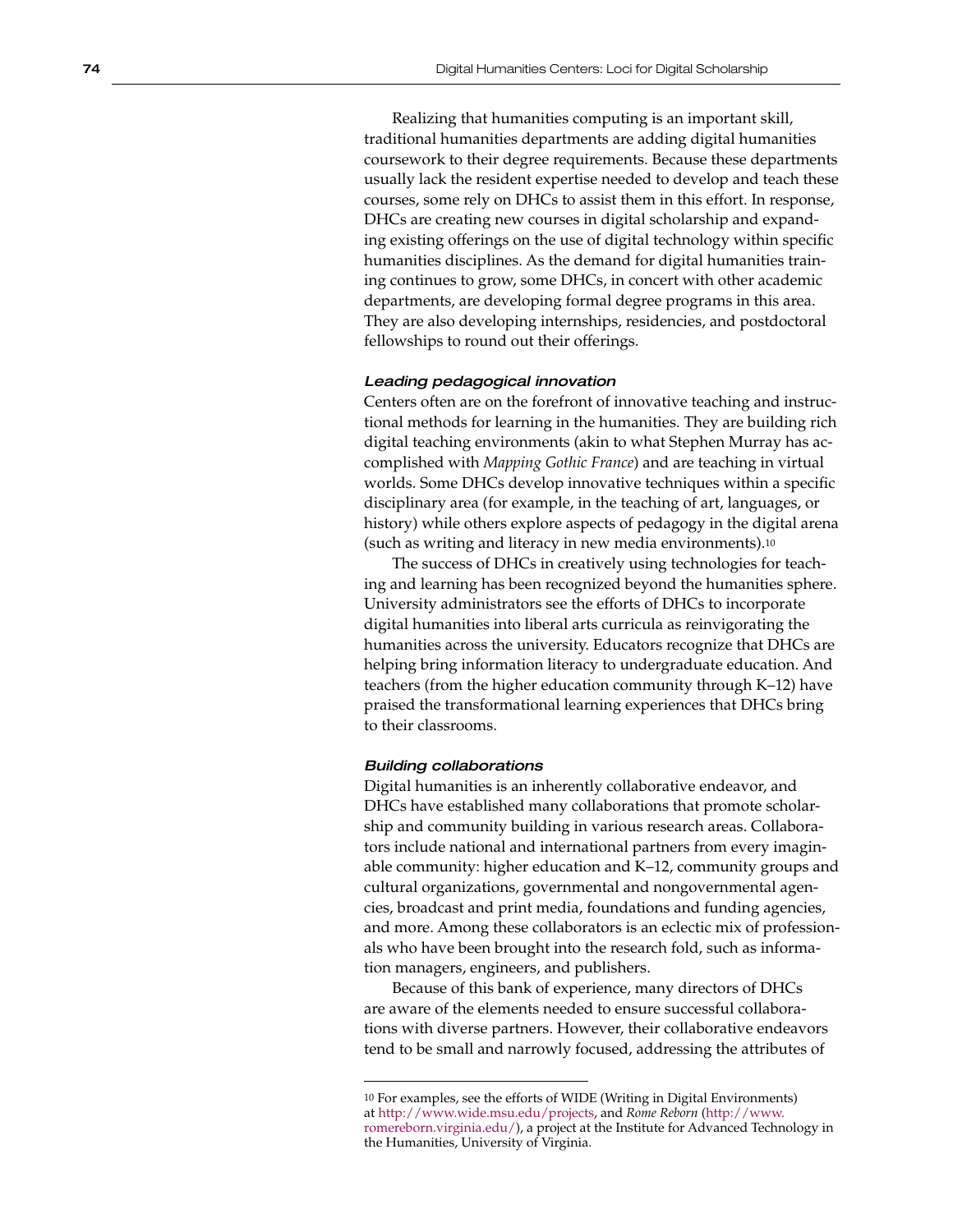partners and processes but not the nature of the collaborative work. Their parochial focus puts into question whether DHC collaborations can scale up to meet the complex management, interactions, and communications required for more broad-based, community-wide research needs.

### *Enhancing the scholarly research process*

DHCs have developed an array of products that support and promote digital scholarship. The most visible of these are tools for publishing research and organizing and analyzing data. There have been unquestionable successes in this area (as evidenced by tools such as Zotero, Omeka, and Sophie11), but there are also concerns that DHC tools are inadequately leveraged across the humanities. Many tools are under-resourced, poorly maintained, and not widely known outside of a particular center. New efforts are under way to scrutinize DHC tool development and address some of these problems community-wide.12

DHCs also develop digital collections and resources (such as online repositories of learning materials or digital archives of humanities texts) that make the source materials of research more accessible for study and computational analysis. They create digital workspaces (such as wikis and blogs) and publication venues (e-journals and e-newsletters) for collaborating on projects and sharing news and research results, and they use virtual worlds to demonstrate artwork and performances. To distribute humanities resources more broadly, they develop products (such as virtual exhibits, podcasts, and Webcasts) designed to reach large audiences, and create special utilities (plug-ins, desktop versions of digital libraries, PDF documents) that allow research to be conducted on the scholar's local desktop. This rich array of digital resources is a double-edged sword: they provide the raw material for new research, but few DHCs have preservation plans and digital repositories to enable greater exposure and longterm access to these materials. Consequently, much of this digital production risks being orphaned, rendered obsolete, or limited to the environs of the particular DHC in which it was created.

On the programmatic side, DHCs have developed and fostered long-term efforts that incorporate many singular activities for the purposes of a larger scholarly objective. For example, they may sponsor complex projects and experiments that explore the use of threedimensional modeling techniques for the re-creation of an archaeological site. Or they may work on multitiered programs to explore broader issues such as preserving virtual worlds. By developing or hosting programs (rather than one-off projects), DHCs commit longterm resources to various research areas. But here, too, the silo-like nature of DHCs poses a problem: the research agendas and activities of centers often overlap, resulting in redundant efforts and the unwise use of resources.

<sup>11</sup> See Zotero at<http://www.zotero.org/>; Omeka at <http://omeka.org/>; and Sophie at [http://www.sophieproject.org/.](http://www.sophieproject.org/)

<sup>12</sup> See Nguyen and Shilton 2008; and Project Bamboo at [http://projectbamboo.](http://projectbamboo.org/) [org/.](http://projectbamboo.org/)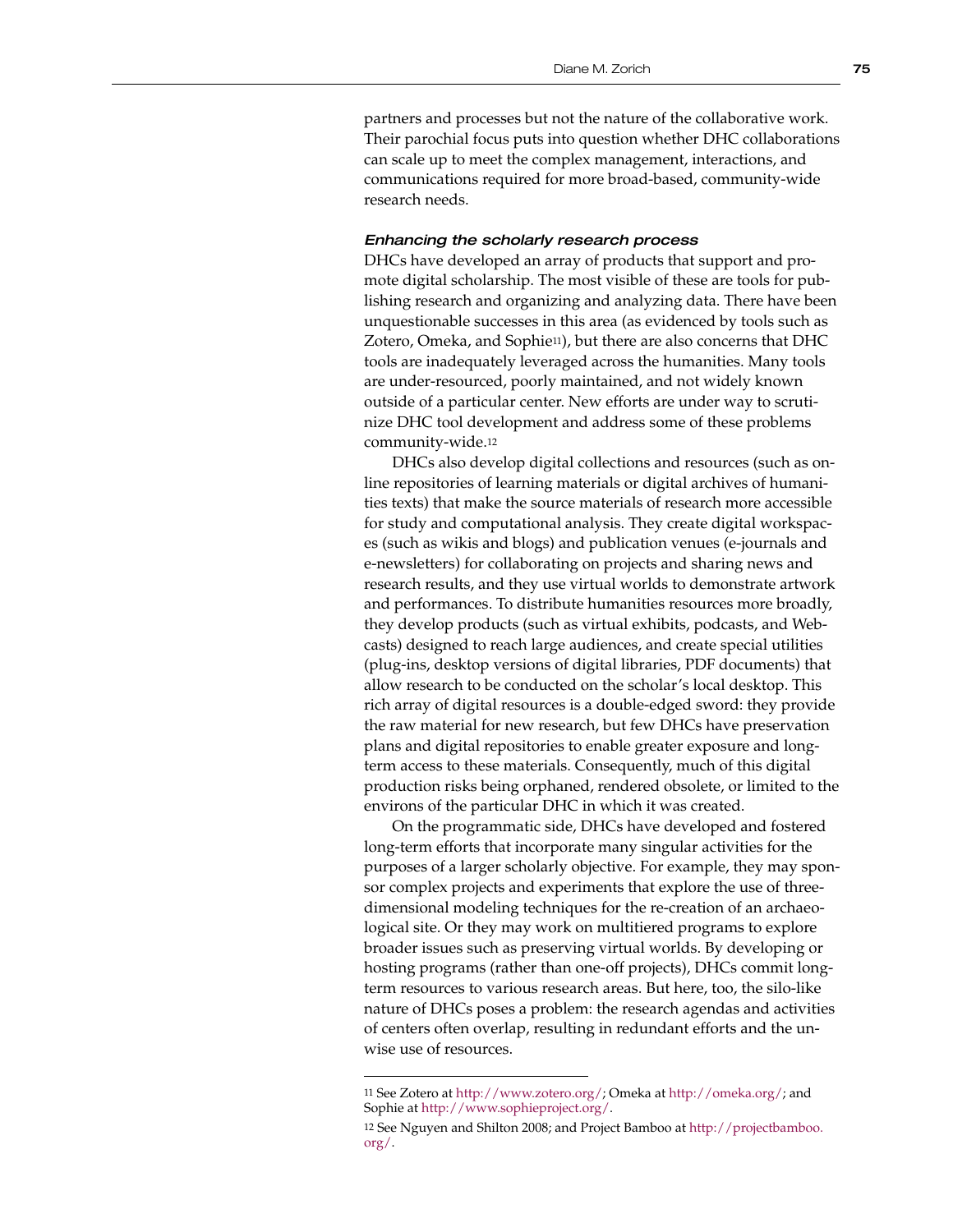*Providing operational services to the scholarly community* One aspect of digital scholarship that receives scant consideration is the operational support that allows such scholarship to flourish. Because other campus units do not readily offer this support, DHCs have stepped in to fill the void.

DHCs' operational support comes in many forms. In the area of technical infrastructure, DHCs provide technology for scholars conducting field research, build and maintain hardware/software infrastructure for online communities, and design and create digital laboratory environments. They provide Internet services in the form of Web hosting, storage space, and site mirroring, and offer scholars and organizations server space for archiving inactive projects, work spaces, and image, audio, or video files.

DHCs also offer technical assistance and expertise in areas such as metadata encoding, digital resource design, statistical analysis, hardware/software support, media digitization, and technology pro totyping. In the pedagogical arena, some centers train both new and established scholars in instructional design methods for humanities courses, and assist teachers with introducing curricula that incorpo rate technology into their classrooms. They also manage language lab facilities and new media classrooms.

Other forms of operational support come in the guise of manage ment and administration services such as project planning, brokering services, office assistance, and grant administration. DHCs may also provide a temporary home base for related organizations and groups that have not yet secured an independent footing or are in a transi tional state.

A less tangible mode of support comes in the form of advisory activity. Respected for their experience, DHC staff members are often asked to consult with academic, cultural, nonprofit, government, and corporate entities on a range of humanities and digitization issues. They are tapped by leaders in industry, government, and the media for their insights on national trends, current best practices, and par ticular high-profile projects. Funding agencies request their assis tance with peer review of digital humanities projects, and academic tenure-and-promotion committees seek their advice when reviewing faculty members engaged in digital humanities research.

# The Role of DHCs in Promoting Digital Scholarship

As noted earlier, the independent nature of DHCs has given rise to several concerns. These include overlapping agendas and activities, which create redundancies that inefficiently use scarce resources in the humanities community; the balkanization of DHCs from tra ditional humanities departments, to the detriment of humanities scholarship as a whole (SCI 2008, 14); and a lack of the large-scale, coordinated efforts needed to build a humanities cyberinfrastructure and address marquee research issues.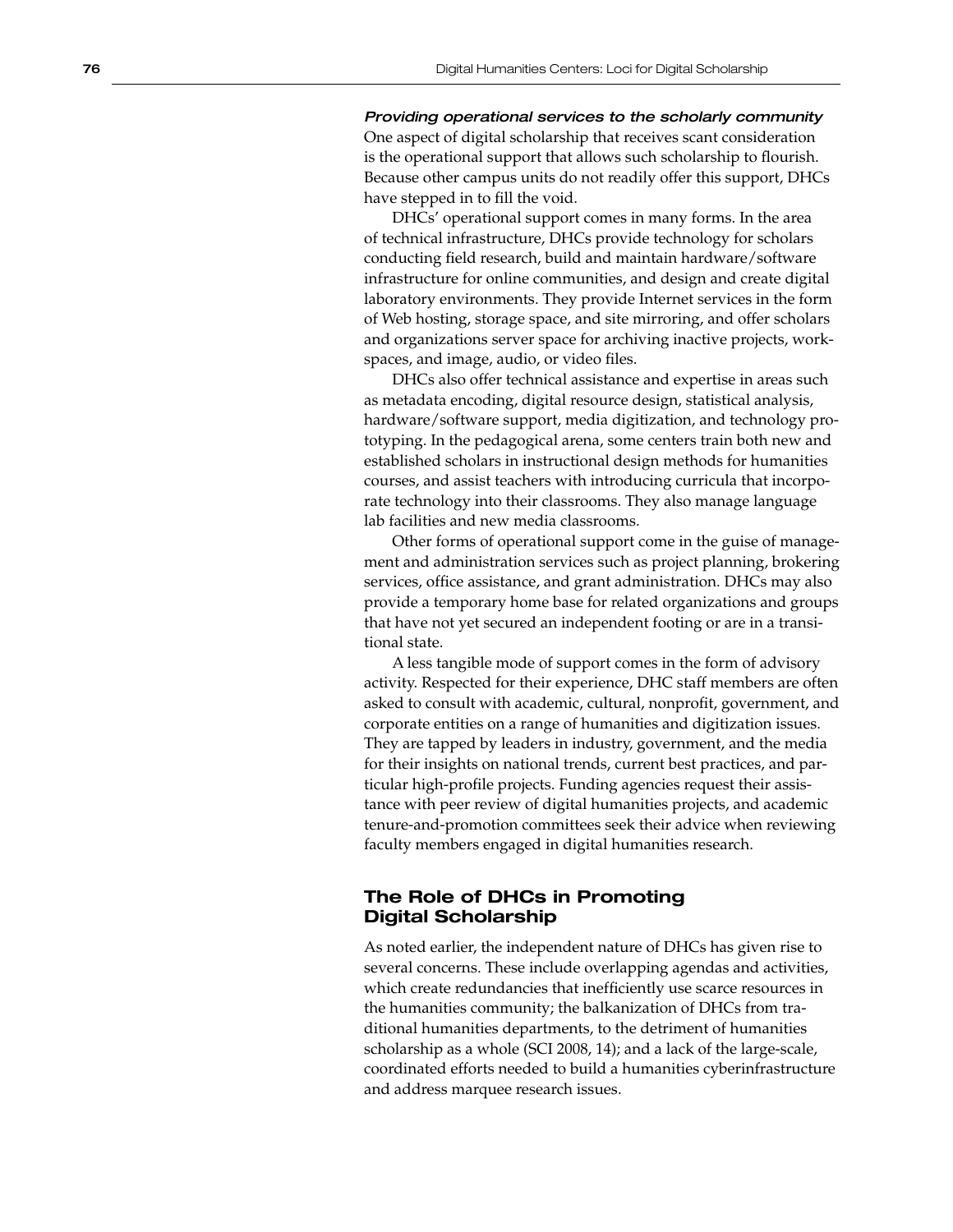These concerns have led to a rethinking of the nature and form of DHCs and to discussions of how they can "complement each other and constitute a whole greater than the sum of its parts" (SCI 2008, 3). Scholars now are asking how centers can be positioned to bring about desired large-scale change that will transform teaching, research, and scholarship *across* the humanities. Some suggestions include aligning centers that have complementary strengths, and forming alliances between centers to fill knowledge gaps (SCI 2008, 3). The idea of regional or national centers has been proposed to leverage resources, cast a wider net of support for the community, and support large-scale collaborative projects (ACLS 2006, 35).

Whatever prospects are envisioned, the current landscape requires greater clarity about the roles for different types of centers (e.g., local, regional or national, resource based), as well as strategies for inclusion and interaction between them. It also requires consideration of the nature of collaborative work. A recent study of more than 200 scientific collaboratories suggests that large-scale collaborations are most successful when the work is easily divided into components rather than "tightly coupled" (Bos et al. 2004). Findings also show that collaborations organized around the sharing of data or tools are more successful than those organized around the sharing of knowledge, and that projects involving aggregation of resources are easier to develop than projects involving co-creation of resources (Bos et al. 2007). These findings suggest that with respect to promoting digital scholarship, the nature of the collaborative work is as important as the type of center where that work is conducted.

As scholars ponder how to promote digital scholarship in the humanities, many believe the term "digital scholarship" is destined for obsolescence. They argue that the distinction between "scholarship" and "digital scholarship" becomes meaningless as research and cultural production increasingly occur in a digital realm. A similar argument might be made about DHCs as distinct entities in the humanities landscape. While they now support new forms of scholarly creativity and production, they may become outmoded—viewed as places that helped bridge the divide between traditional and digital scholarship, or as precursors to a yet-to-be developed scholarly research environment (much like *Wunderkammern* are precursors of modern museums).

Whatever scenario evolves, today's DHCs are, individually and collectively, facing barriers such as siloing, redundancies, and nonintegrated digital production that limit their effectiveness in meeting the current needs of digital scholarship. Nevertheless, they remain focal points in their respective institutions for digital humanities research and teaching, and have been critical in moving the process and products of scholarship into the digital arena. Their insights and expertise make them important voices in discussions on how to move digital scholarship forward.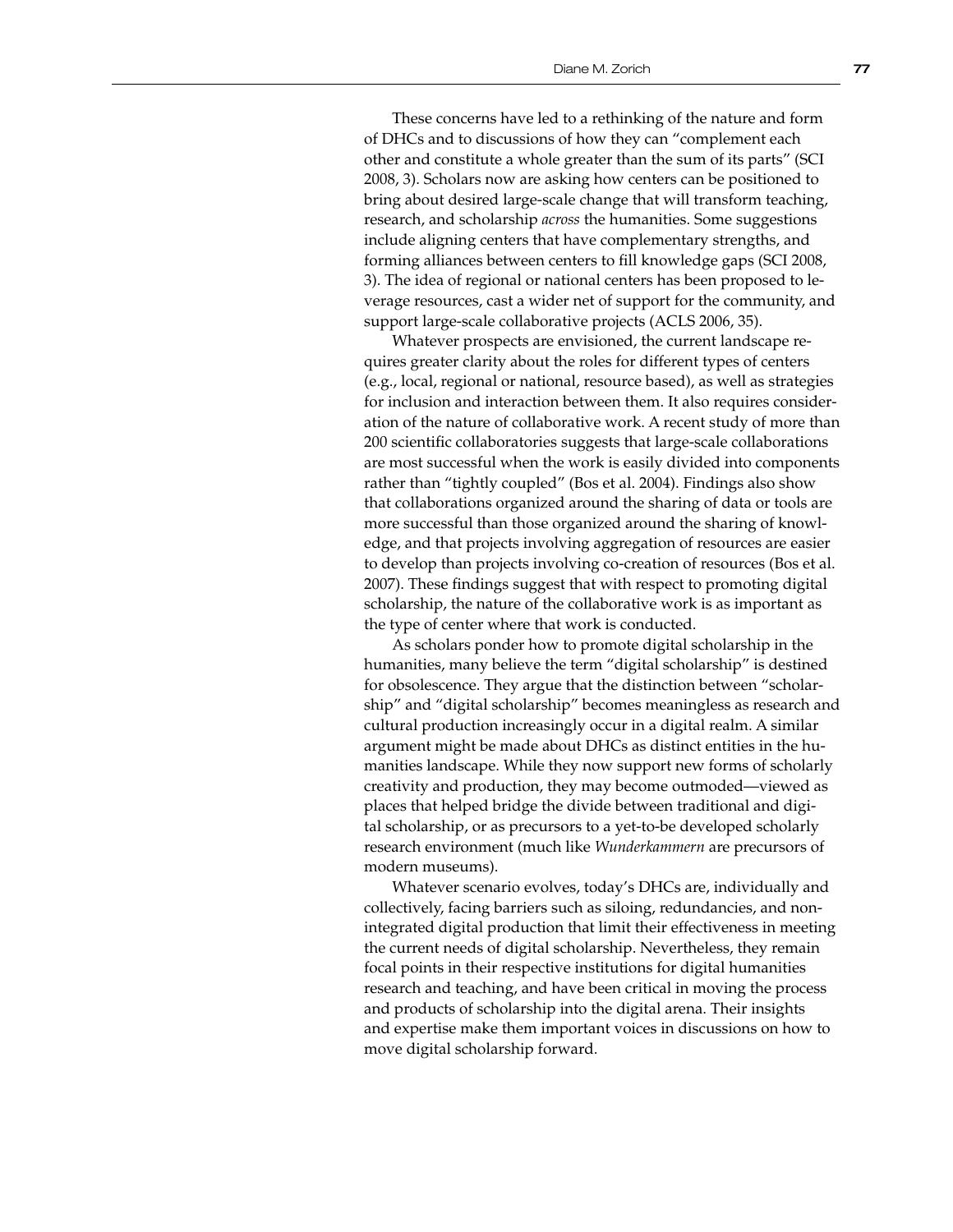# **References**

American Council of Learned Societies Commission on Cyberinfrastructure for the Humanities and Social Sciences. 2006. *Our Cultural Commonwealth*. New York: American Council of Learned Societies. Available at [http://www.acls.org/uploadedFiles/](http://www.acls.org/uploadedFiles/Publications/Programs/Our_Cultural_Commonwealth.pdf) [Publications/Programs/Our\\_Cultural\\_Commonwealth.pdf](http://www.acls.org/uploadedFiles/Publications/Programs/Our_Cultural_Commonwealth.pdf).

Bos, Nathan, Ann Zimmerman, Judith Olson, Jude Yew, Jason Yerkie, Erik Dahl, and Gary Olson. 2007. From Shared Databases to Communities of Practice: A Taxonomy of Collaboratories. *Journal of Computer-Mediated Communication* 12(2). Available at [http://jcmc.](http://jcmc.indiana.edu/vol12/issue2/bos.html) [indiana.edu/vol12/issue2/bos.html.](http://jcmc.indiana.edu/vol12/issue2/bos.html)

Bos, Nathan, Erik Hofer, and Judy Olson. 2004. How Are Public Data Contributions Rewarded in Open Genetics Databases? Paper presented at the Science of Collaboratories Symposium, New Orleans, LA, August 6–12, 2004. PowerPoint presentation available at [http://www.scienceofcollaboratories.org/NewsEvents/AOM/](http://www.scienceofcollaboratories.org/NewsEvents/AOM/Bos_PublicData.ppt) [Bos\\_PublicData.ppt](http://www.scienceofcollaboratories.org/NewsEvents/AOM/Bos_PublicData.ppt).

Nguyen, Lilly, and Katie Shilton. 2008. CLIR Tools for Humanists Project. Appendix F in Zorich, Diane M.: *A Survey of Digital Humanities Centers in the United States.* Washington, DC: Council on Library and Information Resources; 57-58.

Scholarly Communication Institute. 2008. Introduction and Summary. Scholarly Communication Institute 6: Humanities Research Centers. University of Virginia, Charlottesville, VA, July 13–15, 2008. Available at [http://www.uvasci.org/wp-content/](http://www.uvasci.org/wp-content/uploads/2008/09/sci-6-report.pdf) [uploads/2008/09/sci-6-report.pdf](http://www.uvasci.org/wp-content/uploads/2008/09/sci-6-report.pdf).

Zorich, Diane M. 2008. *A Survey of Digital Humanities Centers in the United States*. Washington, DC: Council on Library and Information Resources. Available at [http://www.clir.org/pubs/abstract/](http://www.clir.org/pubs/abstract/pub143abst.html) [pub143abst.html.](http://www.clir.org/pubs/abstract/pub143abst.html)